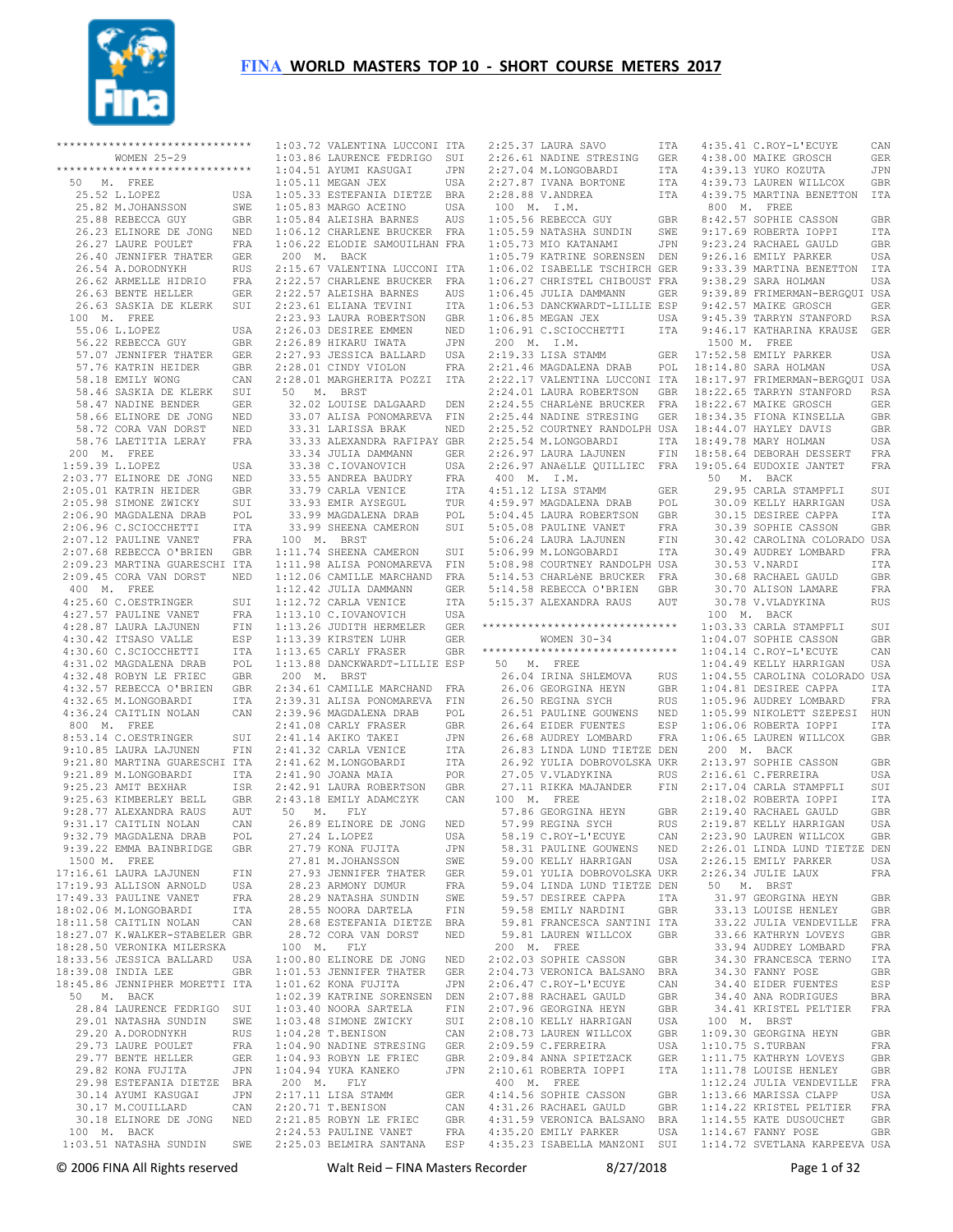

| 200 M. BRST |                                                                                 |                      |                          |
|-------------|---------------------------------------------------------------------------------|----------------------|--------------------------|
|             | 2:33.73 GEORGINA HEYN                                                           | GBR                  |                          |
|             | 2:36.20 MARISSA CLAPP                                                           | USA                  |                          |
|             | 2:36.39 KATHRYN LOVEYS                                                          | GBR                  |                          |
|             | 2:40.51 JULIA VENDEVILLE                                                        | FRA                  |                          |
|             | 2:40.76 BELEN DOMENECH                                                          | ESP                  |                          |
|             | 2:41.37 KATE DUSOUCHET                                                          | GBR                  |                          |
|             | 2:42.00 KRISTEL PELTIER                                                         | $_{\rm FRA}$         |                          |
|             | 2:42.45 IRENE BONORA<br>2:46.53 ISABELLA MANZONI SUI                            | ITA                  |                          |
|             | 2:46.71 GAëLLE PAROT                                                            | FRA                  | $\mathbf{1}$             |
| 50 M. FLY   |                                                                                 |                      |                          |
|             | 27.47 IRINA SHLEMOVA                                                            | RUS                  |                          |
| 28.05       | V.VLADYKINA                                                                     | <b>RUS</b>           |                          |
|             | 28.36 S.TURBAN                                                                  | FRA                  |                          |
|             | 28.42 PAULINE GOUWENS                                                           | NED                  |                          |
|             | 28.56 GEORGINA HEYN                                                             | <b>GBR</b>           |                          |
|             | 28.57 LARA JACKSON<br>$28.66$ RENATA MARTINS                                    | USA                  |                          |
|             | 28.91 JULIA BARBY                                                               | BRA<br>GER           | 1:<br>1:                 |
|             | 29.10 MELANIE SALDUCCI FRA                                                      |                      | 1:                       |
|             | 29.20 CAROLINA COLORADO USA                                                     |                      | 2                        |
| 100 M. FLY  |                                                                                 |                      | $\overline{2}$ :         |
|             | 1:01.83 S.TURBAN                                                                | FRA                  | 2:                       |
|             | $1:02.68$ C.ROY-L'ECUYE                                                         | CAN                  | 2:                       |
|             | 1:03.81 CARLA STAMPFLI                                                          | SUI                  | 2:                       |
|             | $1:03.82$ C.FERREIRA                                                            | USA                  | 2:                       |
|             | 1:04.43 SARA PAPINI                                                             | ITA                  | 2:                       |
|             | 1:04.46 VERONICA BALSANO BRA<br>1:04.96 LUCY LLOYD-ROACH GBR                    |                      | 2:<br>2:                 |
|             | $1:05.05$ KELLY HARRIGAN                                                        | USA                  | 2:                       |
|             | 1:05.36 GEORGINA HEYN                                                           | $\operatorname{GBR}$ | 2:                       |
|             | 1:05.53 CINDY ONG                                                               | $\mathtt{JPN}$       | $\overline{\mathcal{L}}$ |
| 200 M. FLY  |                                                                                 |                      | 4:                       |
|             | 2:22.04 RACHAEL GAULD<br>2:22.10 C.ROY-L'ECUYE                                  | $\mbox{GBR}$         | 4:                       |
|             |                                                                                 | CAN                  | 4:                       |
|             | 2:22.10 0.000<br>2:22.75 ANNA SPIETZACK                                         | GER                  | 4:                       |
|             | 2:22.85 SARA PAPINI                                                             | ITA                  | 4:                       |
|             | 2:24.62 VERONICA BALSANO BRA                                                    |                      | 4:<br>4:                 |
|             | 2:26.23 CARLA BECKMANN<br>2:26.92 KELLY HARRIGAN                                | GER<br>USA           | 4:                       |
|             | 2:28.14 VIKTORIA FELFOLDI HUN                                                   |                      | 4:                       |
|             | 2:28.30 KATHARINA KRAUSE GER                                                    |                      | 4:                       |
|             | 2:30.14 A.WYSOCKA-KHAN POL                                                      |                      | $\epsilon$               |
| 100 M. I.M. |                                                                                 |                      | 9:                       |
|             | 1:03.94 S.TURBAN                                                                | FRA                  | 9:                       |
|             | 1:04.20 GEORGINA HEYN                                                           | GBR                  | 9:                       |
|             | 1:05.55 AUDREY LOMBARD                                                          | FRA                  | 9:                       |
|             | 1:05.67 RIKKA MAJANDER                                                          | FIN                  | 9:                       |
|             | 1:06.88 SVETLANA KARPEEVA USA<br>1:07.00 SYSSED HENLEY<br>1:07.00 LOUISE HENLEY | GBR                  | 9:                       |
|             | 1:07.03 MARISSA CLAPP                                                           | USA                  | 9:9:10:                  |
|             |                                                                                 |                      | 10:                      |
|             | 1:07.11 VERONICA BALSANO BRA<br>1:07.42 SOPHIE CASSON GBR                       |                      | 10:                      |
|             | $1:07.47$ V. VLADYKINA                                                          | RUS                  | $\mathbf{1}$             |
| 200 M. I.M. |                                                                                 |                      | 17:                      |
|             | 2:21.23 MARISSA CLAPP                                                           | USA                  | 17:                      |
|             | 2:22.91 MAREN SPIETZACK                                                         | GER                  | 18:                      |
|             | 2:23.44 SARA EL BEKRI<br>2:24.45 GEORGINA HEYN                                  | MAR<br>$\mbox{GBR}$  | 18:<br>18:               |
|             | 2:24.60 C.FERREIRA                                                              | USA                  | 18:                      |
|             | 2:25.14 ROBERTA IOPPI                                                           | ITA                  | 18:                      |
|             | 2:25.59 ANNA SPIETZACK                                                          | ${\tt GER}$          | 18:                      |
|             | 2:25.97 KATE DUSOUCHET                                                          | GBR                  | 19:                      |
|             | 2:26.06 RACHAEL GAULD                                                           | GBR                  | 19:                      |
|             | 2:27.03 JULIA VENDEVILLE FRA                                                    |                      | E                        |
| 400 M. I.M. |                                                                                 |                      |                          |
|             | 4:54.95 MARISSA CLAPP                                                           | USA                  |                          |
|             | 4:59.47 MAREN SPIETZACK                                                         | GER<br>GBR           |                          |
|             | 5:11.95 GEORGINA HEYN                                                           | USA                  |                          |
|             | 5:14.44 BRITTA O'LEARY<br>5:14.84 VERONICA BALSANO                              | BRA                  |                          |
|             | 5:14.89 YUKO KOZUTA                                                             | JPN                  |                          |
|             | 5:16.69 LAURA CONFOLANT                                                         | FRA                  |                          |
|             | 5:16.93 EMILY PARKER                                                            | USA                  |                          |
|             | 5:16.94 MICHELLE CURRY                                                          | GBR                  |                          |
|             | 5:17.43 MARLIES REINDERS                                                        | NED                  | $\mathbf{1}$             |
|             | *****************************                                                   |                      | 1:<br>1:                 |
|             | WOMEN 35-39                                                                     |                      | 1:                       |
|             | *****************************                                                   |                      | 1:                       |
| 50 M. FREE  |                                                                                 |                      | 1:                       |

| 26.30 OLESSIA BOUROVA ITA                                                                                                                            |            |
|------------------------------------------------------------------------------------------------------------------------------------------------------|------------|
| 26.63 LAURA ROCA                                                                                                                                     | ESP        |
| 26.65 MALIN BORENSJO                                                                                                                                 |            |
|                                                                                                                                                      | SWE        |
| 26.74 E.CHAMBON-PHARR                                                                                                                                | FRA        |
| 27.10 BRUNA BUMACHAR                                                                                                                                 | BRA        |
| 27.15 GIUSEPPA ZIZZO                                                                                                                                 | ITA        |
|                                                                                                                                                      |            |
| 27.21 NICOLE HEIDEMANN GER<br>27.39 ANNA DUDA POL                                                                                                    |            |
|                                                                                                                                                      |            |
| 27.39 DOREEN LOWE                                                                                                                                    | <b>GER</b> |
| 27.49 NORIKO INADA                                                                                                                                   | USA        |
| 100 M. FREE                                                                                                                                          |            |
|                                                                                                                                                      |            |
| 58.33 OLESSIA BOUROVA<br>58.53 MARIETTA UHLE                                                                                                         | ITA        |
|                                                                                                                                                      | GER        |
| 58.57 LAURA ROCA                                                                                                                                     | ESP        |
| 59.20 AIMEE RAMM                                                                                                                                     | GBR        |
|                                                                                                                                                      |            |
| 59.21 E.CHAMBON-PHARR<br>59.75 REBECCA NEWSON                                                                                                        | FRA        |
|                                                                                                                                                      | GBR        |
| 59.76 J.GOLEBIOWSKA                                                                                                                                  | POL        |
| 1:00.12 GIUSEPPA ZIZZO                                                                                                                               | ITA        |
| $1:00.20$ DOREEN LOWE                                                                                                                                | GER        |
|                                                                                                                                                      |            |
| 1:00.25 MOLLIE GROVER                                                                                                                                | USA        |
| 200 M. FREE                                                                                                                                          |            |
| 2:07.95 E.CHAMBON-PHARR FRA                                                                                                                          |            |
| 2:09.15 EMMA WILLS                                                                                                                                   | GBR        |
|                                                                                                                                                      |            |
| 2:12.58 KARINE BILSKI<br>2:13.03 M.D'AMBOISE                                                                                                         | FRA        |
|                                                                                                                                                      | CAN        |
|                                                                                                                                                      |            |
|                                                                                                                                                      |            |
|                                                                                                                                                      |            |
|                                                                                                                                                      |            |
| 2:14.85 AI OKI                                                                                                                                       | JPN        |
| 2:15.10 MACHIKO IWASHITA                                                                                                                             | JPN        |
| 2:15.12 SARAH COLLINGS                                                                                                                               | <b>GBR</b> |
|                                                                                                                                                      |            |
| 400 M. FREE                                                                                                                                          |            |
| $4:31.51$ EMMA WILLS                                                                                                                                 | GBR        |
| 4:35.01 E.CHAMBON-PHARR                                                                                                                              | FRA        |
| 4:37.34 DELIA BADOUX                                                                                                                                 | NED        |
| 4:42.26 SATSUKI HIRUKAWA                                                                                                                             | JPN        |
|                                                                                                                                                      |            |
| 4:42.52 VALERIA CORBINO                                                                                                                              | ITA        |
| 4:44.20 MAUDE CHAREST                                                                                                                                | CAN        |
|                                                                                                                                                      | FRA        |
|                                                                                                                                                      |            |
|                                                                                                                                                      | ESP        |
|                                                                                                                                                      |            |
| 4:44.28 S.SAINT-MICHEL<br>4:44.28 MIREIA GOMEZ<br>4:46.02 SARAH COLLINGS                                                                             | GBR        |
| 4:46.11 LUCIA BUSSOTTI                                                                                                                               | ITA        |
| 800 M. FREE                                                                                                                                          |            |
| 9:15.72 EMMA WILLS                                                                                                                                   | GBR        |
|                                                                                                                                                      | CAN        |
|                                                                                                                                                      |            |
| 9:41.49 MAUDE CHAREST<br>9:42.00 GAIA PERACCA<br>9:42.20 MIDELA COMEZ                                                                                | ITA        |
| 9:42.20 MIREIA GOMEZ                                                                                                                                 | ESP        |
|                                                                                                                                                      |            |
|                                                                                                                                                      |            |
|                                                                                                                                                      |            |
|                                                                                                                                                      |            |
|                                                                                                                                                      |            |
| 9:55.30 CHIARA PULVIRENTI ITA<br>9:55.67 CAROLINA BENEYTO ESP<br>9:57.95 VALERIA CORBINO ITA<br>10:00.13 EMMA HARVEY GBR<br>10:02.27 M.D'AMBOISE CAN |            |
| 10:04.03 JENNIFER GARDINER CAN                                                                                                                       |            |
| 1500 M. FREE                                                                                                                                         |            |
| 17:34.75 EMMA WILLS                                                                                                                                  | GBR        |
|                                                                                                                                                      |            |
| 17:47.03 E.CHAMBON-PHARR                                                                                                                             | FRA        |
| 18:20.33 MIREIA GOMEZ                                                                                                                                | ESP        |
| 18:43.91 CERI EDWARDS                                                                                                                                | <b>GBR</b> |
| 18:49.16 CAROLINA BENEYTO                                                                                                                            | ESP        |
| 18:53.45 BECKY HUNNEWELL                                                                                                                             | USA        |
|                                                                                                                                                      |            |
| 18:55.37 MELINDA WILLIAMS                                                                                                                            | USA        |
| 18:58.90 LUCIA BUSSOTTI                                                                                                                              | ITA        |
| 19:12.40 JENNIFER GARDINER CAN                                                                                                                       |            |
| 19:19.60 COURTNEY CHASE                                                                                                                              | USA        |
|                                                                                                                                                      |            |
| 50 M. BACK                                                                                                                                           |            |
| 27.92 NORIKO INADA                                                                                                                                   | USA        |
| 30.24 KATY SEXTON                                                                                                                                    | GBR        |
| 30.63 KANA MORIHISA                                                                                                                                  | JPN        |
| 30.92 DOLORES MARTINEZ ESP                                                                                                                           |            |
| 31.14 YOSHIMI YOSHIMURA JPN                                                                                                                          |            |
|                                                                                                                                                      |            |
| 31.24 ELIZABETH GODFREY GBR                                                                                                                          |            |
| 31.25 E.CHAMBON-PHARR                                                                                                                                | FRA        |
| 31.25 REBECCA NEWSON                                                                                                                                 | GBR        |
| 31.37 KARINE BILSKI                                                                                                                                  | FRA        |
| 31.43 S.SAINT-MICHEL                                                                                                                                 | FRA        |
|                                                                                                                                                      |            |
| 100 M. BACK                                                                                                                                          |            |
| 1:00.43 NORIKO INADA                                                                                                                                 | USA        |
| 1:05.22 KANA MORIHISA                                                                                                                                | JPN        |
| $1:05.90$ E.CHAMBON-PHARR                                                                                                                            | FRA        |
| 1:06.09 S.SAINT-MICHEL                                                                                                                               | FRA        |
| $1:06.23$ BRUNA BUMACHAR                                                                                                                             | <b>BRA</b> |

| 1:06.43<br>1:06.47<br>1:07.21 | KARINE BILSKI                 |            |          |
|-------------------------------|-------------------------------|------------|----------|
|                               |                               | FRA        | 100 M    |
|                               | ELIZABETH GODFREY             | GBR        | 1:05.01  |
|                               |                               |            |          |
|                               | MOLLIE GROVER                 | USA        | 1:06.47  |
| 1:07.26                       | YOSHIMI YOSHIMURA             | JPN        | 1:07.06  |
| 1:07.71                       | MARI<br>AARI                  | FIN        | 1:07.25  |
| 200 M.                        | <b>BACK</b>                   |            | 1:07.62  |
|                               |                               |            |          |
| 2:19.96                       | KANA MORIHISA                 | JPN        | 1:08.13  |
| 2:25.57                       | MOLLIE GROVER                 | USA        | 1:08.29  |
| 2:27.86                       | YOSHIMI YOSHIMURA             | JPN        | 1:08.43  |
| 2:28.14                       | ORIANA BURGIO                 | ITA        | 1:08.48  |
|                               |                               |            |          |
| 2:28.67                       | MARION BRAGARD                | FRA        | 1:08.75  |
| 2:29.17                       | ELIZABETH GODFREY             | GBR        | 200 M    |
| 2:29.20                       | DOLORES MARTINEZ              | ESP        | 2:26.31  |
|                               |                               |            | 2:27.48  |
| 2:29.25                       | ELISA BATTISTONI              | ITA        |          |
| 2:31.12                       | E.VUCINICH                    | USA        | 2:27.52  |
| 2:31.25                       | MACHIKO<br>IWASHITA           | JPN        | 2:27.92  |
| 50<br>Μ.                      | <b>BRST</b>                   |            | 2:28.42  |
|                               |                               |            |          |
| 32.03                         | NICOLE HEIDEMANN              | GER        | 2:29.49  |
| 33.22                         | LAURA ROCA                    | ESP        | 2:29.67  |
| 34.10                         | EBBA NYBERG                   | SWE        | 2:29.83  |
|                               |                               |            |          |
| 34.28                         | ISABEL FIGUERA                | POR        | 2:30.33  |
| 34.41                         | LAETITIA DUBOIS               | FRA        | 2:30.54  |
| 34.42                         | MALIN BORENSJO                | SWE        | 400 M    |
| 34.45                         | <b>JOLIE FENWICK</b>          | NZL        | 5:16.16  |
|                               |                               |            |          |
| 34.54                         | ANDREA SMYCEK                 | GER        | 5:17.31  |
| 34.65                         | LAURA BADOUX                  | NED        | 5:19.03  |
| 34.65                         | MAUDE CHAREST                 | CAN        | 5:19.74  |
|                               |                               |            |          |
|                               | 100 M. BRST                   |            | 5:20.01  |
| 1:09.83                       | NICOLE HEIDEMANN              | GER        | 5:21.28  |
| 1:12.72                       | SATSUKI HIRUKAWA              | JPN        | 5:27.12  |
| 1:13.14                       | LAURA ROCA                    |            | 5:28.27  |
|                               |                               | ESP        |          |
| 1:13.95                       | LAëTITIA DUBOIS               | FRA        | 5:29.61  |
| 1:14.04                       | NICOLETA COICA                | ITA        | 5:30.07  |
| 1:15.05                       | ANDREA SMYCEK                 | <b>GER</b> |          |
|                               |                               |            | ******** |
| 1:15.06                       | MAUDE CHAREST                 | CAN        |          |
| 1:15.60                       | CAROLINE CAZAL                | <b>FRA</b> |          |
| 1:16.11                       | BRUNA BUMACHAR                | BRA        | ******** |
| 1:16.32                       | MALIN BORENSJO                | SWE        | 50<br>М  |
|                               |                               |            |          |
| 200 M.                        | <b>BRST</b>                   |            | 26.69    |
| 2:35.15                       | NICOLE HEIDEMANN              | GER        | 26.77    |
| 2:38.04                       | SATSUKI HIRUKAWA              | JPN        | 26.86    |
| 2:43.56                       | NICOLETA COICA                | ITA        | 26.97    |
|                               |                               |            |          |
| 2:43.99                       | CLAIRE DESDOIT                | FRA        | 27.10    |
| 2:44.03                       | MAUDE CHAREST                 | CAN        | 27.20    |
| 2:45.37                       | <b>JOLIE FENWICK</b>          | NZL        | 27.33    |
| 2:46.14                       |                               |            |          |
|                               | LAëTITIA DUBOIS               | FRA        | 27.37    |
|                               | NANCY THIBAULT                |            |          |
| 2:46.37                       |                               | CAN        | 27.40    |
| 2:46.57                       | ANDREA SMYCEK                 | GER        |          |
|                               |                               |            | 27.45    |
| 2:48.26                       | BRUNA BUMACHAR                | <b>BRA</b> | 100 M    |
| 50<br>Μ.                      | FLY                           |            | 58.18    |
| 28.42                         | NORIKO INADA                  | USA        | 59.12    |
| 28.56                         | MABI TSUKIOKA                 | JPN        | 59.63    |
|                               |                               |            |          |
| 28.70                         | NICOLE HEIDEMANN              | GER        | 59.97    |
| 28.86                         | REBECCA NEWSON                | GBR        | 1:00.30  |
| 29.14                         | ANNA DUDA                     | POL        | 1:00.42  |
| 29.20                         | E.BELLINGER                   | GBR        | 1:00.69  |
|                               |                               |            |          |
|                               | 29.33 ZUZANNA PISARSKA        | POL        | 1:00.79  |
|                               | 29.37 DOREEN LOWE             | GER        | 1:01.28  |
|                               | 29.41 GABRIELA KOSTKOVA CZE   |            | 1:01.34  |
|                               | 29.42 BRUNA BUMACHAR          | BRA        | 200 M    |
| 100 M.                        | FLY                           |            | 2:07.61  |
|                               |                               |            |          |
|                               | 1:05.34 ILDIKO SZEKELY        | USA        | 2:09.87  |
|                               | 1:05.39 REBECCA NEWSON        | GBR        | 2:10.03  |
|                               | 1:05.61 E.BELLINGER           | GBR        | 2:12.91  |
|                               |                               |            |          |
|                               | 1:05.71 DOREEN LOWE           | GER        | 2:13.19  |
|                               | 1:05.79 ERIN MORO             | USA        | 2:14.09  |
|                               | 1:05.81 MARIETTA UHLE         | GER        | 2:14.33  |
|                               | 1:05.84 OLESSIA BOUROVA       | ITA        | 2:14.42  |
|                               | 1:05.92 J.GOLEBIOWSKA         | POL        | 2:14.90  |
|                               |                               |            |          |
|                               | 1:05.96 E.RAVIER              | BEL        | 2:14.99  |
|                               | $1:06.47$ LAURA BADOUX        | NED        | 400 M    |
| 200 M.                        | FLY                           |            | 4:22.78  |
|                               |                               |            |          |
|                               | 2:23.32 L. CARVALHO           | AUS        | 4:27.65  |
|                               | 2:25.05 ILDIKO SZEKELY        | USA        | 4:27.99  |
|                               | 2:27.76 ERIN MORO             | USA        | 4:30.34  |
|                               | 2:29.03 CHIARA PULVIRENTI ITA |            | 4:32.90  |
|                               |                               |            |          |
|                               | 2:29.20 GEMMA ZAPATER         | ESP        | 4:38.39  |
|                               | 2:29.24 E.RAVIER              | BEL        | 4:40.08  |
|                               | 2:29.65 E.BELLINGER           | GBR        | 4:43.04  |
|                               | 2:30.69 ROOS VAN ESCH         | NED        | 4:43.60  |
|                               | 2:31.51 S.SAINT-MICHEL        | FRA        | 4:45.45  |

 100 M. I.M. 1:05.02 LAURA ROCA ESP<br>NICOLE HEIDEMANN GER NICOLE HEIDEMANN 1:07.06 BRUNA BUMACHAR BRA J.GOLEBIOWSKA MART AART FIN ELIZABETH GODFREY GBR 1:08.29 DELIA BADOUX NED E.CHAMBON-PHARR FRA NICOLETA COICA ITA MARIETTA UHLE GER  $T$  M. 2:26.31 KANA MORIHISA JPN E. CHAMBON-PHARR FRA J.GOLEBIOWSKA POL<br>MARI AARI FIN MARI AARI BRUNA BUMACHAR BRA EMMA WILLS GBR<br>S SAINT-MICHEL FRA S.SAINT-MICHEL DELIA BADOUX NED<br>NANCY THIRAULT CAN NANCY THIBAULT 2:30.54 M.D'AMBOISE CAN 400 M. I.M. 5:16.16 E.CHAMBON-PHARR FRA KANA MORTHISA JPN SATSUKI HIRUKAWA JPN 5:19.74 LUCIA BUSSOTTI ITA S. SAINT-MICHEL FRA 5:21.28 MARI AARI FIN NICOLETA COICA ITA ROOS VAN ESCH NED 5:29.61 E.BELLINGER GBR 5:30.07 CHIARA PULVIRENTI ITA \*\*\*\*\*\*\*\*\*\*\*\*\*\*\*\*\*\*\*\*\*\*\*\*\*\*\*\*\*\* WOMEN  $40-44$ \*\*\*\*\*\*\*\*\*\*\*\*\*\*\*\*\*\*\*\*\*\*\*\*\*\*\*\*\*\* 50 M. FREE 26.69 EKATERINA YUDINA RUS SANDRA KAZIKOVA CZE RAAKEL LUOTO FIN LYUDMILA GRAUR RUS<br>R.CRESCENTINI ITA R.CRESCENTINI 27.20 F.TRAVAGLINI ITA MICHELLE WARE GBR SOPHIA SKOU DEN ELENA BABIKOVA RUS 27.45 FLEUR PARKER GBR 100 M. FREE RAAKEL LUOTO FIN 59.12 KATIE GLENN USA CINDY BERTELINK CAN 59.97 HITOMI MATSUDA JPN MICHELLE WARE GBR GINA HOBSON GBR LYUDMILA GRAUR RUS<br>FLEUR PARKER GBR FLEUR PARKER ELENA BABIKOVA RUS<br>AUDREY PATON FRA AUDREY PATON 200 M. FREE CINDY BERTELINK CAN KATIE GLENN USA **EXERGEN CAMERON AUS**<br>REBECA SANTOS ESP REBECA SANTOS Example Matsuda den JPN<br>19 Hitler Husson SWE MALIN NILSSON XYOKO MINOBE JPN<br>A REKOWSKI GER A.REKOWSKI G.ANDRIEUX FRA JANEL LOBUR USA 400 M. FREE HEIDI GEORGE USA<br>CINDY BERTELINK CAN CINDY BERTELINK KIRSTEN CAMERON AUS<br>KATTE GLENN USA KATIE GLENN 4:32.90 HITOMI MATSUDA JPN REBECA SANTOS ESP<br>DAWN PALMER GRR DAWN PALMER G.ANDRIEUX FRA<br>S.LANDSMANNOVA CZE S.LANDSMANNOVA 4:45.45 JESSICA WOODDISSE GBR 800 M. FREE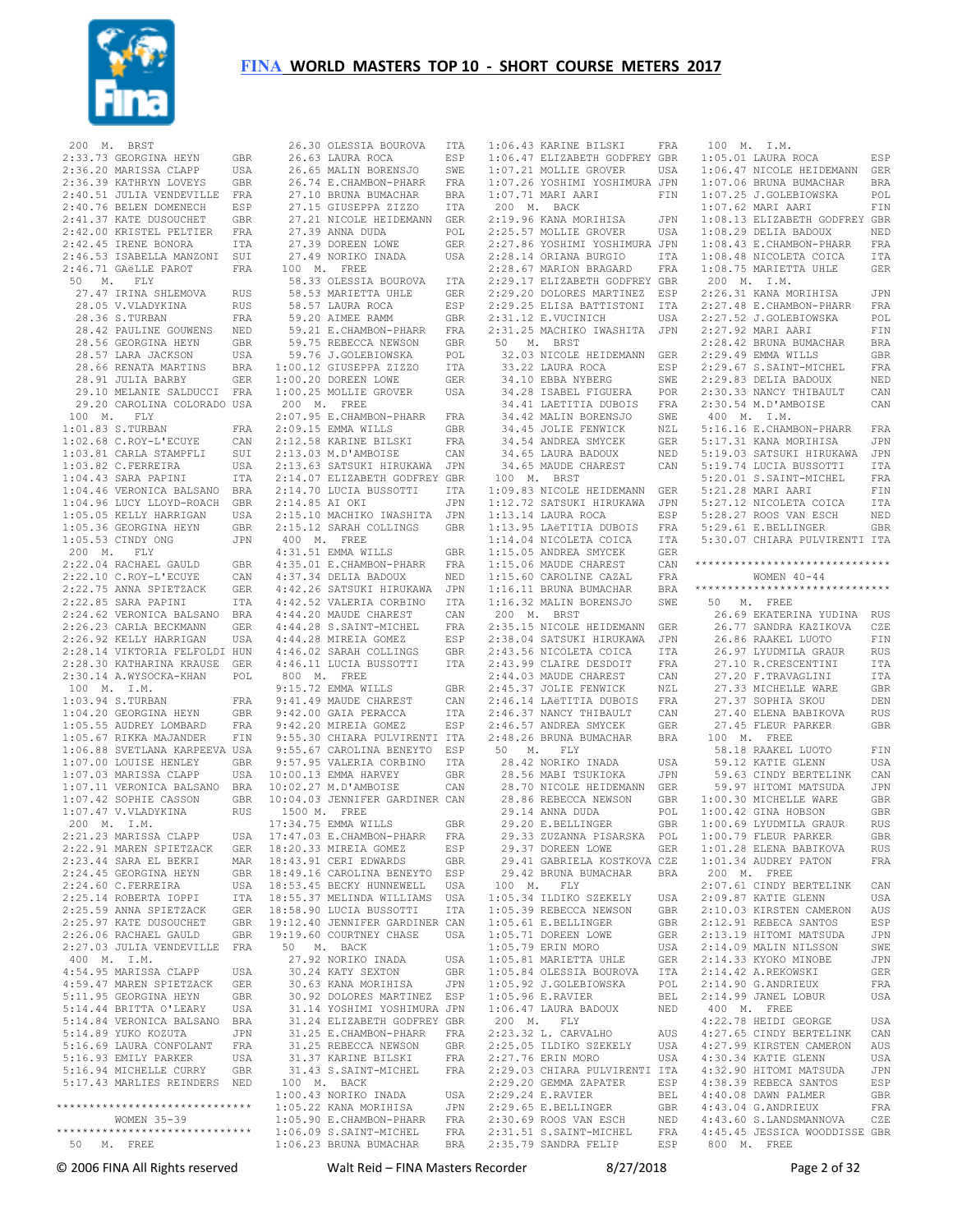

8:55.95 HEIDI GEORGE 9:13.46 KIRSTEN CAMERON AUS 9:25.42 REBECA SANTOS ESP 9:38.34 GAIA NALDINI ITA 9:47.14 JESSICA WOODDISSE GBR 9:53.04 A.REKOWSKI GER 9:53.70 KELLY DUGHMOSH GBR 9:58.64 SILVIA D'AGOSTINO ITA 10:01.14 CHIARA BENVENUTI ITA 10:04.00 RAFFAELA FALCO ITA 1500 M. FREE 16:50.92 HEIDI GEORGE USA 18:36.87 JESSICA WOODDISSE GBR 18:57.65 G.ANDRIEUX FRA 19:04.89 REBECCA ATEN USA 19:28.80 KYSA CRUSCO USA 19:29.10 S.LANDSMANNOVA CZE 19:32.57 BARBARA CASELLA ITA 19:40.10 SILVIA D'AGOSTINO ITA 19:44.76 HELENE LAVOIE CAN 19:46.31 DEVON HYLANDER USA 50 M. BACK 29.15 RAAKEL LUOTO FIN 30.42 CRISTINA REY ESP 30.90 MICHELLE WARE GBR 31.49 C.J-SPONSELLER SWE 31.66 YULIYA FROLOVA RUS 31.87 NADINE ROLLAND CAN 32.42 A.MUGNIER FRA 32.53 ROMINA DEGRASSI ITA 32.55 ANTJE AUHL GER 32.59 SANDRA KAZIKOVA CZE 100 M. BACK 1:03.67 RAAKEL LUOTO FIN 1:08.31 C.J-SPONSELLER SWE 1:09.16 MICHELLE WARE GBR 1:09.98 R.PREVITERA ITA 1:10.01 A.MUGNIER FRA 1:10.01 F.HORNSCHUH GER 1:10.59 E.JANSSEN-KOOLEN NED 1:10.65 PAïLAN JOURY FRA 1:10.68 MIDORI IWASHITA JPN  $1:10.71$  GINA HOBSON 200 M. BACK 2:34.35 MITSUKO AZEYANAGI JPN 2:34.81 SATU RAHKONEN FIN 2:34.85 ROBERTA MORI ITA 2:36.80 CLIZIA BORRELLO ITA 2:37.26 R.PREVITERA ITA<br>2:37.26 R.PREVITERA ITA<br>2:37.48 KART YOCUM USA  $2:37.48$  KARI YOCUM 2:37.85 ADINA FAOR ISR 2:38.29 LAURA SANTIDRIAN ESP 2:38.97 DARIA FAJKOWSKA POL 2:38.98 JANET MCLEAN GBR 50 M. BRST 32.47 KATIE GLENN USA<br>33.62 R CRESCENTINI UTA 33.62 R.CRESCENTINI 34.73 NANA IWAI JPN 34 75 KAREN KEY 34.91 BEATRICE ORSONI FRA 35.04 MA DEL MAR SERRA ESP 35.14 CINDY BERTELINK CAN 35.23 CLARE WILKINSON GBR<br>35.46 KIYOMI SAKAI JIPN 35.46 KIYOMI SAKAI 35.53 SARAH JAMES AUS 100 M. BRST 1:10.01 KATIE GLENN USA<br>1:11 95 HITOMI MATSUDA JPN  $1:11.95$  HITOMI MATSUDA 1:14.63 RAAKEL LUOTO FIN 1:15.74 KAREN KEY GBR<br>1:16.54 SATU RAHKONEN FIN  $1:16.54$  SATU RAHKONEN 1:16.86 R.CRESCENTINI ITA<br>1:17.03 CLARE WILKINSON GRR 1:17.03 CLARE WILKINSON GBR 1:17.80 MERITXELL GONFAUS ESP  $1:17.80$  KIYOMI SAKAI 1:17.84 LUCY RYAN GBR 200 M. BRST 2:34.92 HITOMI MATSUDA JPN 2:45.48 KATIE GLENN USA<br>2:49.59 SATU RAHKONEN FIN

 2:49.59 SATU RAHKONEN FIN 2:49.84 CHIARA LUI ITA 2:50.44 LUCY RYAN GBR 27.86 MELINDA MAROSI HUN 27.92 MONIQUE TUIJP NED 2:51.08 BETTINA BEINKE GER 2:51.23 MERITXELL GONFAUS ESP 2:52.20 CLARE WILKINSON GBR 2:53.06 KIYOMI SAKAI JPN 2:54.57 DANIELLE HOWARD NZL 50 M. FLY 28.99 R.CRESCENTINI ITA 29.06 MICHELLE WARE GBR 29.09 EKATERINA YUDINA RUS 29.21 RAAKEL LUOTO FIN 29.30 FRAUKE LABARRE GER 29.44 SOPHIA SKOU DEN 29.56 OLGA POZDNYAKOVA RUS 29.85 SANDRA KAZIKOVA CZE 29.87 AUDREY PATON FRA 29.88 ANTJE AUHL GER 100 M. FLY 1:05.03 CINDY BERTELINK CAN 1:05.46 FRAUKE LABARRE GER 1:05.48 SOPHIA SKOU DEN 1:06.17 MICHELLE WARE GBR 1:06.30 HITOMI MATSUDA JPN 1:06.98 VALERIA DAMIANI ITA 1:07.46 PATRIZIA BORIO ITA 1:07.60 ALFONSINA IRACE ITA 1:07.67 DEL MAR SERRA ESP 1:08.04 D.FARIA FRA 200 M. FLY 2:24.07 HITOMI MATSUDA JPN 2:28.14 KINCSO VENCZEL HUN 2:28.76 VALERIA DAMIANI ITA 2:35.69 JANET MCLEAN GBR 2:37.58 LISELOTTE JOLING NED 2:38.84 KATHERINE VINES GBR 2:39.70 ANNA LOHMANN SWE 2:40.07 JENNIFER CAMPBELL CAN 2:41.04 CORINNA MIEDE GER 2:41.06 SINA LANG GER 100 M. I.M. 1:04.62 RAAKEL LUOTO FIN 1:07.20 HITOMI MATSUDA JPN 1:07.36 DAWN PALMER GBR  $1:08.15$  HIDEKO MAKINO 1:09.47 BEATRICE ORSONI FRA 1:09.62 MA DEL MAR SERRA ESP 1:09.99 AUDREY PATON FRA 1:09.99 F.TRAVAGLINI ITA  $1:10.20$  MICHELLE WARE 1:10.39 MERITXELL GONFAUS ESP 200 M. I.M.  $2:22.60$  HITOMI MATSUDA  $2:27.09$  DAWN PALMER 2:30.32 SATU RAHKONEN FIN 2:30.85 FRANZISKA FLECK GER 19:18.12 T.TEDESCHINI ITA 2:32.05 CHRIS WIEGAND GER 2:32.18 KINCSO VENCZEL HUN<br>2:32.79 A REKOWSKI GER 2:32.79 A.REKOWSKI GER 2:32.91 JANEL LOBUR USA<br>2:32 94 ALICIA UHL USA  $2.32.94$  ALICIA UHL 2:34.15 CINDY BERTELINK CAN 400 M. I.M. 5:00.90 HITOMI MATSUDA JPN 5:08.31 CINDY BERTELINK CAN  $5:18.51$  DAWN PALMER 5:22.53 FRANZISKA FLECK GER 5:26.16 SATU RAHKONEN 5:27.22 REBECA SANTOS ESP 5:30.32 JANET MCLEAN 5:31.26 LISELOTTE JOLING NED 5:33.97 MERITXELL GONFAUS ESP 5:34.83 CHIARA BENVENUTI ITA \*\*\*\*\*\*\*\*\*\*\*\*\*\*\*\*\*\*\*\*\*\*\*\*\*\*\*\*\*\* WOMEN 45-49 \*\*\*\*\*\*\*\*\*\*\*\*\*\*\*\*\*\*\*\*\*\*\*\*\*\*\*\*\*\* 50 M. FREE 26.67 ERIKA BRAUN USA 26.91 ANDREA KUTZ GER 27.78 MARGARET CONZE USA 27.82 MONICA SORO ITA

27.92 ANDREA SEGUIN 27.93 BARBARA KEHBEIN GER 27.96 MANUELA SCHUBERT GER 27.97 HELEN SADLER GBR 100 M. FREE 58.21 ERIKA BRAUN USA<br>58.24 LISA BLACKBURN USA 58.24 LISA BLACKBURN 59.94 ANDREA KUTZ GER 1:00.13 BARBARA KEHBEIN GER 1:00.77 MONICA SORO ITA 1:01.10 MANUELA SCHUBERT GER<br>1:01 33 MELINDA MAROSI HUN  $1:01.33$  MELINDA MAROSI 1:01.58 CINTA VILANOVA ESP 1:01.64 ALBANE LESSARD FRA 1:01.67 HELEN SADLER GBR 200 M. FREE 2:13.77 MONICA SORO ITA 2:14.77 YURIKO IKEDA JPN 2:15.40 HELEN GORMAN GBR 2:15.59 JENNIFER RIDGE USA 2:15.88 NICOLA LATTY GBR 2:16.41 MARGARET CONZE USA<br>2:16.72 HELEN SADLER GRR 2:16.72 HELEN SADLER GBR<br>2:16.81 SUSANNE METZSCH DEN<br>2:16.90 VALESCA CRUZ BRA 2:16.81 SUSANNE METZSCH 2:16.90 VALESCA CRUZ BRA<br>2:17.20 MELINDA MAROSI HUN  $2:17.20$  MELINDA MAROSI 400 M. FREE 4:36.16 ALISON ZAMANIAN USA 4:43.40 DIANA SZOKOL HUN 4:44.63 JOANNA CORBEN GBR 4:47.79 C.THIELEMANN GER 4:49.02 JENNIFER RIDGE USA 4:49.13 DANIELA SABATINI ITA 4:49.56 HELEN SADLER GBR 4:49.57 LAURIE DODD USA 4:49.83 CINTA VILANOVA ESP 4:49.84 NICOLA LATTY GBR 800 M. FREE 9:39.79 DIANA SZOKOL HUN 9:41.57 LAURIE DODD USA 9:41.70 NICOLA LATTY GBR 9:51.44 GRITH SIGSGAARD – NED<br>9:55.50 DANIELA SABATINI – TTA 9:55.50 DANIELA SABATINI 10:05.04 ELEONORA FERRANDO ITA 10:07.02 BEATA SULEWSKA POL 10:08.32 DIANA DUQUE DOM 10:08.44 AYELET NAGLI ISR 1111 10:000:11 IIILEH INGEI 1111 10:000:11 IIILEH INGEI 1500 M. FREE 18:42.77 NICOLA LATTY GBR 18:57.97 GRITH SIGSGAARD NED 19:03.57 DEBORAH DAWSON USA 19:11.55 CASSIE LINDSAY AUS<br>19:18.12 T.TEDESCHINI ITA 19:21.03 DANIELA SABATINI ITA 19:22.49 JOSEPHINE VARNEY AUS 19:23.64 ALISON HAYDEN USA 19:40.81 CLAIRE SUPIOT FRA 19:46.02 ELEONORA FERRANDO ITA 50 M. BACK 30.58 ANDREA KUTZ GER<br>31.52 GISELI PEREIRA BRA<br>31.32 ELEMENT PEREIRA BRA 31.02 GISELI PEREIRA BRA 31.38 ERIKA BRAUN USA 31.38 CINDY MABEE CAN 31.38 CINDY MABEL CAN<br>31.34 MONICA SORO 1TA<br>32.08 ANA YSA TEJEDA DOM 32.08 ANA YSA TEJEDA 32.22 FRANCA BOSISIO ITA 32.28 JOANNA CORBEN 32.38 YURIKO IKEDA JPN 32.44 HELEN SADLER GBR 100 M. BACK 1:06.00 JOANNA CORBEN GBR 1:06.34 GISELI PEREIRA BRA 1:07.87 ANDREA KUTZ GER  $1:08.39$  CINDY MABEE 1:09.32 MIYUKI SATO JPN 1:09.87 MONICA SORO ITA 1:10.00 YURIKO IKEDA JPN 1:10.11 ANA YSA TEJEDA DOM 1:10.71 ALI PHESSE GBR 1:10.96 PETRA LANG AUT 200 M. BACK

 2:22.14 JOANNA CORBEN GBR 2:25.05 GISELI PEREIRA BRA 2:33.53 ALISON ZAMANIAN USA 2:34.10 MIYUKI SATO JPN 2:35.36 E.KLAARBERGER NED 2:35.44 DEBBIE YOUNGER CAN<br>2:35.51 GUDULE VD MEER NED  $2:35.51$  GUDULE VD MEER 2:37.66 O.BRONITSKAYA RUS 2:37.96 NICOLA LATTY GBR 2:38.13 STEFANIA CORVO ITA 50 M. BRST 33.01 LINLEY FRAME AUS 34.38 TRINA SCHAETZ USA 34.86 M.GOELEMA-KOEK NED 35.12 ERIKA BRAUN USA 35.16 HELEN GORMAN GBR 35.17 S.CONDOR-FISHER USA 35.25 SABINA VITALONI ITA 35.36 ANDREA KUTZ GER 35.82 LAURA MOLINARI ITA 35.92 A-L VILHELMSSON SWE 100 M. BRST 1:10.63 LINLEY FRAME AUS 1:12.93 LISA BLACKBURN USA 1:14.01 HELEN GORMAN GBR<br>1:16.17 TRINA SCHAETZ USA  $1.16$  17 TRINA SCHAETZ 1:16.67 LAURA MOLINARI ITA 1:17.19 HANA BOHUSLAVKOVA CZE 1:18.03 IRINA MERZLIKINA RUS 1:18.15 A-L VILHELMSSON SWE 1:18.62 M.GOELEMA-KOEK NED 1:18.80 SABINA VITALONI ITA 200 M. BRST 2:39.55 LINLEY FRAME AUS 2:42.38 HELEN GORMAN GBR 2:49.02 IRINA MERZLIKINA RUS 2:49.26 BARBARA KEHBEIN GER 2:49.72 KEIKO OKAMOTO JPN 2:51.56 NAOMI KOTERA JPN 2:52.62 SABINA VITALONI ITA 2:53.52 HANA BOHUSLAVKOVA CZE -------<br>2:53.55 LINDA VISSER USA<br>2:53.99 CAROLINE SUHR DEN 2:53.99 CAROLINE SUHR 50 M. FLY 28.53 YURIKO IKEDA JPN 28.60 ERIKA BRAUN USA 30.06 ANDREA KUTZ GER 30.09 FRANCA BOSISIO ITA 30.14 GISELI PEREIRA BRA 30.22 DEBBIE YOUNGER CAN 30.31 MONICA SORO ITA 30.42 IRINA MERZLIKINA RUS 30.51 SHELLEY ROWLAND NZL 30.55 CINDY MABEE CAN 100 M. FLY 1:05.77 YURIKO IKEDA JPN<br>1:06.23 ERIKA RRAUN 115A  $1:06.23$  ERIKA BRAUN 1:07.20 DEBBIE YOUNGER CAN  $1:07.76$  FRANCA BOSISIO 1:08.08 MONICA SORO ITA 1:08.90 CARMELLE GUIDI CAN 1:09.07 IRINA MERZLIKINA RUS 1:09.09 ALBANE LESSARD FRA 1:09.22 JENNIFER RIDGE USA 1:09.75 O.BRONITSKAYA RUS 200 M. FLY 2:29.32 DEBBIE YOUNGER CAN<br>2:30.21 ALISON ZAMANIAN LISA 2:30.21 ALISON ZAMANIAN 2:31.60 FRANCA BOSISIO ITA 2:33.32 NICOLA LATTY GBR<br>2:34.56 CARMELLE GUIDI CAN 2:34.56 CARMELLE GUIDI 2:39.00 ELEONORA FERRANDO ITA 2:39.45 C.THIELEMANN GER 2:41.00 DIANA DUQUE DOM 2:41.34 JOSEPHINE VARNEY AUS 2:42.02 HELENA MCGRATH IRL 100 M. I.M. 1:07.03 ERIKA BRAUN USA 1:08.37 HELEN GORMAN GBR  $1:09.28$  ANDREA KUTZ 1:09.48 YURIKO IKEDA JPN 1:09.72 GISELI PEREIRA BRA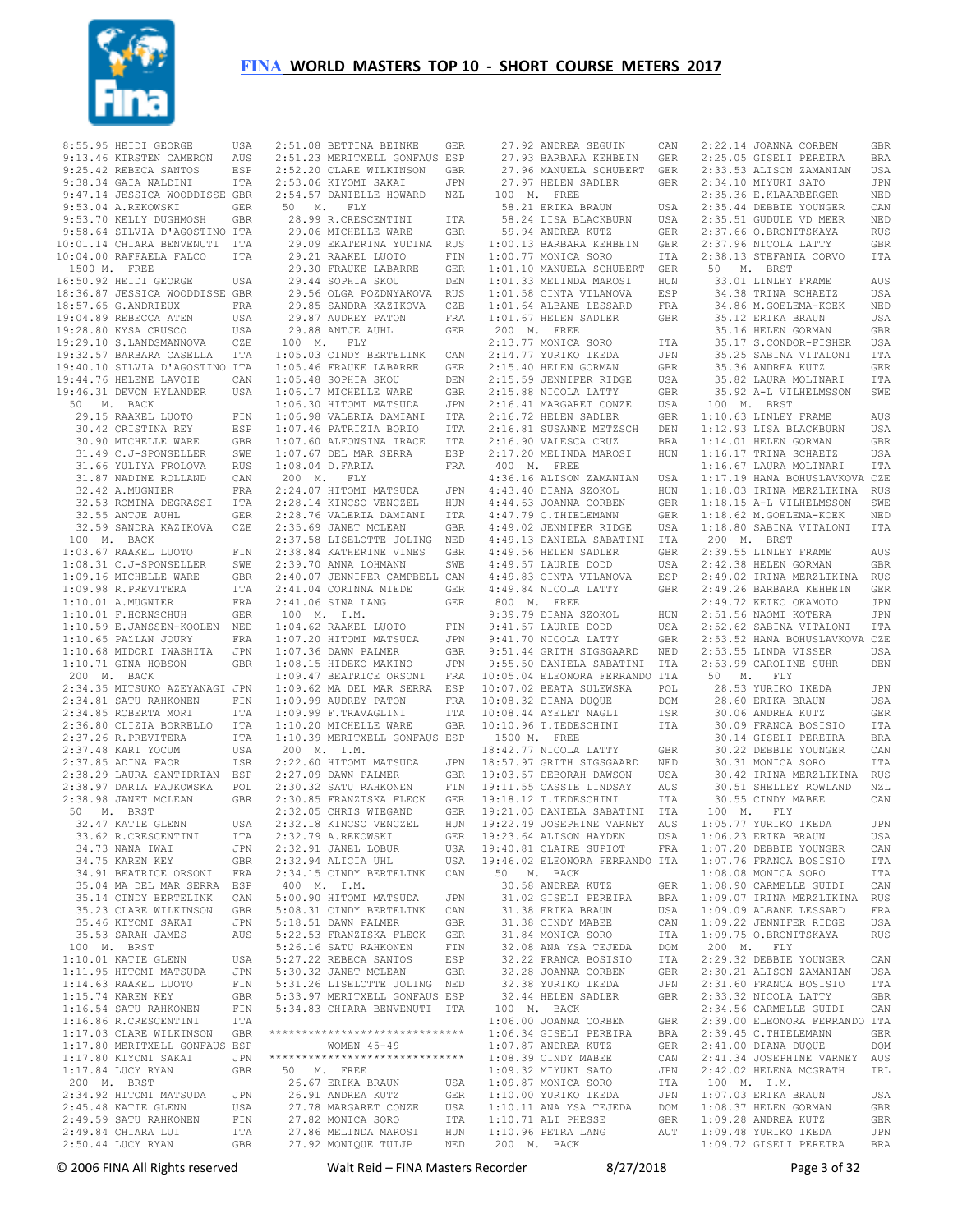

1:09.92 MONICA SORO ITA 10:09.54 LAURIE HUG 1:10.23 LISA BLACKBURN USA  $1:10.32$  DEBBIE YOUNGER 1:10.42 O.BRONITSKAYA RUS 1:10.52 CINDY MABEE CAN 200 M. I.M. 2:30.33 YURIKO IKEDA 2:30.92 HELEN GORMAN GBR 2:31.89 JENNIFER RIDGE USA 2:32.71 KEIKO NAGAYA JPN 2:32.83 GISELI PEREIRA BRA 2:33.82 NICOLA LATTY GBR 2:34.32 O.BRONITSKAYA RUS 2:36.50 CARMELLE GUIDI CAN 2:37.02 GUDULE VD MEER NED 2:37.30 EMMA HUMBERT FRA 400 M. I.M. 5:23.38 ALISON ZAMANIAN USA 5:28.33 FRANCA BOSISIO ITA 5:28.52 NICOLA LATTY GBR 5:28.57 C.THIELEMANN GER 5:29.12 KEIKO NAGAYA JPN 5:31.67 O.BRONITSKAYA RUS 5:33.75 LAUREL HILL USA 5:34.56 DIANA SZOKOL HUN 5:34.80 DIANA DUQUE COL 5:36.91 E.KLAARBERGER NED \*\*\*\*\*\*\*\*\*\*\*\*\*\*\*\*\*\*\*\*\*\*\*\*\*\*\*\*\*\* WOMEN 50-54 \*\*\*\*\*\*\*\*\*\*\*\*\*\*\*\*\*\*\*\*\*\*\*\*\*\*\*\*\*\* 50 M. FREE 26.52 MARIE FUZZATI FRA 27.20 ANETTE PHILIPSSON SWE 27.72 OLGA BORISOVA RUS 27.84 EDITH OTTERMANN RSA 28.24 DANIELA DE PONTI ITA 28.77 INA ZIEGLER GER 28.96 GAIL MCGINNIS CAN 28.96 SANDRA CROUSSE PER 28.97 KATIE OSBORNE CAN 28.98 ELIZABETH WOOLNER GBR 100 M. FREE 58.92 MARIE FUZZATI FRA 1:00.91 ANETTE PHILIPSSON SWE 1:02.01 DANIELA DE PONTI ITA 1:02.76 OLGA BORISOVA RUS 1:03.23 INA ZIEGLER GER 1:03.47 KAREN GRAHAM GBR 1:03.99 KATIE OSBORNE CAN 1:04.01 GAIL MCGINNIS CAN 1:04.22 ARLETTE GODGES USA 1:04.22 AI MEKATA JPN 200 M. FREE 2:11.30 MARIE FUZZATI FRA 2:16.23 DANIELA DE PONTI ITA  $2:16.48$  KAREN GRAHAM 2:16.65 JILL GELLATLY USA<br>2:16.82 INA ZIEGLER GER 2:16.82 INA ZIEGLER GER 2:17.57 SUSANNE HORST GER 2:17.79 ILKA LOWENSTEYN CAN 2:18.72 S.REIBEL-OBERLE 2:18.98 GAIL MCGINNIS CAN 2:19.70 MAITE GARCIA ESP 400 M. FREE 4:42.32 JANE ANN HOAG ITA 4:44.61 MARIE FUZZATI FRA 4:45.61 JILL GELLATLY USA<br>4:46.16 STEPHANIE STONE USA 4:46.16 STEPHANIE STONE USA<br>4:52.25 INA ZIEGLER GER 4:52.25 INA ZIEGLER GER 4:52.58 KAREN GRAHAM GBR 4:55.08 NATHALIE JOURNAUX FRA 4:55.16 ILKA LOWENSTEYN CAN 4:55.18 REBECCA RENNER USA 4:55.22 KATRIEN DELAENDER BEL 800 M. FREE 9:42.20 JANE ANN HOAG ITA 9:51.08 JILL GELLATLY 9:55.00 KATRIEN DELAENDER BEL 10:05.68 S. PALMER-WHITE AUS 10:07.47 N.MUIR-COCHRANE GBR 10:08.35 KAREN GRAHAM GBR 50 M. FLY

10:12.09 ILKA LOWENSTEYN CAN 10:12.85 CLAUDIA RADICE ITA 1500 M. FREE 18:27.42 JANE ANN HOAG ITA 18:57.56 JILL GELLATLY USA 19:01.59 LAURIE HUG USA 19:04.64 ILKA LOWENSTEYN CAN<br>19:17.40 REBECCA RENNER USA 19:17.40 REBECCA RENNER 19:18.43 KAREN ZEMLIN USA 19:24.83 SANDRINE MEUGNIOT FRA 19:25.63 N.MUIR-COCHRANE GBR 19:29.10 KAREN GRAHAM GBR 19:31.02 NATHALIE JOURNAUX FRA 50 M. BACK 31.80 MARIE FUZZATI FRA 32.63 SILVIA PAROCCHI ITA 32.65 MIKI NAMAI JPN 32.87 HELEN WHITFORD AUS 32.98 HIROKO NOGUCHI JPN 33.03 FALL WILLEBOORDSE USA 33.12 ANETTE PHILIPSSON SWE 33.57 SYLVIA BUXTON USA 33.58 KAZUE MAETOGE JPN 33.59 CAROLINE LINDBORG SWE 100 M. BACK 1:09.91 SILVIA PAROCCHI ITA 1:09.93 HELEN WHITFORD AUS 1:10.82 MIKI NAMAI JPN 1:10.91 STEPHANIE STONE USA 1:11.61 FALL WILLEBOORDSE USA 1:11.64 JUDY BROWN GBR 1:12.89 KAZUE MAETOGE JPN 1:12.92 CAROLINE LINDBORG SWE 1:13.34 SYLVIE TREMBLAY CAN 1:13.51 JANE ANN HOAG ITA 200 M. BACK 2:26.67 STEPHANIE STONE USA 2:29.53 SILVIA PAROCCHI ITA 2:30.78 HELEN WHITFORD AUS 2:33.14 JANE ANN HOAG ITA 2:36.40 JUDY BROWN GBR 2:36.60 MIKI NAMAI JPN 2:39.79 ILKA LOWENSTEYN CAN 2:41.12 CAROLINE LINDBORG SWE 2:41.26 ALLIE PRICE GBR 2:44.20 MARIA VAZQUEZ USA 50 M. BRST 35.63 UTE HASSE ESP 36.00 MARIOLA KULIS POL 36.05 ANETTE PHILIPSSON SWE 36.35 TERRI MACDOUGALL CAN 36.98 ALLIE PRICE GBR 37.22 DANIELA DE PONTI ITA 37.25 CARLA DE GIOANNIS ITA 37.54 T.PROKOFIEVA RUS 37.90 JACQUELINE TUIN NED 37.90 LOTTE KOBBELGAARD DEN 100 M. BRST 1:16.25 MARZENA KULIS ITA GER 1:17.01 UTE HASSE ESP<br>CAN 1:19.75 TL PROKOFIEVA PHO 1:19.75 T.PROKOFIEVA RUS ESP 1:19.95 ANETTE PHILIPSSON SWE 1:21.51 LOTTE KOBBELGAARD DEN 1:22.12 C.LAUTENBACHER SUI 1:22.89 A.WIJNJA-VISSER NED 1:23.14 TERRI MACDOUGALL CAN 1:23.30 ALLIE PRICE GBR 1:23.36 CORRIN BUCK USA 200 M. BRST 2:46.19 MARZENA KULIS ITA<br>2:54.63 UTE HASSE RSP 2:54.63 UTE HASSE 2:54.92 T.PROKOFIEVA RUS<br>2:57.26 A WI.TN.TA-VISSER NED 2:57.26 A.WIJNJA-VISSER 2:57.32 C.LAUTENBACHER SUI<br>2:59.72 CORRIN BUCK USA  $2:59.72$  CORRIN BUCK USA 3:02.46 SANDRINE LE GALL FRA 3:03.38 M.CABRILLANA FRA 3:03.46 JILL GELLATLY USA 3:04.47 MICHELE SCHNEIDER FRA

10:09.54 LAURIE HUG USA 10:11.16 VICTORIA RIAN USA 29.42 SUSAN WILLIAMS USA 29.94 DANIELA DE PONTI ITA 1:00.61 KARLYN PIPES USA 30.04 ANETTE PHILIPSSON SWE 1:03.72 SARAH MACDONALD CAN 1:03.87 M.NAVARRO ESP 30.40 ILARIA TOCCHINI ITA 30.74 ELIZABETH WOOLNER GBR 30.75 MARIE FUZZATI<br>30.75 MARIE FUZZATI 31.29 SILVIA PAROCCHI 31.60 EDITH OTTERMANN RSA 31.71 A.JOSEFSON SWE 31.74 GIULIA NOERA ITA 100 M. FLY 1:08.06 DANIELA DE PONTI ITA 1:08.81 SILVIA PAROCCHI ITA 1:09.02 ANETTE PHILIPSSON SWE 1:09.03 ELIZABETH WOOLNER GBR 1:09.82 HELEN WHITFORD AUS 1:10.09 ILKA LOWENSTEYN CAN 1:10.36 ANJA FRIEDRICH GER 1:10.48 GIULIA NOERA ITA 1:10.68 KATRIEN DELAENDER BEL 1:10.87 GAIL MCGINNIS CAN 200 M. FLY 2:35.18 ILKA LOWENSTEYN CAN 4:38.88 LYNN MARSHALL CAN 2:36.06 DANIELA DE PONTI ITA 2:36.86 S. PALMER-WHITE AUS 2:42.00 ANJA FRIEDRICH 2:42.76 LAURIE HUG USA 2:43.20 M.DANIELA DI ITA  $2 \cdot 45$  51 ALLIE PRICE 2:45.76 SUSIE SHUCK USA<br>2:46.03 LUCILLA CORIO ITA 2:46.03 LUCILLA CORIO ITA 2:46.41 SILVIA FERDIN GBR 100 M. I.M. 1:09.34 ANETTE PHILIPSSON SWE 10:05.47 ROBYN CROTTY NZL 1:10.34 DANIELA DE PONTI ITA 1:11.01 M.FUZZATI SUI 10:21.38 M.NAVARRO ESP 10:25.67 HEIDI STEINACHER AUT 1:11.70 SILVIA PAROCCHI  $1:12.40$  GAIL MCGINNIS  $1:12.80$  SYLVIE TREMBLAY 1:12.85 ILARIA TOCCHINI ITA 1:13.07 ALLIE PRICE GBR 1:13.39 ILKA LOWENSTEYN CAN 10:38.68 K.PALACE USA 10:39.67 CECILIA STANFORD RSA 1:13.50 INA ZIEGLER GER 200 M. I.M. 2:33.97 HELEN WHITFORD 2:34.70 MARZENA KULIS 2:35.52 DANIELA DE PONTI ITA 2:36.22 STEPHANIE STONE USA 20:03.68 K.PALACE USA 20:20.61 ELLIE NAJJAR USA 2:37.99 JILL GELLATLY 2:38.86 ILKA LOWENSTEYN 2:38.98 S.REIBEL-OBERLE 2:39.79 JUDY BROWN GBR 2:40.25 ALLIE PRICE GBR 2:40.88 C.LAUTENBACHER SUI 50 M. BACK 400 M. I.M. 5:24.45 MARZENA KULIS ITA<br>5:32.14 JILL GELLATLY USA 5:32.14 JILL GELLATLY USA<br>5:32.14 JILL GELLATLY USA<br>5:33.01 ANN HOAG JANE TTA 5:33.01 ANN HOAG JANE 5:40.86 C.LAUTENBACHER SUI 5:42.38 ALLIE PRICE GBR<br>5:43.42 JUDY BROWN GBR 5:43.42 JUDY BROWN GBR 5:44.31 LAURIE HUG USA 5:44.37 NATHALIE JOURNAUX FRA 5:45.11 INA ZIEGLER GER 5:45.98 ANGELA DELISSEN GER \*\*\*\*\*\*\*\*\*\*\*\*\*\*\*\*\*\*\*\*\*\*\*\*\*\*\*\*\*\* 1:08.33 KARLYN PIPES USA WOMEN 55-59 \*\*\*\*\*\*\*\*\*\*\*\*\*\*\*\*\*\*\*\*\*\*\*\*\*\*\*\*\*\* 50 M. FREE 28.42 KARLYN PIPES USA 28.54 SARAH MACDONALD CAN 29.36 M.NAVARRO ESP 29.43 KRISTIN HENDERSON USA 29.57 STEFANIE NIEMIETZ GER 29.59 CHRIS WENZEL USA 29.60 BARBARA GELLRICH GER 29.76 IKUKO TAKATANI JPN 29.89 JULIE HOYLE GBR 30.12 JUDITH HATTLE GBR 2:40.92 JULIE HOYLE GBR 100 M. FREE

 1:04.27 LYNN MARSHALL CAN 1:04.49 BARBARA GELLRICH GER 1:05.16 JANA MATENA USA FRA 1:05.16 JANA MATENA USA<br>ITA 1:05.47 CHRIS WENZEL USA 1:05.90 SALLY WINTER GBR 1:05.95 REBECCA PERROTT NZL 1:06.13 JENNY WHITELEY AUS 200 M. FREE 2:13.89 KARLYN PIPES USA 2:15.40 LYNN MARSHALL CAN 2:20.49 BARBARA GELLRICH GER 2:21.28 SARAH MACDONALD CAN 2:21.94 REBECCA PERROTT NZL 2:22.15 CECILIA STANFORD RSA 2:22.18 M.NAVARRO ESP 2:22.47 SALLY WINTER GBR<br>2:22.48 ANDREA BLOCK USA  $2:22.48$  ANDREA BLOCK 2:23.14 JANA MATENA USA 400 M. FREE 4:43.49 KARLYN PIPES USA 4:57.66 ROBYN CROTTY NZL GER 4:58.52 BARBARA GELLRICH GER 4:59.11 M.NAVARRO ESP 5:01.47 JANA MATENA USA 5:02.41 SARAH MACDONALD CAN GBR 5:02.57 ANDREA BLOCK USA 5:06.48 JOANNE SUTCLIFFE AUS 5:06.83 JULIE HOYLE GBR 800 M. FREE 9:32.63 LYNN MARSHALL CAN 10:26.55 JANA MATENA USA 10:31.91 JOANNE SUTCLIFFE AUS 10:36.51 PIERRETTE MICHEL BEL 10:38.36 L.GIANNOCCARO CAN 1500 M. FREE 18:01.79 LYNN MARSHALL CAN AIIS 19:59.67 L. GTANNOCCARO CAN 17A 20:01.36 PIERRETTE MICHEL BEL 20:39.21 R.LAIMON CAN 20:52.21 CLAUDIA COSTA BRA 21:02.61 IRENE VD LAAN NED 21:07.03 CARLA GARBARINO ITA 21:07.42 ARLENE DELMAGE USA 33.14 JULIE HOYLE GBR 34.29 DENYSE SENECHAL CAN 34.76 ANN KOURI CAN<br>34.85 JOANNE SUTCLIFFE AUS 34.85 JOANNE SUTCLIFFE 34.86 BONNIE BILICH USA 34.88 CAROLINE KRATTLI USA 35.42 MONICA BAILEY USA 35.42 NAOKO SHINO JPN 35.48 JACQUELINE GRACE GBR 35.57 REBECCA PERROTT NZL 35.57 LYNN MARSHALL CAN 100 M. BACK 1:12.64 JULIE HOYLE GBR 1:13.61 LYNN MARSHALL CAN 1:13.88 ANN KOURI CAN 1:14.84 DENYSE SENECHAL CAN 1:15.38 JOANNE SUTCLIFFE AUS 1:15.80 KAZUMI MORI JPN 1:16.23 ALWINE EDER MARIA ITA 1:17.06 MARIA HUNG DOM 1:17.08 JACQUELINE GRACE GBR 200 M. BACK 2:29.22 KARLYN PIPES USA<br>2:34.13 LYNN MARSHALL CAN  $2:34.13$  LYNN MARSHALL 2:42.12 PIERRETTE MICHEL BEL

© 2006 FINA All Rights reserved Walt Reid – FINA Masters Recorder 8/27/2018 Page 4 of 32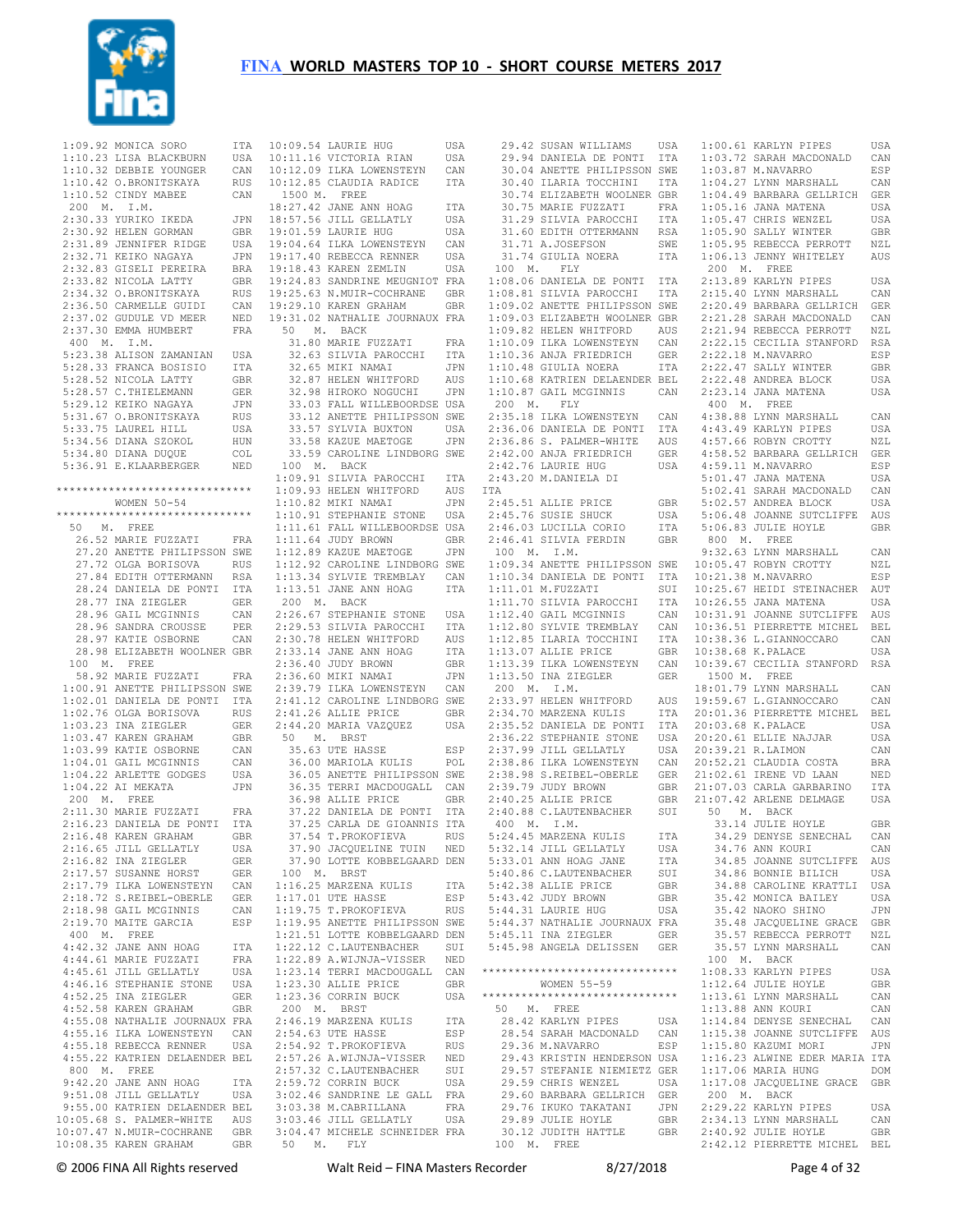

 2:42.60 ANN KOURI CAN 2:42.97 KAZUMI MORI JPN 2:43.17 REBECCA PERROTT NZL 2:43.30 JACQUELINE GRACE GBR 2:44.18 ALWINE EDER MARIA ITA 50 M. BRST 35.15 MONICA CORO ITA 35.87 PIA THULSTRUP DEN 36.47 CAROLINE KRATTLI USA 36.92 KARLYN PIPES USA 37.08 SARAH MACDONALD CAN 37.68 MISA KUWANO JPN 37.80 CHRIS WENZEL USA 38.41 SETSUKO MATSUI JPN 38.69 PHILIPPA WILLIAMS GBR 38.85 BARBARA GELLRICH GER 100 M. BRST  $100$  m.  $100$ <br>1:18.01 MONICA CORO ITA 1:19.90 PIA THULSTRUP DEN 1:21.18 CAROLINE KRATTLI USA 1:23.06 SARAH MACDONALD CAN 1:23.60 MISA KUWANO JPN 1:24.51 JUDITH HATTLE GBR 1:25.28 LISA DIXON-WELLS CAN  $1.25$  41 KIM CROUCH USA 1:25.98 JENNY WHITELEY AUS 1:26.24 TOMOKO OKADA JPN 200 M. BRST 2:53.16 MONICA CORO ITA 3:01.55 JUDITH HATTLE GBR 3:03.42 LYNN MARSHALL CAN 3:03.82 PIA THULSTRUP DEN 3:04.48 MISA KUWANO JPN 3:06.54 JENNY WHITELEY AUS 3:06.75 CECILIA STANFORD RSA 3:09.57 CLAUDIA LIPSKI GER 3:11.57 TOMOKO OKADA JPN 3:11.82 HIROKO ISHII JPN 50 M. FLY 30.73 KARLYN PIPES USA 31.44 M.NAVARRO ESP<br>31.66 JUDITH HATTLE GBR 31.66 JUDITH HATTLE GBR 32.08 L.GIANNOCCARO CAN 32.17 ANDREA BLOCK USA 32.17 HEIKI HANDEL GER 32.18 MONICA VACCARI ITA 32.25 KAREN MCBEATH GBR 32.38 SARAH MACDONALD CAN 32.42 TRACI GRANGER USA 100 M. FLY 1:08.15 KARLYN PIPES USA 1:10.28 M.NAVARRO ESP 1:10.61 ANDREA BLOCK USA 1:11.37 JUDITH HATTLE GBR 1:11.66 LYNN MARSHALL CAN<br>1:11.91 L.GIANNOCCARO CAN 1:11.91 L.GIANNOCCARO 1:12.48 MONICA VACCARI ITA<br>1·12.97 ARLENE DELMAGE IISA  $1.12$  97 ARLENE DELMAGE 1:14.28 TRACI GRANGER USA 1:14.40 HEIKI HANDEL GER 200 M. FLY 2:31.97 KARLYN PIPES USA<br>2:34 78 LYNN MARSHALL CAN  $2:34.78$  LYNN MARSHALL 2:42.37 JUDITH HATTLE GBR<br>2:42.59 ARLENE DELMAGE USA  $2.42.59$  ARLENE DELMAGE 2:42.75 L.GIANNOCCARO CAN<br>2:47.64 MONICA VACCARI ITA 2:47.64 MONICA VACCARI ITA<br>2:49.62 TRACI GRANGER USA 2:49.62 TRACI GRANGER 2:53.87 CECILIA STANFORD RSA<br>2:59.78 RIEKO SHOJI JPN  $2:59.78$  RIEKO SHOJI 3:02.67 CINDY CIAMPA-WISE USA 100 M. I.M.  $1:09.08$  KARLYN PIPES  $1:13$ .77 JULIE HOYLE 1:14.47 SARAH MACDONALD CAN 10:54.29 KAREN EINSIDLER USA 1:14.59 MONICA CORO ITA<br>1:14.75 JUDITH HATTLE GBR  $1:14.75$  JUDITH HATTLE 1:15.05 LISA DIXON-WELLS CAN  $1:15.64$  KIM CROUCH 1:15.78 LYNN MARSHALL  $1:16.15$  M.NAVARRO

 2:42.26 JOANNE SUTCLIFFE AUS 1:16.22 ANDREA BLOCK USA 1500 M. FREE 200 M. I.M.  $2:31.06$  KARLYN PIPES 2:37.33 LYNN MARSHALL CAN 2:41.55 ANDREA BLOCK USA 2:41.71 LISA DIXON-WELLS CAN  $2 \cdot 42$  04 JUDITH HATTLE GBR 2:42.33 SARAH MACDONALD CAN 2:43.01 CECILIA STANFORD RSA 2:45.84 BARBARA GELLRICH GER 2:46.30 ROBYN CROTTY NZL 2:46.90 NAOKO SHINO JPN 400 M. I.M. 5:25.71 KARLYN PIPES USA 5:28.96 LYNN MARSHALL CAN 5:40.66 ROBYN CROTTY NZL 5:42.65 PIERRETTE MICHEL BEL 5:45.21 JUDITH HATTLE GBR 5:56.63 SARAH MACDONALD 5:58.70 JANIS SHIRRIFF CAN 5:58.87 GABRIELE BRKOWSKI GER 6:03.01 JOANNE SUTCLIFFE AUS 6:08.29 ARLENE DELMAGE USA \*\*\*\*\*\*\*\*\*\*\*\*\*\*\*\*\*\*\*\*\*\*\*\*\*\*\*\*\*\* WOMEN 60-64 \*\*\*\*\*\*\*\*\*\*\*\*\*\*\*\*\*\*\*\*\*\*\*\*\*\*\*\*\*\* 50 M. FREE 29.88 K.ANDRUS-HUGHES USA 29.89 GUNILLA RASMUSON SWE 30.53 A.PIJTAK-RADERSMA NED 30.64 LINDSEY GOWLAND GBR 30.69 ALYSON FORDHAM GBR 30.72 PENNY NOYES USA 30.81 GAYLE WETTACH USA 31.19 CATHY GANZE USA 31.23 AVILA RHODES CAN 31.53 NAOMI ISHIBASHI JPN 100 M. FREE 1:06.16 K.ANDRUS-HUGHES USA 1:07.99 A.PIJTAK-RADERSMA NED 1:08.98 COLETTE CRABBE USA  $1:09.51$  SUSAN RITTER 1:09.71 MICHELE OLIVER CAN 1:09.89 ALYSON FORDHAM GBR 1:09.92 DIANE COETZEE RSA 1:10.32 SUSANNA SORDELLI ITA 1:10.48 LINDSEY GOWLAND GBR 1:10.74 AVILA RHODES CAN 200 M. FREE 2:25.52 SUSAN RITTER USA 2:28.92 A.PIJTAK-RADERSMA NED 2:30.30 K.ANDRUS-HUGHES USA 2:30.88 JOAN PFINSGRAFF USA 2:31.46 SUSANNA SORDELLI ITA 2:31.90 BETH ESTEL USA<br>2:32 89 MICHELE OLIVER CAN 2:32.89 MICHELE OLIVER CAN<br>2:33.65 TRACY GRILLI USA 2:33.65 TRACY GRILLI USA 2:34.49 M. HEFFERNAN AUS 2:34.64 MARILYN EARLY USA 400 M. FREE 5:04.90 SUSAN RITTER USA 5:13.79 DIANE COETZEE RSA 5:15.19 SUSANNA SORDELLI ITA 5:16.27 TRACY GRILLI USA 5:19.33 C.TARANTINO ITA 5:19.95 BETH ESTEL USA<br>5:22 54 KAREN EINSIDLER USA 5:22.54 KAREN EINSIDLER USA 5:23.45 JOAN PFINSGRAFF 5:23.97 KATHERINE BRANCH USA 5:25.28 CHRISTIE CIRAULO USA 800 M. FREE 10:25.71 SUSAN RITTER USA 10:50.98 KATHERINE BRANCH USA 10:51.47 C.TARANTINO ITA 11:05.36 TRACY GRILLI USA 11:10.84 CHRISTIE CIRAULO USA 11:22.87 M. HEFFERNAN AUS 11:23.09 EDIE FISHER CAN 11:24.20 ANNE BOURNE GBR ESP 11:25.28 CHERI ELLINGTON USA

20:03.30 SUSAN RITTER USA FRA 20.23.21 KATHERINE BRANCH USA 20:51.12 C.TARANTINO ITA 20:53.07 TRACY GRILLI USA 21:01.54 AUDREY COOPER GBR<br>21:16.99 M. HEFFERNAN AUS  $21 \cdot 16$  99 M. HEFFERNAN  $21:19.67$  DIANE COETZEE  $21:37.81$  NIKI STOKOLS 21:47.42 EDIE FISHER CAN 21:48.90 SUSAN HELMRICH USA 1:14.21 COLETTE CRABBE USA 1:16.38 HARUMI SUGINUMA JPN 50 M. BACK 33.75 K.ANDRUS-HUGHES USA<br>35.56 PENNY NOYES USA 35.56 PENNY NOYES 35.58 JOAN PFINSGRAFF USA 35.91 LEIGH RODGERS AUS 36.18 DIANE COETZEE RSA 36.31 R.SWICZINSKY-KORD GER 37.08 GUNILLA RASMUSON SWE 37.23 CATHY GANZE USA 37.37 NORIKO KOBAMATSU JPN 37.55 MICHELE OLIVER CAN 100 M. BACK 1:13.71 K.ANDRUS-HUGHES USA 1:15.95 JOAN PFINSGRAFF USA 1:18.20 LEIGH RODGERS 1:20.14 BETH ESTEL USA<br>1:20.23 DIANE COETZEE RSA  $1:20.23$  DIANE COETZEE 1:21.17 SUSANNA SORDELLI ITA 1:21.42 MICHELE OLIVER CAN 1:21.71 A.PIJTAK-RADERSMA NED 1:22.02 NORIKO KOBAMATSU JPN 1:22.37 R.SWICZINSKY-KORD GER 200 M. BACK 2:43.57 JOAN PFINSGRAFF USA 2:46.26 K.ANDRUS-HUGHES USA 2:48.32 DIANE COETZEE RSA 2:49.90 COLETTE CRABBE USA 2:51.83 SUSANNA SORDELLI ITA 2:54.29 KAREN EINSIDLER USA 2:55.61 MICHELE OLIVER CAN<br>2:55.82 COLETTE LAFARGE FRA 2:55.82 COLETTE LAFARGE FRA<br>2:56.28 JOAN CRAFFEY USA  $2:56.28$  JOAN CRAFFEY 2:56.65 R.SWICZINSKY-KORD GER 50 M. BRST 38.98 DAGMAR FRESE GER 39.54 BETH ESTEL USA 39.83 AVILA RHODES CAN 40.31 GUNILLA RASMUSON SWE 40.47 SALLY SHIELDS GBR<br>40.62 ALISON NYE GBR 40.62 ALISON NYE GBR 40.65 AMANDA HEATH GBR 41.00 A.CORNELLI ITA 41.04 RICHIKO SEKISHITA JPN 41.32 KAREN MELICK USA 41.32 DANIELLE BRAULT CAN 6:12.32 AUDREY COOPER GBR 100 M. BRST 1:25.65 DAGMAR FRESE GER  $1:26.15$  BETH ESTEL 1:26.48 AVILA RHODES CAN<br>1:27.53 KEIKO UTSUMI JPN 1:27.53 KEIKO UTSUMI  $1:27.63$  AMANDA HEATH 1:28.81 RICHIKO SEKISHITA JPN  $1:30.67$  EDIE FISHER 1:30.86 IRINA SHANGINA RUS 1:31.03 SALLY SHIELDS GBR 1:31.22 LINDA CHAPMAN USA 200 M. BRST 3:06.25 AMANDA HEATH GBR<br>3:07.25 COLETTE CRABBE USA 3:07.25 COLETTE CRABBE USA  $3:09.65$  KEIKO UTSUMI 3:13.58 MASUMI SATO JPN<br>3:14 18 AVILA RHODES CAN 3:14.18 AVILA RHODES CAN 3:16.10 IRINA SHANGINA RUS<br>3:16.23 BETH ESTEL USA 3:16.23 BETH ESTEL USA<br>3:16.67 DAGMAR FRESE GER 3:16.67 DAGMAR FRESE 3:16.84 LIANA CORNIANI ITA<br>3:16.85 AUDREY COOPER GBR 3:16.85 AUDREY COOPER 50 M. FLY 50 M. FLY<br>33.18 HARUMI SUGINUMA<br>22.54 JEICH BODGEBO 33.54 LEIGH RODGERS AUS 33.76 PENNY NOYES USA 1:11.02 SANDERINA KRUGER RSA 1:11.41 CECILIA MCCLOSKEY USA 33.92 K.ANDRUS-HUGHES USA 33.94 CATHY GANZE USA 34.13 LINDSEY GOWLAND GBR 34.87 A.CORNELLIT TTA 35.11 TAEKO MURAKAMI JPN 35.21 CHRISTIE CIRAULO USA 35.34 SALLY MILLS GBR 100 M. FLY 1:14.08 LEIGH RODGERS AUS 1:18.82 JEANNE LAPPIN USA 1:20.86 SALLY MILLS GBR 1:22.13 EDIE FISHER CAN 1:22.34 CHRISTIE CIRAULO USA 1:22.50 ANDRA JAUNZEME USA 1:22.60 DAGMAR FRESE GER 1:22.80 AMANDA HEATH GBR 200 M. FLY 2:57.56 COLETTE CRABBE USA 2:59.39 HARUMI SUGINUMA JPN 3:04.69 SALLY MILLS GBR 3:07.14 EDIE FISHER CAN 3:15.90 CHRISTIE CIRAULO USA 3:18.69 AUDREY COOPER GBR<br>3:18.77 VERA CIVINOVA CZE 3:18.77 VERA CIVINOVA 3:18.94 YURI SUETSUGU JPN 3:19.07 JUNKO SATO JPN 3:22.35 CLAIRE ANTHONY BEL 100 M. I.M. 1:16.22 COLETTE CRABBE USA 1:17.57 K.ANDRUS-HUGHES USA 1:18.51 CATHY GANZE USA 1:19.63 GUNILLA RASMUSON SWE 1:19.78 PENNY NOYES USA 1:20.55 GAYLE WETTACH USA 1:20.63 SUSANNA SORDELLI ITA 1:20.86 HARUMI SUGINUMA JPN 1:21.13 JEAN APPLEBY GBR 1:21.38 BETH ESTEL USA 200 M. I.M. 2:43.04 COLETTE CRABBE USA 2:51.47 SUSANNA SORDELLI ITA 2:53.77 SUSAN RITTER USA 2:54.54 EDIE FISHER CAN 2:54.68 A.PIJTAK-RADERSMA NED 2:56.25 BETH ESTEL USA 2:56.37 AMANDA HEATH GBR 2:57.24 CATHY GANZE USA 2:57.75 DIANE COETZEE RSA 2:58.04 JOAN PFINSGRAFF USA 400 M. I.M. 5:50.34 COLETTE CRABBE USA 6:03.98 EDIE FISHER CAN 6:12.26 BETH ESTEL USA 6:13.68 SUSANNA SORDELLI ITA 6:18.45 AMANDA HEATH GBR  $6.19.38$  KEIKO UTSUMI 6:23.28 JEANNE LAPPIN USA 6:32.41 N.ALESHCHENKO RUS 6:33.65 AVILA RHODES CAN \*\*\*\*\*\*\*\*\*\*\*\*\*\*\*\*\*\*\*\*\*\*\*\*\*\*\*\*\*\* WOMEN 65-69 \*\*\*\*\*\*\*\*\*\*\*\*\*\*\*\*\*\*\*\*\*\*\*\*\*\*\*\*\*\* 50 M. FREE 29.86 LAURA VAL USA 31.85 REGULA STEIGER SUI 32.09 CONNY BOER-BUIJS NED 32.28 JANETTE JEFFREY AUS 32.44 CATHY MERRITT CAN<br>32.49 C NIEUWENHUIS NED 32.49 C. NIEUWENHUIS 32.70 SANDERINA KRUGER RSA<br>33.05 FRAN HARE 33.05 FRAN HARE 33.08 JOEL FELDMANN USA 33.12 MARGARET TOPPEL USA 100 M. FREE 1:04.40 LAURA VAL USA JPN 1:09.52 CATHY MERRITT CAN<br>AUS 1:11.02 SANDERINA KRUGER RSA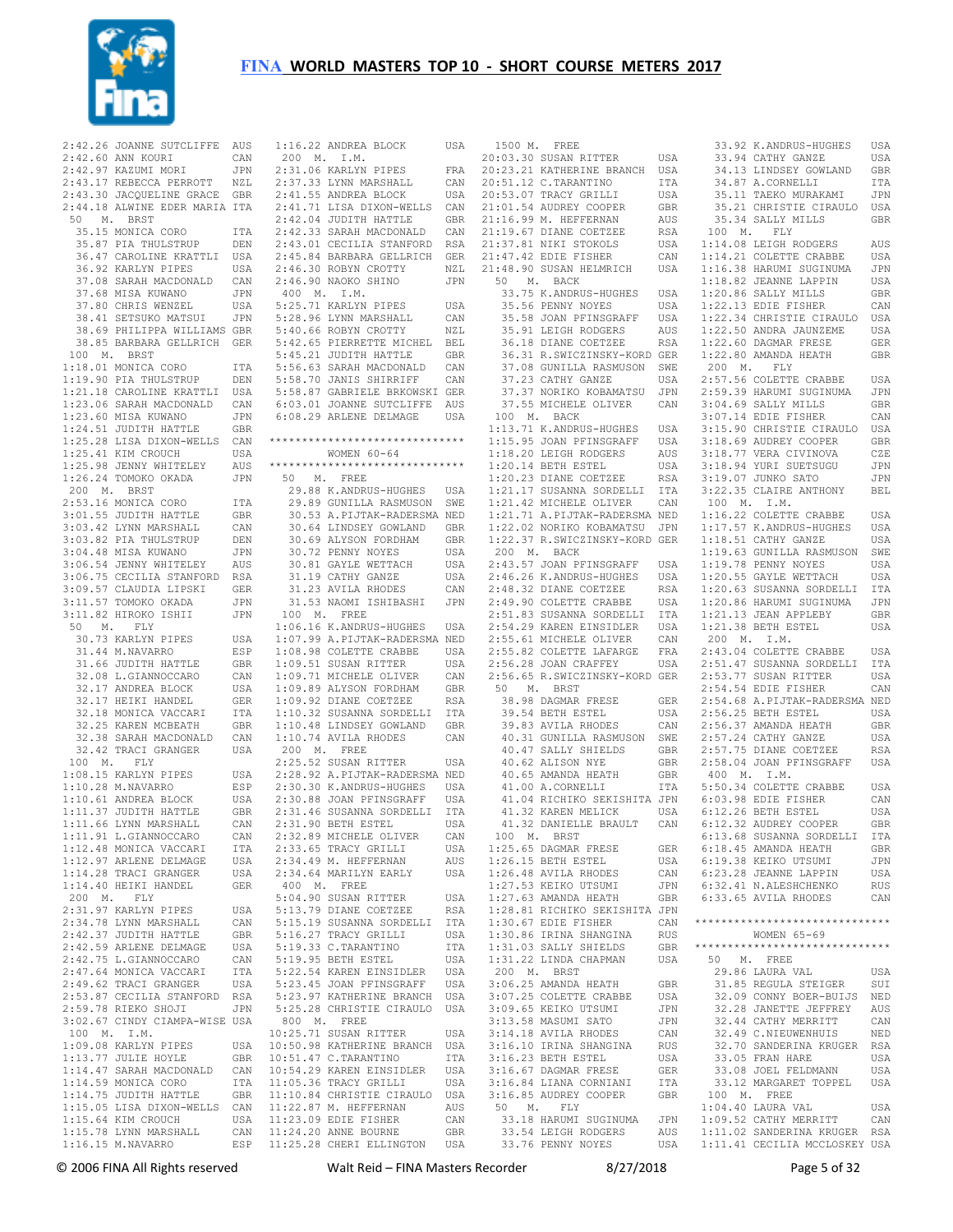

 1:11.75 CONNY BOER-BUIJS NED 3:14.68 DENISE KIRWAN USA 3:14.64 MIRA GUGLIELMI ITA 25:59.21 ROSE DUDENEY GBR 1:12.86 C.NIEUWENHUIS NED 1:13.70 FRAN HARE USA 1:15.10 SUSAN HAIGH GBR 1:15.57 S.LOFTUS-CHARLEY USA 1:16.66 NOBUKO SATA JPN 200 M. FREE 2:23.26 LAURA VAL USA 2:37.63 CATHY MERRITT CAN 2:38.62 S.LOFTUS-CHARLEY USA 2:38.85 FRAN HARE USA 2:38.98 CECILIA MCCLOSKEY USA 2:39.78 CONNY BOER-BUIJS NED 2:41.42 SUSAN HAIGH GBR 2:47.27 SANDRA BURROW NZL 2:47.82 HELLA VERSFELD CAN 2:47.84 SALLY GUTHRIE USA 400 M. FREE  $5 \cdot 02$  08 LAURA VAL USA 5:34.77 S.LOFTUS-CHARLEY USA 5:40.12 SUSAN HAIGH GBR 5:45.98 CONNY BOER-BUIJS NED 5:46.91 FRAN HARE USA 5:49.69 M.FAURE-REYNAUD FRA 5:50.49 SANDRA BURROW NZL 5:51.38 KAREN BIERWERT USA 5:52.34 CECILIA MCCLOSKEY USA 5:53.10 K.TUNNICLIFFE GBR 800 M. FREE 11:09.78 S.LOFTUS-CHARLEY USA 11:44.72 SUSAN HAIGH GBR 11:48.32 CECILIA MCCLOSKEY USA 11:50.33 CONNY BOER-BUIJS NED 12:19.94 BARBARA DUNBAR USA 12:19.99 HELLA VERSFELD CAN 12:27.10 ELIZABETH KASSEN USA 12:28.59 AVY JUDELSON NZL 12:30.43 MARGARETA RAINER SWE 12:31.48 SALLY GUTHRIE USA 1500 M. FREE 20:57.40 S.LOFTUS-CHARLEY USA 22:01.63 CECILIA MCCLOSKEY USA 22:50.93 CONNY BOER-BUIJS NED 22.30.30 SCHILL<br>23:12.95 BARBARA DUNBAR USA 23:23.35 HELLA VERSFELD CAN 23:37.11 SALLY GUTHRIE USA 23:47.69 K.TUNNICLIFFE GBR 23:50.14 AVY JUDELSON NZL 24:13.20 ELIZABETH KASSEN USA 24:26.95 YVELINE ADRIAN FRA 50 M. BACK 33.99 LAURA VAL USA 35.69 CECILIA MCCLOSKEY USA 37.59 BENEDICTE DUPREZ FRA 38.23 K.TUNNICLIFFE GBR 38.75 RACHEL BARTON GBR<br>38.76 MINDY DOUGHERTY USA 38.76 MINDY DOUGHERTY 38.83 MARGARET TOPPEL USA<br>39.24 MORAG BROMETELD RSA 39.24 MORAG BROMFIELD RSA 39.69 HISAMI NAKAO JPN 39.89 LINDA FULTON USA 100 M. BACK 1:14.35 LAURA VAL USA 1:18.05 CECILIA MCCLOSKEY USA 1:23.21 BENEDICTE DUPREZ FRA 1:23.60 MINDY DOUGHERTY USA 1:26.04 CATHY MERRITT CAN<br>1:27 61 K TUNNICLIFFE GBR 1:27.61 K.TUNNICLIFFE GBR<br>1:28.04 LINDA FULTON USA 1:28.04 LINDA FULTON USA<br>1·29.34 MORAG BROMFIELD RSA 1:29.34 MORAG BROMFIELD RSA 1:29.79 CYNTHIA SHAFFER 1:29.81 DENISE KIRWAN USA 200 M. BACK 2:42.87 LAURA VAL USA 2:50.98 CECILIA MCCLOSKEY USA 2:59.08 MINDY DOUGHERTY USA 3:03.53 BENEDICTE DUPREZ FRA 3:09.54 KAREN BIERWERT USA 3:11.01 K.TUNNICLIFFE GBR<br>3:11 87 LINDA FULTON USA  $3:11.87$  LINDA FULTON 3:13.01 JUNKO IWAMI JPN 3:13.71 DOROTHY TOURTUAL USA 3:11.30 C.NIEUWENHUIS NED

50 M. BRST 41.61 REGULA STEIGER SUI 41.67 JANETTE JEFFREY AUS 42.38 KATHLEEN LEWIS USA 42.84 LAURA VAL USA 42.96 JANET GETTLING USA 43.10 KRISSY MACCURDY USA 43.20 JENNIFER MERRITT GBR 43.63 ANNETTE THATCHER RSA 43.75 CORNELIA NEUBERT GER 44.01 CATHY MERRITT CAN 100 M. BRST 1:30.22 JANETTE JEFFREY AUS 1:33.53 JENNIFER MERRITT GBR 1:34.36 N.MACAIRE FRA 1:34.42 KATHLEEN LEWIS USA 1:35.21 KRISSY MACCURDY USA 1:35.42 REGULA STEIGER SUI 1:35.88 MARGOT MILNE AUS 1:37.16 CATHY MERRITT CAN 1:37.33 KAREN BIERWERT USA 1:37.86 TOTH CSANADINE HUN 200 M. BRST 3:18.37 JANETTE JEFFREY AUS 3:22.96 JENNIFER MERRITT GBR 3:25.04 MARGOT MILNE AUS 3:25.49 KAREN BIERWERT USA 3:33.46 TOTH CSANADINE HUN 3:33.87 ANNETTE THATCHER RSA 3:34.52 MIRA GUGLIELMI ITA 3:34.62 PAM MUNDAY AUS 3:35.01 DANIELLE OGIER USA 3:37.42 ROSA SEGARRA ESP 50 M. FLY 33.06 LAURA VAL USA 35.88 SUMIKO KOBAYASHI JPN 35.97 C.NIEUWENHUIS NED 36.16 CECILIA MCCLOSKEY USA 36.24 MARGARET TOPPEL USA 36.43 CATHY MERRITT CAN 37.26 JOEL FELDMANN USA 37.38 YOSHIKO KADOSAKA JPN 37.86 CONNY BOER-BUIJS NED 37.89 MARILYN EARP AUS 100 M. FLY 1:21.16 CECILIA MCCLOSKEY USA 1:27.42 C.NIEUWENHUIS NED 1:29.46 MARILYN EARP AUS 1:30.46 SUMIKO KOBAYASHI JPN 1:31.76 N.DESTAILLEUR-VAN FRA 1:32.64 CLAUDIA KOCH GER 1:34.38 SYLVIE LEGRUX FRA 1:35.05 JANET GETTLING USA 1:35.66 SALLY GUTHRIE USA 1:36.16 KAREN BIERWERT USA 200 M. FLY 3:18.51 CECILIA MCCLOSKEY USA 3:33.29 MARILYN EARP AUS 3:34.76 MIRA GUGLIELMI ITA 3:41.21 YVELINE ADRIAN FRA 3:41.97 SUMIYO KURIMOTO JPN 3:44.65 JANET GETTLING USA 3:45.17 SUMIKO KOBAYASHI JPN 3:46.74 N.DESTAILLEUR-VAN FRA 3:47.05 SALLY GUTHRIE USA 3:47.58 MICHIKO OTO JPN 100 M. I.M. 1:17.35 LAURA VAL USA 1:21.17 CECILIA MCCLOSKEY USA 1:22.22 CATHY MERRITT CAN 1:24.16 MARGARET TOPPEL USA 1:26.28 C.NIEUWENHUIS NED<br>1:26.69 KATHLEEN LEWIS USA 1:26.69 KATHLEEN LEWIS USA<br>1:27.02 K TUNNICLIEFE GBR  $1 \cdot 27$  02 K. TUNNICLIFFE 1:27.85 KAREN BIERWERT USA 1:28.84 TERRY SUE GAULT USA 1:28.96 JOEL FELDMANN USA 200 M. I.M.

 3:01.93 CATHY MERRITT CAN 3:08.32 KAREN BIERWERT USA 25:20.00 CLARY MUNNS AUS 25:29.20 LINDA SHOENBERGER USA  $3:15.42$  SUSAN HAIGH 3:17.55 K.TUNNICLIFFE GBR 3:19.56 SYLVIE LEGRUX 3:20.89 SANDRA BURROW 3:20.94 ROSA SEGARRA ESP 3:22.00 MAUREEN MONS RSA 400 M. I.M. 6:38.44 KAREN BIERWERT USA<br>6:39.47 MIRA GUGLIELMI ITA 6:39.47 MIRA GUGLIELMI 6:45.14 SUSAN HAIGH GBR 7:11.46 SYLVIE LEGRUX FRA 7:13.22 MARILYN EARP AUS 7:13.77 N.DESTAILLEUR-VAN FRA 7:17.75 SUMIYO KURIMOTO JPN 7:18.97 MAUREEN MONS 7:20.38 JENNIFER IRELAND RSA 7:21.78 K.TUNNICLIFFE GBR \*\*\*\*\*\*\*\*\*\*\*\*\*\*\*\*\*\*\*\*\*\*\*\*\*\*\*\*\*\* WOMEN 70-74 \*\*\*\*\*\*\*\*\*\*\*\*\*\*\*\*\*\*\*\*\*\*\*\*\*\*\*\*\*\* 50 M. FREE 32.21 FRANCES JENKINS GBR<br>32.83 DIANN UUSTAL USA 32.83 DIANN UUSTAL USA 33.40 BITTE AXLING 34.27 CLARY MUNNS AUS 34.62 JULIANNA HOLBROOK USA 34.78 CORRIE VERHOEVEN NED 35.04 SUSAN WALKER 35.31 MADELEINE SEVIGNY CAN 35.47 IKUKO OKADO JPN 36.00 NOBUKO YASUDA JPN 100 M. FREE 1:14.89 DIANN UUSTAL USA 1:18.11 JULIANNA HOLBROOK USA 1:18.95 JUDY WILSON GBR 1:19.24 BRIGITTE MERTEN GER 1:19.35 BITTE AXLING SWE 1:20.51 CORRIE VERHOEVEN NED 1:20.54 STELA HOLDSHTEIN ISR 1:21.19 E.KETELSEN DEN 1:21.59 JULIE GUNTHORP NZL 1:22.42 MADELEINE SEVIGNY CAN 200 M. FREE 2:48.11 DIANN UUSTAL USA 2:58.10 JULIE GUNTHORP NZL 2:59.61 KATHY SLIFER USA 3:00.76 MARIJKE ALDERSON AUS 3:02.69 CORRIE VERHOEVEN NED 3:03.04 WENDY WAGLAND CAN 3:03.60 ROSA MONTAGUE AUS 3:03.92 STELA HOLDSHTEIN ISR 3:03.98 BEVERLY MONTRELLA USA 1:38.02 KAYAKO HIROSE JPN 3:04.04 HEATHER MORGAN AUS 400 M. FREE 6:20.69 JULIE GUNTHORP NZL 6:23.52 ROSA MONTAGUE AUS<br>6:24 74 WENDY WAGLAND CAN 6:24.74 WENDY WAGLAND CAN  $6:25.52$  KATHY SLIFER 6:27.97 CORRIE VERHOEVEN NED 6:33.33 STELA HOLDSHTEIN ISR 6:37.44 B.SHUTTLEWORTH RSA 6:38.18 BEVERLY MONTRELLA USA 6:38.70 DENISE FELTZ FRA 6:39.19 E.KETELSEN 800 M. FREE 13:04.20 ROSA MONTAGUE AUS 13:08.58 JULIE GUNTHORP NZL 13:20.24 BEVERLY MONTRELLA USA 13:24.84 DENISE FELTZ FRA 13:29.87 LINDA SHOENBERGER USA 13:34.81 E.KETELSEN DEN 13:46.37 B.SHUTTLEWORTH RSA<br>13:49 76 PENNY MYMRYK CAN 13:49.76 PENNY MYMRYK 14:04.86 KUNIKO KOBAYASHI JPN 14:37.19 PATRICIA JACKSON GBR 1500 M. FREE 25:04.40 BEVERLY MONTRELLA USA 25:30.68 DENISE FELTZ FRA 42.06 MARGOT PETTIJOHN USA

26:14.70 PENNY MYMRYK CAN 26:46.30 KEIKO NAKAO JPN 27:41.41 NARELLE PHILLIPS AUS 28:14.64 SUMIKO TANI JPN ESP 28:30.76 CATHERINE ROBERTS CAN 50 M. BACK 38.34 CLARY MUNNS AUS 39.00 DIANN UUSTAL USA 40.94 BITTE AXLING SWE 41.17 E.KETELSEN DEN 42.44 JULIE GUNTHORP NZL 42.54 PENNY STEELE AUS 42.87 MARIA BALLA HUN 43.55 HELEN TRIPPE GBR 43.70 MARIE STVERAKOVA CZE 43.78 MITSUYO SAKAGAMI JPN 100 M. BACK 1:24.72 DIANN UUSTAL USA 1:27.10 JULIE GUNTHORP NZL 1:31.29 E.KETELSEN DEN 1:32.99 NORIKO YOSHIDA JPN 1:35.17 MITSUYO SAKAGAMI JPN 1:35.49 MARIA BALLA HUN 1:36.10 BRIGITTE MERTEN GER 1:37.65 MARIE STVERAKOVA CZE 1:37.97 HELEN TRIPPE GBR 1:38.11 CORRIE VERHOEVEN NED 200 M. BACK 3:04.82 DIANN UUSTAL USA 3:11.71 JULIE GUNTHORP NZL 3:14.22 E.KETELSEN DEN 3:18.52 NORIKO YOSHIDA JPN 3:28.33 KATHY SLIFER USA 3:29.90 FRANCES JENKINS GBR 3:30.26 BEVERLY MONTRELLA USA 3:30.76 MARIE STVERAKOVA CZE 3:33.05 CORRIE VERHOEVEN NED 3:35.40 MARGOT PETTIJOHN USA 50 M. BRST 42.95 KAYAKO HIROSE JPN 44.45 NOBUKO YASUDA JPN<br>45.27 DANA BROWN USA 45.27 DANA BROWN 45.85 JULIANNA HOLBROOK USA 45.91 DIANE FORD GBR 46.27 MASAKO KAITO JPN 46.37 MARGOT PETTIJOHN USA 46.67 DIANN UUSTAL USA 46.85 HEATHER MORGAN AUS 46.88 MARIJKE ALDERSON AUS 46.88 JUDITH ALDEN GBR 100 M. BRST 1:34.27 NOBUKO YASUDA JPN 1:40.63 DANA BROWN USA 1:41.39 MARGOT PETTIJOHN USA  $1:41.90$  diane ford 1:41.91 MARIJKE ALDERSON AUS<br>1:42 57 TAMAE FURUYA JPN  $1.42$  57 TAMAE FURUYA 1:43.14 STELA HOLDSHTEIN ISR 1:43.48 KATHY SLIFER USA 1:44.06 GINGER PIERSON USA 200 M. BRST 3:24.57 NOBUKO YASUDA JPN 3:36.81 KAYAKO HIROSE JPN 3:37.08 MARGOT PETTIJOHN USA 3:39.10 MARIJKE ALDERSON AUS<br>3:41 87 DIANE FORD GBR 3:41.87 DIANE FORD GBR 3:43.72 KATHY SLIFER USA 3:44.68 DANA BROWN USA<br>3:46.16 DANIELA BARNEA USA  $3:46.16$  DANIELA BARNEA 3:47.26 CHIEKO NAKANISHI JPN 3:49.94 PATRICIA BAKER AUS 50 M. FLY 35.51 DIANN UUSTAL USA 37.28 JUDY WILSON GBR 38.40 BRIGITTE MERTEN GER<br>39.08 BITTE AXIING SWE 39.08 BITTE AXLING 39.64 KIRA MAKAROVA RUS<br>39.72 DANJÈLE WILMART FRA 39.72 DANIèLE WILMART 39.99 DANA BROWN USA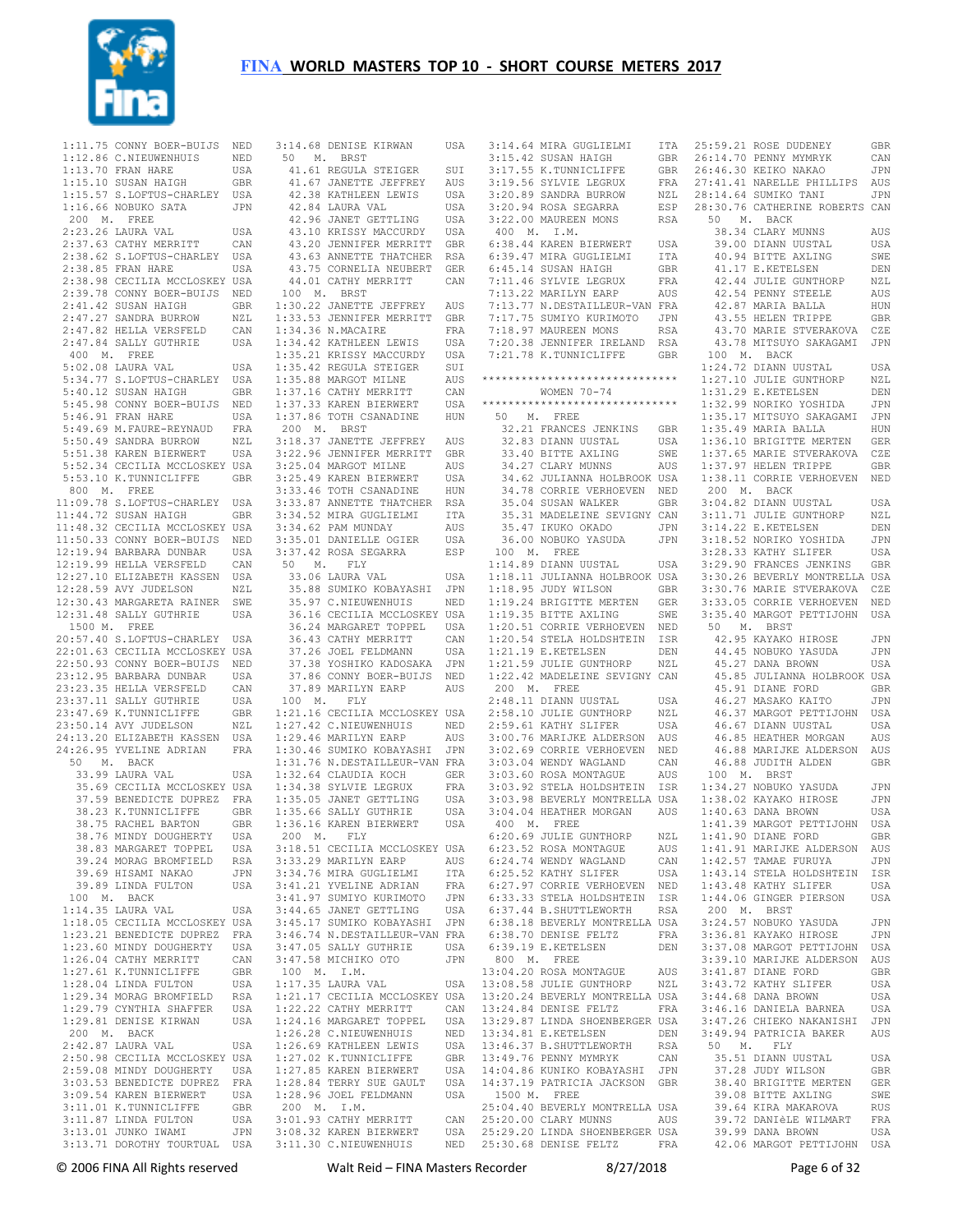

 43.13 TERUMI SHIMOOKA JPN 43.46 MICHIKO MIYAZAKI JPN 100 M. FLY 1:25.33 JUDY WILSON GBR 1:31.31 KIRA MAKAROVA RUS 1:33.78 MARGOT PETTIJOHN USA 1:39.28 DANA BROWN USA 1:47.60 ROSA MONTAGUE AUS 1:49.22 PATRICIA JACKSON GBR 1:49.29 DANIèLE WILMART FRA 1:50.05 KATSUKO SAITO JPN 1:50.70 SEIKO HASEBE JPN 1:50.76 PENNY MYMRYK CAN 200 M. FLY 3:34.62 KIRA MAKAROVA RUS 3:37.18 MARGOT PETTIJOHN USA 3:53.37 DANIELA BARNEA USA 3:56.12 PATRICIA JACKSON GBR 3:59.12 SEIKO HASEBE JPN 4:06.46 DENISE FELTZ FRA 4:08.26 EWA GAWLIK CAN 4:09.28 BABS LARSEN USA 4:15.48 PATRICIA BAKER AUS 4:16.64 I.MARIA ITA 100 M. I.M. 1:25.06 CLARY MUNNS AUS 1:25.64 DIANN UUSTAL USA<br>1:31.52 NOBUKO YASUDA JPN 1:31.52 NOBUKO YASUDA 1:32.21 DANA BROWN USA 1:33.48 MARGOT PETTIJOHN USA 1:33.83 KATHY SLIFER USA 1:34.05 CORRIE VERHOEVEN NED 1:35.82 JULIE GUNTHORP NZL 1:37.73 TAMAE FURUYA JPN 1:37.82 PENNY MYMRYK CAN 200 M. I.M. 3:09.58 CLARY MUNNS AUS 3:13.05 DIANN UUSTAL USA 3:20.57 MARGOT PETTIJOHN USA 3:23.13 KATHY SLIFER USA 3:27.40 DANA BROWN USA 3:29.99 JULIE GUNTHORP NZL 3:32.35 BEVERLY MONTRELLA USA 3:35.85 FUSAKO ONO JPN 3:40.43 PENNY MYMRYK CAN<br>3:41.14 DENISE FELTZ FRA  $3:41.14$  DENISE FELTZ 400 M. I.M. 7:15.25 KATHY SLIFER USA 7:26.80 MARGOT PETTIJOHN USA 7:29.78 JULIE GUNTHORP NZL 7:38.76 DANIELA BARNEA USA 7:47.01 PATRICIA JACKSON GBR 7:50.05 DENISE FELTZ FRA<br>7:53.33 ELIZABETH CRAIG RSA 7:53.33 ELIZABETH CRAIG RSA 8:07.51 SEIKO HASEBE JPN 8:24.85 MARY POHLMANN USA 8:27.58 EWA GAWLIK CAN \*\*\*\*\*\*\*\*\*\*\*\*\*\*\*\*\*\*\*\*\*\*\*\*\*\*\*\*\*\* WOMEN 75-79 \*\*\*\*\*\*\*\*\*\*\*\*\*\*\*\*\*\*\*\*\*\*\*\*\*\*\*\*\*\* 50 M. FREE 36.35 YOSHIKO OSAKI JPN<br>36.75 CHRISTEL SCHULZ GER 36.75 CHRISTEL SCHULZ 38.15 TOSHIE NODA JPN<br>38.67 NANCY RIDOUT USA 38.67 NANCY RIDOUT 38.75 MASAKO KOHA JPN<br>39.68 HIROKO INAMI JPN 39.68 HIROKO INAMI 40.05 BETH SCHREINER USA 40.07 JOY WARD USA<br>40.11 FUMIKO NAKAMURA JPN 40.11 FUMIKO NAKAMURA 40.66 HERILENE FREITAS BRA<br>100 M. FREE 100 M. FREE 1:20.73 YOSHIKO OSAKI JPN 1:23.69 CHRISTEL SCHULZ GER 1:27.53 TOSHIE NODA JPN 1:28.82 PIROSKA WEIDINGER HUN 1:31.11 TOSHIKO SHIMIZU JPN 1:31.82 MASAKO KOHA JPN<br>1:32.48 CLAIRE O'DWYER TRL  $1:32.48$  CLAIRE O'DWYER 1:32.94 BETH SCHREINER USA<br>1:33.15 SUSAN MEYERS USA  $1:33.15$  SUSAN MEYERS

| 1:33.15 HIROKO INAMI<br>200 M. FREE                                                                                                          | JPN          |
|----------------------------------------------------------------------------------------------------------------------------------------------|--------------|
| 3:16.76 PIROSKA WEIDINGER HUN                                                                                                                |              |
| 3:19.75 CLAIRE O'DWYER<br>3:19.75 CLAIRE O'DWYER                                                                                             | IRL          |
| 3:20.42 KAZUKO ITO                                                                                                                           | JPN          |
| 3:22.38 HERILENE FREITAS BRA                                                                                                                 |              |
| $3:22.94$ JOSETTE GROPAIZ                                                                                                                    | $_{\rm FRA}$ |
| 3:22:3:4 KAZUKO NOTO JPN<br>3:25.79 TOSHIKO SHIMIZU JPN                                                                                      |              |
|                                                                                                                                              |              |
| 3:28.39 L.LOSITO                                                                                                                             | ITA          |
| 3:28.53 KATSUE NOMURA JPN<br>3:28.85 BETH SCHREINER USA                                                                                      |              |
| 400 M. FREE                                                                                                                                  |              |
| 6:57.06 JOSETTE GROPAIZ FRA                                                                                                                  |              |
| 7:03.93 PIROSKA WEIDINGER HUN                                                                                                                |              |
|                                                                                                                                              |              |
|                                                                                                                                              |              |
| 7:04.32 HERILENE FREITAS BRA<br>7:04.32 HERILENE FREITAS BRA<br>7:10.24 KATSUE NOMURA JPN<br>7:17.47 MARIA PENNA BRA<br>7:23.67 L.LOSITO ITA |              |
| 7:23.67 L.LOSITO                                                                                                                             | ITA          |
| 7:26.63 MONIKA SENFTLEBEN GER                                                                                                                |              |
| 7:28.36 SUSAN MEYERS                                                                                                                         | USA<br>JPN   |
| 7:29.49 EIKO MATSUMOTO<br>7:30.79 UTE REMENYI                                                                                                |              |
| 800 M. FREE                                                                                                                                  | AUT          |
|                                                                                                                                              |              |
|                                                                                                                                              |              |
|                                                                                                                                              |              |
| 14:28.20 KATSUE NOMURA JPN<br>14:29.70 JOSETTE GROPAIZ FRA<br>14:51.41 KYOKO MORI JPN<br>15:03.53 L.LOSITO ITA<br>15:05.53 L.LOSITO ITA      |              |
| 15:05.10 LYNNE LUND                                                                                                                          | USA          |
| 15:09.11 SUSAN MEYERS<br>15:38.49 KAZU KOYAMA                                                                                                | USA          |
|                                                                                                                                              | JPN          |
|                                                                                                                                              |              |
| 15:42.07 HIROKO KOBAYASHI JPN<br>16:05.21 WILIJ KOKOTT RSA                                                                                   |              |
| 16:09.60 JOY PAGE                                                                                                                            | AUS          |
| 1500 M. FREE                                                                                                                                 |              |
| 26:45.67 JOSETTE GROPAIZ FRA<br>27:06.81 KATSUE NOMURA JPN                                                                                   |              |
| 27:40.69 HERILENE FREITAS BRA                                                                                                                |              |
|                                                                                                                                              | USA          |
| 27:45.19 LYNNE LUND<br>28:40.20 L.LOSITO                                                                                                     | ITA          |
| 28:40.85 SUSAN MEYERS                                                                                                                        | USA          |
|                                                                                                                                              | JPN          |
| 29:30.21 KYOKO MORI<br>30:59.58 TAKEKO KATO                                                                                                  | JPN          |
| 31:32.88 JENNY BALL                                                                                                                          | GBR          |
| 31:35.60 ELAINE BROMWICH GBR                                                                                                                 |              |
| 50 M. BACK                                                                                                                                   |              |
| 41.12 SATOKO TAKEUJI<br>41.75 HIROMI SATO                                                                                                    | JPN          |
| 44.23 YOSHIKO OSAKI                                                                                                                          | JPN<br>JPN   |
|                                                                                                                                              | GER          |
| 44.67 CHRISTEL SCHULZ<br>45.77 GERDA WILLIAMS<br>46.09 YOKO ARAT                                                                             | AUS          |
| 46.09 YOKO ARAI                                                                                                                              | JPN          |
| 46.37 HERILENE FREITAS                                                                                                                       | <b>BRA</b>   |
| 46.50 JOY WARD                                                                                                                               | USA          |
| 47.72 JANET MASTERS                                                                                                                          | GBR          |
| 48.14 VALERIE STANDAGE                                                                                                                       | GBR          |
| 100<br>M. BACK                                                                                                                               |              |
| 1:29.73 SATOKO TAKEUJI                                                                                                                       | JPN          |
| 1:37.30 CHRISTEL SCHULZ<br>1:40.49 KAZUKO ITO                                                                                                | GER<br>JPN   |
|                                                                                                                                              | <b>BRA</b>   |
| 1:42.11 HERILENE FREITAS<br>1:42.80 YOKO ARAI                                                                                                | JPN          |
| 1:43.70 JOY WARD                                                                                                                             | USA          |
| 1:46.33 KAZU KOYAMA                                                                                                                          | JPN          |
| 1:46.86 UTE REMENYI                                                                                                                          | AUT          |
| $1:47.03$ JANET MASTERS                                                                                                                      | GBR          |
| 1:47.87 HEIDI GUHL                                                                                                                           |              |
| 200 M. BACK                                                                                                                                  | <b>GER</b>   |
|                                                                                                                                              |              |
| 3:29.45 KAZUKO ITO                                                                                                                           | JPN          |
| 3:38.16 YOKO ARAI                                                                                                                            | JPN          |
| 3:39.15 GERDA WILLIAMS                                                                                                                       | AUS          |
| 3:40.93 JOY WARD                                                                                                                             | USA          |
| 3:41.15 HERILENE FREITAS BRA                                                                                                                 | AUT          |
| 3:44.32 UTE REMENYI                                                                                                                          | GBR          |
| 3:49.59 JANET MASTERS<br>3:56.11 KAST MASTERS                                                                                                | JPN          |
| 3:56.11 KAZU KOYAMA<br>3:56.84 TOMIE SAITO                                                                                                   | JPN          |
| 3:56.92 ATSUYO KOMINAMI                                                                                                                      | JPN          |
|                                                                                                                                              |              |
| 50 M. BRST<br>47.44 ERIKA MICHLER                                                                                                            | GER          |
| 48.07 MONIKA SENFTLEBEN GER<br>48.59 LUISE KNOPFLE                                                                                           | GER          |

| 48.70 MARIE STVERAKOVA                                                                       | CZE | 4:19.49 NOBUKO HIGUCHI                                                                 | JPN        |
|----------------------------------------------------------------------------------------------|-----|----------------------------------------------------------------------------------------|------------|
| 49.63 KIYOKO YONEDA                                                                          | JPN | 4:24.63 MIYUKI ANDOU                                                                   | JPN        |
| 50.57 JOANN LEILICH                                                                          | USA | 400 M.<br>I.M.                                                                         |            |
| 50.71 KAZUKO KAJIWARA                                                                        | JPN | 8:22.63 SUSAN MEYERS                                                                   | USA        |
| 51.26 KRISTIN JAFFE                                                                          | USA | 8:55.78 LYNNE LUND                                                                     | USA        |
|                                                                                              |     | 8:59.21 L.LOSITO                                                                       |            |
| 51.79 GABRIELLA TUCCI                                                                        | ITA |                                                                                        | ITA        |
| 51.84 JOY PAGE                                                                               | AUS | 9:01.58 AAGJE CARON                                                                    | USA        |
| 100 M.<br><b>BRST</b>                                                                        |     | 9:03.16 KUMIE YAMAMOTO                                                                 | JPN        |
| 1:43.96 LUISE KNOPFLE                                                                        | GER | 9:05.77 HIROKO KOBAYASHI                                                               | JPN        |
| 1:46.51 JOANN LEILICH                                                                        | USA | 9:06.72 HERILENE FREITAS                                                               | BRA        |
| 1:50.88 YOSHIKO OSAKI                                                                        | JPN | 9:08.81 MARIA COSTA                                                                    | BRA        |
| 1:53.65 JOY PAGE                                                                             | AUS | 10:09.04 HELENE JACQUES                                                                | CAN        |
| 1:56.47 MONIKA SENFTLEBEN GER                                                                |     | 10:39.98 DEETTE SAUER                                                                  | USA        |
| 1:56.49 CYNTHIA ANDRADE                                                                      | BRA |                                                                                        |            |
| 1:57.85 GABRIELLA TUCCI                                                                      | ITA | ******************************                                                         |            |
| 1:58.20 INGRID LUNING                                                                        | GER | WOMEN $80 - 84$                                                                        |            |
| 1:59.56 SUSAN MEYERS                                                                         | USA | ******************************                                                         |            |
| 1:59.63 ANNE WILLIAMS                                                                        | USA | 50<br>M. FREE                                                                          |            |
| 200 M.<br><b>BRST</b>                                                                        |     | 39.36 FUSAKO HIROOKA                                                                   | JPN        |
|                                                                                              |     |                                                                                        |            |
| 3:51.63 JOANN LEILICH                                                                        | USA | 40.75 JOHNNIE DETRICK                                                                  | USA        |
| 4:01.80 YOSHIKO OSAKI                                                                        | JPN | 41.41 HELEN BIRD                                                                       | AUS        |
| 4:08.10 KAZUKO KAJIWARA                                                                      | JPN | 42.08 HISAKO KITAYAMA                                                                  | JPN        |
| 4:08.51 MONIKA SENFTLEBEN GER                                                                |     | 42.37 G.GRUNER                                                                         | GER        |
| 4:16.21 SUSAN MEYERS                                                                         | USA | 43.34 LOTTIE GEURTS                                                                    | NED        |
| 4:20.24 VELLEDA CERNICH                                                                      | ITA | 43.41 URSULA FROHLICH                                                                  | GER        |
| 4:22.33 ELAINE BROMWICH                                                                      | GBR | 44.23 TAKAKO KIZAWA                                                                    | JPN        |
| 4:22.39 CORINNA GOODMAN                                                                      | USA | 44.54 ULLA-BRITT OBERG                                                                 | SWE        |
| 4:22.73 JOY PAGE                                                                             | AUS | 44.55 MAE WALDIE                                                                       | CAN        |
| 4:27.39 YUKIKO FUJIMOTO                                                                      | JPN | 100 M.<br>FREE                                                                         |            |
| 50<br>М.<br>FLY                                                                              |     | 1:35.16 SANTA JAARSVELD                                                                | RSA        |
|                                                                                              |     |                                                                                        |            |
| 42.38 CHRISTEL SCHULZ                                                                        | GER | 1:35.67 HISAKO KITAYAMA                                                                | JPN        |
| 44.77 KIYOKO YONEDA                                                                          | JPN | 1:35.89 HELGA REICH                                                                    | GER        |
| 46.47 MARY ANN CASE                                                                          | USA | 1:38.22 SHOKO YONEZAWA                                                                 | JPN        |
| 47.25 HIROKO INAMI                                                                           | JPN | 1:39.80 URSULA FROHLICH                                                                | GER        |
| 47.46 LUISE KNOPFLE                                                                          | GER | 1:39.86 JOHNNIE DETRICK                                                                | USA        |
| 47.59 HARU TSUKINO                                                                           | JPN | 1:42.28 MAE WALDIE                                                                     | CAN        |
| 47.72 SUSAN MEYERS                                                                           | USA | 1:42.38 DENISE ROBERTSON                                                               | AUS        |
| 50.27 MICHIKO MASUDA                                                                         | JPN | 1:46.22 HIROKO ORUI                                                                    | JPN        |
| 50.52 TOMIKO ITO                                                                             | JPN | 1:46.27 MASUNO MASUDA                                                                  | JPN        |
| 51.91 JANET MASTERS                                                                          | GBR | 200<br>М.<br>FREE                                                                      |            |
| 100 M.<br>FLY                                                                                |     | 3:27.10 HELGA REICH                                                                    | GER        |
| 1:53.27 MARY ANN CASE                                                                        | USA | 3:32.01 SHOKO YONEZAWA                                                                 | JPN        |
|                                                                                              |     |                                                                                        |            |
|                                                                                              |     |                                                                                        |            |
| 1:53.31 JOY WARD                                                                             | USA | 3:33.78 TAYO FUJIEDA                                                                   | JPN        |
| 1:53.40 SUSAN MEYERS                                                                         | USA | 3:35.58 URSULA FROHLICH                                                                | GER        |
| 1:56.99 JANET MASTERS                                                                        | GBR | 3:36.22 HISAKO KITAYAMA                                                                | JPN        |
| 1:59.06 HARU TSUKINO                                                                         | JPN | 3:49.28 MITSUKO ENDO                                                                   | JPN        |
| 2:03.01 MICHIKO MASUDA                                                                       | JPN | 3:55.11 LOTTIE GEURTS                                                                  | NED        |
| 2:03.11 VERA SILVA                                                                           | BRA | 3:55.34 KAZUE WATANABE                                                                 | JPN        |
| 2:05.12 MARIA COSTA                                                                          | BRA | 3:58.58 KIKUKO YAMADA                                                                  | JPN        |
| 2:05.81 CLAIRE O'DWYER                                                                       | IRL | 3:58.79 RYOKO YAMAMOTO                                                                 | JPN        |
|                                                                                              |     |                                                                                        |            |
| 2:08.86 HERILENE FREITAS                                                                     | BRA | М.<br>FREE<br>400                                                                      |            |
| 200 M.<br>FLY                                                                                |     | 7:20.91 URSULA FROHLICH                                                                | GER        |
| 4:21.43 SUSAN MEYERS                                                                         | USA | 7:25.84 HELGA REICH                                                                    | <b>GER</b> |
| 4:30.57 HERILENE FREITAS                                                                     | BRA | 8:16.46 RITA ANDROSONI                                                                 | ITA        |
| 4:31.89 MARY ANN CASE                                                                        | USA | 8:20.39 YOSHIE YUZAWA                                                                  | JPN        |
| 4:45.77 HIROKO KOBAYASHI                                                                     | JPN | 8:39.63 TOMOKO SUZUKI                                                                  | JPN        |
| 4:51.64 JOY WARD                                                                             | USA | 8:43.45 MAE WALDIE                                                                     | CAN        |
| 4:58.38 MARIA COSTA                                                                          | BRA | 9:11.71 DIANE ROSS                                                                     | AUS        |
| 4:58.80 LYNNE LUND                                                                           | USA | 9:14.10 MARTHA HENDERSON                                                               | USA        |
| 5:06.30 HARU TSUKINO                                                                         | JPN | 9:23.51 SALLY NEWELL                                                                   | USA        |
| 5:09.93 KAYO MONDA                                                                           | JPN | 9:30.67 FRANCES MCINTOSH                                                               | CAN        |
| 5:22.22 DEETTE SAUER                                                                         | USA | 800 M. FREE                                                                            |            |
| 100 M. I.M.                                                                                  |     | 15:22.09 URSULA FROHLICH                                                               | GER        |
| 1:37.08 CHRISTEL SCHULZ GER                                                                  |     | 18:23.82 MAE WALDIE                                                                    | CAN        |
| 1:42.50 MARIE STVERAKOVA                                                                     |     |                                                                                        | AUS        |
|                                                                                              |     | CZE $18:31.88$ DIANE ROSS                                                              |            |
| 1:43.90 TOSHIE NODA                                                                          |     | JPN 19:03.31 REIKO OMURA                                                               | JPN        |
| 1:44.81 CLAIRE O'DWYER                                                                       |     | IRL 19:18.86 LILIA ALMEIDA                                                             | BRA        |
| 1:45.21 KAZUKO ITO                                                                           |     |                                                                                        | CAN        |
| 1:45.65 GERDA WILLIAMS                                                                       |     | JPN 19:18.87 FRANCES MCINTOSH<br>AUS 19:22.63 NOBU TANOUE                              | JPN        |
|                                                                                              |     | 1:46.18 HERILENE FREITAS BRA 19:54.76 MARTHA HENDERSON                                 | USA        |
| 1:47.88 JOY WARD                                                                             |     | USA 19:59.12 BEP VAN RIESSEN                                                           | NED        |
| 1:48.22 SUSAN MEYERS                                                                         |     | USA 21:08.39 ANN HUMPHRIS                                                              | GBR        |
| 1:49.23 TOMIKO ITO                                                                           | JPN | 1500 M. FREE                                                                           |            |
| 200 M.<br>I.M.                                                                               |     | 30:55.35 JANE OBERG                                                                    | USA        |
| 3:48.08 KAZUKO ITO                                                                           | JPN | 32:40.23 YOSHIE YUZAWA                                                                 | JPN        |
| 3:57.82 SUSAN MEYERS                                                                         | USA | 33:36.71 ETSUKO AZUMI                                                                  | JPN        |
|                                                                                              |     |                                                                                        | CAN        |
|                                                                                              |     |                                                                                        | AUS        |
| 4:01.15 HERILENE FREITAS BRA 34:14.96 MAE WALDIE<br>4:05.73 JOY WARD USA 34:56.97 DIANE ROSS |     |                                                                                        |            |
| 4:08.35 L.LOSITO                                                                             |     | ITA 36:34.58 FRANCES MCINTOSH CAN                                                      |            |
| 4:09.58 CORINNA GOODMAN                                                                      |     |                                                                                        | USA        |
| 4:16.17 SACHIKO HASEGAWA<br>4:16.73 LYNNE LUND                                               |     | USA 37:55.37 MARTHA HENDERSON<br>JPN 38:48.62 SACHIKO ONO<br>USA 44:44.76 SYLVIA GLENN | JPN<br>USA |

© 2006 FINA All Rights reserved Walt Reid – FINA Masters Recorder 8/27/2018 Page 7 of 32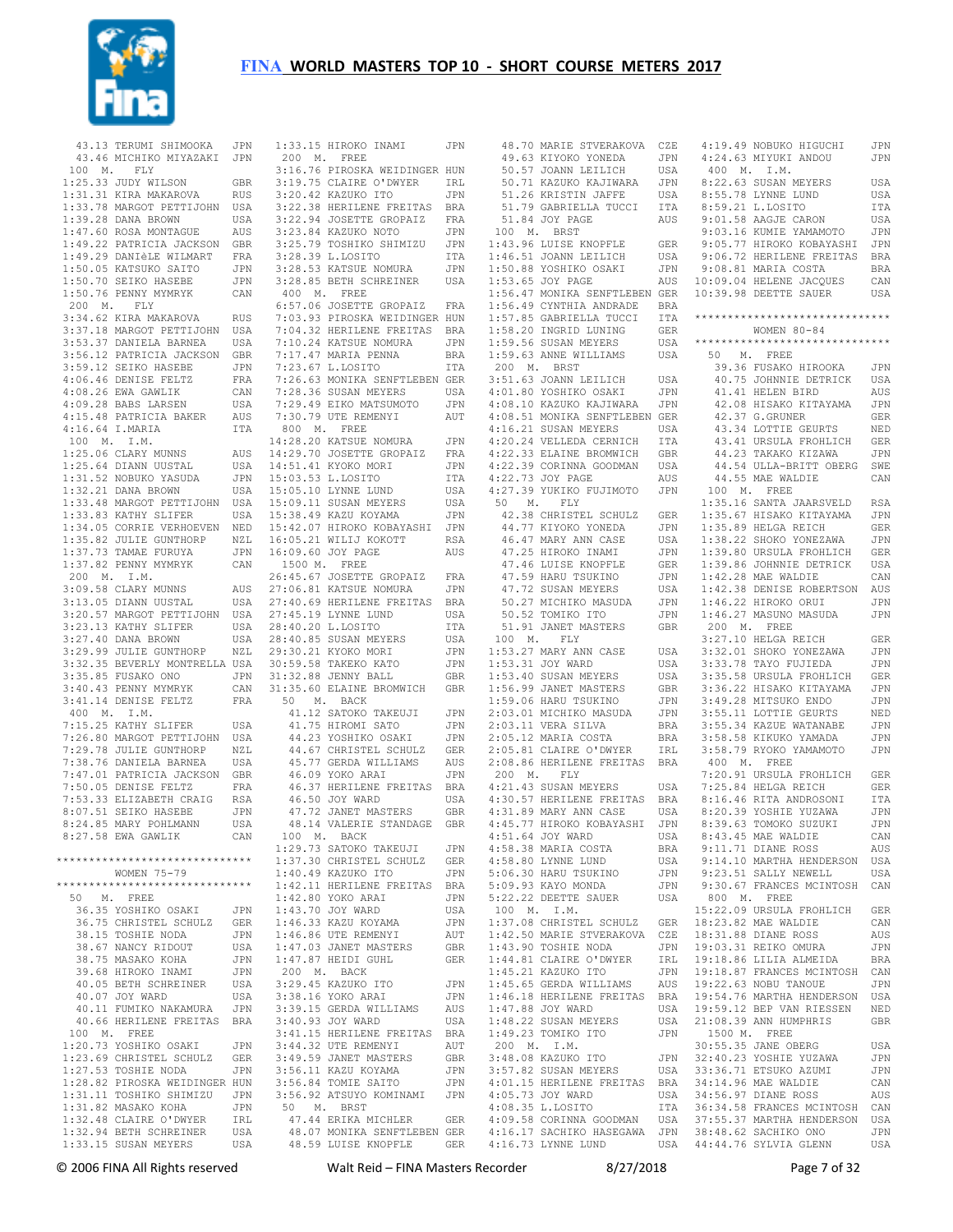

 50 M. BACK 46.51 HELEN BIRD AUS 49.70 EVA JAROSOVA CZE 50.80 MARCELA STASTNA CZE 50.82 MAE WALDIE CAN 52.37 U.MEYER-TONNDORF GER 52.63 FUSAKO KATO JPN 53.56 INGRID LANGE GER 53.85 ITSUKO KATSUBE JPN 54.88 TSUYAKO YAHATA JPN 55.29 TAKEKO MUROMOTO JPN 100 M. BACK 1:46.03 HELEN BIRD AUS 1:49.44 MARCELA STASTNA CZE 1:50.35 EVA JAROSOVA CZE 1:56.47 FUSAKO KATO JPN 1:58.22 MAE WALDIE CAN 1:58.22 ANNELIES GRAUE GER 1:59.74 ITSUKO KATSUBE JPN 2:01.41 KAZUE WATANABE JPN 2:01.78 KASUMI ISHIKAWA JPN 2:02.95 LOTTIE GEURTS NED 200 M. BACK 4:06.71 EVA JAROSOVA CZE  $4 \cdot 08$  48 FUSAKO KATO  $JPN$  4:20.22 KAZUE WATANABE JPN 4:27.19 KASUMI ISHIKAWA JPN 4:28.45 LAURA WALKER USA 4:34.13 JANE OBERG USA 4:39.04 RENATA MARTING ITA 4:40.57 NOBU TANOUE JPN 4:42.33 ALICE LINDHOUT NED 4:50.66 MICHIKO TOKANO JPN 50 M. BRST 51.71 G.GRUNER GER 51.74 MASAYO AZUMA JPN 53.37 TAYO FUJIEDA JPN 54.00 MARCELA STASTNA CZE 54.07 SANTA JAARSVELD RSA 54.14 HAIDE LORBERG GER 56.31 YOKO MIZUNO JPN<br>57.63 KAZUYO SAKURAT JPN 57.63 KAZUYO SAKURAI 57.96 JOHNNIE DETRICK USA 58.64 SUMIKO UEDA JPN 100 M. BRST 1:49.50 MASAYO AZUMA JPN 1:52.44 TAYO FUJIEDA JPN 1:55.24 SANTA JAARSVELD RSA 2:00.95 MARCELA STASTNA CZE 2:01.72 YOKO MIZUNO JPN 2:05.30 ULLA-BRITT OBERG SWE<br>2:06.26 HIROKO OTANI JPN  $2:06.26$  HIROKO OTANI 2:06.38 KAZUYO SAKURAI JPN<br>2:10.42 KIMIYO TANINAKA JPN  $2:10.42$  KIMIYO TANINAKA 2:14.07 SUMIKO UEDA JPN 200 M. BRST 4:00.10 MASAYO AZUMA JPN<br>4:06.13 SANTA JAARSVELD RSA 4:06.13 SANTA JAARSVELD RSA 4:06.90 TAYO FUJIEDA JPN 4:23.24 HIROKO OTANI JPN 4:28.16 YOKO MIZUNO JPN 4:41.04 KIMIYO TANINAKA JPN 5:04.65 STEFANIA NOETZEL POL 5:04.73 MAE WALDIE CAN 5:09.53 NORIKO KIMURA 5:12.26 NADIR TAUBERT BRA 50 M. FLY 49.44 MARCELA STASTNA CZE 51.17 HISAKO KITAYAMA JPN<br>00.79 B.HJALMARSSON SWE  $1:00.79$  B.HJALMARSSON 1:02.00 KYOKO DEJIMA JPN  $1:02.79$  HIROKO SASAKI 1:03.25 KII SAITO JPN 1:03.46 YOSHIKO KATO JPN 1:04.07 MASUNO MASUDA JPN 1:04.11 RITA ANDROSONI ITA 100 M. FLY<br>1:56.74 MARCELA STASTNA 1:56.74 MARCELA STASTNA CZE 2:14.52 KYOKO DEJIMA JPN  $2:27.81$  MASUNO MASUDA

51:42.54 DOROTHY KENNEDY USA 2:30.68 YAYOI KANAZASHI JPN 10:19.07 PHYLLIS GOODLAND CAN 1:06.49 YOSHIKO HASEGAWA JPN 8:42.45 JUDIE OLIVER CAN 2:39.80 MARTHA HENDERSON USA 2:52.31 NADIR TAUBERT BRA 2:56.92 CHIYOKO YABUMOTO JPN 3:03.17 MAE WALDIE CAN 200 M. FLY 6:13.78 NADIR TAUBERT 6:32.99 MAE WALDIE CAN 100 M. I.M. 1:49.30 MARCELA STASTNA CZE 2:04.30 KYOKO DEJIMA JPN<br>2:04.39 MAE WALDIE CAN  $2 \cdot 04$  39 MAE WALDIE 2:04.77 URSULA FROHLICH GER 2:07.35 DENISE ROBERTSON AUS 2:07.53 JANE OBERG USA 2:09.78 YAYOI KANAZASHI JPN 2:10.51 RITA ANDROSONI ITA 2:11.77 HIROKO OTANI JPN 2:12.00 KASUMI ISHIKAWA JPN 200 M. I.M. 4:11.71 MARCELA STASTNA CZE 4:33.33 KAZUE WATANABE JPN 4:54.97 HIROKO OGOSHI JPN 4:59.77 HISAKO KAZAMA JPN 5:01.30 TSUYAKO WATANABE JPN 5:10.24 KIMIKO UEKI JPN 5:12.50 MAE WALDIE CAN 5:26.51 NADIR TAUBERT BRA 5:27.23 MARTHA HENDERSON USA 5:27.33 MICHIKO TOKANO JPN 400 M. I.M. 10:25.07 MAE WALDIE CAN 10:41.66 KIMIKO UEKI JPN 11:00.68 NADIR TAUBERT BRA 11:35.38 MARTHA HENDERSON USA 12:13.99 JANET MOELLER USA 12:17.63 LAURA GOGOLA USA \*\*\*\*\*\*\*\*\*\*\*\*\*\*\*\*\*\*\*\*\*\*\*\*\*\*\*\*\*\* WOMEN 85-89 \*\*\*\*\*\*\*\*\*\*\*\*\*\*\*\*\*\*\*\*\*\*\*\*\*\*\*\*\*\* 50 M. FREE 39.32 JANE ASHER GBR 47.46 JUDIE OLIVER CAN 47.95 DOROTHY DICKEY AUS 50.30 AIKO HORII JPN 51.04 YOKO SATO JPN 52.25 RUIKO KONO JPN 53.29 EMIKO KOBAYASHI JPN 53.34 YORIKO IINO 53.98 SEIKO AONO JPN 54.61 CONNY STAMHUIS CAN 54.61 TOMEKO SUYAMA JPN 100 M. FREE 1:33.18 JANE ASHER GBR 1:45.51 JUDIE OLIVER CAN 1:47.42 DOROTHY DICKEY 1:53.96 AIKO HORII JPN  $1.58$  52 YORIKO IINO 2:02.09 SEIKO AONO JPN 2:02.87 AIKO GOTO JPN<br>2:02.95 SETSUKO OKURO ,TPN  $2:02:95$  SETSUKO OKUBO 2:03.20 MASAE KURATA JPN 2:10.53 CHIYO FUKUSHIMA JPN 200 M. FREE 3:20.56 JANE ASHER GBR 4:06.22 JUDIE OLIVER CAN<br>4:24.33 YORIKO IINO JPN 4:24.33 YORIKO IINO 4:32.99 SEIKO AONO JPN 4:35.62 AIKO GOTO 4:40.29 YOSHIKO KINOSHITA JPN 4:42.64 CONNY STAMHUIS CAN  $4 \cdot 45$  27 CHIYO FUKUSHIMA 4:54.78 PHYLLIS GOODLAND CAN 5:06.92 SHEILA NAIMAN CAN 400 M. FREE 7:10.46 JANE ASHER GBR<br>8:42.45 JUDIE OLIVER CAN 9:24.19 YORIKO IINO JPN 9:28.14 SEIKO AONO JPN 9:55.13 CHIYO FUKUSHIMA JPN 10:10.41 SHEILA NAIMAN CAN

10:48.22 JOAN CAMPBELL USA 12:28.44 URSZULA WALKOWICZ POL 13:29.69 TEREZINHA SILVA BRA 800 M. FREE 14:35.79 JANE ASHER GBR<br>19:10.12 SEIKO AONO JPN  $RRA = 19 \cdot 1012$  SEIKO AONO 21:42.49 SHEILA NAIMAN CAN 21:45.86 PHYLLIS GOODLAND CAN 22:01.69 JOAN CAMPBELL USA 25:55.85 URSZULA WALKOWICZ POL 1500 M. FREE 31:04.32 JANE ASHER GBR 38:33.41 PHYLLIS GOODLAND CAN 39:39.00 CHIYO FUKUSHIMA JPN 40:12.68 JOAN CAMPBELL USA<br>40:14.34 SHEILA NAIMAN CAN 40:14.34 SHEILA NAIMAN CAN 50 M. BACK 50.54 JANE ASHER GBR 55.49 JUDIE OLIVER CAN 1:01.03 CONNY STAMHUIS CAN<br>1:02.23 AYAKO AOKI JPN<br>1:02.13 ATAKO AOKI JPN 1:02.23 AYAKO AOKI JPN 1:03.18 AIKO GOTO JPN 1:03.71 AILSA DUNCAN AUS 1:04.36 DOROTHY DICKEY AUS<br>1:05.60 F.CAMPUZANO ESP  $1:05.60$  F.CAMPUZANO 1:05.92 E.LOBSIGER ESP 1:07.94 CHIEKO AIBA JPN 100 M. BACK 1:50.77 JANE ASHER GBR 1:55.03 JUDIE OLIVER CAN 2:15.04 CONNY STAMHUIS CAN 2:15.84 AIKO GOTO JPN 2:25.75 E.LOBSIGER ESP<br>2:29.57 CHIEKO AIBA ...TPN  $2:29.57$  CHIEKO AIBA 2:30.40 FUMIKO KIMURA  $2:31.84$  F.CAMPUZANO 2:37.50 DIANA MOORE AUS 2:39.29 CHIYO FUKUSHIMA JPN \*\*\*\*\*\*\*\*\*\*\*\*\*\*\*\*\*\*\*\*\*\*\*\*\*\*\*\*\*\* 200 M. BACK 4:09.70 JANE ASHER GBR 4:42.64 CONNY STAMHUIS CAN<br>4:47.66 AIKO GOTO JPN  $4:47.66$  AIKO GOTO 5:14.81 E.LOBSIGER ESP 6:02.64 BARBARA EISELE USA 6:06.37 SUMIKO KUJI<br>6:07 47 JOAN CAMPBELL 6:07.47 JOAN CAMPBELL USA 6:08.63 URSZULA WALKOWICZ POL 6:29.78 TOMOKO YOSHIMURA JPN 6:39.30 MICHIKO GOTO JPN 1:10.68 BETTY BRUSSEL CAN 50 M. BRST 59.34 JANE ASHER GBR 1:03.56 CONNY STAMHUIS CAN  $1:06.82$  MASAE KURATA 1:07.51 SETSUKO OKUBO JPN 1:08.48 MIYOKO IWATA JPN<br>1:08.48 MIYOKO IWATA JPN  $1:10.77$  ANN HIRSCH 1:11.27 MARIA SAMPAIO BRA<br>1:11.58 MASAKO SHOJI JIPN  $1 \cdot 11$ .58 MASAKO SHOJI 1:14.27 SACHIKO KITAMURA JPN 1:14.64 YAEKO NAKAMURA JPN 100 M. BRST ة - -<br>2:08.05 JANE ASHER GBR<br>2:25.83 SETSUKO OKURO - JPN 2:25.83 SETSUKO OKUBO 2:37.87 MARIA SAMPAIO BRA<br>2:39.22 ANN HIRSCH USA  $2.39.22$  ANN HIRSCH 2:40.56 MASAE KURATA JPN  $2:41.26$  MASAKO SHOJI 2:55.32 AKEMI OGURA JPN 2:59.73 GWENDOLEN KASPAR ITA 3:03.87 YUKIKO MOMIYAMA 3:03.93 TEREZINHA SILVA BRA 200 M. BRST 4:43.19 JANE ASHER GBR 5:21.15 SETSUKO OKUBO  $5:24.55$  ANN HIRSCH 6:49.65 MARCELLE LAISNE FRA 7:19.81 TEREZINHA SILVA 7:37.99 JOAN CAMPBELL USA 8:56.47 BARBARA EISELE 50 M. FLY

 51.40 JUDIE OLIVER CAN 1:05.45 LIZ WALLIS AUS 1:09.78 E.LOBSIGER ESP 1:15.66 CHIYO FUKUSHIMA JPN 1:16.96 YORIKO IINO JPN 1:18.19 Y.KAPLAN-BADER FRA 1:25.69 MASAE KURATA JPN 1:26.88 NORA LIELLO ITA 1:42.52 BARBARA EISELE USA 1:45.43 YOSHIKO KAMO JPN 100 M. FLY 2:02.59 JUDIE OLIVER CAN<br>3:00 77 HARUKO SASAKI JPN 3:00.77 HARUKO SASAKI 3:02.94 CHIYO FUKUSHIMA JPN 3:59.30 BARBARA EISELE USA 200 M. FLY 4:40.42 JUDIE OLIVER CAN 6:41.13 HARUKO SASAKI JPN 100 M. I.M. 1:51.08 JANE ASHER GBR 1:55.76 JUDIE OLIVER CAN 2:24.25 SETSUKO OKUBO JPN 2:26.36 DOROTHY DICKEY AUS 2:28.53 E.LOBSIGER ESP 2:31.86 ANN HIRSCH USA 2:37.50 Y.KAPLAN-BADER FRA 2:51.44 AYAKO HORIKAWA JPN 2:53.26 NORA LIELLO ITA 2:53.27 MARIA SAMPAIO BRA 200 M. I.M. 4:04.51 JANE ASHER GBR 4:06.22 JUDIE OLIVER CAN 6:07.13 CHIYO FUKUSHIMA JPN 7:01.67 BARBARA EISELE USA 400 M. I.M. 8:42.45 JUDIE OLIVER CAN 12:57.84 CHIYO FUKUSHIMA JPN 15:23.86 BARBARA EISELE USA WOMEN 90-94 \*\*\*\*\*\*\*\*\*\*\*\*\*\*\*\*\*\*\*\*\*\*\*\*\*\*\*\*\*\* 50 M. FREE 49.09 MIEKO KAMOSHITA JPN 53.46 JEAN TROY USA 55.87 LIZ WALLIS AUS 1:03.75 REIKO OKUBO JPN 1:05.94 BETTY LORENZI USA 1:07.43 KALIS RASMUSSEN CAN 1:10.02 MARION BEULKE AUS 1:10.72 NORA RONAI BRA 1:16.60 M.MAANDONKS NED 100 M. FREE 1:59.88 MIEKO KAMOSHITA JPN 2:02.14 JEAN TROY USA 2:06.06 BETTY LORENZI USA<br>2:31 92 EDNA GORDON USA  $2:31.92$  EDNA GORDON 2:32.96 BETTY BRUSSEL CAN<br>2:40 05 KALIS RASMUSSEN CAN  $2 \cdot 40.05$  KALIS RASMUSSEN 2:43.96 VALERIE LINCOLN AUS 2:47.26 MARION BEULKE AUS 3:16.18 M.MAANDONKS NED 3:27.44 ALBA CAFFARENA ITA 200 M. FREE 4:26.20 JEAN TROY USA<br>4:31 99 LTZ WALLIS AIIS 4:31.99 LIZ WALLIS 4:35.87 BETTY LORENZI USA<br>5:17 11 BETTY BRUSSEL CAN 5:17.11 BETTY BRUSSEL CAN 5:33.73 VALERIE LINCOLN AUS 5:56.76 MARION BEULKE AUS 5:58.66 KALIS RASMUSSEN CAN 7:26.77 ALBA CAFFARENA ITA 400 M. FREE 9:36.25 LIZ WALLIS AUS<br>10:41 48 BETTY BRUSSEL CAN  $JPN$   $10.41$   $48$  BETTY BRUSSEL 14:34.26 ALBA CAFFARENA ITA 800 M. FREE 22:10.05 BETTY BRUSSEL CAN 50 M. BACK 56.84 BETTY LORENZI USA 1:04.17 KERSTIN GJORES SWE

51.60 JANE ASHER GBR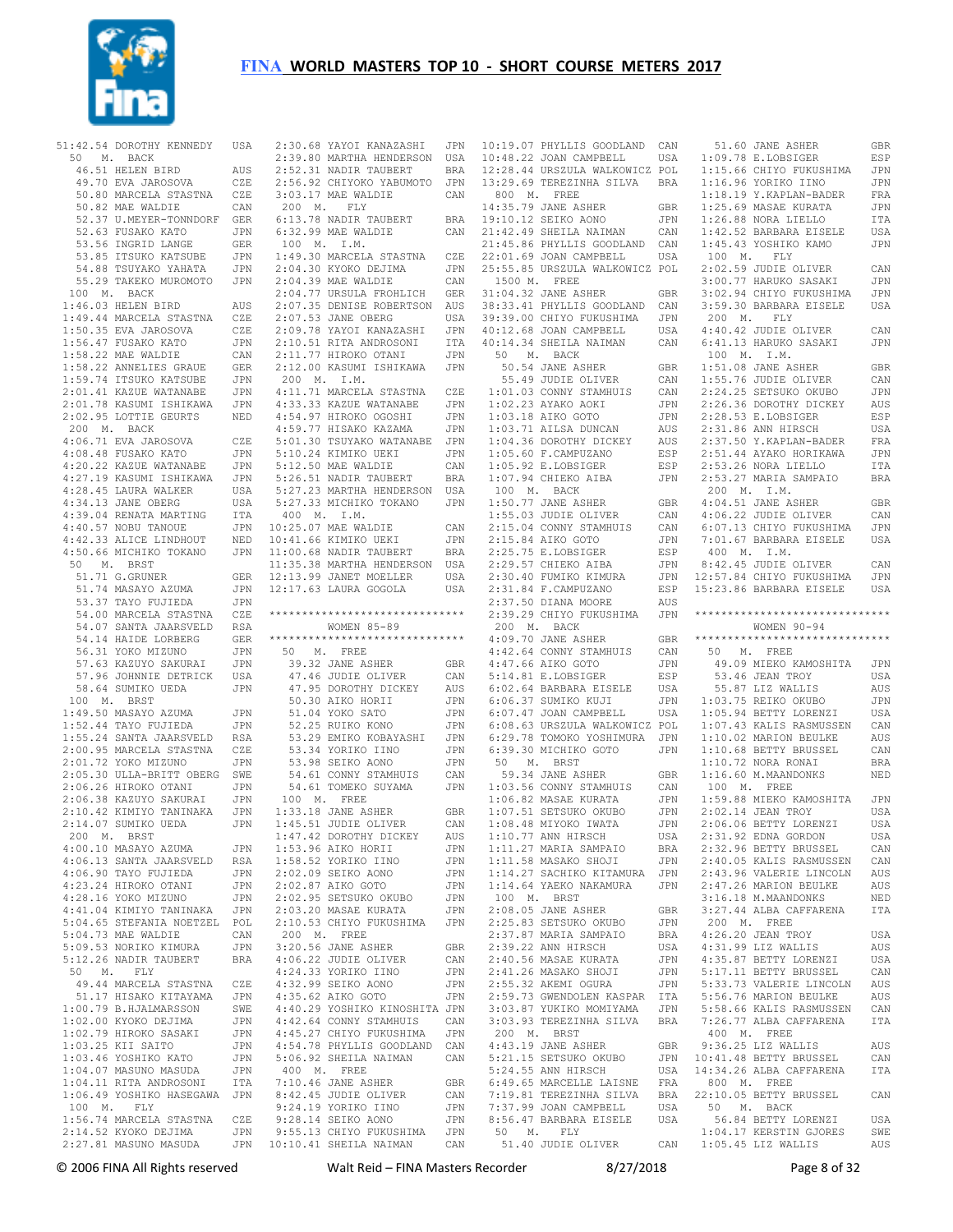

 1:11.96 AGNES KIS HUN 1:12.50 KALIS RASMUSSEN CAN 1:19.28 SUGAKO KUWAYAMA JPN 1:21.82 EDNA GORDON USA 1:25.56 MARION BEULKE AUS 1:32.89 KAZUKO SHIRAISHI JPN 1:33.66 FUMI MURATA JPN 100 M. BACK 2:04.90 BETTY LORENZI USA 2:40.05 KALIS RASMUSSEN CAN 3:27.52 M.MAANDONKS NED 3:48.11 L.GENOULAZ FRA 200 M. BACK 4:24.90 BETTY LORENZI USA 5:58.66 KALIS RASMUSSEN CAN 6:16.14 EDNA GORDON USA 7:19.81 M.MAANDONKS NED 50 M. BRST 1:17.85 JEAN TROY USA 1:23.39 KALIS RASMUSSEN CAN 1:29.15 NORA RONAI BRA 1:31.00 BETTY BRUSSEL CAN 1:58.47 M. CUNNINGHAM AUS 100 M. BRST 2:51.02 JEAN TROY USA 3:34.01 KALIS RASMUSSEN CAN 3:35.38 BETTY BRUSSEL CAN 200 M. BRST 7:26.50 KALIS RASMUSSEN CAN 50 M. FLY 1:48.78 NORA RONAI BRA 100 M. FLY 4:24.97 NORA RONAI BRA 200 M. FLY 10:58.97 NORA RONAI BRA 100 M. I.M. 2:34.39 JEAN TROY USA 200 M. I.M. 5:40.20 JEAN TROY USA 400 M. I.M. 16:48.22 NORA RONAI BRA \*\*\*\*\*\*\*\*\*\*\*\*\*\*\*\*\*\*\*\*\*\*\*\*\*\*\*\*\*\* WOMEN 95-99 \*\*\*\*\*\*\*\*\*\*\*\*\*\*\*\*\*\*\*\*\*\*\*\*\*\*\*\*\*\* 50 M. FREE 1:07.27 NORA KUTTI EST 1:09.30 MAURINE KORNFELD USA 1:20.91 KIKUE ISHII JPN 100 M. FREE 2:16.63 MAURINE KORNFELD USA 200 M. FREE 4:56.12 MAURINE KORNFELD USA 400 M. FREE 10:17.47 MAURINE KORNFELD USA 50 M. BACK 1:12.24 NORA KUTTI EST 1:22.06 MAURINE KORNFELD USA 100 M. BACK 2:53.81 NORA KUTTI EST 2:56.65 MAURINE KORNFELD USA 200 M. BACK 5:50.15 MAURINE KORNFELD USA 50 M. FLY 2:12.78 MAURINE KORNFELD USA 100 M. I.M. 3:39.75 MAURINE KORNFELD USA \*\*\*\*\*\*\*\*\*\*\*\*\*\*\*\*\*\*\*\*\*\*\*\*\*\*\*\*\*\* WOMEN 100-104 \*\*\*\*\*\*\*\*\*\*\*\*\*\*\*\*\*\*\*\*\*\*\*\*\*\*\*\*\*\* 50 M. FREE 4:20.05 MIEKO NAGAOKA JPN 100 M. FREE 9:54.04 MIEKO NAGAOKA JPN \*\*\*\*\*\*\*\*\*\*\*\*\*\*\*\*\*\*\*\*\*\*\*\*\*\*\*\*\*\* M E N 25-29 \*\*\*\*\*\*\*\*\*\*\*\*\*\*\*\*\*\*\*\*\*\*\*\*\*\*\*\*\*\* 50 M. FREE 22.34 RYO ISHII JPN 22.37 ALEXANDER SMITH GBR

|                                                                                                        | FRA               |
|--------------------------------------------------------------------------------------------------------|-------------------|
| 22.58 NOSY PELAGIE<br>22.58 DREW MODROV                                                                | USA               |
| 22.65 KEVIN TONNERRE                                                                                   | FRA               |
|                                                                                                        | $\mathtt{JPN}$    |
| 22.87 SATOSHI SATO<br>22.89 WYATT UBELLACKER                                                           | USA               |
| 22.90 MARK CAMPBELL                                                                                    | GBR               |
| 23.03 MATYAS KERESZTES<br>23.11 DENIS MITROFANOV                                                       | HUN               |
| 100 M. FREE                                                                                            | <b>RUS</b>        |
| 48.19 NIKITA LOBINTSEV                                                                                 | USA               |
| 48.93 DREW MODROV                                                                                      | USA               |
| 50.36 MARCO BALLADORE                                                                                  | ITA               |
| 50.60 LUCAS PAULUCCI<br>50.72 SHO SOTODATE                                                             | BRA               |
|                                                                                                        | JPN               |
| 50.97 MATHIEU JACQUIN                                                                                  | FRA               |
|                                                                                                        | JPN               |
| LINVIA KAGAMI<br>51.05 KAZUKI SUZUKI<br>51.13 NICCOLO<br>51.13 NICCOLO' CESERI                         | JPN<br>ITA        |
| 51.26 ALEXANDER SMITH                                                                                  | GBR               |
| 200 M. FREE                                                                                            |                   |
| 1:50.86 ARTUR ARTAMONOV<br>1:51 09 SHO SOTODATE                                                        | UKR               |
| 1:51.09 SHO SOTODATE                                                                                   | JPN               |
| 1:51.19 MASATAKA MISHIMA                                                                               | JPN               |
| 1:51.84 BASTIAN SCHORR                                                                                 | GER               |
| 1:51.84 BASTIAN JULIES<br>1:52.11 YASUHIRO WADA<br>1:52.44 FEDERICO FILOSI<br>1:53.22 FRANCESCO MORONI | JPN               |
|                                                                                                        | ITA<br>ITA        |
| 1:53.26 KEVIN ELTINK                                                                                   | NED               |
|                                                                                                        |                   |
| 1:53.37 FABIEN MACCOTTA FRA<br>1:53.77 JULIEN MARIMOUTOU FRA                                           |                   |
| 400 M. FREE                                                                                            |                   |
| 3:58.12 SHO SOTODATE<br>3:59.03 SOHEI WASHINO                                                          | JPN               |
|                                                                                                        | JPN               |
| 4:00.38 FEDERICO FILOSI<br>4:00.78 TAKI M'RABET                                                        | <b>ITA</b><br>TUN |
| 4:03.58 MATTEO MONTANARI                                                                               | I TA              |
|                                                                                                        |                   |
|                                                                                                        |                   |
| 4:04.43 FRANCESCO MORONI ITA<br>4:05.08 DARIUS SCHULTZ AUS<br>4:06.55 FABIEN MACCOTTA FRA              |                   |
| 4:07.10 JULIEN MARIMOUTOU FRA                                                                          |                   |
| $4:07.41$ A.DUMOULIN                                                                                   | FRA               |
| 800 M. FREE                                                                                            |                   |
| 8:18.51 ALEXANDR SHIMIN<br>8:28.85 ROMAN YUSUPOV                                                       | RUS<br>RUS        |
| 8:29.78 FEDERICO FILOSI                                                                                | ITA               |
| 8:36.85 WILLIAM JOLLY                                                                                  | GBR               |
| 8:38.80 MATTEO MONTANARI                                                                               | ITA               |
| 8:40.80 HEDY BOUAOUNI                                                                                  | FRA               |
| 8:42.31 F.MAURO                                                                                        | ITA               |
| 8:46.53 DMITRIY GLUSHKO RUS<br>8:47.87 JULIEN MARIMOUTOU FRA                                           |                   |
| 8:49.10 ERIK SIMONS                                                                                    | NED               |
| 1500 M. FREE                                                                                           |                   |
| 16:12.04 CHAD LA TOURETTE USA                                                                          |                   |
| 16:28.01 A.DUMOULIN<br>16:54.10 HARUTO KAWAI                                                           | FRA               |
|                                                                                                        | JPN               |
| 16:59.38 F.MAURO                                                                                       | <b>ITA</b>        |
| 17:08.39 ENRIQUE RUIZ                                                                                  | GBR               |
| 17:18.10 MACKENZIE SALMON<br>17:33.53 HIROAKI NAGAZONO                                                 | CAN               |
| 17:37.33 JONATHAN LEOPOLD                                                                              |                   |
|                                                                                                        | $_{\rm JPN}$      |
|                                                                                                        | USA               |
|                                                                                                        | USA<br>ESP        |
| 17:40.69 ALON MANDEL<br>17:45.43 ANTONI RODAS<br>50 M. BACK                                            |                   |
| 25.02 JUNICHI MORITA                                                                                   | JPN               |
| 25.10 KYOHEI TAKADA                                                                                    | JPN               |
| 25.46 CARLOS REQUENO                                                                                   | ESP               |
| 25.63 DREW MODROV                                                                                      | USA               |
| 25.70 KALON VEALE<br>25.94 HIROKI SAKURAI                                                              | GBR<br>JPN        |
| 26.10 TONY COX                                                                                         | USA               |
| 26.10 L.BELFIORETTI                                                                                    | ITA               |
| 26.19 COLLIN LEIDGEBEL GER                                                                             |                   |
| 26.31 ALEXEY STEPIN                                                                                    | <b>RUS</b>        |
| 100 M. BACK                                                                                            |                   |
| 53.92 JUNICHI MORITA                                                                                   | JPN               |
| 54.69 KYOHEI TAKADA<br>55.28 SHOGO MATSUI                                                              | JPN<br>JPN        |
| 55.39 KALON VEALE                                                                                      | GBR               |
| 55.94 LUKE PECHMANN                                                                                    | USA               |
| 56.59 FABIAN GUNTHER<br>56.91 HARUTO KAWAI                                                             | GER<br>JPN        |

|                                                                                                                                                                                                                                                           | JPN        |             | 55.81 MARK CAMPBELL                                            | GBR         |
|-----------------------------------------------------------------------------------------------------------------------------------------------------------------------------------------------------------------------------------------------------------|------------|-------------|----------------------------------------------------------------|-------------|
| 57.06 VICTOR GONCALVES                                                                                                                                                                                                                                    | BRA        |             | 56.53 DREW MODROV                                              | USA         |
| 57.17 RAMUNAS PAKNYS                                                                                                                                                                                                                                      | USA        |             | 56.80 SHOGO MATSUI                                             | JPN         |
| 200 M. BACK                                                                                                                                                                                                                                               |            |             | 57.09 YUTA UCHIDA                                              | JPN         |
| 2:00.43 SHOGO MATSUI                                                                                                                                                                                                                                      | JPN        |             | 57.20 KEISUKE YAMANE                                           | JPN         |
| 2:00.99 JUNICHI MORITA                                                                                                                                                                                                                                    | JPN        |             | 57.44 DENNY FERRONI                                            | ITA         |
| 2:03.47 KALON VEALE                                                                                                                                                                                                                                       | GBR        |             | 57.44 TAKEHIRO AOKI                                            | JPN         |
| 2:03.86 OLEG KUZNETSOV                                                                                                                                                                                                                                    | UKR        |             | 57.95 JORDAN LITZ                                              | USA         |
| 2:06.12 JULIEN AROT                                                                                                                                                                                                                                       |            |             |                                                                |             |
|                                                                                                                                                                                                                                                           | FRA        |             | 57.98 KEITA TAKIZAWA                                           | JPN         |
| 2:06.24 MATTEO TOMELLINI                                                                                                                                                                                                                                  | ITA        | 200<br>М.   | I.M.                                                           |             |
| 2:06.32 JEAN-MARC RIMAUD                                                                                                                                                                                                                                  | FRA        |             | 2:03.27 SHOGO MATSUI                                           | JPN         |
| 2:07.14 RAMUNAS PAKNYS                                                                                                                                                                                                                                    | USA        |             | 2:03.88 TAKEHIRO AOKI                                          | JPN         |
| 2:07.30 RALPH PORRAZZO                                                                                                                                                                                                                                    | USA        |             | 2:04.14 BRANDON MEIER                                          | USA         |
| 2:08.35 KEVIN ELTINK                                                                                                                                                                                                                                      | NED        |             | 2:06.99 JEAN-MARC RIMAUD                                       | FRA         |
| 50<br>M. BRST                                                                                                                                                                                                                                             |            |             | 2:07.06 FRANCESCO MORONI                                       | ITA         |
| 26.99 LAWRENCE PALMER                                                                                                                                                                                                                                     | GBR        |             | 2:08.02 DAISUKE TANIGUCHI JPN                                  |             |
| 27.18 MARK CAMPBELL                                                                                                                                                                                                                                       | GBR        |             | 2:08.34 JORDAN LITZ                                            | USA         |
| 28.19 TAKURO OSAKI                                                                                                                                                                                                                                        | JPN        |             | 2:08.39 BASTIAN SCHORR                                         | GER         |
| 28.41 SHOU ASAHI                                                                                                                                                                                                                                          | JPN        |             | 2:08.57 LEONIR MARINO                                          | BRA         |
| 28.46 ITTETSU KUMAKURA                                                                                                                                                                                                                                    | JPN        |             | 2:08.66 AMON ETOU                                              | JPN         |
|                                                                                                                                                                                                                                                           |            | 400 M.      |                                                                |             |
| 28.53 KOICHI TOMII                                                                                                                                                                                                                                        | JPN        |             | I.M.                                                           |             |
| 28.62 CHIKAHIDE ENDO                                                                                                                                                                                                                                      | JPN        |             | 4:31.46 KEVIN ELTINK                                           | NED         |
| 28.63 BRANDON MEIER                                                                                                                                                                                                                                       | USA        |             | 4:31.50 ALEXANDR SHIMIN                                        | RUS         |
| 28.68 KENTO OKAZAKI                                                                                                                                                                                                                                       | JPN        |             | 4:36.74 ROMAN YUSUPOV                                          | RUS         |
| 28.72 STEFANO ROSETTANI ITA                                                                                                                                                                                                                               |            |             | 4:37.74 DAVIDE PENSABENE                                       | <b>ITA</b>  |
| 100 M.<br>BRST                                                                                                                                                                                                                                            |            |             | 4:41.07 TAKESHI SATOU                                          | JPN         |
| 59.23 LAWRENCE PALMER                                                                                                                                                                                                                                     | <b>GBR</b> |             | 4:41.19 MACKENZIE SALMON                                       | CAN         |
| 1:00.65 BRANDON MEIER                                                                                                                                                                                                                                     | USA        |             | 4:42.47 JULIEN MARIMOUTOU FRA                                  |             |
| $1:01.27$ SHOU ASAHI                                                                                                                                                                                                                                      | JPN        |             | 4:44.02 JAVIER ORBAICETA                                       | ESP         |
| $1:01.66$ P.GORCZYCA                                                                                                                                                                                                                                      | POL        |             | 4:46.12 ALEXANDR GAVRILOV RUS                                  |             |
| 1:01.98 STEFANO ROSETTANI ITA                                                                                                                                                                                                                             |            |             | 4:46.33 F.TORTORELLI                                           | ITA         |
| 1:02.66 A.OVCHINNIKOV                                                                                                                                                                                                                                     | RUS        |             |                                                                |             |
| 1:02.67 TAKEHIRO AOKI                                                                                                                                                                                                                                     |            |             | ******************************                                 |             |
|                                                                                                                                                                                                                                                           | JPN        |             |                                                                |             |
| 1:02.69 ITTETSU KUMAKURA                                                                                                                                                                                                                                  | JPN        |             | M E N 30-34                                                    |             |
| 1:02.73 CHIKAHIDE ENDO                                                                                                                                                                                                                                    | JPN        |             | ******************************                                 |             |
| 1:02.90 J.ROY-LAVALLE                                                                                                                                                                                                                                     | CAN        | 50<br>М.    | FREE                                                           |             |
| 200<br>М.<br><b>BRST</b>                                                                                                                                                                                                                                  |            |             | 21.91 EVGENIY LAGUNOV                                          | RUS         |
| 2:11.90 LAWRENCE PALMER                                                                                                                                                                                                                                   | GBR        |             | 22.57 YOSHIHIRO ASO                                            | JPN         |
| 2:14.50 BRANDON MEIER                                                                                                                                                                                                                                     | USA        |             | 22.76 JOSE JUNIOR                                              | BRA         |
| 2:16.73 ITTETSU KUMAKURA                                                                                                                                                                                                                                  | JPN        |             | 22.82 JOAN KENTROP                                             | NED         |
| 2:18.58 FRANCESCO CALCARA ITA                                                                                                                                                                                                                             |            |             | 22.93 CARL O'DONNELL                                           | NZL         |
| 2:19.03 TAKEHIRO AOKI                                                                                                                                                                                                                                     | JPN        |             | 22.94 RYO HIGUCHI                                              | JPN         |
| 2:19.22 J.ROY-LAVALLE                                                                                                                                                                                                                                     | CAN        |             | 23.07 SHINTARO UCHIYAMA JPN                                    |             |
|                                                                                                                                                                                                                                                           |            |             |                                                                |             |
|                                                                                                                                                                                                                                                           |            |             |                                                                |             |
| 2:19.53 AARON FLYNN                                                                                                                                                                                                                                       | GBR        |             | 23.09 MICHELE RATTI                                            | ITA         |
| 2:20.30 GILLES CANTRELLE                                                                                                                                                                                                                                  | FRA        |             | 23.09 ALISTAIR CRAWFORD GBR                                    |             |
| 2:22.02 HIDEKI MORIOKA                                                                                                                                                                                                                                    | JPN        |             | 23.11 NAOYA HIRANO                                             | JPN         |
| 2:22.08 TAKUMA NAGASAWA                                                                                                                                                                                                                                   | JPN        | 100 M.      | FREE                                                           |             |
| 50<br>М.<br>FLY                                                                                                                                                                                                                                           |            |             | 48.47 EVGENIY LAGUNOV                                          | RUS         |
| 23.33 RYO ISHII                                                                                                                                                                                                                                           | JPN        |             | 49.90 MIKEL BILDOSOLA                                          | ESP         |
| 24.19 OLEG KUZNETSOV                                                                                                                                                                                                                                      | UKR        |             | 50.03 JOSE JUNIOR                                              | BRA         |
| 24.28 TAKUYA KAGAMI                                                                                                                                                                                                                                       | JPN        |             | 50.08 SIMON BURNETT                                            | USA         |
| 24.45 DREW MODROV                                                                                                                                                                                                                                         | USA        |             | 50.29 DARIAN TOWNSEND                                          | USA         |
| 24.58 JACK MARRIOTT                                                                                                                                                                                                                                       | GBR        |             | 50.42 YURIY YEGOSHIN                                           | UKR         |
| 24.65 WYATT UBELLACKER                                                                                                                                                                                                                                    | USA        |             | 50.46 JOAN KENTROP                                             | NED         |
| 24.69 KEISUKE YAMANE                                                                                                                                                                                                                                      | <b>JPN</b> |             | 50.46 MICHELE RATTI                                            | ITA         |
| 24.70 ALEXANDER ACEINO                                                                                                                                                                                                                                    | USA        |             |                                                                | BRA         |
|                                                                                                                                                                                                                                                           |            |             | 50.51 A.SCHONENBERGER                                          |             |
| 24.72 NOSY PELAGIE                                                                                                                                                                                                                                        | FRA        |             | 50.55 YOSHIHIRO ASO                                            | JPN         |
| 24.74 NIKITA LOBINTSEV USA                                                                                                                                                                                                                                |            | 200 M. FREE |                                                                |             |
| 100 M.<br>FLY                                                                                                                                                                                                                                             |            |             | 1:50.83 SIMON BURNETT                                          | USA         |
|                                                                                                                                                                                                                                                           |            |             |                                                                | <b>BRA</b>  |
|                                                                                                                                                                                                                                                           |            |             |                                                                | ESP         |
|                                                                                                                                                                                                                                                           |            |             |                                                                | UKR         |
|                                                                                                                                                                                                                                                           |            |             |                                                                | JPN         |
|                                                                                                                                                                                                                                                           |            |             |                                                                | BRA         |
|                                                                                                                                                                                                                                                           |            |             |                                                                | GER         |
|                                                                                                                                                                                                                                                           |            |             |                                                                | ITA         |
|                                                                                                                                                                                                                                                           |            |             |                                                                | FRA         |
|                                                                                                                                                                                                                                                           |            |             |                                                                | ${\tt GER}$ |
| 00 M. FLY 1:50.83 SIMON BURNETT<br>53.43 YASUHIRO WADA JPN 1:52.93 GLAUBER SILVA<br>54.48 AKIFUMI OTOMO JPN 1:53.91 MIKEL BILDOSOLA<br>54.30 ALEXANDER ACEINO USA 1:54.01 YURIY YEGOSHIN<br>54.91 DENNY FERRONI ITA 1:54.23 NAOYA HIR<br>55.75 J-F ROCHAT | SUI        |             | 1:56.46 JAMES WARDLE                                           | GBR         |
| 200 M. FLY                                                                                                                                                                                                                                                |            |             | 400 M. FREE                                                    |             |
|                                                                                                                                                                                                                                                           |            |             |                                                                |             |
|                                                                                                                                                                                                                                                           |            |             |                                                                |             |
| $1:59.48$ FREDERICO CASTRO BRA $4:03.02$ RAFAEL CABANILLAS ESP<br>$2:00.19$ TAKATSUGU OGA JPN $4:06.92$ SéBASTIEN ROUAULT FRA                                                                                                                             |            |             |                                                                |             |
| 2:02.71 J-F ROCHAT                                                                                                                                                                                                                                        | SUI        |             | 4:07.60 SEBASTIAN BARSCH GER                                   |             |
| 2:02.97 DREW MODROV                                                                                                                                                                                                                                       | USA        |             | 4:07.88 JAIME MARQUES                                          | ESP         |
| 2:04.16 FEDERICO FILOSI                                                                                                                                                                                                                                   | ITA        |             | 4:08.44 RYOYA TAGUCHI                                          | JPN         |
| 2:05.72 KEVIN ELTINK                                                                                                                                                                                                                                      | NED        |             | 4:09.00 M.RIBEIRO                                              | NZL         |
| 2:06.52 ATSUSHI OSHIO                                                                                                                                                                                                                                     | JPN        |             |                                                                |             |
| 2:07.89 TATSUYA BANDO                                                                                                                                                                                                                                     | JPN        |             | 4:09.22 GUY-NOËL SCHMITT FRA<br>4:09.52 L.GIOVANNINI       ITA |             |
| 2:11.03 YOUSUKE SAITOU                                                                                                                                                                                                                                    | JPN        |             | 4:09.66 MAURO MANNO                                            | ITA         |
| 2:11.34 ALEXANDR GAVRILOV RUS 4:09.66 ANDREA MANIERO                                                                                                                                                                                                      |            |             |                                                                | ITA         |
| 100 M. I.M.                                                                                                                                                                                                                                               |            | 800 M. FREE |                                                                |             |
| 55.13 MARTIN LIIVAMAGI EST 8:18.56 RAFAEL CABANILLAS ESP                                                                                                                                                                                                  |            |             |                                                                |             |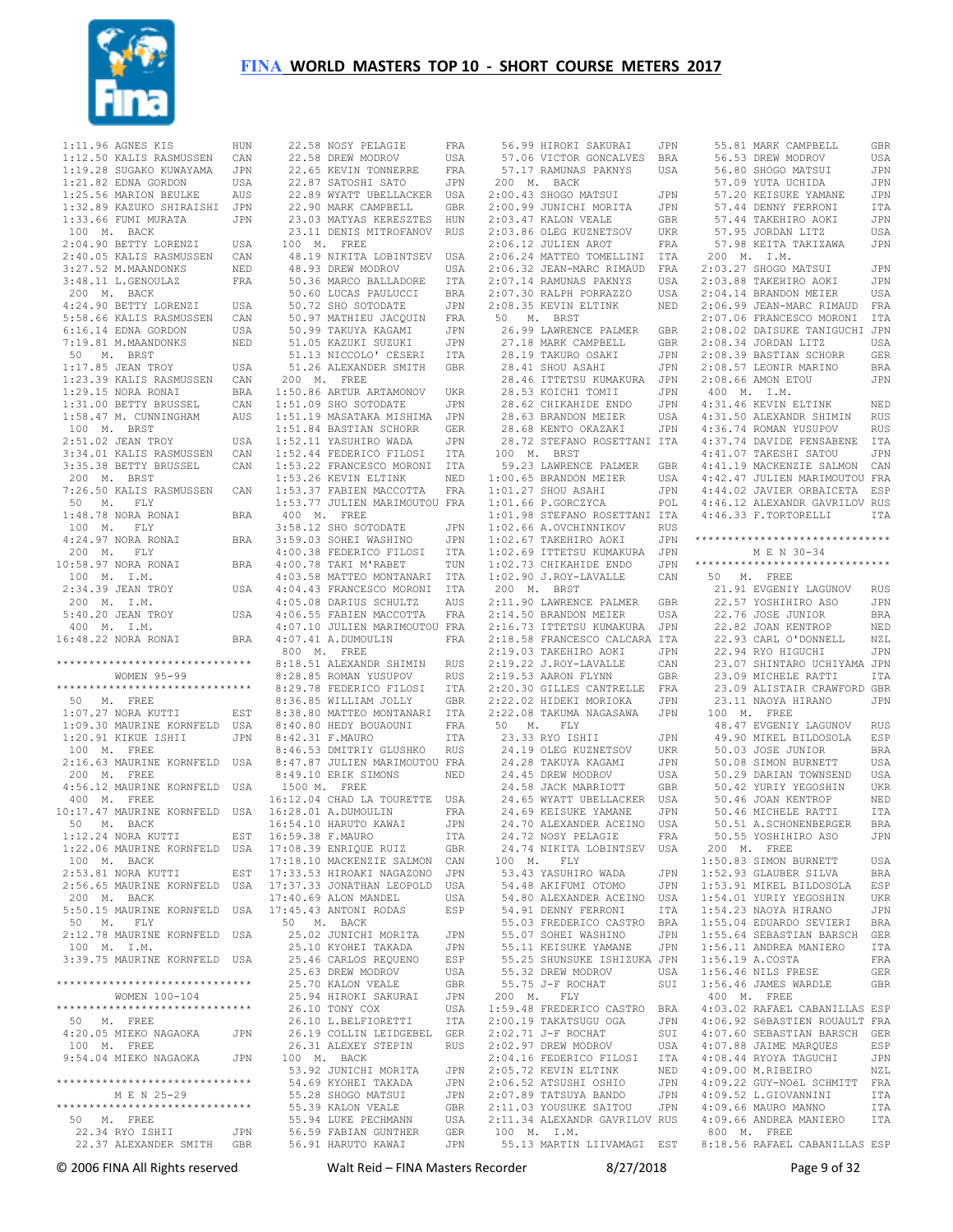

8:30.74 M.RIBEIRO NZL<br>8:32 83 MASAYA KANEKO JPN 8:39.58 SEBASTIAN BARSCH GER 8:40.06 L.GIOVANNINI ITA 8:41.47 ERIK SCHRODER NED 8:45.29 WIETSE BEERENS NED 8:45.35 MARCO PUCCI ITA 8:48.46 DAN JOHN GBR 1500 M. FREE 16:00.22 RAFAEL CABANILLAS ESP 16:21.62 SEBASTIAN BARSCH GER 16:27.58 M.RIBEIRO NZL 16:38.05 ERIK SCHRODER NED 16:52.96 DAN JOHN GBR 16:54.40 L.GIOVANNINI ITA 16:56.60 MARCO PUCCI ITA 17:04.58 JUAN ORTIZ USA 17:07.10 PEDRO SERRANO ESP 17:12.49 JAIME MARQUES ESP 50 M. BACK 23.86 NELSON JUNIOR BRA 24.77 DARIAN TOWNSEND USA 24.77 SERGEY MAKOV RUS 25.03 SEIJI TANIGUCHI JPN 25.22 EVGENIY LAGUNOV RUS 25.34 RODRIGO TRIVINO BRA 25.31 NORMANI<br>25.46 TOMOYA FUKUI JPN 25.54 NAOYA HIRANO JPN 25.65 SIMON BURNETT USA 25.67 GLAUBER SILVA BRA 100 M. BACK 54.38 TAKASHI TAKEMOTO JPN 54.87 T.TAKEUCHI JPN 55.04 SERGEY MAKOV RUS 55.07 MASAYA KANEKO JPN 55.21 ENRICO CATALANO ITA 55.97 D. BLACKBORROW AUS<br>56.09 SEIJI TANIGUCHI JPN 56.09 SEIJI TANIGUCHI 56.19 S.COIFFARD FRA<br>56.76 MAXIME REYNAUD FRA 56.76 MAXIME REYNAUD 57.02 EDUARDO SEVIERI BRA 200 M. BACK 2:01.89 ADRIANO NIZ POR 2:04.35 EDUARDO SEVIERI BRA 2:04.99 SIMON BURNETT USA 2:05.59 MASAYA KANEKO JPN 2:05.82 SERGEY MAKOV RUS 2:06.89 JAMES EDMONDS GBR 2:07.37 ANDREA MANIERO 2:07.96 S.COIFFARD FRA<br>2.08 66 RAFFAELE MUNNO ITA  $2:08.66$  RAFFAELE MUNNO 2:10.35 M.RAVAGLIOLI ITA 50 M. BRST 27.44 RYO KOBAYASHI JPN 28.39 DANIELE CREMONESI ITA 28.70 WOLFGANG MAIER GER 28.85 MILAN LEPOSA HUN<br>29 00 WATARII MIYAKAWA JPN 29.00 WATARU MIYAKAWA 29.03 FLORENT PESENTI FRA 29.13 VASILIY FROLKIN RUS 29.14 MIRKO CECCHIN ITA 29.21 ALISTAIR CRAWFORD GBR 29.29 IKUMI HASEGAWA JPN 100 M. BRST 1:01.07 RYO KOBAYASHI JPN 1:01.91 HAJIME IKEGAMI JPN<br>1:02.62 WOLFGANG MAIER GER 1:02.62 WOLFGANG MAIER GER 1:02.91 TALAL M'RABET TUN 1:02.94 MILAN LEPOSA HUN<br>1:03.26 YUUICHI SAKAI JPN 1:03.26 YUUICHI SAKAI 1:04.12 MOTOI YONETANI JPN 1:04.22 VASILIY FROLKIN RUS 1:04.35 IAN SURRAGE GBR 1:04.48 DAVID FERNANDEZ ESP 200 M. BRST 2:19.45 ANDREA CAVALLETTI ITA 2:19.72 YUUICHI SAKAI JPN 2:20.15 VASILIY FROLKIN RUS 2:21.23 FABIEN HORTH FRA 2:22.22 TAKUMI MORI JPN 2:22.26 YURIY POPOV

2:24.09 MOTOI YONETANI JPN<br>2:24.21 ANDREAS STEIN GER 2:24.22 BRIAN MA CAN 50 M. FLY 23.66 NIKOLAY SKVORTSOV RUS 23.84 YOSHIHIRO ASO JPN 24.39 SEIJI TANIGUCHI JPN 24.33 SERS REG. 2008.<br>24.41 DARIAN TOWNSEND USA<br>24.52 NAOYA HIRANO JPN  $24.41$  DANITE.<br> $24.52$  NAOYA HIRANO edical<br>24.69 GLAUBER SILVA BRA<br>24.83 Y MATSUMOTO JPN 24.83 Y.MATSUMOTO 25.01 ALISTAIR CRAWFORD GBR 25.02 Y.SUGAHARA JPN<br>25.06 MAPPEN PAPPETT CPP 25.06 WARREN BARRETT GBR 100 M. FLY 53.65 SIMON BURNETT USA 54.48 NAOYA HIRANO JPN 54.84 GLAUBER SILVA BRA 55.05 RYOYA TAGUCHI JPN 55.97 JUNKI TAKAOKA JPN 55.99 TAKUYA HASEGAWA JPN 56.02 ARTEM PRON UKR 56.19 ALISTAIR CRAWFORD GBR 56.24 DAVID ADAMSON GBR 56.36 SHUMPEI KOBAYASHI JPN 200 M. FLY 1:53.56 NIKOLAY SKVORTSOV RUS 2:06.89 ADAM DZIUBINSKI ESP 2:07.45 PAUL WILKES GBR 2:09.51 YUKI KOIZUMI JPN 2:09.77 TSUBASA TANAKA JPN 2:09.84 EDUARDO SEVIERI BRA 2:10.55 DAVIDE RISI ITA 2:10.85 DAVID ADAMSON GBR 2:10.96 M.TAGLIAFIERRO ITA 2:11.17 DAN JOHN GBR 100 M. I.M. 56.18 NAOYA HIRANO JPN 56.95 HISAYOSHI SATO JPN 58.36 KENJI KANAZAWA JPN 58.41 D. BLACKBORROW AUS<br>58.62 YURIY YEGOSHIN UKR 58.62 YURIY YEGOSHIN UKR 58.86 FLORENT PESENTI FRA 58.95 GIACOMO BORRONI ITA 59.10 ADAM DZIUBINSKI ESP 59.12 NILS FRESE GER 59.19 WOLFGANG MAIER GER 200 M. I.M. 1:59.60 NIKOLAY SKVORTSOV RUS 2:02.09 SIMON BURNETT USA 2:06.46 ANDREA MANIERO ITA 2:07.35 ADRIANO NIZ POR 2:07.38 ADAM DZIUBINSKI ESP 17:26.90 ANDY GARDNER USA 2:08.75 HIROKAZU MAETOGE JPN<br>2:09.81 NILS FRESE GER  $2:09.81$  NILS FRESE 2:10.42 YUUICHI SAKAI JPN 2:11.20 L.GIOVANNINI ITA 17:41.04 WADLEY WADLEY USA 2:11.41 CLéMENT CECILIOT FRA 400 M. I.M. 4:37.15 EDUARDO SEVIERI BRA 4:41.38 L.GIOVANNINI ITA 4:42.05 ANDREA MANIERO ITA 4:42.30 MARCOS VILA CID ESP 4:43.32 HISAYOSHI SATO JPN 4:43.76 KEVIN BOUCHARD CAN 4:45.09 MARIO FABIANI ITA 4:46.71 M.TAGLIAFIERRO ITA 4:46.72 TSUBASA TANAKA JPN 4:48.08 MARCO PUCCI ITA \*\*\*\*\*\*\*\*\*\*\*\*\*\*\*\*\*\*\*\*\*\*\*\*\*\*\*\*\*\* M E N 35-39 \*\*\*\*\*\*\*\*\*\*\*\*\*\*\*\*\*\*\*\*\*\*\*\*\*\*\*\*\*\* 50 M. FREE 23.01 MATTHEW LUE GBR 23.08 TAKASHI NISHIYAMA JPN 23.32 FABIAN RIESS GER 23.45 S.KUNZELMANN GER 23.46 D.STOCKINGER AUT 23.52 DANIEL LOTANO USA

 8:29.10 JAIME MARQUES ESP 8:30.74 M.RIBEIRO NZL 2:23.58 DAVID FERNANDEZ ESP 2:24.09 MOTOI YONETANI JPN 23.53 STEFANO GARZONIO ITA 23.55 B.C-G CALLEBERG SWE 2:05.21 STEFAN HERBST GER 23.52 ANDREY KURNOSOV RUS 2:03.85 MARCO MACCIANTI ITA 59.57 JONATHAN AUDIS GBR 23.76 MARIO MARSHALL USA 2:07.47 EDUARD PEREZ ESP 2:10.01 JONATHAN AUDIS GBR 100 M. FREE 50.92 D.STOCKINGER AUT 51.39 RICHARDO SALCEDO ESP 51.41 S.KUNZELMANN GER 51.47 GIANLUCA ERMETI ITA 51.57 MARIO MARSHALL USA 52.02 MATTHEW LUE GBR 52.22 FABIAN RIESS GER 52.29 NOL VAN THULL NED 52.53 DANIEL LOTANO USA 52.86 CHRISTOPHER JONES GBR 200 M. FREE 1:53.64 D.STOCKINGER AUT 1:54.95 YURI GOTTI ITA 1:54.96 JACOB CARSTENSEN DEN 1:55.84 GIANLUCA ERMETI ITA 1:56.66 LACHLAN MCDOWELL AUS 1:57.10 MATTEO PELLICIARI ITA 1:57.16 RICHARDO SALCEDO ESP 1:01.46 SERGEY GEYBEL RUS 1:02.63 SERGEY GOGOL RUS  $1:57.23$  K.BOGDANOV  $1:57.49$  CARL SHAW  $1:57.81$  DAVID GENET 400 M. FREE 3:58.46 NICOLA NISATO ITA 4:00.42 YURI GOTTI ITA 4:04.41 JACOB CARSTENSEN DEN 4:08.45 DAVID GENET FRA 4:10.51 KOJI YAMAMOTO JPN 4:10.53 CARL SHAW GBR 4:11.50 JULIEN BAILLOD SUI 4:12.21 CARLOS SOLER ESP 1:12.58 K.BOGDANOV 4:13.03 ENRICO STEFANORI ITA 800 M. FREE 2:22.53 RICHARD CLAUS NED 2:23.77 KOJI YAMAMOTO JPN 8:21.37 NICOLA NISATO ITA<br>8:21.92 YURI GOTTI ITA<br>8:34.90 JACOB CARSTENSEN DEN<br>8:37.37 DAVID GENET FRA<br>8:39.45 JULIEN BAILLOD SUI 8:39.60 JOSE HERVAS ESP 8:44.34 SVEN TEEGEN GER 8:45.60 LOïC LEROY FRA 8:48.53 NICOLA FRASCHINI AUS 8:48.60 CARLOS SOLER ESP 1500 M. FREE 16:35.19 JULIEN BAILLOD SUI 16:49.93 DAVID GENET FRA 16:55.78 MAURO PERA ITA 16:55.90 ENRICO STEFANORI ITA 17:02.78 FRANCESCO VIOLA ITA<br>17:26.90 ANDY GARDNER USA 17:29.98 ADAM BARLEY USA 17:34.56 CARLOS SOLER ESP 17:35.76 IVO UNTERDORFER AUT 50 M. BACK 25.70 STEFAN HERBST GER 25.86 T.MINAMIZATO JPN<br>26.25 KENICHI KANEKO JPN 26.25 KENICHI KANEKO JPN 26.51 MARCO MACCIANTI ITA 26.66 FABIAN RIESS GER<br>26.67 RYAN NOLAN AUS 26.67 RYAN NOLAN AUS<br>26.75 KENTARO KITADA JPN 26.75 KENTARO KITADA JPN<br>26.95 T.KITASHITA JPN 26.95 T.KITASHITA 26.98 LEONARDO FEDERICI ITA 2:08.14 MARK ARZAGA CAN 27.12 KEVIN DOAK USA 100 M. BACK 55.93 STEFAN HERBST GER 56.64 MARCO MACCIANTI - ITA<br>56.97 KENICHI KANEKO - JEN 56.97 KENICHI KANEKO 57.11 RYAN NOLAN AUS 58.05 TAKUMA YAMAOKA JPN 58.11 FABIAN RIESS GER 58.36 KENTARO KITADA JPN 58.45 JONATHAN AUDIS GBR 58.83 C.GIOVANNI ITA 59.07 EDUARD PEREZ ESP 200 M. BACK 2:12.15 DENNIS BROUWERS NED  $2 \cdot 12$  20 NOL VAN THULL NED 2:12.28 DAVID GENET FRA<br>2:13.71 KAROL ZEMIER POL  $2 \cdot 13$ . 71 KAROL ZEMIER 2:14.07 MARTIN KLEIN GER 2:14.57 RUDY BERTRAND FRA 50 M. BRST 28.20 SERGEY GEYBEL RUS<br>28.49 RYOSUKE TMAT JPN 28.49 RYOSUKE IMAI 28.68 DAVID EBANKS GBR 28.85 FIDEL GONFAUS ESP 28.89 DMITRIY BYCHKOV RUS 29.10 CHRISTOPHER JONES GBR 29.20 STEFANO GARZONIO ITA 29.27 VLADIMIR BORTSOV RUS 29.30 SERGEY GOGOL RUS 29.35 YOSUKE NOSE JPN 100 M. BRST 1:03.36 CHRISTOPHER JONES GBR 1:03.90 RICHARD CLAUS NED 1:04.61 STEFANO GARZONIO ITA 1:04.69 TOMONORI TSUJI JPN 1:05.16 E.CRESCENTINI ITA 1:05.16 VLADIMIR BORTSOV RUS 1:05.43 YOSUKE NOSE JPN 1:05.52 FIDEL GONFAUS ESP 1:05.52 TAKASHI YAMAMOTO JPN 200 M. BRST 2:16.78 SERGEY GOGOL RUS EDI 2:10:00 BERGET GOODS RUS 2:16.81 CHRISTOPHER JONES GBR 2:23.82 JACOB CARSTENSEN DEN 2:24.65 CARL SHAW GBR 2:24.73 ANDREA BENEDETTI ITA 2:25.29 YUJI KINOSHITA JPN 2:25.54 YVES SCHWENKER FRA 2:25.61 MARTINEZ-QUINTANI ESP 50 M. FLY 24.41 TAKASHI NISHIYAMA JPN 24.73 GUILHERME SANTOS BRA 24.82 KENTA YAMANOI JPN 24.97 MARIO MARSHALL USA 25.18 D.STOCKINGER AUT 25.38 TAKEFUMI KAKIZOE JPN 25.55 1.1.1.1.1.<br>25.45 KEVIN DOAK USA 25.55 T.MINAMIZATO JPN 25.70 LEONARDO FEDERICI ITA 25.70 ANDREY KURNOSOV RUS 100 M. FLY 55.92 TAKEFUMI KAKIZOE JPN<br>56.19 KENTA YAMANOI JPN 56.19 KENTA YAMANOI 56.54 MARK ARZAGA CAN 56.72 MASANORI TAKEGAWA JPN 57.01 D. STOCKINGER AUT 57.08 AKIRA IMANISHI JPN 57.61 KO KATO JPN 57.86 OLEG LYASHKO RUS<br>57.88 EARTAN RIESS GER 57.88 FABIAN RIESS GER 57.89 ILYA SKRYDLOV RUS 200 M. FLY 2:06.90 LOIC LEROY FRA<br>2:08.14 MARK ARZAGA CAN 2:09.31 MASANORI TAKEGAWA JPN 2:10.16 FRANCESCO VIOLA ITA 2:10.37 A.RIVELLINI ITA 2:12.25 AKIRA IMANISHI JPN<br>2:12.51 JULIEN BAILLOD SUI 2:12.51 JULIEN BAILLOD 2:12.90 ILYA SKRYDLOV RUS<br>2:13.12 NICK VALENTINE GBR 2:13.12 NICK VALENTINE 2:14.61 DANIEL MORAN USA 100 M. I.M. 56.63 TAKASHI NISHIYAMA JPN 59.13 D.STOCKINGER AUT 59.19 CHRISTOPHER JONES GBR 59.46 KENICHI KANEKO JPN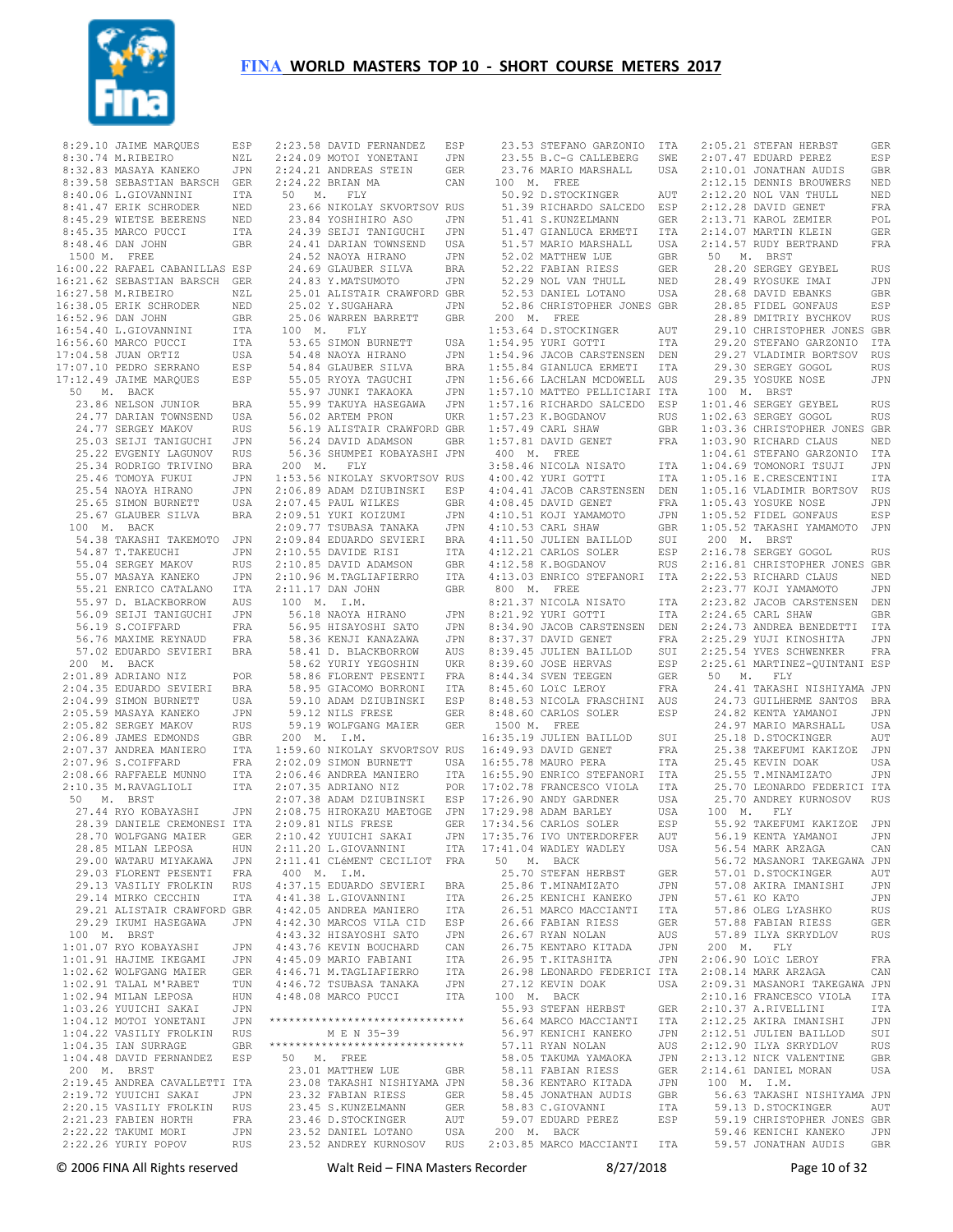

59.64 MARK ARZAGA 59.75 BENOîT FERRY FRA 59.84 CHRISTOPHER AUST GBR 1:00.08 ASUKA KOIZUMI JPN 1:00.09 FABIAN RIESS GER 200 M. I.M. 2:08.24 STEFAN HERBST 2:09.02 MASANORI TAKEGAWA JPN 2:09.44 CHRISTOPHER JONES GBR<br>2:10.66 KOJI YAMAMOTO JPN  $2:10.66$  KOJI YAMAMOTO 2:10.85 FABIAN RIESS GER 2:11.57 ASUKA KOIZUMI JPN 2:12.13 STEPHEN CRONK AUS 2:12.75 BENOîT FERRY FRA 2:12.95 MANABU TSURUTANI JPN 2:13.58 NOL VAN THULL NED 400 M. I.M. 4:39.10 ASUKA KOIZUMI JPN 4:39.64 MASANORI TAKEGAWA JPN 4:39.73 JULIEN BAILLOD SUI 4:47.12 MIGUEL REIG ESP 4:47.43 DANIEL MORAN USA 4:50.98 NICK VALENTINE GBR 4:51.21 FEDERICO URBAN ITA 4:52.01 JORDI ROMEU ESP 4:52.65 YVES SCHWENKER FRA 4:52.84 PAUL BARNARD GBR \*\*\*\*\*\*\*\*\*\*\*\*\*\*\*\*\*\*\*\*\*\*\*\*\*\*\*\*\*\* M E N 40-44 \*\*\*\*\*\*\*\*\*\*\*\*\*\*\*\*\*\*\*\*\*\*\*\*\*\*\*\*\*\* 50 M. FREE 23.45 ISAMU TSUZUKI JPN 23.48 OLIVER PLANES ESP 23.66 ALEXANDR SHILIN RUS 23.81 RAVIL NAGAEV RUS 23.92 RAFAEL AQUINO BRA 24.03 BRIAN JACOBSON USA 24.05 TODD ROBINSON AUS 24.12 NEAL SMITH GBR 24.13 IVAN USOV RUS<br>24.19 ANDRAS SCHONEK HUN 24.19 ANDRAS SCHONEK 100 M. FREE 49.64 HIDEAKI HARA JPN 51.60 OLIVER PLANES ESP 51.79 CLAUS IVERSEN DEN 51.85 JUAN BENAVIDES ESP 52.86 ANDRAS SCHONEK HUN 52.89 WILLIAM CAREDDU ITA 53.41 TRENT BRAY NZL 53.65 NEAL SMITH GBR 53.89 ANDREAS KORNES GER 53.92 FREDERIC TONUS BEL 200 M. FREE 1:51.91 CLAUS IVERSEN DEN<br>1:54.92 SAMUELE PAMPANA TTA 1:54.92 SAMUELE PAMPANA ITA  $1:57.14$  ISAMU TSUZUKI 1:57.29 ANDRAS SCHONEK HUN 1:57.86 ERIC CHRISTENSEN USA 1:58.50 KEISUKE KUGA JPN 1:59.05 JUAN BENAVIDES ESP 1:59.06 OLIVER PLANES ESP 1:59.25 FERNANDO ALAEZ ESP 1:59.29 MAURIZIO TERSAR ITA 400 M. FREE 3:59.68 SAMUELE PAMPANA ITA 4:02.23 CLAUS IVERSEN DEN<br>4:08.48 KEISUKE KUGA JPN 4:08.48 KEISUKE KUGA 4:09.19 IGOR PIOVESAN ITA 4:14.51 ERIC CHRISTENSEN USA<br>4:14.62 BO SIMPSON CAN 4:14.62 BO SIMPSON CAN 4:15.39 ISAMU TSUZUKI JPN 4:15.82 MAURIZIO TERSAR 4:16.01 GILBERT DUPLESSIS CAN 4:17.00 DAVID DENNY GBR 800 M. FREE 8:15.69 SAMUELE PAMPANA ITA 8:36.70 IGOR PIOVESAN ITA 8:38.87 DAVID DENNY GBR 2:23.35 SATORU OKI JPN 2:23.61 KURT GROTE USA 8:46.17 GILBERT DUPLESSIS CAN 8:55.96 BO SIMPSON CAN  $8:59.11$  FUMIO AMANO

 9:03.83 JONAY PEREZ ESP 9:05.08 SERGII PRYLUTSKYI UKR 9:10.32 FREDERIC ROMERA FRA 9:10.62 EGBERT STOLK NED 1500 M. FREE 16:35.90 IGOR PIOVESAN ITA 16:37.34 DAVID DENNY GBR 16:58.90 BO SIMPSON CAN 17:04.05 SAMUELE PAMPANA ITA 17:11.26 FUMIO AMANO JPN 17:29.72 FABIEN CZACHOR FRA  $17.31$  55 C. SANNIER FRA 17:32.73 JENS RUTHEMANN GER 17:35.24 IAN WIMPENNY GBR 17:35.93 GERMAN RODRIGUEZ ESP 50 M. BACK 26.17 ALEXANDR SHILLIN RUS 27.03 YOSHITAKA MARUI JPN 27.12 MIKHAIL GROMOV RUS 27.23 MARCIN KACZMAREK POL 27.39 MAURIZIO TERSAR ITA 27.40 TAKATOSHI NUMATA JPN 27.71 FERNANDO ALAEZ ESP 27.85 VIKTOR MAYAKOV RUS 27.87 JEFF COMMINGS USA 28.01 HIDEAKI OGAWA JPN 100 M. BACK 57.18 MAURIZIO TERSAR ITA 57.83 JEFF COMMINGS USA 58.22 ALEXANDR SHILLIN RUS 59.20 ISAMU TSUZUKI JPN 59.61 MARCIN KACZMAREK POL 1:00.41 ERIC CHRISTENSEN USA 1:00.41 JOCHEN HANZ GER 1:01.01 MICHAEL KERSLAKE GBR 1:01.01 MIKHAIL GROMOV RUS 1:01.68 NUNO LAURENTINO POR 200 M. BACK 2:04.36 MAURIZIO TERSAR ITA 2:08.74 CLAUS IVERSEN DEN 2:10.22 ANTONINO TRIPPODO ITA 2:12.69 ERIC CHRISTENSEN USA<br>2:13.34 ANTONIO RUS RSP 2:13.34 ANTONIO RUS 2:13.43 OSCAR ESTRADA ESP 2:13.94 CHRISTOPHER RIX GBR 2:15.53 SHARRESTICK NED 2:15.47 DAVID DENNY GBR 2:15.48 THIERRY MARIN CAN 50 M. BRST 28.57 JEFF COMMINGS USA 28.86 THOMAS NARNHOFER AUT 29.30 NAOTO KUMAGAI JPN 29.37 OLIVER PLANES ESP 29.43 KENJI KOJIMA JPN 29.61 HIROYUKI KOSAKA JPN 29.62 YASUHIRO KOMORI JPN<br>29.68 STEPHAN PERROT – FRA 29.68 STEPHAN PERROT 29.68 MARTIN BENNELL GBR 29.76 MARCELLO TONELLI ESP 29.76 ANDREAS KORNES GER 100 M. BRST 1:02.48 JEFF COMMINGS USA 1:03.26 STEPHAN PERROT FRA 1:04.74 MARCELLO TONELLI ESP 1:04.80 KENJI KOJIMA JPN<br>1:04.99 ANDREAS KORNES GER 1:04.99 ANDREAS KORNES 1:05.15 NAOTO KUMAGAI JPN<br>1:05.16 OLIVER PLANES ESP  $1:05.16$  OLIVER PLANES 1:05.21 JORGE MARUJO ESP 1:05.38 ANDREY IVANOV RUS 1:05.47 DAISUKE MIYASAKA JPN 200 M. BRST 2:17.50 STEPHAN PERROT FRA 2:21.13 ANDREY IVANOV RUS<br>2:22 69 VASCO ROSARIO POR 2:22.69 VASCO ROSARIO 2:22.69 JORGE MARUJO ESP 2:23.03 ANDREAS KORNES GER<br>2:23.35 SATORU OKT JPN 2:23.80 DAISUKE MIYASAKA JPN 2:27.57 OLIVER PLANES ESP 2:28.77 ROBERT ROBSON GBR

 50 M. FLY 25.38 MIKHAIL GROMOV RUS 25.42 OLA FAGERSTRAND SWE 25.46 TAKEFUMI KOGA JPN 25.60 ISAMU TSUZUKI JPN 25.60 RAVIL NAGAEV RUS 25.70 MASATO SAKAI JPN 25.85 SEIJI SUGIMOTO JPN 25.94 TODD ROBINSON AUS 26.00 DANIEL MORALES ESP 26.02 MARCIN KACZMAREK POL 26.02 S.OKEMOTO JPN 100 M. FLY 56.36 M.EROLI ITA 56.48 FERNANDO ALAEZ ESP 57.40 S.OKEMOTO JPN 57.40 JOCHEN HANZ GER 57.63 SEIJI SUGIMOTO JPN 57.72 CLAUS IVERSEN DEN 57.80 DANIEL MORALES ESP 58.25 HIROKI NAKAZONO JPN 58.38 FUMINORI YASAKA 58.54 JOAN ORENSANZ ESP 200 M. FLY 2:05.77 FERNANDO ALAEZ ESP<br>2:06.16 M.EROLI ITA  $2 \cdot 06$  16 M EROLI 2:07.89 ISAMU TSUZUKI JPN  $2 \cdot 08$  00 SAMUELE PAMPANA 2:08.63 JOCHEN HANZ GER 2:11.93 JOAN ORENSANZ ESP 2:13.59 BO SIMPSON CAN 2:14.33 VANES TERZIARI ITA<br>2:14.41 DAVID DENNY GRR  $2 \cdot 14$  41 DAVID DENNY 2:14.99 A.FRANCESCANGELI ITA 100 M. I.M. 57.28 HIDEAKI HARA JPN 57.86 JEFF COMMINGS USA<br>58.92 ISAMU TSUZUKI JPN 58.92 ISAMU TSUZUKI 59.26 MARCELLO TONELLI ESP 1:00.09 KEISUKE KUGA JPN 1:00.21 STEPHAN PERROT FRA 1:00.29 ANDREAS KORNES GER 1:00.37 SEIJI SUGIMOTO JPN  $1:00.77$  CLAUS IVERSEN 1:00.84 TORU TAKUBO JPN 200 M. I.M. 2:07.20 HIROYUKI KOSAKA  $2 \cdot 08.95$  JEFF COMMINGS  $2 \cdot 09$  79 M EROLI  $2 \cdot 10$  19 ISAMU TSUZUKI 2:10.53 ANTONINO TRIPPODO ITA 2:10.58 MARCELLO TONELLI ESP 2:10.72 SATORU OKI JPN 2:11.57 STEPHAN PERROT FRA<br>2:11.68 FERNANDO ALAEZ FSP  $2:11.68$  FERNANDO ALAEZ  $2:12.09$  JOCHEN HANZ 400 M. I.M. 4:38.23 CLAUS IVERSEN DEN 4:41.63 ERIC CHRISTENSEN USA 4:43.32 FERNANDO ALAEZ ESP 4:44.40 IGOR PIOVESAN ITA 4:44.57 SATORU OKI JPN 4:46.04 MARCELLO TONELLI ESP<br>4:46.13 DAVID DENNY GRR  $4:46.13$  DAVID DENNY 4:50.81 BO SIMPSON CAN 4:53.16 GILLES GRABSKI FRA 4:55.90 JONAY PEREZ ESP 100 M. BACK \*\*\*\*\*\*\*\*\*\*\*\*\*\*\*\*\*\*\*\*\*\*\*\*\*\*\*\*\*\* M F. N 45-49 \*\*\*\*\*\*\*\*\*\*\*\*\*\*\*\*\*\*\*\*\*\*\*\*\*\*\*\*\*\* 50 M. FREE 23.63 JOAKIM HOLMQUIST SWE 23.84 PAUL CLEMENCE GBR<br>23.88 STPHTWE BALEKA USA 23.88 SIPHIWE BALEKA USA<br>23.88 SIPHIWE BALEKA USA<br>23.99 ATASAY SERKAN TUR<br>21.07 TT-T WOWNER 23.99 ATASAY SERKAN TUR 24.07 EIJI NOMURA JPN 24.23 T.HASHIMOTO JPN 24.24 DAMIEN CUCUMEL FRA 24.24 VLADIMIR PREDKIN RUS 24.29 MARTIN LANE GBR 24.32 V.HAVLICEK CZE 2:14.11 Y.NAKAHARA JPN 2:14.35 TODD DREITZLER USA 100 M. FREE 53.08 MIKE VAN THIELEN USA 53.12 EIJI NOMURA JPN 53.62 SIPHIWE BALEKA USA 53.63 VALTER KALAUS HUN 53.67 JOAKIM HOLMQUIST SWE 53.78 PAUL CLEMENCE GBR 53.81 PATRICE JACOB FRA 53.84 MARTIN LANE GBR 54.11 DAN WEGNER USA 54.45 MADS GJERLOV DEN 200 M. FREE 1:57.72 VALTER KALAUS HUN 1:58.87 DAN WEGNER USA 2:00.03 EIJI NOMURA JPN 2:00.87 FLORENT VILLETTE FRA 2:01.49 GREG STREPPEL CAN 2:01.60 TOSHIMITSU KAMON JPN 2:01.61 TODD DREITZLER USA 2:02.27 R.LOCOCCIOLO ITA 2:02.32 PATRICE RECORBET FRA 2:03.24 M.GTALDI 1TA 400 M. FREE 4:15.35 DAN WEGNER USA 4:16.53 VALTER KALAUS HUN 4:17.09 PATRICE RECORBET FRA 4:18.69 GREG STREPPEL CAN 4:18.88 TOSHIMITSU KAMON JPN 4:20.60 TOMAS PRIBYL CZE 4:21.97 FLORENT VILLETTE FRA 4:24.54 CARLES PUIG ESP 4:26.48 PAOLO RINALDI ITA 4:27.03 ANTONIO D'ARIA ITA 800 M. FREE 8:49.99 PATRICE RECORBET FRA 8:55.50 GREG STREPPEL CAN 9:02 84 TOSHIMITSU KAMON JPN 9:04.31 PETER THIEL AUS 9:09.79 FLORENT VILLETTE. FRA 9:10.66 KEIJI KOMORI JPN 9:16.11 ANTONIO D'ARIA ITA 9:16.40 M.VALISERRA ITA 9:16.79 ANTONIO ARAGAO 9:17.44 MANUEL MORENO ESP 1500 M. FREE 17:16.64 GREG STREPPEL CAN 17:25.69 TOSHIMITSU KAMON JPN 17:35.86 KEIJI KOMORI JPN 17:47.23 MANUEL MORENO ESP 17:51.12 M.VALISERRA ITA 17:54.46 PETER THIEL AUS 17:57.56 MICHELE BARBUSCIA ITA 17:58.98 GLEN HALL GBR FRA 18:01.63 PETER DIXON GBR 18:12.66 MANFRED MAHRLE AUT 50 M. BACK 26.60 DANIEL LONNBERG SWE 27.42 YOSHINORI IWASAKI JPN<br>27.50 EDILSON JUNIOR – BRA 27.50 EDILSON JUNIOR 28.14 MANUEL CLAR ESP 28.22 Y.NAKAHARA JPN 28.37 TODD DREITZLER USA 28.50 JAVIER SANTOS ESP<br>28.62 DAN WEGNER HSA 28.62 DAN WEGNER 28.89 PASCAL MEYER FRA 28.97 TORSTEN KAISER GER 57.96 DANIEL LONNBERG SWE 59.56 YOSHINORI IWASAKI JPN 1:00.82 R.LOCOCCIOLO ITA 1:00.96 JAVIER SANTOS ESP  $1:01.00$  Y.NAKAHARA JPN<br> $1:01$  85 TODD DRETTZIER USA  $1:01.85$  TODD DREITZLER 1:01.86 JOHANN PAPILLON FRA<br>1:02.28 MARK VOGEL DEN  $1 \cdot 02.28$  MARK VOGEL 1:03.03 JAN GOOSSENS BEL 1:03.05 PAUL CLEMENCE GBR 200 M. BACK 2:09.99 ATASAY SERKAN TUR 2:12.37 R.LOCOCCIOLO ITA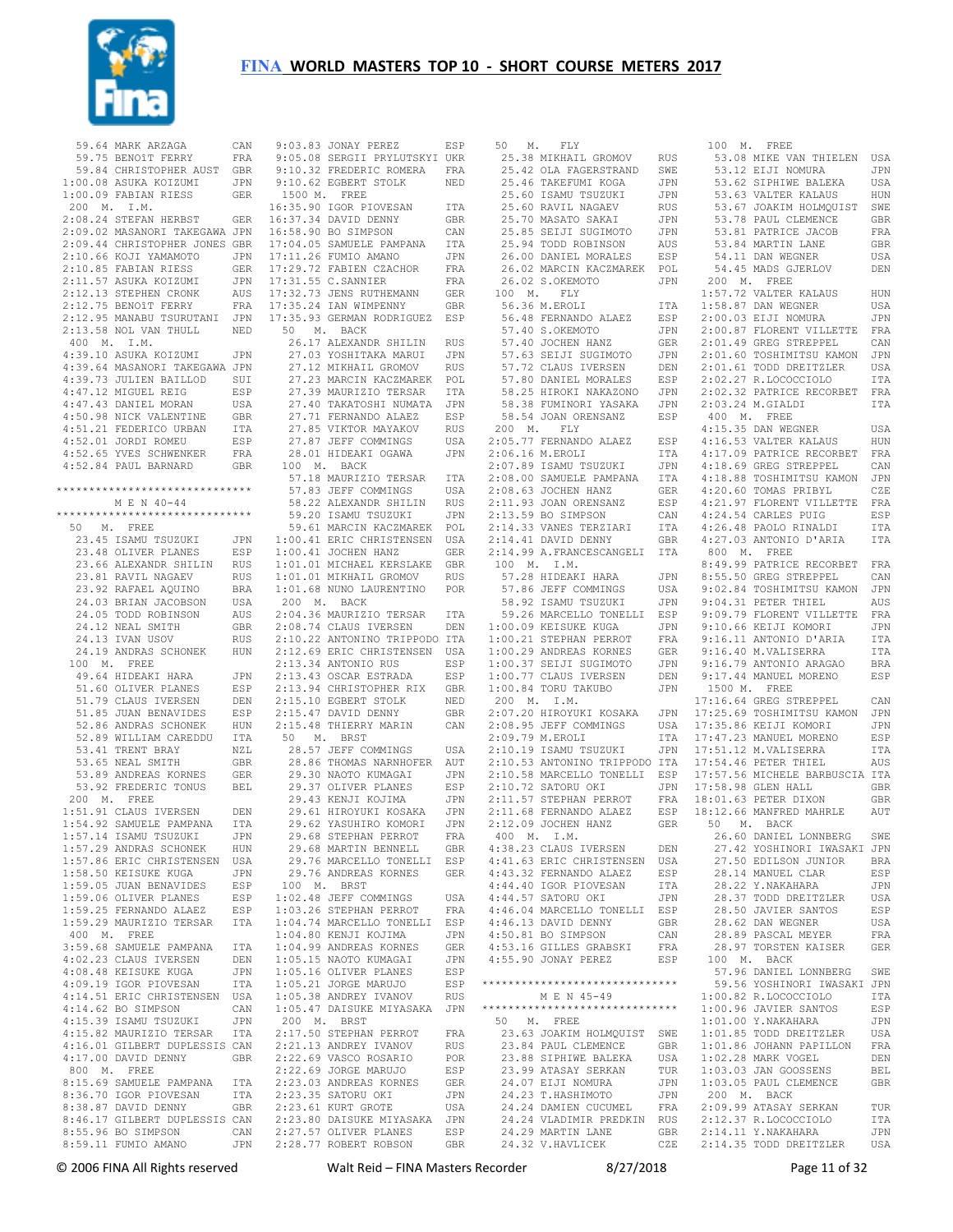

 $2:14.98$  GUIDO COCCI  $2:15.55$  CARLES PUIG  $2:15.77$  JAN GOOSSENS 2:19.09 MARK VOGEL DEN 2:19.33 PAUL ALLEN GBR 2:20.07 DAVID ZAFRA ESP 50 M. BRST 28.95 STEVE WEST USA 29.21 ATASAY SERKAN TUR 29.71 VLADISLAV BRAGIN CZE 29.75 STEFAN SCHERLING SWE 29.85 JOAKIM HOLMQUIST SWE 29.90 SIPHIWE BALEKA USA 30.24 KOKI MASE JPN 30.29 F.SPINADIN ITA 30.45 MIKE VAN THIELEN USA 30.59 ALBERTO MONTINI ITA 100 M. BRST 1:03.13 STEVE WEST USA 1:04.48 VLADISLAV BRAGIN CZE 1:04.91 HIDEAKI TOGO JPN 1:05.23 SIPHIWE BALEKA USA 1:05.90 STEFAN SCHERLING SWE<br>1:06.69 HAJIME MORIMOTO JPN<br>1:06.76 ALBERTO MONTINI TTA  $1:06.69$  HAJIME MORIMOTO 1:06.76 ALBERTO MONTINI 1:07.16 KELVIN YEW JPN 1:07.67 F.SPINADIN ITA 1:08.03 ALEXEY PLEKHANOV RUS 200 M. BRST 2:16.12 STEVE WEST USA 2:28.48 MIKE VAN THIELEN USA 2:29.65 ALEXEY PLEKHANOV RUS 2:30.13 STEFAN SCHERLING SWE 2:30.60 JAVIER DESANA ARG 2:31.40 SLAWOMIR FORMAS POL 2:32.04 JONATHAN BANVILLE CAN 2:32.36 KENICHI DOZONO JPN 2:32.73 NIGEL MASTERS GBR<br>2:33.16 M.TANIGUCHI JPN 2:32.73 Night -- .<br>2:33.16 M.TANIGUCHI 50 M. FLY 24.38 EIJI NOMURA JPN -----<br>24.93 MASATERU IKEDA - JPN<br>25.95 T.HASHIMOTO - JPN 25.95 T.HASHIMOTO JPN 26.14 V.HAVLICEK CZE 26.23 KAZUHIKO YAMAKAWA JPN 26.27 JOHN CUNNINGHAM IRL 26.58 VLADISLAV BRAGIN CZE 26.58 SIPHIWE BALEKA USA 26.66 EIJI SHIOTA JPN 26.71 HIDEYUKI CHIGIRA JPN 100 M. FLY 55.62 EIJI NOMURA JPN 56.60 MASATERU IKEDA JPN 59.37 TODD DREITZLER USA 59.47 ENRICO FOLLESE ITA 59.82 VLADISLAV BRAGIN CZE<br>00.04 BARRY SARETSKY CAN  $1:00.04$  BARRY SARETSKY 1:00.09 LUDOVIC LEROUX FRA<br>1:00.36 ANDREA CABIDDU ITA  $1:00.36$  ANDREA CABIDDU 1:00.62 JEFFREY RODDIN USA<br>1:00.64 JOSE DESOUZA USA  $1:00.64$  JOSE DESOUZA 200 M. FLY 2:06.11 EIJI NOMURA JPN 2:16.31 ALBERTO ROTA ITA 2:16.55 MARK MAGEE USA 2:17.96 NICKOLAS MARCHAND FRA 2:18.88 GREG STREPPEL CAN<br>2:20 91 ARRAHAM SOLANO USA  $2:20.91$  ABRAHAM SOLANO 2:21.48 E.FRISCHKNECHT POR 2:22.07 MANUEL MORENO ESP<br>2:22.82 SUMITO USUI JPN  $2:22.82$  SUMITO USUI 2:23.67 LUDOVIC FRESSIER FRA 100 M. I.M. 1:00.40 DANIEL LONNBERG SWE<br>1:00.70 SIPHIWE BALEKA USA  $1:00.70$  SIPHIWE BALEKA 1:00.99 TODD DREITZLER USA 1:01.20 YOSHINORI IWASAKI JPN 1:01.38 VLADISLAV BRAGIN CZE 1:01.61 KAZUHIKO YAMAKAWA JPN 1:02.23 PATRICE JACOB FRA 1:02.23 HAJIME MORIMOTO JPN

 1:02.44 JOSE DESOUZA USA 9:21.43 OLIVER KUSCH GER 1:02.51 R.LOCOCCIOLO ITA 200 M. I.M. 2:16.51 HAJIME MORIMOTO JPN  $2:17.78$  GUIDO COCCI 2:17.82 MANUEL FERNANDEZ FRA 2:18.61 CARLES PUIG ESP  $2:19.11$  R.LOCOCCIOLO 2:19.28 EIJI NOMURA JPN 2:19.58 MARK MAGEE USA<br>2:19.63 JOSE DESOUZA USA  $2:19.63$  JOSE DESOUZA 2:19.90 ABRAHAM SOLANO USA 2:19.95 MATTHIAS MILLERS GER 400 M. I.M. 4:50.63 ATASAY SERKAN TUR 4:53.87 GREG STREPPEL CAN 4:54.08 MARK MAGEE USA 4:55.88 NICKOLAS MARCHAND FRA 4:56.88 TOSHIMITSU KAMON JPN 5:01.76 CARLES PUIG ESP 5:02.60 JEFFREY RODDIN USA 5:04.49 T.GAILLANDE FRA 5:04.54 DAVID DE VLIEGER CAN 5:07.11 R.TITINSHNIDER ISR \*\*\*\*\*\*\*\*\*\*\*\*\*\*\*\*\*\*\*\*\*\*\*\*\*\*\*\*\*\* M E N 50-54 \*\*\*\*\*\*\*\*\*\*\*\*\*\*\*\*\*\*\*\*\*\*\*\*\*\*\*\*\*\* 50 M. FREE 24.02 NICOLAS GRANGER FRA 24.34 MICHAEL HODGSON GBR 24.55 STEVE HILTABIDDLE USA 24.72 FRANK STUWE GER 25.13 SCOTT HEBER USA 25.19 STEVE INGO CAN 25.20 CALVIN MAUGHAN RSA 25.23 HEBERT HENRY CAN 25.23 MARCEL SCHOLTEN GBR 25.24 LAURENT NEUVILLE FRA 100 M. FREE 51.49 NICOLAS GRANGER FRA 54.15 STEVE HILTABIDDLE USA 54.74 FRANK STUWE GER<br>54.79 CALVIN MAUGHAN RSA 54.79 CALVIN MAUGHAN 54.80 A.PLACHETA AUT 55.21 STEVE INGO CAN 55.30 MARK WELDON NZL 55.44 LAURENT NEUVILLE FRA 55.50 MARTIAL DROGUET FRA 55.66 HEIKO KRUMBECK GER 200 M. FREE 1:53.78 NICOLAS GRANGER FRA 2:01.71 STEVE INGO CAN 2:02.39 MATS NYGREN USA 2:03.06 MARK REYNOLDS GBR 2:03.37 LUCA DI IACOVO ITA 2:04.27 LIONEL CHALENDAR FRA<br>2:04.28 TERRY DEBIASE USA 2:04.28 TERRY DEBIASE USA<br>2:04.51 KURT DICKSON USA 2:04.51 KURT DICKSON USA 2:04.61 BRENT FOSTER NZL 2:04.72 P.LAURENTIIS ITA 400 M. FREE 4:04.48 NICOLAS GRANGER FRA 4:16.37 BARTON WELLS USA<br>4·17 83 LUCA DI TACOVO ITA 4:17.83 LUCA DI IACOVO 4:19.15 KURT DICKSON USA<br>4:20.11 MARCO TENDERINI ITA 4:20.11 MARCO TENDERINI 4:21.48 STEVE INGO<br>4:21.48 STEVE INGO CAN<br>4:22 20 BRENT FOSTER NZL 4:22.20 BRENT FOSTER NZL<br>4:22.76 LAURENT KABICHE FRA 4:22.76 LAURENT KABICHE 4:24.23 MATS NYGREN USA 4:25.27 MARK REYNOLDS GBR 800 M. FREE 8:54.56 BARTON WELLS USA 8:54.84 NICOLAS GRANGER FRA 8:55.43 KURT DICKSON 8:55.94 LUCA DI IACOVO ITA 8:56.03 BRENT FOSTER NZL<br>9:06.73 LAURENT KABICHE FRA 9:06.73 LAURENT KABICHE 9:00:75 ERLEND ALSTAD NOR<br>9:11.73 ERLEND ALSTAD NOR<br>9:16.60 LUCA VIGNERI ITA 9:16.60 LUCA VIGNERI 9:16.60 LUCA VIGNERI<br>9:18.35 A.BELOSLUDTSEV RUS<br>9:21.43 OLIVER KUSCH GER

 1500 M. FREE 16:58.99 BRENT FOSTER NZL 17:11.44 BARTON WELLS USA 17:13.95 KURT DICKSON USA 17:15.15 MIKE SHAFFER USA 17:27.37 LUCA DI IACOVO ITA ITA 17:42.17 ERLEND ALSTAD NOR<br>JPN 17:47.33 DAVID KAYS USA 17:47.33 DAVID KAYS USA<br>17:56.10 JOSE FREITAS POR 17:56.10 JOSE FREITAS POR 17:58.17 MATS NYGREN USA 18:01.36 ROBBIE ALLEN USA 56.87 NICOLAS GRANGER FRA 59.75 ANDREA TOJA ITA 50 M. BACK 27.43 NICOLAS GRANGER FRA 27.95 HIROYOSHI MAETOGE JPN 28.91 ANDREA TOJA ITA 29.01 MICHAEL HODGSON GBR 29.05 BRYAN MALAS USA 29.23 A.PROKURATOV RUS 29.29 MIKE SHAFFER USA 29.33 VLADIMIR RIBEIRO BRA 29.54 STEVE HILTABIDDLE USA 29.64 RICK HAMILTON USA 2:08.05 NICOLAS GRANGER FRA  $100$  M. BACK 57.95 NICOLAS GRANGER FRA 1:01.03 HIROYOSHI MAETOGE JPN  $1 \cdot 02$  52 RICK HAMILTON 1:02.82 EDWIN VAN NORDEN NED  $1:02.82$  MIKE SHAFFER 1:02.87 ALESSIO GERMANI ITA  $1:03.03$  LUCA VIGNERI 1:03.47 WOLFGANG RABER AUT<br>1:03.87 J RIBLET 1:03.87 J.RIBLET FRA 1:04.35 KURT DICKSON USA 200 M. BACK 2:07.13 NICOLAS GRANGER 2:13.02 LUCA VIGNERI ITA<br>2:13.02 LUCA VIGNERI ITA<br>2:16.22 KURT DICKSON USA 2:16.22 KURT DICKSON USA<br>2:16.23 ALESSIO GERMANI ITA 2:16.23 ALESSIO GERMANI 2:16.82 RICK HAMILTON USA 2:18.20 EDWIN VAN NORDEN NED 2:18.53 MIKE SHAFFER USA 2:19.25 J.RIBLET 2:22.27 IGNACIO JIMENEZ USA 2:22.52 C.MARTIN FRA 50 M. BRST 29.71 A.CARLO ITA 29.82 NICOLAS GRANGER FRA 29.95 MICHAEL HODGSON GBR 30.08 MAKOTO ONODERA JPN<br>30.57 FABIO CAVALLI ITA<br>30.52 Tituras DOUY 30.57 FABIO CAVALLI 30.57 FABLE CAVILLES<br>30.73 THOMAS BOHM AUT 30.94 ROBERTO FIGUEROA CAN<br>31.13 SCOTT HEBER USA 31.13 SCOTT HEBER USA<br>31.44 P.LAURENTIIS ITA<br>31.50 TOMAS VAVERKA CZE 31.44 P.LAURENTIIS 31.50 TOMAS VAVERKA 31.50 FRANK STUWE 100 M. BRST 1:04.28 NICOLAS GRANGER FRA  $1:05.56$  A.CARLO 1:06.25 MAKOTO ONODERA JPN<br>1:07.11 MICHAEL HODGSON GRR 1:07.11 MICHAEL HODGSON GBR<br>1:07.69 SHUJI AZUMA JPN<br>1:01.55 SHUJI AZUMA JPN 1:07.69 SHUJI AZUMA JPN 1:08.55 FABIO CAVALLI ITA 1:08.80 ROBERTO FIGUEROA CAN 1:09.32 A.DOMINGUEZ ESP  $1:09.39$  THOMAS BOHM 1:09.66 SHINJI NATORI JPN 200 M. BRST 2:21.05 NICOLAS GRANGER FRA<br>2:27.28 A.CARLO ITA 2:27.28 A.CARLO ITA 2:28.94 SHUJI AZUMA JPN 2:30.69 MAKOTO ONODERA JPN<br>2:32.46 A DOMINGUEZ FSP 2:32.46 A.DOMINGUEZ ESP<br>2:33.23 ERLEND ALSTAD NOR 2:33.23 ERLEND ALSTAD NOR<br>2:33.36 J MELLADO FRA 2:33.36 J.MELLADO FRA 2:33.55 EDWIN VAN NORDEN NED 2:35.10 SHUJI YAMAZAKI JPN 2:35.76 MARCO TENDERINI ITA 50 M. FLY<br>26.15 STEVE HILTABIDDLE USA<br>26.28 NICHOLAS DECKER USA<br>26.58 SCOTT HEBER USA 26.68 MICHAEL HODGSON GBR 26.73 SHUJI AZUMA JPN 26.80 NICOLAS GRANGER FRA 26.99 FRITZ BEDFORD USA 27.18 MARK WELDON NZL 27.29 OLEG PLUTOK RUS 27.31 MASAKATSU RACHI JPN 27.31 A.PLACHETA AUT 100 M. FLY 59.75 ANDREA TOJA ITA<br>1:00.30 OLEG PLUTOK RUS 1:00.33 STEVE HILTABIDDLE USA 1:00.34 MIKE SHAFFER USA 1:00.62 SHUJI AZUMA JPN 1:00.67 MICHAEL HODGSON GBR 1:00.78 A.PLACHETA AUT 1:01.81 MARC CHALANSONNET FRA 1:02.10 STEVE INGO CAN 1:02.10 MASAKATSU RACHI JPN 200 M. FLY 2:15.92 MIKE SHAFFER USA 2:18.27 ANDREA TOJA ITA 2:19.42 OLEG PLUTOK RUS 2:19.94 A.LAVEGLIA ITA 2:20.60 BRENT FOSTER NZL 2:21.48 J.HAZARD FRA 2:23.66 A.DOMINGUEZ ESP 2:23.71 OLIVIER GALLET FRA 2:24.24 MASAKATSU RACHI JPN 100 M. I.M. 57.69 NICOLAS GRANGER FRA 1:01.13 MICHAEL HODGSON GBR 1:01.20 SHUJI AZUMA JPN 1:01.57 SCOTT HEBER USA 1:02.19 A.CARLO ITA 1:02.31 P.LAURENTIIS ITA 1:03.04 ALEXANDR GREKHOV RUS 1:03.41 EDWIN VAN NORDEN NED 1:03.78 G.FRANCESCHI ITA 1:03.81 HELIO CELIDONIO BRA 200 M. I.M. 2:07.08 NICOLAS GRANGER FRA 2:17.65 MICHAEL HODGSON GBR 2:19.05 ERLEND ALSTAD NOR 2:19.24 EDWIN VAN NORDEN NED 2:19.42 BRENT FOSTER NZL 2:20.09 STEVE INGO CAN 2:21.07 A.CARLO ITA 2:21.14 MARC GEORG VAUPEL GER 2:21.67 RICK HAMILTON USA 2:22.12 JIM TUCHLER USA 400 M. I.M. 4:29.33 NICOLAS GRANGER FRA GER 4:55.92 BRENT FOSTER NZL<br>4:57.54 MARCO TENDERINI ITA 4:57.54 MARCO TENDERINI 5:01.01 MARC GEORG VAUPEL GER  $5 \cdot 01$ .82 C. MARTIN 5:02.05 PATRICK BRUNDAGE USA 5:03.25 LUCA VIGNERI ITA 5:04.16 A.DOMINGUEZ ESP 5:04.45 ERLEND ALSTAD NOR 5:05.57 RICK HAMILTON USA \*\*\*\*\*\*\*\*\*\*\*\*\*\*\*\*\*\*\*\*\*\*\*\*\*\*\*\*\*\* M E N 55-59 \*\*\*\*\*\*\*\*\*\*\*\*\*\*\*\*\*\*\*\*\*\*\*\*\*\*\*\*\*\* 50 M. FREE 24.98 JERRY KOLLROSS USA 25.39 STEVE WOOD USA 25.42 DAVID SIMS USA<br>25.42 DAVID EMERSON CRR 25.42 DAVID EMERSON 25.42 DING COLLECT TUR<br>25.46 NAKKAS AHMET TUR<br>25.90 JURI LOGVIN FIN 25.90 JURI LOGVIN 26.00 LIONEL GODEAUX BEL 26.02 BRUCE KONE USA 26.10 MICHAEL VAHLDIEK GER 26.16 ANDERS HAGLUND SWE<br>100 M. FREE<br>54.86 NAKKAS AHMET TUR<br>55.14 STEVE WOOD USA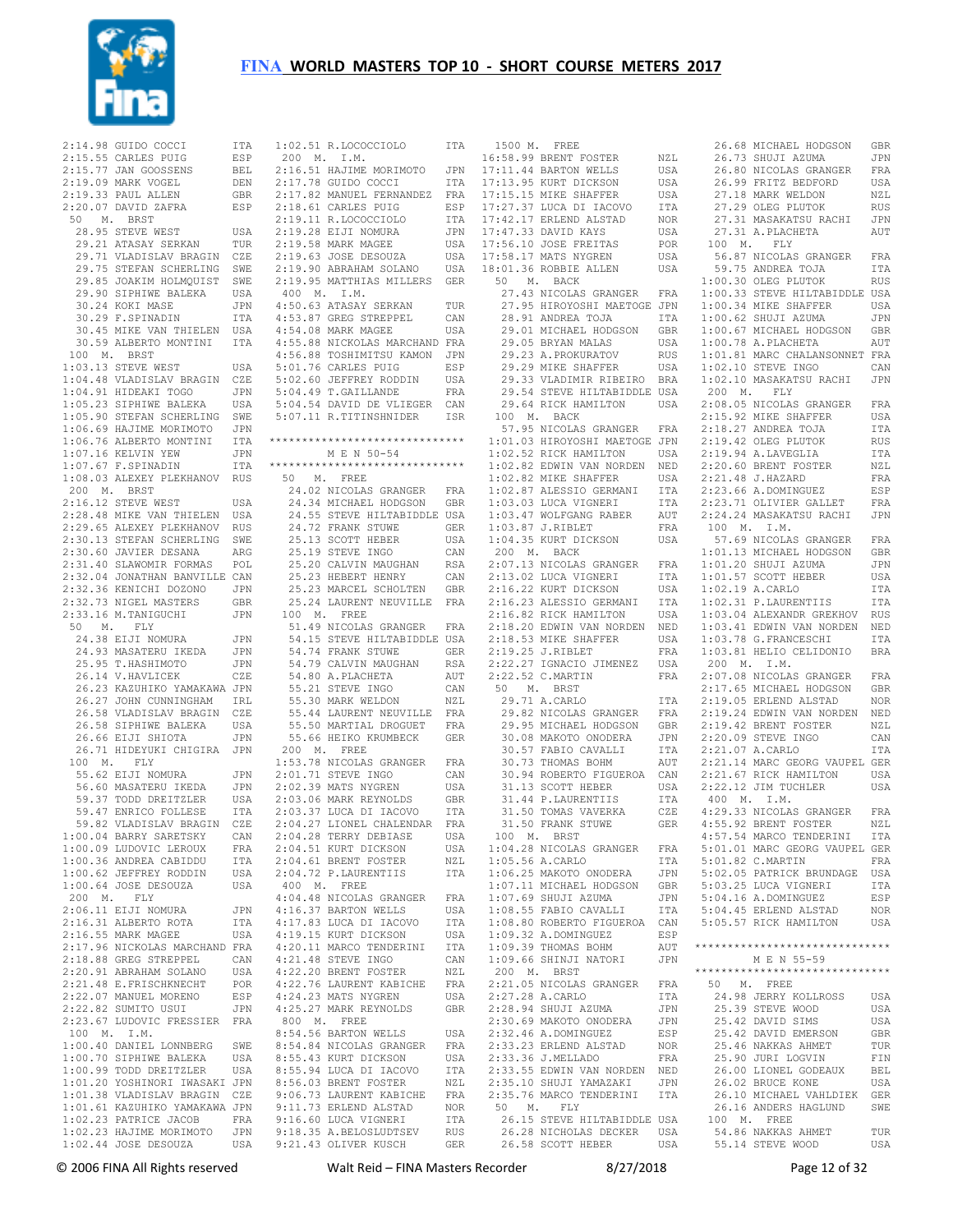

|                     |                                                                                                                                                                                                                                                                                                                                                                                            | FIN                   | í                            |
|---------------------|--------------------------------------------------------------------------------------------------------------------------------------------------------------------------------------------------------------------------------------------------------------------------------------------------------------------------------------------------------------------------------------------|-----------------------|------------------------------|
|                     | 56.85 JURI LOGVIN                                                                                                                                                                                                                                                                                                                                                                          |                       |                              |
|                     | 56.94 MARCO COLOMBO<br>57.04 MATJAZ PERME                                                                                                                                                                                                                                                                                                                                                  | $_{\tt ITA}$          |                              |
|                     |                                                                                                                                                                                                                                                                                                                                                                                            | SLO                   | Í                            |
|                     | 57.04 JERRY KOLLROSS USA                                                                                                                                                                                                                                                                                                                                                                   |                       |                              |
|                     | 57.24 B. SOUVIRAA-LABAST FRA                                                                                                                                                                                                                                                                                                                                                               |                       |                              |
|                     | 57.36 BARRY LEWIS                                                                                                                                                                                                                                                                                                                                                                          |                       |                              |
|                     |                                                                                                                                                                                                                                                                                                                                                                                            | CAN                   |                              |
|                     |                                                                                                                                                                                                                                                                                                                                                                                            |                       |                              |
|                     | 57.48 MARCUS MATTIOLI BRA<br>57.81 ANDERS HAGLUND SWE                                                                                                                                                                                                                                                                                                                                      |                       |                              |
|                     | 200 M. FREE                                                                                                                                                                                                                                                                                                                                                                                |                       |                              |
|                     | 2:04.49 MARCO COLOMBO                                                                                                                                                                                                                                                                                                                                                                      | ITA                   |                              |
|                     |                                                                                                                                                                                                                                                                                                                                                                                            |                       |                              |
|                     |                                                                                                                                                                                                                                                                                                                                                                                            |                       |                              |
|                     | 2:05.61 MARCUS MATTIOLI BRA<br>2:05.66 AMBROSE GAINES USA                                                                                                                                                                                                                                                                                                                                  |                       |                              |
|                     |                                                                                                                                                                                                                                                                                                                                                                                            |                       |                              |
|                     | 2:06.03 B.SOUVIRAA-LABAST FRA<br>2:07.04 BARRY LEWIS CAN<br>2:07.15 ALEC JOHNSON GBR<br>2:07.15 ALEC JOHNSON GBR                                                                                                                                                                                                                                                                           |                       |                              |
|                     |                                                                                                                                                                                                                                                                                                                                                                                            |                       |                              |
|                     |                                                                                                                                                                                                                                                                                                                                                                                            |                       |                              |
|                     |                                                                                                                                                                                                                                                                                                                                                                                            |                       |                              |
|                     | 2:08.50 K.DELLBRUGGE                                                                                                                                                                                                                                                                                                                                                                       | GER                   |                              |
|                     | 2:00:30 MARTEN DE GROOT NED                                                                                                                                                                                                                                                                                                                                                                |                       |                              |
|                     |                                                                                                                                                                                                                                                                                                                                                                                            |                       |                              |
|                     | 2:09.64 FRANCESCO SENNIS                                                                                                                                                                                                                                                                                                                                                                   | ITA                   |                              |
|                     | 400 M. FREE                                                                                                                                                                                                                                                                                                                                                                                |                       |                              |
|                     |                                                                                                                                                                                                                                                                                                                                                                                            | PUR                   |                              |
|                     |                                                                                                                                                                                                                                                                                                                                                                                            |                       |                              |
|                     |                                                                                                                                                                                                                                                                                                                                                                                            |                       |                              |
|                     |                                                                                                                                                                                                                                                                                                                                                                                            |                       |                              |
|                     |                                                                                                                                                                                                                                                                                                                                                                                            | GER                   |                              |
|                     |                                                                                                                                                                                                                                                                                                                                                                                            |                       |                              |
|                     |                                                                                                                                                                                                                                                                                                                                                                                            |                       |                              |
|                     | $\begin{tabular}{llllll} 400 & \text{M.} & \text{FREE} & \text{PUE} \\ 4:25.54 & \text{ARNALDO} & \text{BEREZ} & \text{PUR} \\ 4:31.97 & \text{B. SOUTRAA-LABAST} & \text{FRA} \\ 4:32.93 & \text{BARY LEWIS} & \text{CAN} \\ 4:33.56 & \text{K.DELLBRUGGE} & \text{GER} \\ 4:35.95 & \text{MARTEN DE GROT} & \text{NED} \\ \bullet & \text{C. 35. 70HAR WEIS} & \text{ISR} \end{tabular}$ |                       |                              |
|                     | 1.17.50 JOHAN REMMITS<br>4:41.12 HUGO BREGMAN<br>4:41.61 JAN BRINK<br>4:42.70 DETLEV GRABS                                                                                                                                                                                                                                                                                                 | NED                   |                              |
|                     |                                                                                                                                                                                                                                                                                                                                                                                            | NED                   |                              |
|                     |                                                                                                                                                                                                                                                                                                                                                                                            | NED                   |                              |
|                     |                                                                                                                                                                                                                                                                                                                                                                                            |                       |                              |
|                     |                                                                                                                                                                                                                                                                                                                                                                                            | CAN                   |                              |
|                     | 800 M. FREE                                                                                                                                                                                                                                                                                                                                                                                |                       |                              |
|                     | 9:19.85 K.DELLBRUGGE<br>9:30.55 BARRY LEWIS                                                                                                                                                                                                                                                                                                                                                | GER                   |                              |
|                     |                                                                                                                                                                                                                                                                                                                                                                                            |                       |                              |
|                     |                                                                                                                                                                                                                                                                                                                                                                                            | CAN                   |                              |
|                     |                                                                                                                                                                                                                                                                                                                                                                                            |                       |                              |
|                     |                                                                                                                                                                                                                                                                                                                                                                                            |                       |                              |
|                     |                                                                                                                                                                                                                                                                                                                                                                                            |                       |                              |
|                     | 9:39.03 MARTEN DE GROOT NED<br>9:41.47 ZOHAR WEIS 1SR<br>9:44.79 TITO MORALES USA<br>9:45.62 JAVIER RUIZ ESP                                                                                                                                                                                                                                                                               |                       |                              |
|                     |                                                                                                                                                                                                                                                                                                                                                                                            |                       |                              |
|                     | 9:46.81 MASSIMO GIARDINO ITA<br>9:49.80 VALTER MASSETTI ITA<br>9:50.90 TERRY RICHARDSON USA                                                                                                                                                                                                                                                                                                | ITA                   |                              |
|                     |                                                                                                                                                                                                                                                                                                                                                                                            |                       |                              |
|                     |                                                                                                                                                                                                                                                                                                                                                                                            |                       |                              |
|                     |                                                                                                                                                                                                                                                                                                                                                                                            | GBR                   |                              |
|                     | 9:52.26 NICHOLAS PARKES                                                                                                                                                                                                                                                                                                                                                                    |                       |                              |
|                     | 1500 M. FREE                                                                                                                                                                                                                                                                                                                                                                               |                       |                              |
|                     |                                                                                                                                                                                                                                                                                                                                                                                            |                       |                              |
|                     |                                                                                                                                                                                                                                                                                                                                                                                            |                       |                              |
|                     |                                                                                                                                                                                                                                                                                                                                                                                            |                       |                              |
|                     | 18:32.97 MARTEN DE GROOT NED<br>18:40.60 JEFFREY CROSSON USA<br>18:48.80 VALTER MASSETTI TA<br>18:55.24 JAN REINK NED<br>18:48.80 VALLER<br>18:55.24 JAN BRINK<br>18:58.79 BARRY LEWIS                                                                                                                                                                                                     |                       |                              |
|                     |                                                                                                                                                                                                                                                                                                                                                                                            | NED                   |                              |
|                     |                                                                                                                                                                                                                                                                                                                                                                                            | CAN                   |                              |
|                     | 19:00.91 GUY DAVIS                                                                                                                                                                                                                                                                                                                                                                         | USA                   |                              |
|                     |                                                                                                                                                                                                                                                                                                                                                                                            |                       |                              |
|                     | 19:02.41 GUILHERME NETO BRA                                                                                                                                                                                                                                                                                                                                                                |                       |                              |
|                     | 19:03.88 ROD CRAIG<br>19:05 02 MARK JONES                                                                                                                                                                                                                                                                                                                                                  | CAN                   |                              |
|                     |                                                                                                                                                                                                                                                                                                                                                                                            | GBR                   |                              |
|                     |                                                                                                                                                                                                                                                                                                                                                                                            |                       |                              |
| 19:05.02 MARK JONES |                                                                                                                                                                                                                                                                                                                                                                                            |                       |                              |
|                     | 19:07.82 JAVIER RUIZ                                                                                                                                                                                                                                                                                                                                                                       | ESP                   |                              |
|                     | 50 M. BACK                                                                                                                                                                                                                                                                                                                                                                                 |                       |                              |
|                     |                                                                                                                                                                                                                                                                                                                                                                                            |                       |                              |
|                     |                                                                                                                                                                                                                                                                                                                                                                                            |                       |                              |
|                     |                                                                                                                                                                                                                                                                                                                                                                                            |                       |                              |
|                     | 28.53 STEVE WOOD USA<br>28.73 CRAIG NORREY SUI<br>29.21 MARCO COLOMBO ITA<br>29.61 UTROSUT OUTRON                                                                                                                                                                                                                                                                                          |                       | .                            |
|                     | 29.61 HIROSHI SHIBUYA                                                                                                                                                                                                                                                                                                                                                                      | JPN                   |                              |
|                     |                                                                                                                                                                                                                                                                                                                                                                                            | GER                   |                              |
|                     |                                                                                                                                                                                                                                                                                                                                                                                            | USA                   |                              |
|                     | 30.11 PETER WIESE<br>30.31 BRUCE KONE                                                                                                                                                                                                                                                                                                                                                      | GER                   |                              |
|                     | 30.32 DIRK SZYMKOWIAK                                                                                                                                                                                                                                                                                                                                                                      |                       |                              |
|                     | 30.32 ALEC JOHNSON                                                                                                                                                                                                                                                                                                                                                                         | GBR                   |                              |
|                     | 30.52 A.BONANNI                                                                                                                                                                                                                                                                                                                                                                            | ITA                   |                              |
|                     | 30.54 Z.JANUSZKIEWICZ                                                                                                                                                                                                                                                                                                                                                                      | POL                   |                              |
|                     |                                                                                                                                                                                                                                                                                                                                                                                            |                       |                              |
|                     | 100 M. BACK                                                                                                                                                                                                                                                                                                                                                                                |                       |                              |
|                     |                                                                                                                                                                                                                                                                                                                                                                                            |                       |                              |
|                     |                                                                                                                                                                                                                                                                                                                                                                                            |                       |                              |
|                     |                                                                                                                                                                                                                                                                                                                                                                                            |                       |                              |
|                     | 1:04.32 MARCO COLOMBO ITA<br>1:04.69 HIROSHI SHIBUYA JPN<br>1:05.00 Z.JANUSZKIEWICZ POL                                                                                                                                                                                                                                                                                                    | SUI                   |                              |
|                     | 1:05.05 CRAIG NORREY                                                                                                                                                                                                                                                                                                                                                                       |                       |                              |
|                     | 1:05.23 PETER WIESE                                                                                                                                                                                                                                                                                                                                                                        | GER                   | 医皮肤病 医皮肤病 医皮肤病 医皮肤病 医皮肤病 医心脏 |
|                     |                                                                                                                                                                                                                                                                                                                                                                                            | ITA                   |                              |
|                     | 1:05.68 A.BONANNI<br>1:06.21 STEVE WOOD                                                                                                                                                                                                                                                                                                                                                    | USA                   |                              |
|                     |                                                                                                                                                                                                                                                                                                                                                                                            | GBR                   |                              |
|                     | $1:06.86$ MARTIN FENNER                                                                                                                                                                                                                                                                                                                                                                    |                       |                              |
|                     | $1:07.14$ HUGO BREGMAN                                                                                                                                                                                                                                                                                                                                                                     | NED                   |                              |
|                     | 1:07.14 RATISLAV PAVLIK SVK                                                                                                                                                                                                                                                                                                                                                                |                       |                              |
|                     |                                                                                                                                                                                                                                                                                                                                                                                            |                       |                              |
|                     |                                                                                                                                                                                                                                                                                                                                                                                            |                       |                              |
|                     |                                                                                                                                                                                                                                                                                                                                                                                            |                       |                              |
|                     | 200 M. BACK<br>2:21.37 Z.JANUSZKIEWICZ POL<br>2:22.64 ARNALDO PEREZ PUR                                                                                                                                                                                                                                                                                                                    |                       |                              |
|                     | 2:24.25 A.BONANNI                                                                                                                                                                                                                                                                                                                                                                          | ITA                   |                              |
|                     |                                                                                                                                                                                                                                                                                                                                                                                            | NED                   |                              |
|                     |                                                                                                                                                                                                                                                                                                                                                                                            | GBR                   |                              |
|                     |                                                                                                                                                                                                                                                                                                                                                                                            |                       | 医单位的 医单位的 医生物的 医皮肤病 医皮肤病     |
|                     | 2:24.69 JOHAN REMMITS<br>2:25.46 MARTIN FENNER<br>2:25.63 HIROSHI SHIBUYA<br>2:26.83 ALEC JOHNSON                                                                                                                                                                                                                                                                                          | $\mathtt{JPN}$<br>GBR | Í                            |

| 2:28.31 DARIUSZ WOLNY<br>2:28.52 P.BOCQUILLON                                                                                                              | POL            |
|------------------------------------------------------------------------------------------------------------------------------------------------------------|----------------|
|                                                                                                                                                            | FRA            |
| 2:29.17 CARL HAYNIE                                                                                                                                        | USA            |
| 50 M. BRST<br>31.19 DAVID GUTHRIE                                                                                                                          |                |
|                                                                                                                                                            | USA            |
| 31.86 TADASHI FUJIMOTO                                                                                                                                     |                |
|                                                                                                                                                            | JPN            |
| 31.88 MASAAKI OTSUKI                                                                                                                                       | JPN            |
| 32.05 IGOR MEVEDIEV                                                                                                                                        | UKR            |
|                                                                                                                                                            | FRA            |
| 32.11 OLIVIER BORIOS<br>32.17 SERGEY PAKHOMOV                                                                                                              | RUS            |
| 32.21 C.COVENEY                                                                                                                                            | USA            |
| 32.30 DAVID MILBURN                                                                                                                                        | $\mbox{GBR}$   |
|                                                                                                                                                            |                |
| 32.39 MICHAEL AUBREY<br>32.76 ANDREY DAVYDOV                                                                                                               | USA            |
|                                                                                                                                                            | <b>RUS</b>     |
| 100 M. BRST                                                                                                                                                |                |
| 1:08.52 DAVID GUTHRIE                                                                                                                                      | USA            |
| 1:09.68 C.COVENEY                                                                                                                                          | USA            |
|                                                                                                                                                            | JPN            |
| 1:11.38 TADASHI FUJIMOTO<br>1:12.24 SERGEY PAKHOMOV<br>1:12.48 OLIVIER BORIOS<br>1:12.56 DAVID MILBURN<br>1:13.03 MICHARL AUBREY<br>1:13.03 MICHARL AUBREY |                |
|                                                                                                                                                            | RUS<br>FRA     |
|                                                                                                                                                            |                |
|                                                                                                                                                            | GBR            |
|                                                                                                                                                            |                |
|                                                                                                                                                            | FRA<br>USA     |
| 1:13.41 GORDON BELBIN                                                                                                                                      | GBR            |
|                                                                                                                                                            |                |
| 1:13.79 RENATO POSSANZINI ITA                                                                                                                              |                |
| 200 M. BRST                                                                                                                                                |                |
| 2:29.08 DAVID GUTHRIE                                                                                                                                      | USA            |
| 2:38.24 C.COVENEY                                                                                                                                          | USA            |
| 2:39.23 DAVID MILBURN                                                                                                                                      | $\mbox{GBR}$   |
| 2:39.85 SERGE SCORE                                                                                                                                        | CAN            |
|                                                                                                                                                            |                |
| 2:43.45 JOSE DUARTE                                                                                                                                        | POR            |
| $2:44.00$ ANDY RITCHIE                                                                                                                                     | CAN            |
| $2:45.04$ ROBERT MCADAM                                                                                                                                    | USA            |
| $2:45.11$ THOMAS LIGL                                                                                                                                      | GER            |
|                                                                                                                                                            | FRA            |
| 2:45.15 FRANÇOIS CARLES<br>2:45.53 SERGEY PAKHOMOV                                                                                                         | <b>RUS</b>     |
| 50 M. FLY                                                                                                                                                  |                |
|                                                                                                                                                            |                |
|                                                                                                                                                            | GBR            |
|                                                                                                                                                            | GBR            |
|                                                                                                                                                            | USA            |
|                                                                                                                                                            | USA            |
| 27.11 DAVID EMERSON<br>27.21 ALEC JOHNSON<br>27.24 BRUCE KONE<br>27.58 STEVE WOOD<br>27.65 HUGO BREGMAN                                                    | NED            |
|                                                                                                                                                            |                |
| 27.65 CRAIG NORREY                                                                                                                                         | SUI            |
| 27.86 MATJAZ PERME                                                                                                                                         | SLO            |
| 28.03 NAKKAS AHMET                                                                                                                                         | TUR            |
| 28.05 MICHAEL VAHLDIEK                                                                                                                                     | GER            |
| 28.12 MARCO COLOMBO                                                                                                                                        | ITA            |
| 100 M. FLY                                                                                                                                                 |                |
| $1:00.10$ DAVID SIMS                                                                                                                                       | USA            |
|                                                                                                                                                            |                |
| 1:01.49 MARCUS MATTIOLI                                                                                                                                    | <b>BRA</b>     |
| $1:01.93$ HUGO BREGMAN                                                                                                                                     | NED            |
|                                                                                                                                                            | TUR            |
|                                                                                                                                                            | GBR            |
| 1:02.16 NAKKAS AHMET<br>1:02.82 DAVID EMERSON<br>1:03.65 FRANCESCO SENNIS                                                                                  | ITA            |
|                                                                                                                                                            | USA            |
| 1:04.31 MIKE LAMONICA<br>1:04.38 BRUCE KONE                                                                                                                | USA            |
| $1:04.67$ BARRY LEWIS                                                                                                                                      |                |
|                                                                                                                                                            | CAN            |
| 1:04.80 ALEC JOHNSON                                                                                                                                       | GBR            |
| 200 M. FLY                                                                                                                                                 |                |
| 2:16.86 DAVID SIMS                                                                                                                                         | USA            |
| 2:18.62 MARCUS MATTIOLI                                                                                                                                    | <b>BRA</b>     |
|                                                                                                                                                            | NED            |
| 2:20.62 HUGO BREGMAN<br>2:28.02 HIDEYUKI TANABE                                                                                                            | JPN            |
|                                                                                                                                                            |                |
| 2:28.75 MIKE LAMONICA                                                                                                                                      | USA            |
| 2:29.74 WILLIAM BRIGHAM                                                                                                                                    | USA            |
| 2:32.62 B.SOUVIRAA-LABAST FRA<br>2:32.92 F.CHEVALLOT FRA                                                                                                   |                |
|                                                                                                                                                            |                |
| 2:33.90 TERUHISA SHIMIZU                                                                                                                                   |                |
| 2:34.68 JOHAN REMMITS                                                                                                                                      |                |
|                                                                                                                                                            | JPN            |
|                                                                                                                                                            | NED            |
| 100 M. I.M.                                                                                                                                                |                |
|                                                                                                                                                            | USA            |
| 1:03.87 STEVE WOOD<br>1:03.91 DAVID SIMS                                                                                                                   | USA            |
| $1:04.16$ MARCO COLOMBO                                                                                                                                    | ITA            |
|                                                                                                                                                            |                |
| 1:05.66 CRAIG NORREY                                                                                                                                       | $\texttt{SUI}$ |
|                                                                                                                                                            | ISR            |
|                                                                                                                                                            | GER            |
|                                                                                                                                                            | ESP            |
|                                                                                                                                                            | FRA            |
|                                                                                                                                                            | RUS            |
| 1:05.96 LGOR KRAVKOV<br>1:06.17 PETER WIESE<br>1:06.17 PETER WIESE<br>1:06.32 FRANCESC COLL<br>1:06.42 FRANÇOIS CARLES<br>1:07.08 SERGEY MOLODIN           | POL            |
| $1:07.29$ LESZEK MADEJ                                                                                                                                     |                |
| 200 M. I.M.<br>2:18.37 DAVID SIMS                                                                                                                          | USA            |

| $2:19.01$ SAKKAY AHMET                                                                                                                   | TUR                                                         |
|------------------------------------------------------------------------------------------------------------------------------------------|-------------------------------------------------------------|
| 2:23.61 ARNALDO PEREZ                                                                                                                    | PUR                                                         |
| 2:26.48 MARTIN FENNER                                                                                                                    | GBR                                                         |
|                                                                                                                                          | NED                                                         |
|                                                                                                                                          | ITA                                                         |
| 2:26.64 HUGO BREGMAN<br>2:27.40 FRANCESCO SENNIS<br>2:27.63 TIES BAUER                                                                   | <b>GER</b>                                                  |
| 2:28.47 Z.JANUSZKIEWICZ                                                                                                                  | POL                                                         |
| 2:28.55 CLAUDIO ARCA                                                                                                                     | ITA                                                         |
| 2:28.94 FRANçOIS CARLES                                                                                                                  | FRA                                                         |
| 400 M. I.M.                                                                                                                              |                                                             |
| 5:03.66 ARNALDO PEREZ<br>5:16.26 MARTIN FENNER                                                                                           | PUR                                                         |
|                                                                                                                                          | GBR                                                         |
| 5:17.83 HUGO BREGMAN                                                                                                                     | <b>NED</b>                                                  |
| 5:20.99 TERUHISA SHIMIZU                                                                                                                 | JPN                                                         |
| 5:27.40 ANDY RITCHIE                                                                                                                     | CAN                                                         |
|                                                                                                                                          |                                                             |
|                                                                                                                                          |                                                             |
|                                                                                                                                          |                                                             |
| 5:27.65 VLADLEN NESVETAEV RUS<br>5:28.08 JAVIER RUIZ ESP<br>5:30.37 DAVE EVANS USA<br>5:31.46 DAVID CARTLEDGE GER<br>5.31.47 P BOCOUULON |                                                             |
| 5:31.67 P.BOCQUILLON                                                                                                                     | FRA                                                         |
| ******************************                                                                                                           |                                                             |
| M E N 60-64                                                                                                                              |                                                             |
| ******************************                                                                                                           |                                                             |
| 50 M. FREE                                                                                                                               |                                                             |
| 25.39 DAN THOMPSON                                                                                                                       | CAN                                                         |
| 25.39 DAN THOMPSON<br>26.56 JAMES RITTER<br>26.63 JACK GROSELLE                                                                          | USA                                                         |
|                                                                                                                                          | USA                                                         |
| 26.76 ALBERT BOONSTRA                                                                                                                    | NED                                                         |
| 26.77 ANDRE STEYNBERG                                                                                                                    | USA                                                         |
| 26.99 A.MARCO                                                                                                                            | ITA                                                         |
| 27.00 AKIRA IIDA                                                                                                                         | JPN                                                         |
| 27.09 RICHARD NEVILLE<br>27.35 ALBERTO DELGADO                                                                                           | USA                                                         |
|                                                                                                                                          | ESP                                                         |
| 27.48 J.DELAPORTE                                                                                                                        | FRA                                                         |
| 100 M. FREE<br>57.23 DAN STEPHENSON                                                                                                      | USA                                                         |
|                                                                                                                                          | USA                                                         |
| 57.47 JAMES RITTER<br>57.55 JACK GROSELLE<br>57.67 DAN THOMPSON                                                                          | USA                                                         |
|                                                                                                                                          | CAN                                                         |
| 59.88 AKIRA IIDA                                                                                                                         | JPN                                                         |
| 1:00.27 JONATHAN KLEIN<br>1:00.27 JONATHAN KLEIN<br>1:00.52 ALBERT BOONSTRA<br>1:00.69 A.MARCO                                           | USA                                                         |
|                                                                                                                                          | NED                                                         |
| 1:00.69 A.MARCO                                                                                                                          | ITA                                                         |
|                                                                                                                                          | FRA                                                         |
| 1:00.88 SERGE GUERIN<br>1:01.24 STEVE CUTTING                                                                                            | USA                                                         |
| 200 M. FREE                                                                                                                              |                                                             |
| 2:06.50 DAN STEPHENSON<br>2:07.93 JAMES RITTER                                                                                           | USA                                                         |
|                                                                                                                                          | USA                                                         |
|                                                                                                                                          | USA                                                         |
|                                                                                                                                          | ITA                                                         |
| 2:08.51 JACK GROSELLE<br>2:10.67 A.MARCO<br>2:13.75 JONATHAN KLEIN                                                                       | USA                                                         |
| 2:13.95 SERGE GUERIN<br>2:13.95 SERGE GUERIN<br>2:16.67 DIRK ZETERBERG<br>2:17.63 LIONEL PAILLIEZ<br>2:17.97 EDWARD BORSUK               | FRA                                                         |
|                                                                                                                                          | GER                                                         |
|                                                                                                                                          | FRA                                                         |
| 2:17.98 STEVE CUTTING                                                                                                                    | USA<br>USA                                                  |
|                                                                                                                                          |                                                             |
|                                                                                                                                          | USA                                                         |
| 2:17.90 314.1<br>400 M. FREE<br>4:29.92 DAN STEPHENSON<br>4:31.91 JAMES RITTER<br>1000 A MARCO                                           | USA                                                         |
|                                                                                                                                          | ITA                                                         |
| 4:35.79 A.MARCO<br>4:39.99 BRUCE THOMAS<br>4:44.49 GLENN CARLSEN                                                                         | USA                                                         |
|                                                                                                                                          | CAN                                                         |
|                                                                                                                                          |                                                             |
| 1146.97 MARC JOUANDON<br>4:46.97 MARC JOUANDON<br>4:49.26 SIMON VEALE<br>4:51.22 DIRK ZETERBERG<br>4:52.03 SERGE GUERIN                  | $\begin{array}{c} \texttt{FRA} \\ \texttt{FRA} \end{array}$ |
|                                                                                                                                          | GBR                                                         |
|                                                                                                                                          | GER                                                         |
| 800 M. FREE                                                                                                                              | FRA                                                         |
|                                                                                                                                          |                                                             |
|                                                                                                                                          |                                                             |
|                                                                                                                                          |                                                             |
|                                                                                                                                          |                                                             |
|                                                                                                                                          |                                                             |
|                                                                                                                                          |                                                             |
|                                                                                                                                          |                                                             |
|                                                                                                                                          |                                                             |
|                                                                                                                                          |                                                             |
|                                                                                                                                          |                                                             |
| 1500 M. FREE                                                                                                                             |                                                             |
|                                                                                                                                          |                                                             |
| 18:07.65 BRUCE THOMAS USA<br>18:35.51 GLENN CARLSEN CAN                                                                                  |                                                             |

| JR       | 19:03.19 PAUL ASMUTH                                                                    | USA |
|----------|-----------------------------------------------------------------------------------------|-----|
| JR       | 19:23.20 STEVE CUTTING                                                                  | USA |
| 3R       | 19:26.09 GRANT SIMPSON                                                                  | AUS |
| GD.      | 19:40.89 M.TADAUCHI                                                                     | JPN |
|          |                                                                                         |     |
| ľΑ       | 19:43.88 FRED FERROGGIARO USA<br>$19:49.67$ NEIL WASSERMAN<br>$19:49.67$ NEIL WASSERMAN |     |
| ΞR.      |                                                                                         | USA |
| DЬ       | 19:52.39 JAMES KEMP                                                                     | USA |
| ΓA       | 19:53.74 GIULIO TEODORI                                                                 | ITA |
| ₹Ā       | 50 M. BACK                                                                              |     |
|          | 30.27 JONATHAN KLEIN                                                                    | USA |
| JR       | 30.55 ANDRE STEYNBERG                                                                   | USA |
| 3R.      | 30.69 VLADIMIR GORKOV                                                                   | RUS |
|          |                                                                                         |     |
| GD.      | 31.11 ISAMU SHIBAZAKI                                                                   | JPN |
| PN<br>AN | 31.28 J.DELAPORTE<br>31.33 SIMON VEALE                                                  | FRA |
|          |                                                                                         | GBR |
| JS       | 31.54 ALBERT BOONSTRA                                                                   | NED |
| SP       |                                                                                         | ESP |
| 3A       | 31.93 MARIO LLORET<br>32.11 STEVE BURCHAM                                               | GBR |
| 3R       |                                                                                         | USA |
| ₹Ā       | 32.33 DAN STEPHENSON<br>32.33 BERNARD PROUX                                             | FRA |
|          |                                                                                         |     |
|          | 100 M. BACK<br>100 FL DAVI<br>1:06.30 JONATHAN KLEIN<br>1:07.10 VLADIMIR GORKOV         |     |
| k *      |                                                                                         | USA |
|          |                                                                                         | RUS |
| ł×       | $1:07.64$ J.DELAPORTE                                                                   | FRA |
|          |                                                                                         | USA |
| ΑN       | 1:08.27 ANDRE STEYNBERG<br>1:08.69 STEVE BURCHAM                                        | GBR |
| 3A       | $1:08.97$ DOUG KAJIWARA                                                                 | USA |
| 3A       | $1:09.24$ SIMON VEALE                                                                   | GBR |
| ĒД       | $1:09.49$ MARIO LLORET                                                                  | ESP |
|          |                                                                                         |     |
| ЗA       | 1:10.56 DONALD GRAHAM                                                                   | USA |
| ГA       | 1:10.86 STEVE CUTTING                                                                   | USA |
| PN.      | 200 M. BACK                                                                             |     |
| 3A       |                                                                                         | USA |
| SP       | 2:23.90 DAN STEPHENSON<br>2:26.38 VLADIMIR GORKOV                                       | RUS |
| ₹Ā       | 2:27.61 JONATHAN KLEIN                                                                  | USA |
|          | 2:33.11 STEVE BURCHAM                                                                   | GBR |
| 3A       | 2:33.94 MARC JOUANDON                                                                   | FRA |
| ЗA       | 2:36.15 STEVE CUTTING                                                                   | USA |
| 3A       |                                                                                         | CAN |
| AΝ       | 2:36.15 STEVE CUTTING<br>2:36.32 WIESLAW MUSIAL<br>2:36.51 ALBERT BOONSTRA              | NED |
| PN       | 2:37.03 PETER HOBERG                                                                    |     |
|          |                                                                                         | GER |
| 3A       | 2:37.71 MIROSLAW WARCHOL POL                                                            |     |
| GD.      | 50 M. BRST                                                                              |     |
| ΓA       | 33.30 RANDY PARKER                                                                      | USA |
| ₹Ā       | 33.71 KENJI NAKAMURA                                                                    | JPN |
| 3A       | 33.76 TIMUR PODMARYOV                                                                   | RUS |
|          | 33.89 WALTER KUSCH                                                                      | GER |
| 3A       | 33.97 FABRIZIO GRIFFO                                                                   | ITA |
| 3A       | 34.14 T.NISHIHARA<br>34.14 T.NISHIHARA<br>34.25 NEAL VESTAL                             | JPN |
| 3A       |                                                                                         | USA |
| ΓA       | 34.33 RICHARD NEVILLE                                                                   | USA |
| 3A       | 34.51 JACK GROSELLE                                                                     | USA |
| ₹Ā       | 34.62 DAVE FREEMAN                                                                      | CAN |
| 3R.      | 100 M. BRST                                                                             |     |
| ₹Ā       | 1:14.20 TIMUR PODMARYOV RUS                                                             |     |
| 3A       | $1:14.55$ RANDY PARKER                                                                  | USA |
|          |                                                                                         |     |
| ЗA       | 1:15.19 JACK GROSELLE                                                                   | USA |
|          | 1:15.74 BARRY O'BRIEN                                                                   | GBR |
| ЗA       | $1:16.21$ DAVE FREEMAN                                                                  | CAN |
| 3A       | 1:16.44 PERE BALCELLS                                                                   | ESP |
| ГA       | $1:17.25$ ALBERT BOONSTRA $\;$ NED                                                      |     |
| 3A       | $1:17.47$ G.HOFFMANN                                                                    | USA |
| ΆN       | 1:17.58 GLEN CHRISTIANSEN SWE                                                           |     |
| ₹Ā       | $1:17.74$ PETER KAUCH                                                                   | GER |
| ₹A       | 200 M. BRST                                                                             |     |
| 3R       | 2:47.10 TIMUR PODMARYOV RUS                                                             |     |
| 3R.      | 2:48.74 BARRY O'BRIEN                                                                   | GBR |
| ₹Ā       | 2:50.97 WINSTON UCHIYAMA USA                                                            |     |
|          | 2:52.30 GLEN CHRISTIANSEN SWE                                                           |     |
| ЗA       |                                                                                         | FRA |
|          | 2:52.92 MARC JOUANDON                                                                   |     |
| ΓA       | 2:54.32 ALBERT BOONSTRA NED                                                             |     |
| ЗA       | 2:54.41 DAVE FREEMAN                                                                    | CAN |
| ₹Ā       | 2:55.23 THOMAS MORROW                                                                   | GBR |
| AΝ       | 2:56.01 G.HOFFMANN                                                                      | USA |
| ЗA       | 2:56.30 PHILIPPE MAYER                                                                  | SUI |
| 3R       | 50 M. FLY                                                                               |     |
| ₹A       | 26.78 DAN THOMPSON                                                                      | CAN |
| ζL       | 28.47 ISAMU SHIBAZAKI<br>28.77 DONALD GRAHAM                                            | JPN |
| ER.      |                                                                                         | USA |
|          |                                                                                         |     |
|          |                                                                                         | USA |
| ЗA       | -- DONALD GRAHAM<br>29.04 JACK GROSELLE<br>29.42 PRILL -                                | USA |
|          | 29.42 BRIAN PATNO                                                                       |     |
| łΝ       | 29.43 J.DELAPORTE<br>$\sim$<br>$\sim$                                                   | FRA |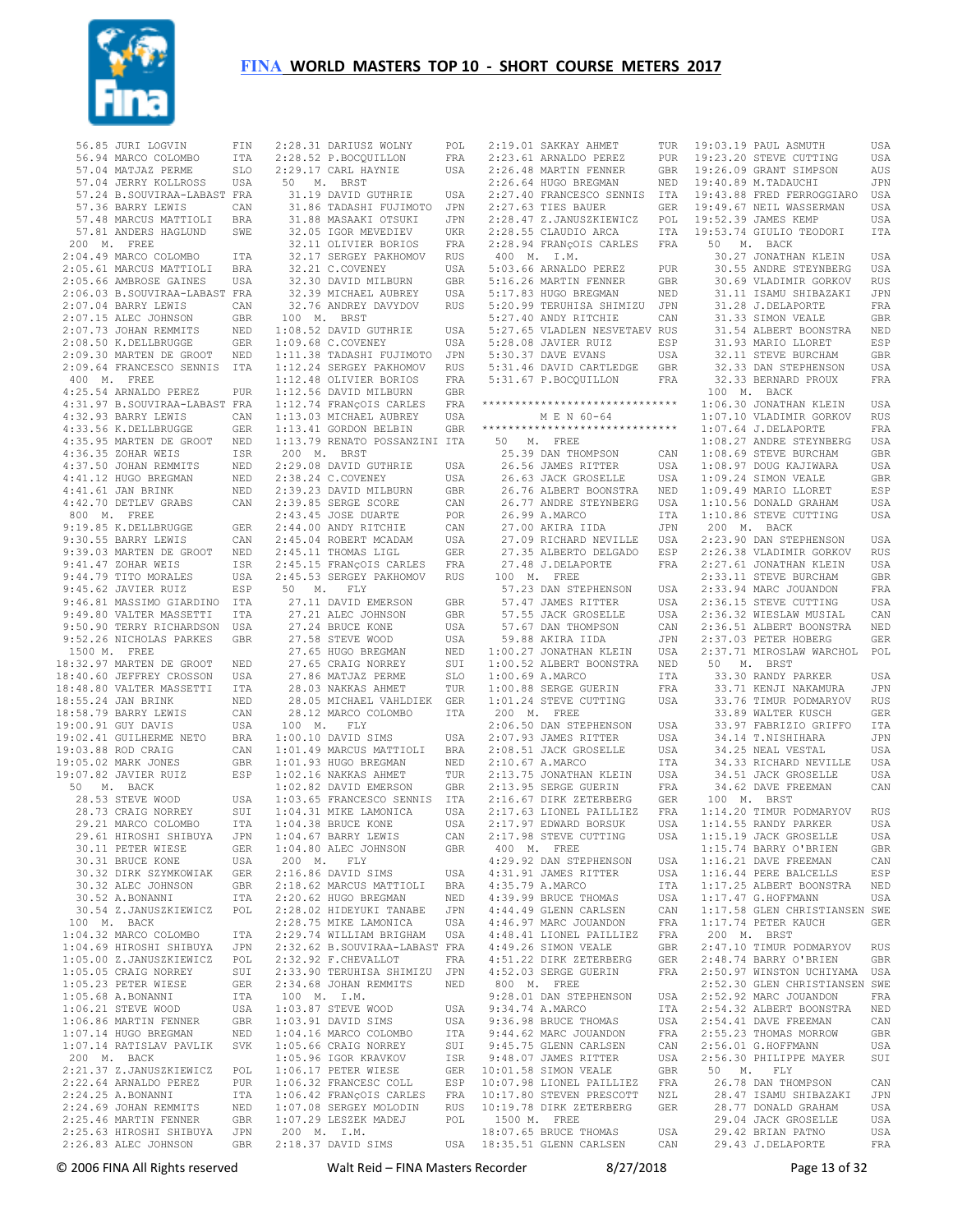

 29.56 ANDRE STEYNBERG USA 29.61 JOSE NASCIMENTO BRA 29.61 SIMON VEALE GBR 29.65 DAN STEPHENSON USA 29.65 GRAEME MILNE GBR 100 M. FLY 1:01.25 DAN THOMPSON CAN 1:05.56 JAMES RITTER USA 1:06.39 BRIAN PATNO USA 1:06.47 DONALD GRAHAM USA 1:06.57 DAN STEPHENSON USA 1:07.43 SIMON VEALE GBR 1:08.72 JOSE NASCIMENTO BRA 1:08.87 ANDRE STEYNBERG USA 1:08.89 KAZUHIRO OTSUKA JPN 1:08.90 GRAEME MILNE GBR 200 M. FLY 2:30.77 SEIICHI YARITA JPN 2:31.39 JAMES RITTER USA 2:34.86 KAZUHIRO OTSUKA JPN 2:36.66 J.DELAPORTE FRA 2:40.86 STEVEN NASH GBR 2:41.54 TIMUR PODMARYOV RUS 2:42.26 DAVID VANDAM USA 2:43.73 GIULIO TEODORI ITA 2:45.75 510112 --.<br>2:46.03 DOV NISMAN ISR<br>2:46.03 DOV NISMAN ISR 2:47.29 PHIL DODSON USA 100 M. I.M. 1:07.15 JACK GROSELLE USA 1:08.04 DAN STEPHENSON USA 1:08.70 J.DELAPORTE FRA 1:08.89 JAMES RITTER USA 1:09.20 ALBERT BOONSTRA NED 1:09.32 FABRIZIO GRIFFO ITA 1:09.61 SIMON VEALE GBR 1:09.82 DONALD GRAHAM USA 1:10.33 TIMUR PODMARYOV RUS 1:10.38 WINSTON UCHIYAMA USA 200 M. I.M. 2:30.12 JAMES RITTER USA 2:30.31 JACK GROSELLE USA 2:30.52 DOUG KAJIWARA USA<br>2:33.38 SIMON VEALE GBR  $2:33.38$  SIMON VEALE 2:34.84 WINSTON UCHIYAMA USA 2:35.03 ALBERT BOONSTRA NED 2:36.49 CHUCK GRACE CAN 2:37.26 VOLKER MENDE GER 2:37.46 DOV NISMAN ISR 2:38.06 PETER KAUCH GER 400 M. I.M. 5:25.36 JAMES RITTER USA 5:25.74 MARC JOUANDON FRA 5:34.16 ALBERT BOONSTRA NED 5:37.18 NEIL WASSERMAN USA 5:38.85 JACK GROSELLE USA 5:38.91 SIMON VEALE GBR<br>5:41 03 STEVE CUTTING USA 5:41.03 STEVE CUTTING 5:43.48 GLENN CARLSEN CAN<br>5:47 88 PETER HOBERG GER 5:47.88 PETER HOBERG GER 5:48.74 GRANT SIMPSON AUS \*\*\*\*\*\*\*\*\*\*\*\*\*\*\*\*\*\*\*\*\*\*\*\*\*\*\*\*\*\* M E N 65-69 \*\*\*\*\*\*\*\*\*\*\*\*\*\*\*\*\*\*\*\*\*\*\*\*\*\*\*\*\*\* 50 M. FREE 26.78 LEONARD BIELICZ SWE 27.12 TATE HOLT USA<br>27.28 BAUDOIN FAUCK FRA 27.28 BAUDOIN FAUCK 27.37 RICK COLELLA USA 27.42 THOMAS WHATLEY USA 27.76 ROBERT WILSON 27.86 FUMIO SHIGENO JPN<br>27.93 ARED OUADAH FRA 27.93 ABED OUADAH 28.17 JAMES THORNTON USA<br>28.47 GLENN GRUBER USA 28.47 GLENN GRUBER 100 M. FREE 1:01.21 JAMES THORNTON USA<br>1:01.27 LEONARD BIELICZ SWE 1:01.27 LEONARD BIELICZ SWE 1:01.33 ABED OUADAH FRA<br>1:02 38 CARL WATERER CAN  $1:02.38$  CARL WATERER  $1 \cdot 02$  74 DAN GOLDEN IRL 1:02.97 HIROYUKI AMAZAKI JPN

| 1:03.28 THOMAS WHATLEY USA<br>1:03.34 ROBERT WILSON USA                                                            |                |
|--------------------------------------------------------------------------------------------------------------------|----------------|
|                                                                                                                    |                |
| 1:03.94 STEFANO DIETERICH ITA                                                                                      |                |
| 1:04.25 FERENC ERDELYI HUN                                                                                         |                |
| 200 M. FREE                                                                                                        |                |
| 2:08.36 RICK COLELLA                                                                                               | USA            |
| 2:13.84 JAMES THORNTON                                                                                             | USA            |
| $2:18.30$ ABED OUADAH                                                                                              | FRA            |
| 2:21.70 PATRICK MOREAU                                                                                             | FRA            |
| 2:22.56 RICK WALKER                                                                                                | USA            |
| 2:23.76 DAN KIRKLAND                                                                                               | USA            |
| 2:24.25 GLENN GRUBER<br>2:25.05 IAN YOUNG                                                                          | USA            |
| $2:25.05$ IAN YOUNG                                                                                                | AUS            |
| 2:25.90 ALAN BERNARD                                                                                               | USA            |
| 2:26.34 CHUCK OLSON                                                                                                | USA            |
| 400 M. FREE                                                                                                        |                |
| 4:27.91 RICK COLELLA<br>4:54.85 PATRICK MOREAU                                                                     | USA            |
|                                                                                                                    | FRA            |
| 4:58.00 IAN YOUNG                                                                                                  | AUS            |
| 4:30.00 1.1. 1.1.<br>4:59.76 RICK WALKER<br>5:04.08 DAN KIRKLAND                                                   | USA            |
|                                                                                                                    | USA            |
| 5:05.06 K.NOTTRODT                                                                                                 | GER            |
| 5:07.35 JIM CLEMMONS                                                                                               | USA            |
|                                                                                                                    |                |
| $5:11.04$ G.SCARAMEL                                                                                               | ITA            |
| 5:11.09 MACIEJ SLUGOCKI                                                                                            | AUS            |
| 5:11.38 J.MOUSSAY                                                                                                  | FRA            |
|                                                                                                                    |                |
|                                                                                                                    | FRA            |
|                                                                                                                    | USA            |
|                                                                                                                    | USA            |
| 10:34.85 K.NOTTRODT                                                                                                | GER            |
| 10:36.92 JIM CLEMMONS<br>10:37.98 IAN YOUNG                                                                        | USA            |
|                                                                                                                    | AUS            |
| 10:43.22 HUBIE KERNS                                                                                               | USA            |
| 10:43.22 hours hours<br>10:44.11 MACIEJ SLUGOCKI AUS                                                               |                |
| 10:48.11 J.MOUSSAY                                                                                                 | FRA            |
| 10:58.94 JAMES PURDIE                                                                                              | USA            |
| 1500 M. FREE                                                                                                       |                |
| 19:17.63 PATRICK MOREAU FRA                                                                                        |                |
|                                                                                                                    | GER            |
| 20:05.35 K.NOTTRODT<br>20:11.39 DAN KIRKLAND                                                                       | USA            |
| 20:21.67 MACIEJ SLUGOCKI AUS                                                                                       |                |
| 20:28.28 G.SCARAMEL                                                                                                | ITA            |
| 20:33.99 IAN YOUNG                                                                                                 | AUS            |
| 20:43.43 JAMES PURDIE                                                                                              | USA            |
|                                                                                                                    |                |
| 20:44.85 HUBIE KERNS                                                                                               | USA            |
| 21:03.79 JAMES RYAN                                                                                                | USA            |
| 21:14.14 MICHAEL BRADFORD AUS                                                                                      |                |
| 50 M. BACK                                                                                                         |                |
| 31.81 TAKEO HIRAMOTO                                                                                               | JPN            |
| 32.59 BOB THOMAS                                                                                                   | USA            |
| 32.76 ALAIN VANACKER                                                                                               | FRA            |
| 33.28 ABED OUADAH                                                                                                  | FRA            |
| 34.06 WOLFGANG SCHULZE GER                                                                                         |                |
| 34.13 PETER O'KEEFFE<br>34.21 BREND BREVE                                                                          | USA            |
|                                                                                                                    | <b>NED</b>     |
| 34.39 BAUDOIN FAUCK                                                                                                | FRA            |
| 34.49 ROBERT WILSON                                                                                                | USA            |
| 34.88 PETER O'BRIEN                                                                                                | CAN            |
| 100 M. BACK                                                                                                        |                |
| $1:11.72$ BOB THOMAS                                                                                               | USA            |
|                                                                                                                    | JPN            |
|                                                                                                                    | USA            |
| 1:12.28 TAKEO HIRAMOTO<br>1:14.21 ROBERT WILSON<br>1:14.56 PETER O'KEEFFE                                          | USA            |
| $1:14.78$ BREND BREVE                                                                                              | NED            |
| 1:14.79 ALAIN VANACKER                                                                                             | FRA            |
| $1:16.08$ MIKE FOSKETT                                                                                             | GBR            |
| $1:16.35$ MARTTI LAAJUS                                                                                            | $\texttt{FIN}$ |
| 1:16.52 ROBERT WEYHENKE NED                                                                                        |                |
| $1:16.69$ JOSEPH CULP                                                                                              | CAN            |
| 1:16.69 MASAHIRO ONO                                                                                               | JPN            |
| 200 M. BACK                                                                                                        |                |
|                                                                                                                    |                |
|                                                                                                                    |                |
| 2:35.36 ROBERT WEYHENKE NED                                                                                        |                |
| 2:38.80 PATRICK MOREAU                                                                                             | FRA            |
| 2:40.94 MASAHIRO ONO                                                                                               | JPN            |
|                                                                                                                    | USA            |
|                                                                                                                    | USA            |
|                                                                                                                    | USA            |
|                                                                                                                    | USA            |
| 2:41.22 BOB THOMAS<br>2:41.22 BOB THOMAS<br>2:42.63 LAWRENCE DAY<br>2:43.26 DAN KIRKLAND<br>2:43.54 TAKEO HIRAMOTO | JPN            |
| 2:47.07 BREND BREVE                                                                                                | NED            |
| 2:48.13 ALAIN VANACKER                                                                                             | FRA            |

 50 M. BRST 35.56 TOSHIHARU FUJII JPN<br>35.96 ALLEN STARK IISA 35.96 ALLEN STARK USA 36.20 PETER GULYAS HUN 36.22 GRAHAM PEARSON GBR 36.42 MICHAL NOWAK POL 36.57 CRAIG OTTERSEN USA 36.69 BAUDOIN FAUCK 36.77 PEDER DAHLBERG 100 M. BRST 1:15.69 STUART ELLICOTT AUS<br>1:17.21 C.STARZEC FRA  $1:17.21$  C.STARZEC 1:18.46 TOSHIHARU FUJII JPN 1:19.32 ALLEN STARK USA 1:19.61 GRAHAM PEARSON GBR 1:21.37 PEDER DAHLBERG USA  $1:22.02$  ALAIN LEGRUX 1:22.38 RICK WALKER USA 1:22.58 MICHAL NOWAK POL 50 M. FREE 200 M. BRST 2:36.85 RICK COLELLA USA 2:54.65 STUART ELLICOTT AUS 2:56.68 GRAHAM PEARSON 2:58.75 C.STARZEC FRA<br>3:00.56 PATRICK MOREAU FRA 3:00.56 PATRICK MOREAU FRA<br>3:02.28 RICK WALKER USA 3:02.28 RICK WALKER 3:03.10 HUBIE KERNS USA<br>3:03.34 ALAIN LEGRUX FRA 3:03.34 ALAIN LEGRUX FRA<br>
3:04.05 G.SCARAMEL ITA<br>
3:06.75 PEDER DAHLBERG USA<br>
50 M. FLY<br>
29.38 LEONARD BIELICZ SWE 30.36 JAMES THORNTON 30.51 GREG SHAW 30.53 TIMOTHY SHEAD RSA<br>
30.73 STEFANO DIETERICH ITA<br>
31.02 ROBERT WILSON USA<br>
31.26 LEE CHILDS USA<br>
31.31 TATE HOLT USA<br>
100 M. FLY 1:07.61 KEVIN MCCORMACK USA 1:08.58 LEONARD BIELICZ SWE 1:11.82 S.SINOPOLI ITA 1:11.95 TIMOTHY SHEAD RSA 1:12.75 ROBERT WILSON<br>1:13.17 FRED SCHLICHER 1:13.17 FRED SCHLICHER USA 1:14.80 HUBIE KERNS USA 1:15.28 BREND BREVE NED 200 M. FLY 2:25.35 RICK COLELLA USA 2:58.57 IAN YOUNG AUS 2:58.70 ALAN BERNARD USA 3:01.66 GRAHAM PEARSON GBR 3:02.04 IAN MILNE GBR<br>3:07.08 EVGENIY SATAEV RUS<br>3:07.69 ABED OUADAH FRA 3:07.08 EVGENIY SATAEV 3:07.69 ABED OUADAH FRA 3:09.81 AKIO KUROYANAGI JPN 100 M. I.M.  $1:11.52$  ABED OUADAH  $1:11.53$  ROBERT WILSON 1:12.91 JAMES THORNTON  $1:13.04$  TAKEO HIRAMOTO 1:13.31 BAUDOIN FAUCK  $1.13$  70 HUBIE KERNS 1:14.25 GEORGE SCHMIDT USA 1:14.83 THOMAS WHATLEY USA 200 M. I.M. 2:36.48 PATRICK MOREAU

 33.72 STUART ELLICOTT AUS 34.37 C.STARZEC FRA 2:46.25 S.SINOPOLI ITA 2:46.90 FRED SCHLICHER USA 1:22.51 CRAIG OTTERSEN USA \*\*\*\*\*\*\*\*\*\*\*\*\*\*\*\*\*\*\*\*\*\*\*\*\*\*\*\*\*\* 29.55 KEVIN MCCORMACK USA 30.17 DAN GOLDEN IRL 1:05.85 AKIRA FUJIMAKI JPN 1:06.42 DAVID QUIGGIN USA 1:09.95 GREG SHAW USA 1:10.06 JAMES THORNTON USA 2:32.51 HORST LEHMANN GER 2:34.51 ART STARK USA 2:53.14 G.SCARAMEL ITA 2:53.21 PATRICK MOREAU FRA 5:32.64 GRAHAM PADGETT GBR 5:32.68 DAVID HEMBROW GBR 1:14.97 STUART ELLICOTT AUS 1:15.34 CRAIG OTTERSEN USA 12:09.78 GEORGE ROY CAN 1500 M. FREE 2:37.43 JAMES THORNTON USA 2:41.49 HUBIE KERNS USA 21:53.56 GRAHAM PADGETT GBR 22:00.78 BARRY SEYMOUR AUS 2:41.55 TAKEO HIRAMOTO JPN 22:17.50 KURT FREI SUI 2:45.30 JIM CLEMMONS USA 2:47.36 STUART ELLICOTT AUS 2:50.73 HIROYUKI YOBIKO JPN 2:50.88 JOSEPH CULP CAN 400 M. I.M. 5:03.34 RICK COLELLA USA 5:32.88 PATRICK MOREAU FRA 5:48.20 JAMES THORNTON USA 5:52.84 HUBIE KERNS USA 5:53.56 JIM CLEMMONS USA 6:09.43 ABED OUADAH FRA 6:11.00 LEE MACDONALD USA 6:11.36 MACIEJ SLUGOCKI AUS 6:15.23 IAN MILNE GBR 6:21.82 MIKE MORROW CAN \*\*\*\*\*\*\*\*\*\*\*\*\*\*\*\*\*\*\*\*\*\*\*\*\*\*\*\*\*\* M E N 70-74 28.04 RICHARD ABRAHAMS USA 28.36 CHRIS DUNN GBR 28.54 ANDREW MCPHERSON USA 28.76 KATSUTAKA IZUMI JPN 28.82 HANS-WOLF FISCHER GER 29.81 DAVID QUIGGIN USA 29.99 AKIRA FUJIMAKI JPN 30.07 GERHARD WIELAND AUT 30.15 A.BASHMAKOV RUS<br>30.18 RYSZARD KOWALSKI BRA<br>100 M. FREE<br>1:03.94 RICHARD ABRAHAMS USA<br>1:04.17 ANDREW MCPHERSON USA 1:07.31 RICHARD BURNS USA 1:07.81 RUDOLF SMERDA CZE 1:07.81 HORST LEHMANN GER RSA 1:07.81 HORST LEHMANN GER<br>I ITA 1:07.97 GERHARD WIELAND AUT 1:08.15 MOSHE GERTEL ISR 1:08.18 DANIEL ROGACKI USA 200 M. FREE 2:30.15 BOB COUCH USA 2:31.37 MOSHE GERTEL ISR 2:32.45 HUGH WILDER USA<br>2:32.51 HORST LEHMANN GER 2:35.24 BARRY SEYMOUR AUS 2:35.46 DAVID HEMBROW GBR 2:37.21 RUDOLF SMERDA CZE 2:37.26 DANIEL ROGACKI USA 2:37.58 NORIAKI TSUJI JPN 400 M. FREE 5:25.57 BOB COUCH USA<br>5:28.49 MOSHE GERTEL USR 5:28.49 MOSHE GERTEL 5:32.84 HUGH WILDER USA 5:34.73 MICHAEL MCCOLLY USA 5:36.80 DOUGLAS MILLER USA 5:37.49 NORIAKI TSUJI JPN 5:37.71 DUNCAN MCCREADIE FRA 5:38.52 RUDOLF SMERDA CZE 800 M. FREE 11:22.94 GRAHAM PADGETT GBR<br>11:24 67 BOB COUCH USA FRA 11:24.67 BOB COUCH 11:27.00 DAVID QUIGGIN USA<br>11:37.36 BARRY SEYMOUR AUS<br>11:38.92 DUNCAN MC CREADIE FRA<br>11:43.24 FERNANDO CANEPA PER 11:48.93 KURT FREI SUI 12:01.95 DANIEL ROGACKI USA 12:06.86 RICH BERNSTEIN USA 21:36.33 DAVID QUIGGIN USA 21:30:30 DAVID QUIGUIN COA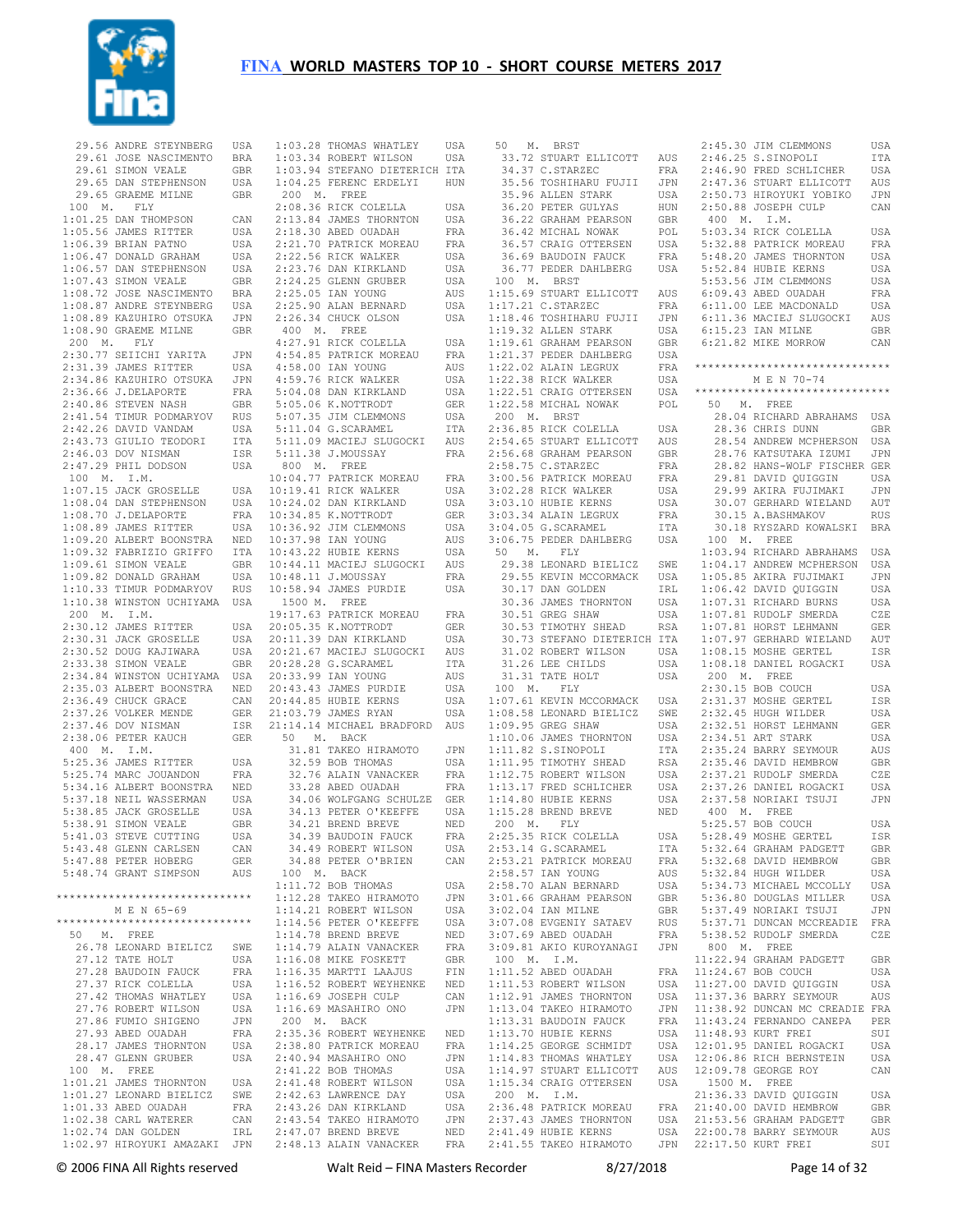

22:22.69 EDWARD RUDLOFF USA 22:49.29 RICH BERNSTEIN USA 22:49.66 DUNCAN MCCREADIE FRA 22:52.53 DANIEL ROGACKI USA 23:32.41 VICTOR PAUL AUS 50 M. BACK 32.77 TONY GAYFORD NZL 33.09 HUGH WILDER USA 33.55 J-C LESTIDEAU ESP 34.28 RICHARD BURNS USA 35.36 KATSUTAKA IZUMI JPN 35.80 KJELL HANSERIUS SWE 36.07 JOZSEF CSIKANY HUN 36.33 GERHARD WIELAND AUT 36.34 DANIEL ROGACKI USA 36.81 H.MURAKAMI JPN 100 M. BACK 1:12.23 HUGH WILDER USA 1:15.70 RICHARD BURNS USA 1:15.96 J-C LESTIDEAU ESP 1:18.06 JOZSEF CSIKANY HUN 1:20.23 DANIEL ROGACKI USA 1:21.56 GERHARD WIELAND AUT 1:22.90 SUEKI YAMAMOTO JPN 1:23.64 GIUSEPPE AVELLONE ITA 1:24.05 JURAJ BRANIK CZE 1:24.94 GERARD LONNE FRA 200 M. BACK 2:45.25 J.LESTIDEAU FRA 2:45.94 RICHARD BURNS USA 2:47.36 HUGH WILDER USA 3:00.79 DANIEL ROGACKI USA 3:03.37 GIUSEPPE AVELLONE ITA 3:04.60 YOSHITSUGU TSUJI JPN 3:05.08 GRAHAM PADGETT GBR 3:05.30 SUEKI YAMAMOTO JPN 3:06.61 ROBIN KLEFFMAN USA 3:10.84 GERARD LONNE FRA 50 M. BRST 36.02 DIETER HOFEL GER 37.57 JOSEF KOCSI AUT 37.61 JOZEF KLUKOWSKI POL 37.63 DOUGLAS SPRINGER USA 37.85 ROBERTO RUGGIERI ITA 37.96 DANIEL ROGACKI USA 38.02 SEIKO OKAZAKI JPN 38.39 A.KHARCHENKO RUS 38.61 NORTAKI TSUJI JPN 38.66 KURT OLZMANN USA 100 M. BRST 1:23.78 NORIAKI TSUJI JPN 1:24.42 SEIKO OKAZAKI JPN 1:24.74 DANIEL ROGACKI USA 1:25.94 ROBERTO RUGGIERI ITA 1:26.56 KURT OLZMANN USA 1:26.72 ALBERTO SICA ITA<br>1:27.55 DIETER HOEEL GER  $1:27.55$  DIETER HOFEL 1:27.89 DOUGLAS SPRINGER USA 1:28.08 WOLFGANG GETCKE GER 1:28.17 MICHAEL MACMANUS JPN 200 M. BRST 3:04.10 NORIAKI TSUJI JPN 3:08.55 JOSEF KOCSI AUT<br>3:09.31 DANIEL ROGACKI LISA 3:09.31 DANIEL ROGACKI USA<br>3:10.13 SEIKO OKAZAKI JPN 3:09.31 DINALL - . .<br>3:10.13 SEIKO OKAZAKI JPN<br>3:12 22 ALBERTO SICA ITA 3:12.22 ALBERTO SICA 3:13.55 DOUGLAS SPRINGER USA<br>3:14 17 PAUL WYATT AUS  $3:14.17$  PAUL WYATT 3:15.43 MICHAEL MACMANUS JPN 3:17.21 STEVEN PETERSON USA 3:17.63 ESTEBAN CRUZ ESP 50 M. FLY 30.78 RICHARD ABRAHAMS USA 31.13 ANDREW MCPHERSON USA<br>31.91 J LESTIDEAU FRA 31.91 J.LESTIDEAU 32.22 HORST LEHMANN GER 32.46 DAVID QUIGGIN USA<br>32.72 JIM DRAGON USA 32.72 JIM DRAGON 33.17 RICHARD BURNS USA<br>33.56 ROBIN KLEFFMAN USA 33.56 ROBIN KLEFFMAN 33.56 JOSEF KOCSI AUT 33.59 HUGH WILDER

 100 M. FLY 1:13.49 ANDREW MCPHERSON USA 1:15.57 HORST LEHMANN GER 1:16.05 J-C LESTIDEAU ESP 1:18.21 JOSEF KOCSI AUT 1:19.80 RUDOLF SMERDA CZE 1:20.34 DEREK PARR GBR 1:20.95 RICHARD BURNS USA 1:22.75 ALBERTO SICA ITA 1:23.34 NORIAKI TSUJI JPN 1:23.65 DOUGLAS MILLER USA 200 M. FLY 2:53.96 J.LESTIDEAU FRA 2:57.84 HORST LEHMANN GER 3:00.59 PAUL WYATT AUS 3:05.11 DOUGLAS MILLER USA 3:05.44 DOUGLAS SPRINGER USA 3:09.25 RUDOLF SMERDA CZE 3:10.71 ALBERTO SICA ITA 3:18.25 YASUNOBU OKAMURA JPN 3:26.33 DEREK PARR GBR 3:27.39 RICHARD MYERS USA 100 M. I.M. 1:14.53 ANDREW MCPHERSON USA 1:15.80 J-C LESTIDEAU ESP 1:16.66 DANIEL ROGACKI USA 1:17.78 RICHARD BURNS USA 1:18.11 DOUGLAS SPRINGER USA 1:18.65 JOSEF KOCSI AUT 1:18.66 NORIAKI TSUJI JPN 1:19.95 PAUL WYATT AUS 1:20.17 DIETER HOFEL GER  $1:20.44$  ALBERTO SICA 200 M. I.M.  $2:46.99$  J.LESTIDEAU 2:53.15 DANIEL ROGACKI USA 23:48.95 JOAQUIN CANALES ESP 2:54.28 RICHARD BURNS USA<br>2:54.45 BOB COUCH USA<br>2:54.60 JOSEF KOCST AUT 2:54.45 BOB COUCH USA 2:54.60 JOSEF KOCSI AUT 2:55.20 NORIAKI TSUJI JPN<br>?•58.06 DOUGLAS MILLER USA 2:58.06 DOUGLAS MILLER 3:00.21 ROBERTO RUGGIERI ITA<br>3:02.64 HUGH WILDER USA 3:02.64 HUGH WILDER 3:03.78 KURT FREI SUI 3:03.78 GRAHAM PADGETT GBR 400 M. I.M. 6:24.41 NORIAKI TSUJI JPN 6:32.41 DANIEL ROGACKI USA 6:35.38 BOB COUCH USA 6:38.38 GRAHAM PADGETT GBR 6:39.36 ROBERTO RUGGIERI ITA 6:39.46 MICHAEL MACMANUS JPN 6:45.35 DOUGLAS SPRINGER USA 6:50.77 KENT CARNEY USA 6:59.36 YASUNOBU OKAMURA JPN 6:59.69 CLIFF GENTLE CAN \*\*\*\*\*\*\*\*\*\*\*\*\*\*\*\*\*\*\*\*\*\*\*\*\*\*\*\*\*\* M E N 75-79 \*\*\*\*\*\*\*\*\*\*\*\*\*\*\*\*\*\*\*\*\*\*\*\*\*\*\*\*\*\* 50 M. FREE 30.48 HIROSHI MARUYAMA JPN 30.85 MIKE FRESHLEY USA 31.24 AKIHIKO EGUCHI JPN 31.56 HELMUT RICHTER GER 31.66 NEIL MACKINNON GBR 31.79 FRANTISEK POKORNY CZE 32.03 M.HEATH-EVES CAN 32.04 WILLIAM LETCH GBR<br>32.47 T.TAKESHITA JPN 32.47 T.TAKESHITA 32.53 TONY CHERRINGTON GBR 100 M. FREE 1:08.97 HIROSHI MARUYAMA JPN 1:12.43 MIKE FRESHLEY USA<br>1:12.47 T TAKESHITA JPN  $1 \cdot 12$  47 T. TAKESHITA 1:12.86 AKIHIKO EGUCHI JPN 1:14.05 S.HASEGAWA JPN<br>1:14.56 WILLIAM LETCH GBR 1:14.56 WILLIAM LETCH GBR 1:14.79 SEIJI NAKATA JPN<br>1:14.90 TONY CHERRINGTON GBR 1:14.90 TONY CHERRINGTON GBR 1:15.31 HIROYASU HAYASHI JPN 1:15.37 MASATO YOSHINO JPN

 200 M. FREE 2:38.23 SEKIO MARUYAMA JPN 2:42.09 JOHN RICHARDS AUS 2:48.14 SEIJI NAKATA JPN 2:48.32 JOAQUIN CANALES ESP 2:48.67 YASUSHI YAMAGUCHI JPN 2:49.14 MIKE FRESHLEY USA 2:49.21 TONY CHERRINGTON GBR 2:49.57 MASATO YOSHINO JPN 2:50.05 ISAO TAKEBAYASHI JPN 2:50.38 HIROYASU HAYASHI JPN<br>2:50.38 HIROYASU HAYASHI JPN 400 M. FREE 5:47.47 JOHN RICHARDS AUS 5:50.63 JOACHIM HINTZE GER 5:54.60 JOAQUIN CANALES ESP 5:58.02 YASUSHI YAMAGUCHI JPN 6:00.11 HIROYUKI ONO JPN 6:05.05 VITTORIO ERMIRIO ITA 6:06.66 TONY CHERRINGTON GBR 6:12.01 TAKEYUKI HATTORI JPN 6:16.73 WILLIAM LETCH GBR<br>6:17.02 GEOFF STOKES GBR 6:17.02 GEOFF STOKES 800 M. FREE 12:08.92 JOACHIM HINTZE GER ESP 12:15.46 JOAQUIN CANALES ESP 12:21.57 YASUSHI YAMAGUCHI JPN 12:25.11 JOHN RICHARDS AUS 12:38.48 HIROYUKI ONO JPN 12:52.00 MIKE FRESHLEY USA 12:56.44 TONY CHERRINGTON GBR 13:06.49 TADASHI TENAKA JPN 13:10.93 FREDERIK HENDRIK ESP 13:17.89 ERIK LOKENSGARD USA 1500 M. FREE 23:21.52 JOHN RICHARDS AUS 24:12.43 HIROYUKI ONO JPN 24:46.39 FREDERIK HENDRIK ESP 24:52.30 ERIK LOKENSGARD USA 25:29.60 YOSHIHIRO NAKANO JPN<br>25:31.42 M.HEATH-EVES CAN 25:31.42 M.HEATH-EVES CAN<br>25:51.36 MASATO KOSO JPN 25:51.36 MASATO KOSO JPN<br>25:51.36 MASATO KOSO JPN<br>25:55.23 RALPH BROTT USA  $25:55.23$  RALPH BROTT 25:58.11 FRANS VAN ENST NED 50 M. BACK 38.43 JOAQUIN CANALES ESP 38.63 MIKE FRESHLEY USA 38.67 T.HASHIMOTO JPN 39.02 TOM VERTH USA<br>39.05 MIKLOS KOVATS HUN 39.05 MIKLOS KOVATS 39.06 HELMUT RICHTER GER 39.28 HIROSHI NONAKA JPN 39.39 MASAO KIJIMA JPN 39.80 TAISUKE MIYAZAKI JPN 39.88 HIROMASA MASUTANI JPN 100 M. BACK 1:25.36 T.HASHIMOTO JPN 1:25.92 ERIK LOKENSGARD USA<br>1:26.08 HUGH RODDIN USA  $1:26$  08 HUGH RODDIN 1:26.09 JOAQUIN CANALES ESP 1:26.76 MIKLOS KOVATS HUN 1:26.98 MASAO KIJIMA JPN 1:28.91 FRANS VAN ENST NED<br>1:29.02 HOWARD ROLSTON USA  $1:29.02$  HOWARD ROLSTON 1:30.00 TAISUKE MIYAZAKI JPN 1:30.97 KARL DONOGHUE CAN 200 M. BACK 3:10.49 HUGH RODDIN USA 3:12.26 JOACHIM HINTZE GER 3:14.51 KARL DONOGHUE CAN<br>3:16.14 MIKLOS KOVATS HUN 3:16.14 MIKLOS KOVATS 3:16.48 PETER KAUPERT AUS<br>3:21.63 JOAQUIN CANALES ESP 3:21.63 JOAOUIN CANALES 3:21.86 TAISUKE MIYAZAKI JPN 3:24.30 HIROSHI NONAKA 3:24.48 HIROYUKI ONO JPN<br>3:27.71 TOKUOMI MATSUO JPN 3:27.71 TOKUOMI MATSUO 50 M. BRST 39.69 TATSUO ASAI JPN<br>39.94 ANTONIO ORSELLI BRA 39.94 ANTONIO ORSELLI BRA 40.29 MASARU SHINKAI JPN 40.43 MIKE FRESHLEY

 40.73 KUNIHARU MORITA JPN 41.03 TSUYOSHI HIGUCHI JPN 41.38 SUKEMASA MAEDA JPN 41.51 OLEG TKACHENKO RUS 41.90 FRANTISEK POKORNY CZE 42.09 SEIJI KOMAKI JPN 100 M. BRST 1:27.22 MASARU SHINKAI JPN 1:29.81 MIKE FRESHLEY USA 1:32.38 KUNIHARU MORITA JPN 1:34.64 KIHEI YOSHIMURA JPN 1:34.84 JOACHIM SCHULZE GER 1:35.98 GUSTAVE LEMPEREUR BEL 1:36.09 SUKEMASA MAEDA JPN 1:36.44 ALFRED SEEGER GER 1:36.60 OLEG TKACHENKO RUS 1:38.18 H.SHIMOMURA JPN 200 M. BRST 3:14.94 MASARU SHINKAI JPN 3:30.48 KUNIHARU MORITA JPN 3:31.71 JOACHIM SCHULZE GER 3:33.66 MIKE FRESHLEY USA 3:33.85 KIHEI YOSHIMURA JPN 3:33.98 KAIZO YAMAMOTO JPN 3:34.55 SEIICHI HAGIWARA JPN 3:35.46 H.SHIMOMURA JPN 3:35.92 SEIJI KOMAKI JPN 3:37.71 HIROYUKI ONO JPN 50 M. FLY 34.23 MIKE FRESHLEY USA 34.96 AKIRA TAKAKURA JPN 35.40 FRANTISEK POKORNY CZE 35.43 KOJI IWAMOTO JPN 35.72 T.TAKESHITA JPN 36.03 NEIL MACKINNON GBR 36.20 JOAQUIN CANALES ESP 36.56 RYUJI TAKAMINE JPN 36.92 CHITOSHI KONISHI JPN 36.94 TSUTOMU EBIHARA JPN 100 M. FLY 1:20.59 KOJI IWAMOTO JPN 1:24.36 T.TAKESHITA JPN<br>1:28.41 HUGH RODDIN USA  $1:28.41$  HUGH RODDIN 1:29.86 JOAQUIN CANALES ESP 1:32.64 WILLIAM LETCH GBR 1:33.01 CHITOSHI KONISHI JPN 1:33.41 OLEG TKACHENKO RUS 1:35.26 ERIK LOKENSGARD USA 1:36.83 GUNTER KALLENBACH GER 1:37.69 ISAO TAKEBAYASHI JPN 200 M. FLY 3:15.78 KOJI IWAMOTO JPN 3:35.20 OLEG TKACHENKO RUS 3:36.30 ISAO TAKEBAYASHI JPN 3:45.26 HUGH RODDIN USA 4:00.09 P.CASA ITA 4:01.20 DEZSO MELKUHN HUN 4:07.48 TSUTOMU MIYAUCHI JPN<br>4:17.21 DAVID HALL  $4 \cdot 17$ .21 DAVID HALL 4:34.34 MICHAEL READ GBR 4:46.97 RICHARD ROBERTS CAN 100 M. I.M. 1:21.25 KOJI IWAMOTO JPN  $1:21.63$  MIKE FRESHLEY 1:24.84 MASARU SHINKAI JPN  $1:25.33$  T.TAKESHITA 1:25.67 SEKIO MARUYAMA JPN<br>1:26.36 ANTONIO ORSELLI RRA 1:26.36 ANTONIO ORSELLI BRA 1:26.77 FRANTISEK POKORNY CZE 1:26.87 NEIL MACKINNON GBR<br>1:27 50 HIROYUKI ONO 5.IPN  $1:27.50$  HIROYUKI ONO 1:27.77 JOAQUIN CANALES ESP 200 M. I.M. 3:00.10 KOJI IWAMOTO JPN<br>3:10 26 MIKE FRESHLEY USA 3:10.26 MIKE FRESHLEY 3:10.88 MASARU SHINKAI JPN 3:16.18 HIROYUKI ONO JPN 3:20.11 KIHEI YOSHIMURA JPN 3:20.33 ISAO TAKEBAYASHI JPN 3:20.50 VITTORIO ERMIRIO ITA 3:21.79 ALFRED SEEGER GER USA 3:22.98 HOWARD ROLSTON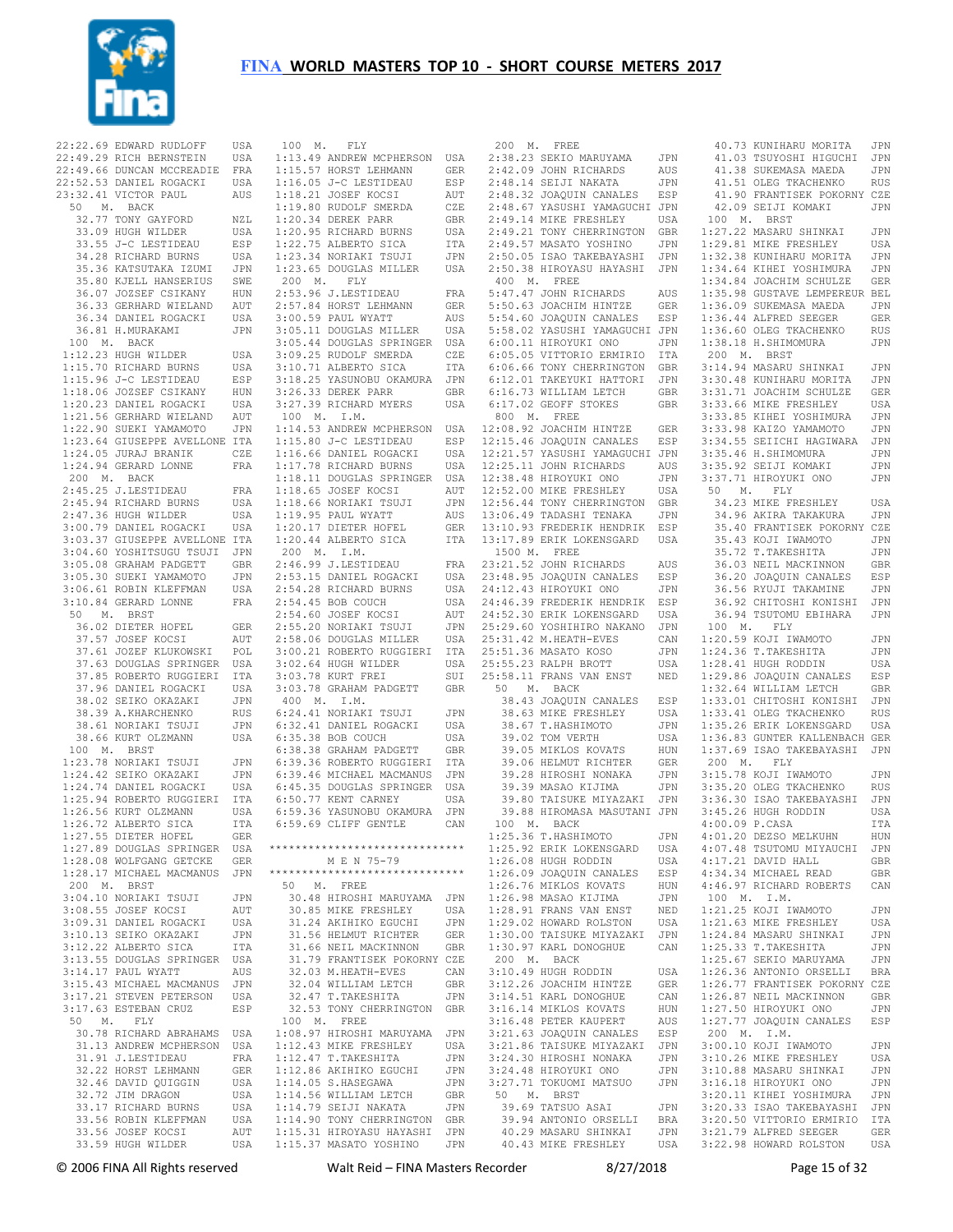

 3:23.47 ERIK LOKENSGARD USA 400 M. I.M. 6:51.13 MASARU SHINKAI JPN 7:09.45 JOAQUIN CANALES ESP 7:14.35 ISAO TAKEBAYASHI JPN 7:22.94 OLEG TKACHENKO RUS 7:25.18 BORIS BUYANOV RUS 7:28.46 TAKAHIRO TAKIMOTO JPN 7:29.51 HIROYUKI ONO JPN 7:37.60 KAIZO YAMAMOTO JPN 7:42.10 TSUTOMU MIYAUCHI JPN 7:43.62 ALFREDO PAOLETTI ITA \*\*\*\*\*\*\*\*\*\*\*\*\*\*\*\*\*\*\*\*\*\*\*\*\*\*\*\*\*\* M E N 80-84 \*\*\*\*\*\*\*\*\*\*\*\*\*\*\*\*\*\*\*\*\*\*\*\*\*\*\*\*\*\* 50 M. FREE 31.25 JEFF FARRELL USA 32.70 HIROSHI MATSUMOTO JPN 32.84 TSUTOMU HAYASHI JPN 33.81 DAVID COSTILL USA<br>34.08 SADAO TERADA JPN 34.08 SADAO TERADA 34.16 LAURI MALK FIN 34.88 RAY MARTIN USA 35.10 DAVID RADCLIFF USA 35.11 CAV CAVANAUGH USA 35.24 YASUTAKA OTSUKA JPN 100 M. FREE 1:12.38 JEFF FARRELL USA 1:13.61 HIROSHI MATSUMOTO JPN 1:16.93 WERNER SCHNABEL GER 1:18.46 DAVID RADCLIFF USA 1:19.13 RAY MARTIN USA 1:20.06 AL WORTH USA 1:20.15 LAURI MALK FIN 1:22.76 DOUGLAS ALPINO BRA 1:23.42 M.OSVALDO ITA 1:23.44 BELA FABIAN HUN 200 M. FREE 2:46.58 IKURO SHIMONO JPN 2:47.58 WERNER SCHNABEL GER 2:47.00 Nunnun - .<br>2:55.96 DAVID RADCLIFF USA<br>3:01.65 DOUGLAS ALPINO BRA 3:01.65 DOUGLAS ALPINO BRA 3:02.99 TOSABURO HOSOKAWA JPN 3:05.34 LAURI MALK 3:08.08 TAKASHI SHIBATA JPN 3:09.16 CAV CAVANAUGH USA 3:09.86 RAY MARTIN USA 3:11.67 CARLOS JIMENEZ ESP 400 M. FREE 6:04.46 LAURI MALK FIN 6:12.56 DAVID RADCLIFF USA 6:12.96 TOSABURO HOSOKAWA JPN 6:18.10 WERNER SCHNABEL GER 6:30.26 RAY MARTIN USA<br>6:37.42 TAKASHI SHIBATA JPN 6:37.42 TAKASHI SHIBATA JPN  $6:52.85$  JOHN COCKS 6:53.08 DAVID MCLACHLAN RSA<br>6:56.40 CARLOS JIMENEZ RSP 6:56.40 CARLOS JIMENEZ ESP 6:57.73 GIUSEPPE BILOTTA ITA 800 M. FREE 13:17.23 DAVID RADCLIFF USA 13:51.21 DOUGLAS ALPINO BRA 14:10.31 LAURI MALK FIN 14:19.56 DAVID MCLACHLAN RSA 14:23.90 JORGE GRANADOS ESP 14:23:30 00104 --<br>14:24.09 GERHARD HOLE GER<br>14:36.86 JOHN COCKS AUS 14:36.86 JOHN COCKS AUS 14:57.18 TAKANAO SATO JPN 15:15.82 GIUSEPPE BILOTTA ITA 15:16.06 MICHIYASU NAKAMAE JPN 1500 M. FREE 24:29.15 TOSABURO HOSOKAWA JPN 25:20.80 DAVID RADCLIFF USA<br>26:24 59 H TAKAHASHI JPN  $26.24$  59 H TAKAHASHI 26:51.37 BARRY FASBENDER USA 27:44.16 JORGE GRANADOS ESP<br>27:48.23 DAVID MCLACHLAN RSA 27:48.23 DAVID MCLACHLAN RSA<br>27:52.47 JOHN COCKS ALLS 27:52.47 JOHN COCKS<br>27:55.73 TAKANAO SATO 27:55.73 TAKANAO SATO JPN 28:14.04 SHIGEO OGASAWARA JPN 1:45.02 BELA FABIAN HUN 1:45.65 DAVID MCLACHLAN RSA

28:40.60 GIUSEPPE BILOTTA ITA 1:53.74 NICOLO' PONTE ITA 3:30.17 M.YOSHIZAWA JPN 50 M. BACK 40.46 DAVID COSTILL USA 41.08 YOSHI OYAKAWA USA 41.79 BELA FABIAN HUN 42.14 DOUGLAS ALPINO BRA 42.38 ERIK FORSLUND SWE 42.51 E.NODENSCHNEIDER FRA 42.57 TOMOYA OGINO JPN 42.37 ISBN 2007<br>43.62 CARLOS JIMENEZ ESP 43.89 JOHN COCKS AUS 43.94 FRITZ ILGEN GER 100 M. BACK 1:23.24 DAVID COSTILL USA 1:34.57 E.NODENSCHNEIDER FRA 1:35.68 BELA FABIAN HUN 1:36.22 TOMOYA OGINO JPN 1:36.32 DOUGLAS ALPINO BRA 1:36.52 ERIK FORSLUND SWE 1:37.39 JOHN COCKS AUS 1:40.46 YOSHI OYAKAWA USA 1:42.29 JORGE GRANADOS ESP 1:42.29 HISAO HIBINO JPN 200 M. BACK 3:07.44 DAVID COSTILL USA 3:27.06 E.NODENSCHNEIDER FRA 3:35.97 DOUGLAS ALPINO BRA 3:37.31 TOMOYA OGINO JPN 3:38.24 JORGE GRANADOS ESP 3:39.93 JOHN COCKS AUS 3:43.29 HISAO HIBINO JPN 3:47.19 DICK PETERSON USA 3:47.20 MICHELE MARESCA ITA 3:48.30 GERHARD HOLE GER 50 M. BRST 41.65 TONY GOODWIN AUS 41.71 BELA FABIAN HUN 42.41 DAVID COSTILL USA 42.99 HANS REICHELT GER 43.82 JEFF FARRELL USA 44.33 HIROFUMI HOSOTANI JPN 45.18 CHRISTIAN JOGUET FRA 45.34 M.OSVALDO ITA 46.42 SAKAE OMORI JPN 46.62 DETLEF SCHULTZE BRA 100 M. BRST 1:31.80 TONY GOODWIN AUS 1:31.84 BELA FABIAN HUN 1:37.10 HANS REICHELT GER 1:40.10 TETSUO NAKAMARU JPN 1:41.92 MASAMI SHIGETA JPN 1:42.30 HIROFUMI HOSOTANI JPN 1:42.61 CHRISTIAN JOGUET FRA 1:42.97 W.BURKOWSKY GER 1:44.08 WANG LAU USA 1:44.41 MAURICE DEMESSINE FRA 200 M. BRST 3:23.69 TONY GOODWIN AUS<br>3:36.54 DAVID COSTILL USA 3:36.54 DAVID COSTILL USA<br>3:36.54 DAVID COSTILL USA 3:40.58 DICK PETERSON 3:42.06 JOHN COCKS AUS 3:44.97 HANS REICHELT GER 3:46.40 W.BURKOWSKY GER 3:48.31 BELA FABIAN HUN 3:49.75 CLAUDIO NEGRI ITA 3:50.40 MAURICE DEMESSINE FRA 3:52.00 CHRISTIAN JOGUET FRA 50 M. FLY 36.02 HIROSHI MATSUMOTO JPN 38.44 LAURI MALK FIN 41.24 GENICHI IGARASHI JPN 41.78 DAVID MCLACHLAN RSA 11.75 ---<br>42.55 JEFF FARRELL USA<br>42.90 BELA FARTAN HIIM 42.90 BELA FABIAN HUN<br>43.09 TONY GOODWIN AUS 43.09 TONY GOODWIN AUS 45.03 TAKASHI SHIBATA JPN 45.19 SETSUO KAI JPN 45.52 M.OSVALDO ITA 100 M. FLY 1:32.28 LAURI MALK FIN

 1:54.67 CLAUDE SIBBILLE FRA 1:55.78 E.NODENSCHNEIDER FRA 2:04.90 JORGE GRANADOS ESP 2:05.64 PIERRE ROUBAUD FRA 2:07.77 ANTHONY GIMSON GBR 2:08.16 WILLIAM JONES USA 200 M. FLY 3:51.87 DAVID MCLACHLAN RSA 4:07.85 LAURI MALK FIN<br>4:19.66 E.NODENSCHNEIDER FRA 4:19.66 E.NODENSCHNEIDER 4:52.32 BARRY FASBENDER USA 4:56.35 JORGE GRANADOS ESP 4:56.96 PIERRE ROUBAUD FRA 5:05.86 WILLIAM JONES USA 5:47.57 GEROLAMO FORLANI ITA 100 M. I.M.  $1:24.69$  DAVID COSTILL  $1:28.38$  JEFF FARRELL  $1:28$  42 BELA FABIAN 1:31.13 IKURO SHIMONO JPN 1:34.26 TONY GOODWIN 1:36.07 RAY MARTIN USA 1:37.26 WERNER SCHNABEL 1:38.00 LAURI MALK FIN 1:38.33 HANS REICHELT GER 200 M. I.M. 3:16.26 IKURO SHIMONO 3:34.85 TONY GOODWIN AUS 3:35.89 BELA FABIAN HUN 3:40.51 DAVID MCLACHLAN RSA 3:42.78 DICK PETERSON USA 3:42.79 E.NODENSCHNEIDER FRA 3:49.86 YOSHINAO KAMEI JPN  $3:51.36$  LAURI MALK 3:56.78 DANIEL ROCA ESP 4:08.47 CLAUDIO NEGRI 400 M. I.M. 7:09.74 IKURO SHIMONO JPN 7:43.27 E.NODENSCHNEIDER FRA 7:57.90 DAVID MCLACHLAN RSA .....<br>7:59.78 DICK PETERSON USA<br>8:21.57 JORGE GRANADOS FSP 8:21.57 JORGE GRANADOS ESP<br>8:32.83 LAURI MALK FIN 8:32.83 LAURI MALK 9:00.44 BARRY FASBENDER USA 9:10.54 GEROLAMO FORLANI ITA 9:29.35 TETSUYA HIRANO JPN 9:32.70 WILLIAM JONES \*\*\*\*\*\*\*\*\*\*\*\*\*\*\*\*\*\*\*\*\*\*\*\*\*\*\*\*\*\* M E N 85-89 \*\*\*\*\*\*\*\*\*\*\*\*\*\*\*\*\*\*\*\*\*\*\*\*\*\*\*\*\*\* 50 M. FREE 33.14 ROBERTO ALBERICHE ESP 37.18 CLARKE MITCHELL USA<br>38.59 BOB BEST USA 38.59 BOB BEST USA<br>38.79 MASAYASU KAMIYA JPN 38.79 MASAYASU KAMIYA JPN 38.96 KATSURA SUZUKI JPN<br>40.21 IGOR BROVIN RIIS 40.21 IGOR BROVIN RUS 40.47 YOSHIO ISHIGURO JPN 40.96 C.MUNIZAGA GER 41.44 HISASHI SHIMIZU 41.50 SADAMU TANAKA JPN 100 M. FREE 1:24.86 ROBERTO ALBERICHE ESP 1:29.77 KATSURA SUZUKI JPN 1:31.49 KIYOSHI TANAKA JPN 1:32.38 MASAYASU KAMIYA 1:33.74 YOSHIO ISHIGURO JPN 1:34.02 M.YOSHIZAWA JPN 1:35.04 IGOR BROVIN RUS 1:38.00 WALLIE JEFFRIES USA 1:38.51 TADASHI ISHIGAMI JPN 200 M. FREE 2:53.91 ROBERTO ALBERICHE ESP 3:18.63 KATSURA SUZUKI JPN 3:20.59 GRAHAM JOHNSTON 3:20.89 WALLIE JEFFRIES USA 3:22.80 IGOR BROVIN<br>3:22.80 IGOR BROVIN 3:26.19 KIYOSHI TANAKA

 1:40.45 GENICHI IGARASHI JPN 34:28.54 FRITZ BOHME NZL 1:41.85 JULIO ALVA PER 100 M. BRST 1:46.07 IWAO NARUSE JPN 3:39.18 MASAYASU KAMIYA JPN 3:48.92 CHRISTOPHER SMITH CAN 3:55.72 ARAM BOGHOSSIAN BRA 400 M. FREE 7:18.47 GRAHAM JOHNSTON USA 7:30.58 M.YOSHIZAWA JPN 7:48.36 IGOR BROVIN RUS 7:48.94 CHRISTOPHER SMITH CAN 8:16.57 MASAYASU KAMIYA JPN 9:04.44 PAUL KIELL USA 9:04.65 FRITZ BOHME NZL<br>9:08.96 SABURO SASAKI JPN 9:08.96 SABURO SASAKI 9:37.12 FRED SALZMANN USA 9:40.35 MICHAEL ARBUTHNOT RSA 800 M. FREE 14:51.23 KATSURA SUZUKI JPN USA 14:58.28 GRAHAM JOHNSTON USA 16:03.58 CHRISTOPHER SMITH CAN 16:43.71 MASAYASU KAMIYA JPN 19:34.44 FRITZ BOHME NZL AIIS 27:19.37 JAMES SHORT AIIS 1500 M. FREE 29:24.50 GRAHAM JOHNSTON USA 30:40.23 CHRISTOPHER SMITH CAN 32:49.92 MICHAEL BANFIELD GBR 40:32.34 FRED SALZMANN USA 50:22.67 JAMES SHORT AUS 50 M. BACK 41.75 CLARKE MITCHELL USA 47.67 MAMPEI SEINO JPN 48.11 MASAYASU KAMIYA JPN 51.39 GERHARD FERCHLAND GER 52.88 K.KLAUSTERMEYER GER 53.16 GOTTFRIED KLäRING GER 54.64 NORIO HAYASHI JPN 54.74 JOZEF VAN ROY BEL 54.88 JULIO ALVA PER 55.91 ROSS CARVIEL CAN 100 M. BACK 1:32.98 CLARKE MITCHELL USA 1:46.16 MASAYASU KAMIYA JPN  $1:46.83$  MAMPEI SEINO 1:56.29 JOZEF VAN ROY BEL 1:57.67 NORIO HAYASHI JPN 2:03.33 FRITZ BOHME NZL 2:04.62 JULIO ALVA PER USA 2:04.83 KURT HEUFT GER 2:05.63 CHRISTOPHER SMITH CAN 2:08.86 SATOSHI FUJITA JPN 200 M. BACK 3:59.37 MASAYASU KAMIYA JPN 4:14.74 ARISOY MEHMET TUR 4:19.62 FRITZ BOHME NZL 4:26.02 CHRISTOPHER SMITH CAN 4:42.32 JULIO ALVA PER 4:42.53 FRED SALZMANN 4:43.41 SATOSHI FUJITA JPN 4:52.93 GORDON RALPH USA<br>5:20.17 VLADIMIR REPKA CZE 5:20.17 VLADIMIR REPKA CZE 5:30.24 YUTAKA FUKUSHIMA JPN 50 M. BRST 47.12 SHUNZO YAMANAKA JPN<br>48.66 TAKAO TSUCHIVA JPN 48.66 TAKAO TSUCHIYA 48.76 IWAO NARUSE JPN<br>48.76 IWAO NARUSE JPN<br>48.94 BOB BEST LISA 48.94 BOB BEST 50.58 SHUNSAKU TAKAHIRA JPN 54.74 HARUO FUKATSU JPN 54.90 C.MUNIZAGA GER 55.50 FRANCO CORRADINI ITA 55.79 GOTTFRIED KLARING GER 56.09 YOICHIRO ARAI JPN 1:48.77 SHUNSAKU TAKAHIRA JPN<br>1:54.53 BOB BEST USA  $1:54.53$  BOB BEST 1:55.24 TAKAO TSUCHIYA JPN 2:07.62 C.MUNIZAGA GER 2:08.43 SHIRO TANABE JPN 2:08.61 FRANCO CORRADINI ITA 2:09.16 AKIRA MATSUMOTO JPN 2:10.42 JOHN MONNE CAN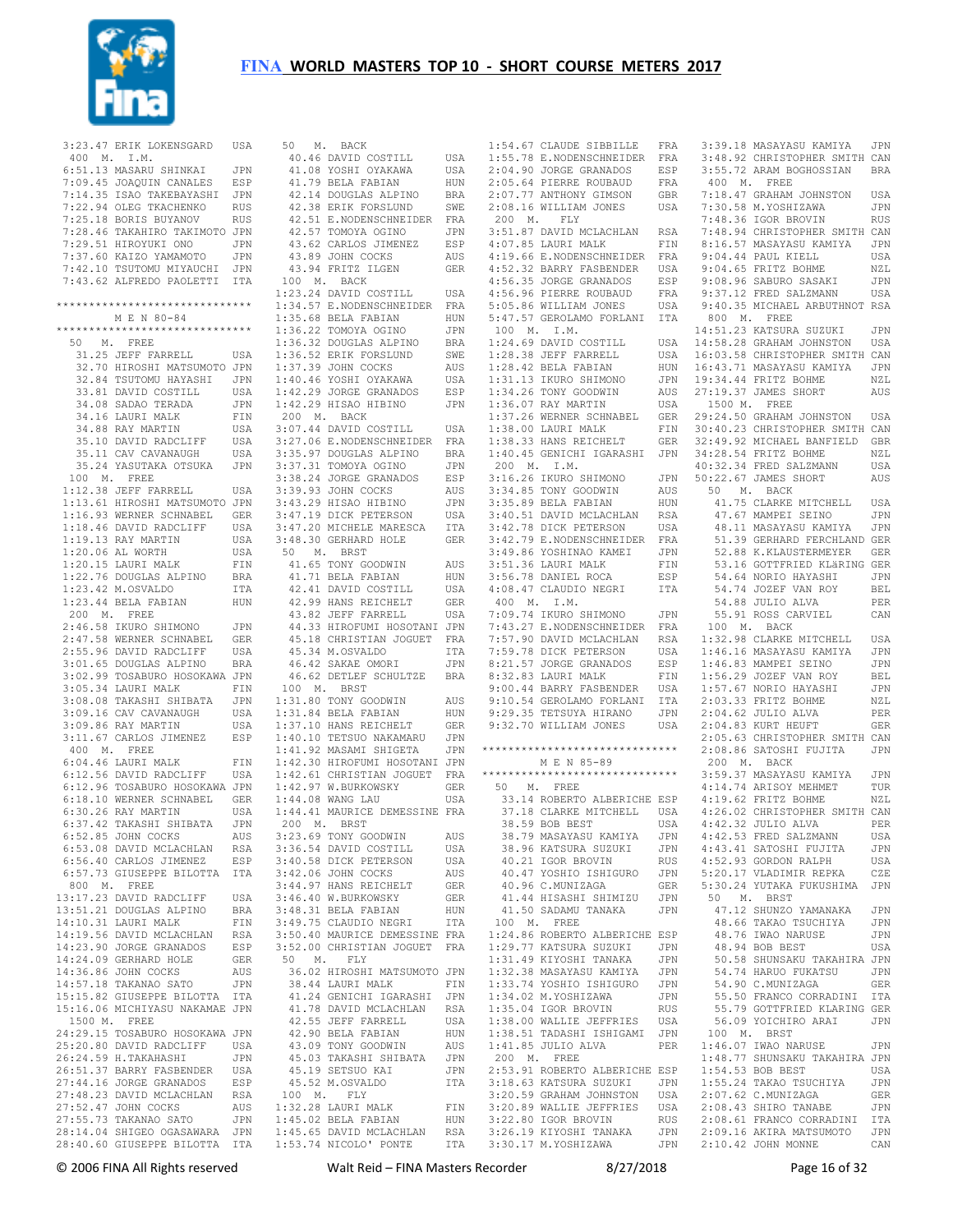

| 2:13.75 S.KROKOSZYNSKI POL<br>2:13.75 MASAYASU KAMIYA JPN                                                                                                                                                                                              |              |
|--------------------------------------------------------------------------------------------------------------------------------------------------------------------------------------------------------------------------------------------------------|--------------|
| 200 M. BRST                                                                                                                                                                                                                                            |              |
| 3:59.91 SHUNSAKU TAKAHIRA JPN                                                                                                                                                                                                                          |              |
|                                                                                                                                                                                                                                                        | JPN          |
|                                                                                                                                                                                                                                                        | USA          |
|                                                                                                                                                                                                                                                        |              |
| 9:30.21 DRAO NARUSE<br>4:14.42 IWAO NARUSE<br>4:25.55 BOB BEST<br>4:35.85 SHIRO TANABE<br>4:54.13 JOHN MONNE<br>4:54.50 DAN CARMEL                                                                                                                     | JPN          |
|                                                                                                                                                                                                                                                        | CAN          |
|                                                                                                                                                                                                                                                        | ISR          |
| 5:06.37 CHRISTOPHER SMITH CAN                                                                                                                                                                                                                          |              |
| 5:16.28 FRANCO CORRADINI ITA<br>5:41.63 ALAIN KANDEL FRA                                                                                                                                                                                               |              |
|                                                                                                                                                                                                                                                        |              |
| 5:51.77 GORDON RALPH                                                                                                                                                                                                                                   | USA          |
| 50 M. FLY                                                                                                                                                                                                                                              |              |
| 43.28 ROBERTO ALBERICHE ESP                                                                                                                                                                                                                            |              |
|                                                                                                                                                                                                                                                        |              |
|                                                                                                                                                                                                                                                        |              |
|                                                                                                                                                                                                                                                        |              |
| 43.28 ROBERTO ALBERICHE ESP<br>45.36 CLARKE MITCHELL USA<br>49.71 C.MUNIZAGA GER<br>50.62 YOSHIO ISHIGURO JPN<br>55.85 RISABURO KANDA JPN<br>56.71 JOACHIM HEROLD GER<br>56.70 SILVIO MANGANO ITA<br>59.20 JULIO ALVA PER<br>59.32 GUILHERME SILVA PER |              |
|                                                                                                                                                                                                                                                        |              |
|                                                                                                                                                                                                                                                        |              |
|                                                                                                                                                                                                                                                        |              |
|                                                                                                                                                                                                                                                        |              |
|                                                                                                                                                                                                                                                        |              |
| 100 M. FLY                                                                                                                                                                                                                                             |              |
| 2:26.55 MASAYASU KAMIYA JPN                                                                                                                                                                                                                            |              |
| 2:45.89 CHRISTOPHER SMITH CAN                                                                                                                                                                                                                          |              |
| 200 M. FLY                                                                                                                                                                                                                                             |              |
| 6:12.99 CHRISTOPHER SMITH CAN                                                                                                                                                                                                                          |              |
| 100 $M.$ I.M.                                                                                                                                                                                                                                          |              |
| 1:48.20 BOB BEST                                                                                                                                                                                                                                       | USA          |
| 1:48.20 BOB BEST<br>1:51.53 MASAYASU KAMIYA<br>1:53.48 SHIGERU KAMATA<br>1:56.11 TAKAO TSUCHIYA<br>1:57.45 C.MUNIZAGA<br>2:00.31 AKIO ITO                                                                                                              | JPN          |
|                                                                                                                                                                                                                                                        | JPN          |
|                                                                                                                                                                                                                                                        | JPN          |
|                                                                                                                                                                                                                                                        | <b>GER</b>   |
|                                                                                                                                                                                                                                                        |              |
| 2:00.31 AKIO ITO JPN<br>2:00.70 GOTTFRIED KLARING GER                                                                                                                                                                                                  |              |
| 2:02.03 JULIO ALVA                                                                                                                                                                                                                                     | PER          |
| 2:06.39 CHRISTOPHER SMITH CAN                                                                                                                                                                                                                          |              |
| 2:06.83 S.KROKOSZYNSKI POL                                                                                                                                                                                                                             |              |
| 200 M. I.M.                                                                                                                                                                                                                                            |              |
| 3:56.64 BOB BEST                                                                                                                                                                                                                                       | USA          |
|                                                                                                                                                                                                                                                        |              |
|                                                                                                                                                                                                                                                        |              |
| 4:21.80 MASAYASU KAMIYA JPN                                                                                                                                                                                                                            |              |
| 4:38.94 CHRISTOPHER SMITH CAN                                                                                                                                                                                                                          |              |
| 4:38.99 JULIO ALVA                                                                                                                                                                                                                                     | PER          |
|                                                                                                                                                                                                                                                        | POL          |
|                                                                                                                                                                                                                                                        | $_{\rm FRA}$ |
| 4:38.99 JULIO ADV.<br>4:48.36 S.KROKOSZYNSKI<br>5:44.59 JOSEPH ANTONINI<br>5:40 42 YVES ANDRIEU<br>5:49.42 YVES ANDRIEU                                                                                                                                | FRA          |
| 400 M. I.M.                                                                                                                                                                                                                                            |              |
| 9:52.69 CHRISTOPHER SMITH CAN                                                                                                                                                                                                                          |              |
| 10:07.99 MASAYASU KAMIYA JPN                                                                                                                                                                                                                           |              |
|                                                                                                                                                                                                                                                        |              |
| *****************************                                                                                                                                                                                                                          |              |
| M E N 90-94<br>*****************************                                                                                                                                                                                                           |              |
|                                                                                                                                                                                                                                                        |              |
| 50 M. FREE                                                                                                                                                                                                                                             |              |
| 43.08 TOSHIMI INATOMI                                                                                                                                                                                                                                  | JPN          |
| 44.48 KLAUS BECK                                                                                                                                                                                                                                       | GER          |
| 45.22 ZAVEN BOGHOSSIAN BRA                                                                                                                                                                                                                             |              |
|                                                                                                                                                                                                                                                        |              |
| 46.49 MINORU KAWASAKI JPN<br>48.22 TOYOICHI MIYOSHI JPN                                                                                                                                                                                                | JPN          |
| 51.62 HIROZO MIZUNO                                                                                                                                                                                                                                    |              |
| 52.92 HAYAYUKI MAEKAWA                                                                                                                                                                                                                                 | JPN          |
| 53.55 EURO MELLO                                                                                                                                                                                                                                       | <b>BRA</b>   |
| 54.29 JAMES TAR                                                                                                                                                                                                                                        | BRA          |
| 54.36 OSSIE DOHERTY                                                                                                                                                                                                                                    | AUS          |
| 100 M. FREE                                                                                                                                                                                                                                            |              |
| $1:35.49$ KARL HAUTER                                                                                                                                                                                                                                  | GER<br>JPN   |
|                                                                                                                                                                                                                                                        |              |
|                                                                                                                                                                                                                                                        | ITA<br>USA   |
|                                                                                                                                                                                                                                                        | AUS          |
| 2:14.15 OSSIE DOHERTY                                                                                                                                                                                                                                  | USA          |
| 2:19.62 JOHN CORNELL                                                                                                                                                                                                                                   |              |
| 2:20.88 ELI KITAY                                                                                                                                                                                                                                      | AUS          |
| 2:22.11 FRANCISCO GARCIA                                                                                                                                                                                                                               | ESP<br>ESP   |
| 2:22.50 F.DOMINGUEZ                                                                                                                                                                                                                                    |              |
| 2:23.02 KAIZO WATANABE                                                                                                                                                                                                                                 | JPN          |
| $200$ M. FREE<br>3:36.25 KARL HAUTER                                                                                                                                                                                                                   | GER          |
|                                                                                                                                                                                                                                                        |              |
| 4:15.44 ZAVEN BOGHOSSIAN BRA<br>4:47.72 JAMES TAR<br>4:52.75 DONALD HUBBARD                                                                                                                                                                            | BRA          |

| 4:59.43 F.DOMINGUEZ                                                                           |            |
|-----------------------------------------------------------------------------------------------|------------|
|                                                                                               | ESP        |
| $5:18.45$ JOHN DAILY                                                                          | USA        |
| 5:19.04 FRANCISCO GARCIA                                                                      | ESP        |
| 7:02.89 G.VILLALONGA                                                                          | FRA        |
| 400 M. FREE                                                                                   |            |
|                                                                                               |            |
| $7:51.75$ KARL HAUTER                                                                         | GER        |
| $9:32.00$ D.CASOLINO                                                                          | ITA        |
| 10:33.74 F.DOMINGUEZ<br>10:41.77 JAMES TAR                                                    | ESP        |
|                                                                                               | <b>BRA</b> |
| 13:28.13 AYRTON FACANHA                                                                       | BRA        |
| 14:56.52 G.VILLALONGA                                                                         | FRA        |
| 50 M. BACK                                                                                    |            |
|                                                                                               |            |
| 54.50 ZAVEN BOGHOSSIAN BRA<br>1:02.60 VLADIMIR REPKA CZE                                      |            |
|                                                                                               |            |
| 1:03.85 Y.KAWAMOTO<br>1:07.81 EURO MELLO                                                      | JPN        |
|                                                                                               | BRA        |
| 1:08.28 MISAKU SUGAWARA                                                                       | JPN        |
| 1.00.20<br>1:09.96 JOHN CORNELL                                                               | USA        |
| $1:16.61$ JOHN DAILY                                                                          | USA        |
| 1:17.84 FRANCISCO GARCIA                                                                      | ESP        |
|                                                                                               |            |
| 1:21.28 JOHN NOTLEY                                                                           | AUS        |
| 1:22.20 OSSIE DOHERTY                                                                         | AUS        |
| 100 M. BACK                                                                                   |            |
| 2:18.92 Y.KAWAMOTO                                                                            | JPN        |
| 2:24.09 VLADIMIR REPKA                                                                        | CZE        |
| 2:30.84 EURO MELLO                                                                            | <b>BRA</b> |
| 2:41.85 JOHN DAILY                                                                            | USA        |
| 2:42.70 KAIZO WATANABE                                                                        | JPN        |
| 2:50.66 FRANCISCO GARCIA                                                                      |            |
|                                                                                               | ESP        |
| 3:04.80 MANUEL PINA                                                                           | ESP        |
|                                                                                               |            |
| 3:05.41 JOHN NOTLEY AUS<br>3:07.19 GEORGES BOYADJIAN FRA                                      |            |
| 3:23.89 FRANZ ZIGON                                                                           | AUT        |
| 200 M. BACK                                                                                   |            |
| 4:45.73 THOMAS MAINE                                                                          | USA        |
|                                                                                               | JPN        |
| 4:56.44 Y.KAWAMOTO<br>5:01.03 ZAVEN BOGHOSSIAN                                                | <b>BRA</b> |
| 5:57.29 JOHN DAILY                                                                            | USA        |
| 6:36.67 JOHN NOTLEY                                                                           | AUS        |
| 50 M. BRST                                                                                    |            |
| 56.93 TOSHIO TAJIMA                                                                           | JPN        |
|                                                                                               |            |
|                                                                                               |            |
| $1:05.17$ AUGUST MOTMANS                                                                      | USA        |
|                                                                                               | GER        |
| 1:14.75 GERHARD WAGNER<br>$1:15.43$ JOHN CORSE                                                | USA        |
| 1:15.83 ANTONIO BAPTISTA                                                                      | POR        |
| 1:17.09 HISAO NAKAI                                                                           | JPN        |
|                                                                                               | USA        |
| 1:22.69 JOHN CORNELL<br>1:26.45 DONALD HUBBARD                                                | USA        |
|                                                                                               | USA        |
|                                                                                               |            |
| 1:36.25 HANS HELLMANN<br>1:38.86 MANUEL PINA<br>1:38.86 MANUEL PINA                           | ESP        |
| 100 M. BRST                                                                                   |            |
| 3:19.23 JOHN CORSE                                                                            | USA        |
|                                                                                               | USA        |
|                                                                                               | USA        |
| 3:23.81 DONALD HUBBARD<br>3:46.92 HANS HELLMANN<br>3:52 10 MANUEL PINA<br>3:52.10 MANUEL PINA | ESP        |
| 3:57.82 WERNER KELLER                                                                         | SUI        |
| 4:21.93 PRIMITIVO SANCHEZ ESP                                                                 |            |
| 200 M. BRST                                                                                   |            |
|                                                                                               | USA        |
| 8:54.73 HANS HELLMANN<br>10:41.24 ROBERT DOUD                                                 | USA        |
|                                                                                               |            |
| 50 M. FLY                                                                                     |            |
|                                                                                               | JPN        |
| 1:15.22 HAYAYUKI MAEKAWA<br>1:58.66 ROBERT DOUD                                               | USA        |
| 100 M. FLY                                                                                    |            |
| 3:03.32 THOMAS MAINE                                                                          | USA        |
| 4:57.37 ROBERT DOUD                                                                           | USA        |
| 200 M. FLY                                                                                    |            |
| 6:24.62 THOMAS MAINE                                                                          | USA        |
| 10:45.35 ROBERT DOUD                                                                          | USA        |
| 100 M. I.M.                                                                                   |            |
| 2:45.12 JOHN CORNELL                                                                          | USA        |
|                                                                                               | ESP        |
| 2:45.12 UVIII UVIII<br>3:21.82 MANUEL PINA                                                    | AUS        |
|                                                                                               |            |
| 3:31.30 JOHN NOTLEY<br>400 M. I.M.<br>10:36.15 THOMAS MAINE                                   | USA        |
|                                                                                               |            |
| *****************************                                                                 |            |
|                                                                                               |            |
| M E N 95-99<br>******************************                                                 |            |
|                                                                                               |            |
| 50 M. FREE<br>45.47 WILLARD LAMB<br>54.28 GEORGE CORONES                                      | USA        |

 1:00.56 K.MROWCZYNSKI POL 1:06.64 SEBASTIAO SANTOS BRA AGE 120-159 100 M. FREE 1:02.61 SEBASTIAO SANTOS BRA 1:47.23 WILLARD LAMB USA 200 M. FREE 3:56.49 WILLARD LAMB USA 5:40.43 K.MROWCZYNSKI POL 400 M. FREE 8:13.42 WILLARD LAMB USA 800 M. FREE 16:56.22 WILLARD LAMB USA 50 M. BACK 55.60 WILLARD LAMB USA JULIA VENDEVILLE MARGAUX QUENTEL 100 M. BACK 200 M. BACK 4:24.83 WILLARD LAMB 6:37.28 B.BANKI-HORVATH HUN C EVELYN 1:28.22 GEORGE CORONES AUS 1:45.49 B.BANKI-HORVATH HUN \*\*\*\*\*\*\*\*\*\*\*\*\*\*\*\*\*\*\*\*\*\*\*\*\*\*\*\* RELAYS: WOMEN 200 M. FREE<br>\*\*\*\*\*\*\*\*\*\*\*\*\*\*\*\*\*\*\*\*\*\*\*\*\*\*\*\* AGE 100-119 CMC SC JPN 1:50.64 NATSUKI HASEGAWA HIRO TANAKA A.FEDOTOVA NATALYA KARABLINA NATSUMI MIZUOCHI AYAKA KAWABATA ELENA LITVINENKO MARIYA PROKOFEVA LIDINGO SK SWE 1:51.68 EBBA NYBERG CAROLINE ABERG NATASHA SUNDIN M.JOHANSSON BIRMINGHAM MAST GBR 1:51.98 SANTURTZI A MCCALL K WALKER-STABELER C SAXON J CLARK K GIBSON-SMITH L KENNEDY L ROBERTSON R KEIR VASTERAS SS SWE 1:57.48 MALIN HEDBERG JONNA NYBACK JONNA MEERITS C.HUBINETTE SK NEPTUN SWE 1:58.39 KATARINA TOUR ISABELL NYSTROM SARA WAHLBERG ELANOR HOLM GALAICO ESP 1:58.73 KAYO YOSHIMURA MAIKO WATANUKI UXIA ARIAS ANA PALLARES XENIA VILARINO NEREA RODINO<br>HALEGATOS HALEGATOS ESP 1:59.72 E.CHAMBON-PHARR PAULA RELANO ELIZABETH ASHLEY ISABEL NUNEZ ISABEL BURGOS INACUA MALAGA ESP 1:59.99 PATRICIA RAMIREZ CRISTINA NAVAS ELENA PAVIA GHALE HEREDIA<br>CFST ON CAN 2:00.98 CFST ON CAN 2:00.98 EMMA SAO MIGUEL M.MAYRAND CLAIRE BORTOLETTI F.MORISSETTE

 1500 M. FREE 31:56.67 WILLARD LAMB USA CN BREST FRA 1:52.08 ANAELLE QUILLIEC 2:04.72 WILLARD LAMB USA SOUTH BEDS MAST GBR 1:53.79 50 M. BRST 1:17.30 K.MROWCZYNSKI POL C KING CLUB DES NAGEUR FRA 1:54.33 100 M. I.M. 2:39.39 WILLARD LAMB USA ALEXANDRA JAUBERT M.FUZZATI OTTER SC GBR 1:54.34 SILVER CITY BLU GBR 1:55.27 ES NANTERRE FRA 1:55.96 TEDDINGTON SC GBR 1:49.44 G HEYN R NEWSON L KEARNS Z LIOKALOS RUS 1:51.79 ELENA BABIKOVA A.BEZKROVNAYA A.ROMANENKOVA INGA TSARKOVA<br>N BREST FRA 1:52.08 JULIE LAUX S HAMMOND J HOLDER KATE DUSOUCHET LAURE LARRORY G HOBSON C DEMONT A DINSDALE-YOUNG E SHKURKA RUS  $1:55.04$ ESP 1:55.63 GINA LOPEZ CINTA VILANOVA SABINA MARTINEZ MERITXELL GONFAUS SANTURTZI ESP 1:55.91 ITSASO VALLE SONIA LLANO EIDER FUENTES ARRATE MARTIN<br>S NANTERRE FRA 1:55.96 KARINE BILSKI MORGANE CHOLLEY MARION BRAGARD BéATRICE BLOUIN AGE 160-199 TSUNAMI RUS 1:50.21 OLGA BORISOVA O.BRONITSKAYA 1:58.39 IRINA SHLEMOVA<br>EXATERINA YUDIN<br>UDGE<br>The Theory EKATERINA YUDINA EDGE JPN 1:53.15 SATSUKI HIRUKAWA YURIKO IKEDA NAUTIC CLUB ALP FRA 1:55.64 SYLVIE LAYDEVANT LEILA DACHRAOUI PAïLAN JOURY JPN 1:55.69 JUNKO NAKANO YUKO OYAMA KAZUE TSUKUI<br>KAZUKO MATSUDAIRA KAZUKO MATSUDAIRA EMSC AB CAN 1:57.39 DEBBIE YOUNGER SIUBHAN DRINNAN A.RODRIGUEZ GAIL MCGINNIS TEAM ANGLIA SWI GBR 1:58.31 E WOOLNER L RYAN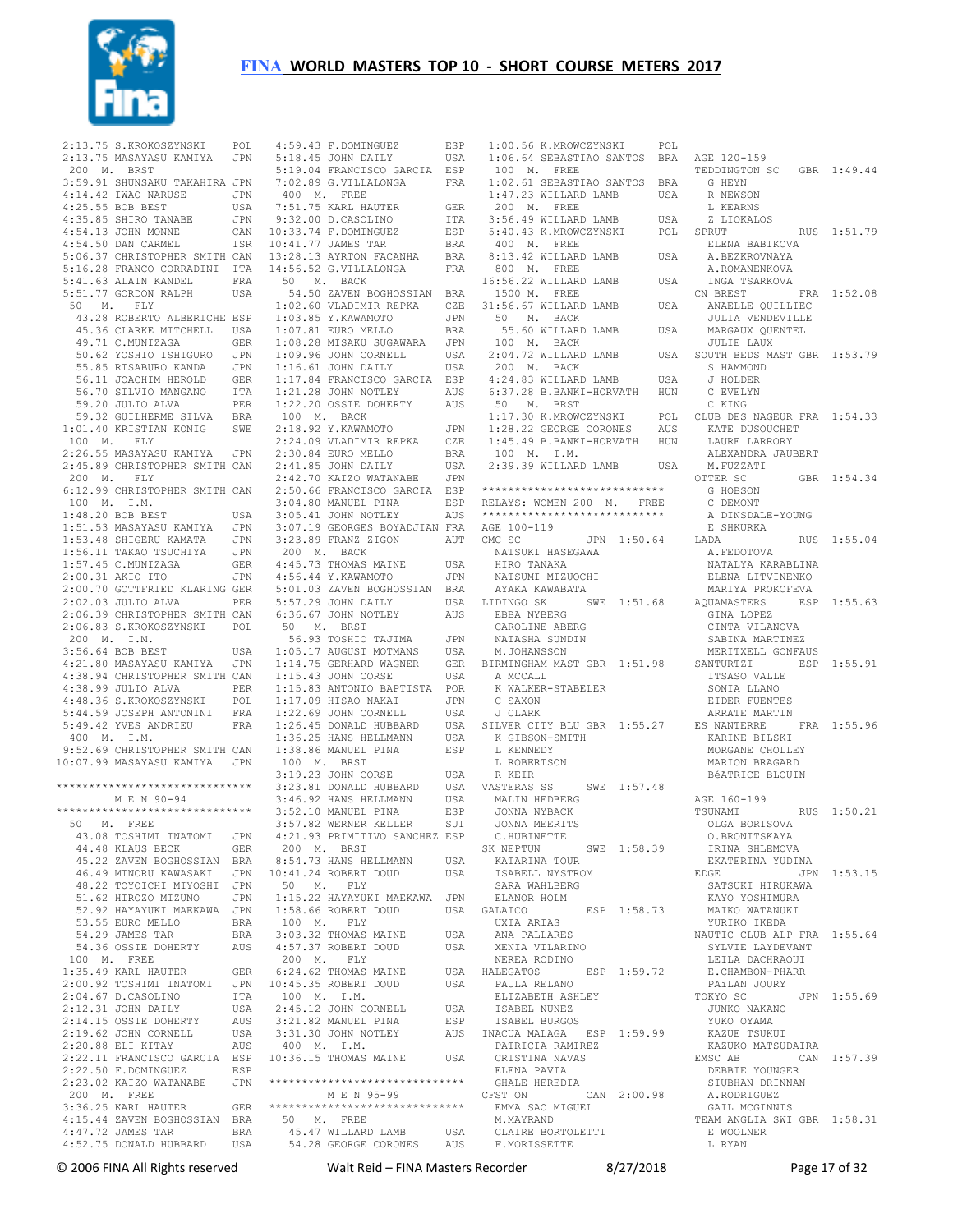

 H TURNER H DAVIS CA PIERRELATTE FRA 1:58.60 JANETTE DICKEY LEIGH RODGERS NATHALIE GRANGER SABINE OLLA AURELIE MATTANA DELPHINE RAYOT CITY OF CAMBRID GBR 1:58.69 J SCOTT OLGA KEDROVA IRINA RYBANINA F WESTWOOD S FERDIN E WALKER SODERTALJE SS SWE 1:58.83 L.TOSSAVAINEN SU OLTNER SOFI CYREUS ANNIKA GRON STL QC CAN 1:59.06 PAOLA BOZZER J.VAILLANCOURT MANON VENNE M.D'AMBOISE AGE 200-239 BARNET COPTHALL GBR 1:58.55 C PORTER M CANNON C JACKSON L DAWSON OREG USA 2:00.81 ARLENE DELMAGE SONJA SKINNER K.ANDRUS-HUGHES JILL ASCH TABY SIM SWE 2:00.94 ANNICA ABERG C.UHRLANDER ERICA ERIKSSON GUNILLA RASMUSON ANDREA SEGUIN ANDREE FLUET DENYSE SENECHAL JOSEE CHAPDELAINE STADE FRANCAIS FRA 2:03.02 JEANINE CORREIA ISABELLE BATISTA M.KOPP-LEFORT CLAIRE RODRIGUES NEM USA 2:04.39 KAREN MAREB TRACY GRILLI KARIN STOKES MELINDA WILLIAMS AXTOS KOBE JPN 2:05.83 KTOS KOBE – UTIT – UTIT<br>WAKAKO MATSUMURA<br>CHIKAR ISHIMOTO CHIKAE ISHIMOTO CHIZU NAKANE MIHO NADAI CLIP AB CAN 2:06.46 LISA SIEMENS SHELLEY WEARMOUTH J.JOHNSTONE LISA DIXON-WELLS ELO - CAMPINAS BRA 2:06.61 BRUNA BUMACHAR CLAUDIA COSTA FABIENNE GUTTIN LIENNE PIRES UTW ZGIERZ POL 2:06.74 R DUDENEY EWA STEPIEN M.SCIBIOREK DARIA FAJKOWSKA URSZULA MROZ AGE 240-279<br>
NTXL<br>
KRISTIN HENDERSON<br>
LYNN MORRISON<br>
C.MCKELVEY MONICA BAILEY

CAMO QC CAN 2:03.00 DONCASTER DOLP. AUS 2:25.21 AKIKO ONOHARA MALVERN MARLINS AUS 2:10.47 YOUR SHIMMATSUD JPN 2:46.50 JANETTE JEFFREY DAPHNE BRIGGS POSEIDON RUS 2:11.86 L.BEZRUCHENKO NATALIYA DOLGOVA GOLD USA 2:13.91 LISA BENNETT PEGGY MCDONNELL DEBBIE CAVANAUGH<br>CELIA DEVANNEY CELIA DEVANNEY SWIM TAASTRUP DEN 2:14.84 E.KETELSEN PIA THULSTRUP INGE-LISE DAMBERG PIA KLARSKOV KONAMI NISHINOM JPN 2:17.01 CHIKAKO MOCHIZUKI KYOKO FUJIOKA<br>JUNKO NAGASE JUNKO NAGASE KAZUKO NOTO USM MALAKOFF FRA 2:17.38 BENEDICTE DUPREZ TOSHIKO UCHIYAMA MOMOTARO SS JPN 3:38.87 SALIMA AGHA<br>
DANIELE WILMART<br>
SANDRINE LE GALL<br>HAKUYO S<br>
TOSHIE KIYOMOTO<br>
MIEKO MASUDA<br>
MASAKO MATSUNO HARUMI SUGINUMA SYSM USA 2:21.01 MEREDITH MOORE JULIANNA HOLBROOK<br>JULIANNA HOLBROOK JUNE CARSON NANCY KRYKA DEE SHEFFRIN JANET SAYERS LEANNE SHEEAN BARBARA SMITH AGE 280-319 USA 2:27.71 JANET GETTLING JOY WARD SANDI ROUSSEAU MARGARET TOPPEL VMST USA 2:31.83 JOHNNIE DETRICK BARBARA BOSLEGO S.LOFTUS-CHARLEY TERRY SUE GAULT ISLAND TAKATSUK JPN 2:38.83 YOKO HIROSAWA KIYOKO IKEUCHI MICHIKO OTO KAZUE OZAKI MICHING CORNE<br>KAZUE OZAKI<br>ARUM JPN 2:40.80 FUMIKO NAKAMURA<br>KAZUYO OHAMA<br>NATSUMI YOKOYAMA YOSHIE WATANABE MID SUSSEX MARL GBR 2:42.69 M JOHNSON J DEAN A GWYNN<br>SYSM USA 2:43.85 JULIANNA HOLBROOK JUNE CARSON SUSAN MEYERS<br>
CAROL MITCHELL<br>
VSA SETA<br>
TOSHIKO TASUKI<br>
KIYOKO FUJII<br>
CHIEKO NAKANISHI CHIEKO NAKANISHI<br>TSUNEKO UEDA

KYOKO KATO<br>ITSUKO KATSUBE ITSUKO KATSUBE CHIZUKO NAKANISHI YUKO ABE SK NEPTUN SWE 2:47.39 ULLA-BRITT OBERG SOLVEIG LUCKHURST HARRIET LEVIN KERSTIN HAGRIN WARRINGAH AUS 2:48.66 SUZANNE LEVETT KINGA MACIUPA A.KRZYZOSTANIAK کلک بینی بینی AUS<br>SUZANNE LEVETT<br>VIOLET WILKINSON HELEN CAMPBELL MARILYN EARP AGE 320-359<br>PC QC  $CAN 3:24.61$  ERDA DILLINGER GAIL WHITTAKER MAE WALDIE SHEILA NAIMAN GUNZE NISHINOMI JPN 3:37.42 HIROKO WAZUMI L KEARNS G HEYN YOKO SHIGEMI MASAKO KANEKO SETSUKO YOSHIZAKI<br>
TOSHIKO YAMADA<br>
KIKUKO YAMADA<br>
YOKO MIZUNO<br>TSUOKA SC JPN 3:45.15<br>
CHIKAKO KUROKAWA TETSUKO OWA AIKO FUJISAKI KEIKO ODATE AQLUB CHOFU JPN 4:02.17 CHIEKO SASAKI MIDORI MIZUKAMI MACHIKO MORIOKA<br>ARIZ USZ ARIZ USA 4:41.33 M.DESROUSSEAUX JILL FRITZ GLORIA TOLARO CAROL HONEYWELL CORINNA GOODMAN \*\*\*\*\*\*\*\*\*\*\*\*\*\*\*\*\*\*\*\*\*\*\*\*\*\*\*\* RELAYS: WOMEN 200 M. MEDLEY \*\*\*\*\*\*\*\*\*\*\*\*\*\*\*\*\*\*\*\*\*\*\*\*\*\*\*\* AGE 100-119 SILVER CITY BLU GBR 2:06.56 K MCINTOSH L ROBERTSON R KEIR L KENNEDY LIDINGO SK SWE 2:08.20 NATASHA SUNDIN EBBA NYBERG CAROLINE ABERG M.JOHANSSON GREAT BRITAIN P GBR 2:10.89 BASINGSTOKE BLU GBR 2:09.03 H CUMBER S GAMBLE A RAMM G KENNEDY-HILL ROSE USA 2:11.35 ETOB ON CHRISTY ROGERS MICHELLE DURAJ LAUREN TURNER SHANNON STREETER<br>CMSC AB CAN 2:12.72 CMSC AB CAN 2:12.72 NATASHA STRASS NICOLE ESAU TERRI BENISON VICTORIA JOHNSTON CUATRO CAMINOS ESP 2:13.70 M.MARTINEZ PALOMA DOMINGUEZ LORE MUTILOA BEGONA VAZQUEZ GALAICO ESP 2:13.87 NEREA RODINO

 XENIA VILARINO UXIA ARIAS ANA PALLARES<br>TNT SP A BRA 2:14.35<br>MARIANA NAKAGAKI<br>NATALIA TAMEHIRO<br>JOVANA NAKAGAKI KATIA FENYVES TEAM SZCZECIN POL 2:14.42 D.ZIELINSKA KAMILA GEBKA INACUA MALAGA ESP 2:14.82 ELENA PAVIA CRISTINA NAVAS PATRICIA RAMIREZ GHALE HEREDIA AGE 120-159 TEDDINGTON SC GBR 2:01.84 R NEWSON Z LIOKALOS CN BREST FRA 2:02.20 JULIE LAUX MARGAUX QUENTEL ANAELLE QUILLIEC JULIA VENDEVILLE CLUB DES NAGEUR FRA 2:03.36 LAURE LARRORY LAURA CONFOLANT M.FUZZATI KATE DUSOUCHET SPRUT RUS 2:06.10 ELENA BABIKOVA A.BEZKROVNAYA A.ROMANENKOVA INGA TSARKOVA BOULOGNE BILLAN FRA 2:06.44 LAETITIA LERAY G.FOURAISON CLAIRE DESDOIT JPN 2:06.48 HIRO TANAKA SANAE NAWATA NATSUMI MIZUOCHI NATSUKI HASEGAWA ES NANTERRE FRA 2:07.85 BEATRICE BLOUIN MARION BRAGARD KARINE BILSKI MORGANE CHOLLEY SOUTH BEDS MAST GBR 2:08.81 C EVELYN S PEARSE S HAMMOND J HOLDER E GODFREY F PARKER C JONES S ADAMS ETOB ON CAN 2:09.34 MICHELLE TAPSON VANESSA WAPPEL CINDY BERTELINK EMILY WONG AGE 160-199 RUS 2:09.28 O.BRONITSKAYA MARTA RUMYANTSEVA IRINA SHLEMOVA EKATERINA YUDINA OTTER SC GBR 2:09.28 G HOBSON F.STAINES F.STAINES<br>E SHKURKA J MCMENEMY

© 2006 FINA All Rights reserved Walt Reid – FINA Masters Recorder 8/27/2018 Page 18 of 32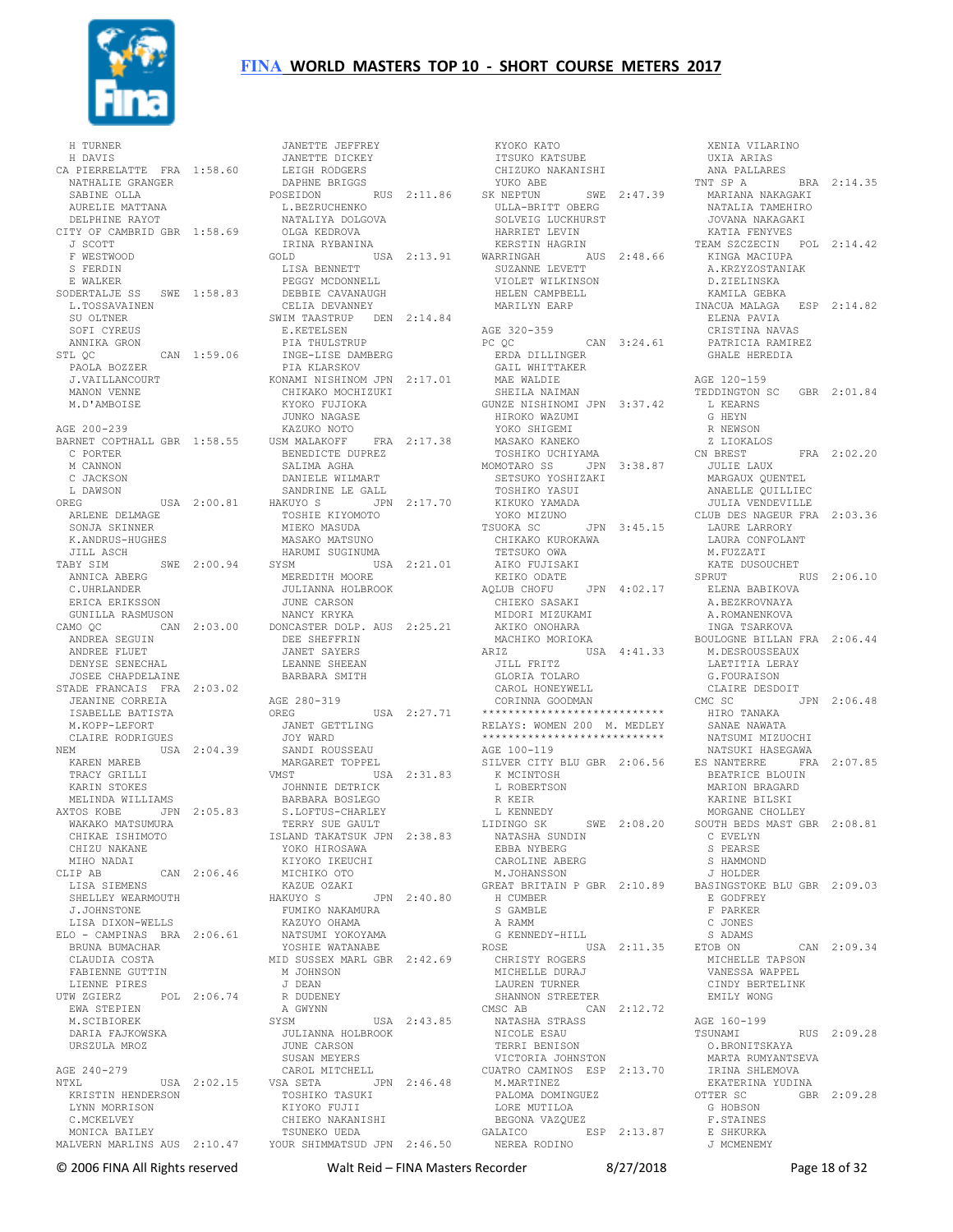

 SABINA MARTINEZ MERITXELL GONFAUS ISABEL GARCIA CINTA VILANOVA TEAM ANGLIA SWI GBR 2:12.05 E WOOLNER L RYAN H DAVIS H TURNER NAUTIC CLUB ALP FRA 2:12.16 PATLAN JOURY S.MATTERA<br>
E.CHAMBON-PHARR<br>
SYLVIE LAYDEVANT<br>
EMSC AB CAN 2:12.60<br>
DEBBIE YOUNGER<br>
GAIL MCGINNIS<br>
SIUBHAN DRINNAN<br>
A.RODRIGUEZ<br>
A.RODRIGUEZ CA PIERRELATTE FRA 2:13.06 NATHALIE GRANGER LEIGH RODGERS JANETTE DICKEY SABINE OLLA AURELIE MATTANA DELPHINE RAYOT KENILWORTH MAST GBR 2:13.14 J GRACE C WILKINSON<br>
K STACEY<br>
K STACK<br>
MONT BLANC NATA FRA 2:14.41<br>
S.TAPPAZ<br>
KRISTEL PELTIER VANESSA ANCIC FLORENCE FLOURAC LONG EATON SC GBR 2:14.63 M TUCK H GORMAN E SIMPSON L ATKINS AGE 200-239 TRAFFORD METRO GBR 2:15.41 R BARTON G BOLTON L LLOYD-ROACH H SADLER BARNET COPTHALL GBR 2:15.59 L DAWSON C JACKSON C PORTER M CANNON CAMO QC CAN 2:15.94 DENYSE SENECHAL JOSEE CHAPDELAINE ANDREE FLUET ANDREA SEGUIN TABY SIM SWE 2:16.57 C.UHRLANDER ANNICA ABERG ERICA ERIKSSON GUNILLA RASMUSON UTW ZGIERZ POL 2:18.35 URSZULA MROZ DARIA FAJKOWSKA M.SCIBIOREK EWA STEPIEN<br>PSV PSV NED 2:18.87<br>
LISELOTTE JOLING<br>
KETTING-KLAASSEN<br>
GUDULE VD MEER<br>
CORRIE VERHOEVEN<br>
CVMM USA 2:19.21<br>
BEATA KONOPKA J.WEIDERMAN ARLETTE GODGES BECKY CLEAVENGER EDGE JPN 2:19.28 YURIKO IKEDA YOKO SATO YUKI TSUNEYOSHI RIEKO SHOJI

AQUAMASTERS ESP 2:11.51 STADE FRANCAIS FRA 2:20.28<br>SABINA MARTINEZ CLAIRE RODRIGUES STADE FRANCAIS FRA 2:20.28<br>
CLAIRE RODRIGUES<br>
ISABELLE BATISTA<br>
JEANINE CORREIA<br>
M.KOPP-LEFORT<br>
PBM<br>
REBECCA SMITH<br>
CHRIS WENZEL<br>
CHRIS WENZEL ENEY JONES L.BOSTIC AGE 240-279 NTXL<br>
MONICA BAILEY<br>
C.MCKELVEY<br>
KRISTIN HENDERSON<br>
LYNN MORRISON<br>
LYNN MORRISON<br>
MALVERN MARLINS AUS 2:26.28<br>
ANDREA MCNEIL<br>
JANETTE JEFFREY SYSM USA 2:30.36 LAURA KIRKPATRICK LAURA GROSELLE NANCY KRYKA JUNE CARSON USM MALAKOFF FRA 2:30.81 SANDRINE LE GALL KSC NEYAGAWA JPN 3:16.10 SAKIKO FUKUI NADIA LALONDE REBECCA LEGAULT BENEDICTE DUPREZ SALIMA AGHA DANIELE WILMART SWIM TAASTRUP DEN 2:32.00 E.KETELSEN PIA THULSTRUP INGE-LISE DAMBERG PIA KLARSKOV GOLD USA 2:45.52 KATHRYN BATT BARBARA PROTZMAN LYDIA SEIER PC QC CAN 4:06.21 SPRUT RUS 4:13.78 ELENA BABIKOVA A.ROMANENKOVA CELIA DEVANNEY ISLAND TAKATSUK JPN 2:45.86 MIKIKO YONEZAWA YOSHIKO BAMBA TOMOKO MOCHIZUKI TAMIKO YAMAMOTO DONCASTER DOLP. AUS 2:45.96 JANET SAYERS DEE SHEFFRIN BARBARA SMITH LEANNE SHEEAN<br>HAKUYO S JPN 2:46.15<br>RUMI RUM<br>FIDE VMST MIEKO MASUDA MASAKO NISHIDE HIROMI KIDO YOKO NAGASAKA ATSC JPN 2:47.71 YOKO KANEKO MARIKO OHASHI TOMOKO OTSURU SACHIKO MAEDA AGE 280-319 OREG USA 2:44.72 GLORIA TOLARO TAKAIDO SC JPN 5:03.54 JOY WARD JANET GETTLING SANDI ROUSSEAU MARGARET TOPPEL<br>ST KANSAI JPN 2:51.75<br>YOSHIKO OSAKI<br>NOBUKO YASUDA<br>KIYOKO YONEDA<br>FUSAKO HIROOKA MID SUSSEX MARL GBR 3:03.75 M JOHNSON R DUDENEY A GWYNN J DEAN WARRINGAH AUS 3:05.07 VIOLET WILKINSON MARION HARRISON

MARILYN EARP<br>
SUZANNE LEVETT<br>
HAKUYO S<br>
FUMI SATO<br>
TOYOKO SUZUKI<br>
CHIYOMI GEMBA<br>
FUMIKO NAKAMURA<br>
FUMIKO NAKAMURA<br>
ISLAND TAKATSUK JPN 3:11.34 YOKO HIROSAWA SARAH VERBLAC CHIHOKO YOSHIMURA<br>MICUTIO I MICHIKO OTO<br>MICHIKO OTO<br>VUKO OKAJIMA<br>USA 2:20.64 RN FUKUSHIMA JPN 3:13.30 YUKO OKAJIMA RN FUKUSHIMA JPN 3:13.30<br>
ETSUKO SASAGAWA<br>
HIDEKO SASAGAWA<br>
NORIKO SHINTANI<br>
NORIKO WATANABE<br>
WETERAN ZABRZE POL 3:14.68<br>
RENATA BASTEK<br>
RRYSTYNA FECICA BARBARA BRENDLER JANINA BOSOWSKA CWC KIYOSE JPN 3:15.03 TAKAKO KANEKO KAZUKO HIRATSUKA AKIKO SHIMIZU TOSHIKO TSURUMOTO SHIZUE UMEDA CHIZURU KASHITANI HARUKO TAMURA AGE 320-359 GUNZE NISHINOMI JPN 3:53.89 TOSHIKO UCHIYAMA YOKO SHIGEMI HIROKO WAZUMI MASAKO KANEKO ERDA DILLINGER GAIL WHITTAKER MAE WALDIE SHEILA NAIMAN PSV NED 4:24.96<br>
ALICE LINDHOUT<br>
M.MAANDONKS<br>
GONNIE BAK<br>
LOTTIE GEURTS SAPPORO AC JPN 4:43.79 AIKO HORII YOSHIKO TSURIMAKI RUMI KIKUCHI KYOKO ABE VMST USA 4:51.05 JUDY MARTIN JOAN AVERETTE SUSAN MARENS JEANNE MEREDITH ARIZ USA 4:56.00 JILL FRITZ CAROL HONEYWELL CORINNA GOODMAN REIKO KATAYAMA YUKIKO MOMIYAMA YUKO OTSUKA TAMAKO KOMIYAMA \*\*\*\*\*\*\*\*\*\*\*\*\*\*\*\*\*\*\*\*\*\*\*\*\*\*\*\* RELAYS: WOMEN 400 M. FREE \*\*\*\*\*\*\*\*\*\*\*\*\*\*\*\*\*\*\*\*\*\*\*\*\*\*\*\* AGE 100-119 BIRMINGHAM MAST GBR 4:04.28 A MCCALL K WALKER-STABELER C SAXON J CLARK OTTER SC GBR 4:18.88 C DEMONT S LAW A DINSDALE-YOUNG

C VRAIN<br>
CFST ON CAN 4:30.27<br>
F.MORISSETTE<br>
M.MAYRAND<br>
LESLIE QUINLAN<br>
EMMA SAO MIGUEL<br>
AURO ON CAN 4:47.43<br>
AMY KALLIO KATIE HILDEBRAND KIMBERLEY COX<br>S ON CAN 4:49 92 MS ON NATALIE STERN ESA ESGUERRA HEATHER NICHOLS ERIN MACPERSON CFST ON CAN 4:55.27 HILARY CAVERLY MALLORY WHITMELL STEPHANIE DENNIS ANDREA FORTIER TECH ON CAN 4:58.07 JUSTINE SCHWEIZER ALIENOR DE STEUR ALEX GRANT TIAA BISHOP TECH ON CAN 5:46.27 DAPHNE JARA CHARLOTTE PORTER AGE 120-159 KOGE SVOMMEKLUB DEN 4:09.71 LINDA LUND TIETZE SABRINA WIELSOE HELLE HARTMANN MATHILDE JENSEN<br>SPRUT RUS 4:13.78 INGA TSARKOVA VERONIKA VORONOVA AQUAMASTERS ESP 4:21.34 CINTA VILANOVA SABINA MARTINEZ GINA LOPEZ LAIA RIBA<br>BURL ON  $CAN$  4:25.60 KAHLA BARRON SIAN SMITH ADELE PAGE SARAH ARMSTRONG GRA USA 4:28.52 OLGA PISKUNOVA C.FERNANDEZ CHRISTINE HAMMOND LIZZ GRAINGER CFST ON CAN 4:31.08 TRACEY ALLIE FRANCESCA WALSH STEFANIE SMITH MELISSA DOYLE HOVEDSTADENS DEN 4:33.59 A-M CHRISTIANSEN ANNE ROSLYNG CAROLA PEDERSEN LOUISE DELANI CACERES DELFINE ESP 4:36.96 DOLORES MARTINEZ SUSANA LIBRADA SARA SUAREZ PATRICIA PASCUAL INDY USA 4:37.33 STEPHANIE LONG ERICA SMITH KAY MYNATT LISA ZEDONIS PATRICK-DE ROER NED 4:42.39 PASCALLE JANSSEN ILSE CLEVERS MARTINE DE HAART

© 2006 FINA All Rights reserved Walt Reid – FINA Masters Recorder 8/27/2018 Page 19 of 32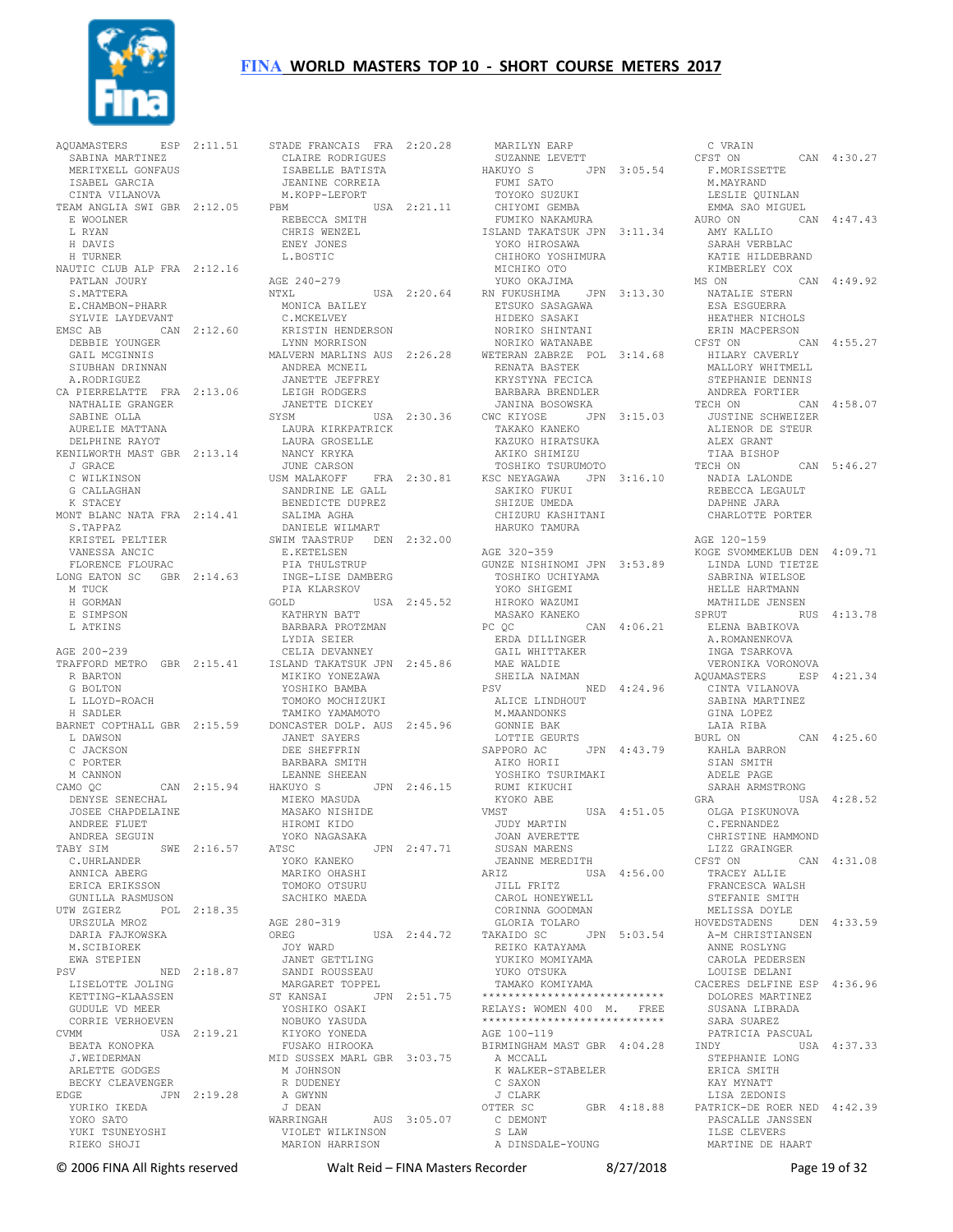

 EMMY SLABBERS AGE 160-199 EDGE JPN 4:10.19 YURIKO IKEDA SATSUKI HIRUKAWA MAIKO WATANUKI KAYO YOSHIMURA OTTER SC GBR 4:12.74 E SHKURKA F.STAINES J MCMENEMY G HOBSON ROMFORD TOWN SC GBR 4:14.62 M CURRY B BOXALL K NEAL D PALMER CITY OF COVENTR GBR 4:24.95 M MCWHIRTER S MATTHEWS J RAVENHALL K DUGHMOSH TEDDINGTON SC GBR 4:25.03 Z LIOKALOS L KEARNS J PIESLEY S OLTNER GOLDFISH JPN 4:29.81<br>KEIKO NAGAYA KEIKO NAGAYA CHIZUYO KINOSHITA SATSUKI NAGASE YUKIE KUDO ETOB ON CAN 4:35.26 MARCELLA DE LAAT LYNN RODGERS MICHELLE TAPSON ANNA TOGIAS BRACKNELL & WOK GBR 4:35.54 N THORPE R LANGTON K LEFTLEY J CRITTENDEN USA 4:42.49 ANA FRADKIN K.GURR R.PESCATORI SHIRLEY FLADOOS AARHUS STUDENTE DEN 4:50.85 ELENA PEREZ L.GAMMELMARK AINO SLEJ RITA HAUGE AGE 200-239 BARNET COPTHALL GBR 4:20.26 C PORTER M CANNON C JACKSON L DAWSON NEM USA 4:33.87 KYSA CRUSCO KAREN MAREB TRACY GRILLI STACY SWEETSER RYOGOKU KINGYO JPN 4:35.88 HITOMI MATSUDA JUNKO SATO SATOMI FUKAYA MACHIKO IWASHITA ADELAIDE MASTER AUS 4:48.48 JULIE ASTLEY SHARON BEAVER ILZE OSTROVSKA S. PALMER-WHITE<br>CLIP AB CA CAN  $4:49.49$  SHELLEY WEARMOUTH LOIS POHLODS J.JOHNSTONE LISA SIEMENS PREGEL RUS 4:51.59 N.ALESHCHENKO

 TATYANA KALININA ELENA KOLYADINA REGINA SYCH SABADELL ESP 4:51.77 LOLI BALBUENA M.BALBUENA ADRIANA PORT MIREIA GOMEZ SHREWSBURY SC GBR 4:52.10 R JONES B COLE C NICKLESS C BAINES SPM USA 4:53.57 CHERYL KUPAN LIVIA ZIEN DAWN CLARK PAULA TEXEL<br>PSCM  $USA$   $4:54.15$  MARIKA MCCUE LAURA RUBERTO JULIE SLOAN B.CRESWELL-LIOTTA AGE 240-279 GOLD USA 5:00.69 LISA BENNETT LYDIA SEIER CELIA DEVANNEY DEBBIE CAVANAUGH SPENCER SWIM TE GBR 5:09.10 C GOLDSCHMIDT<br>D FORD<br>A HEATH E ISEPPI KONAMI NISHINOM JPN 5:21.71 HISAKO SATO YOKO CHIHARA JUNKO NAGASE MAYUMI AMANO OREG USA 5:45.52 JANET GETTLING CHRISTINA FOX HEATHER WILEY JEANNA SUMMERS RN TOMIGAOKA JPN 5:46.68 MASAKO SHIOKAWA HIROKO NAGAOKA KAZUKO YAMAMOTO HITOMI SEKIMOTO COSPA TSURUMI JPN 5:49.60 ATSUKO IWAMOTO HIROKO KUSANO HIROKO KITABATAKE SACHIKO TAKEMOTO<br>ARIZ USA USA 5:50.08 KATY JAMES JEAN HOFMANN TORI FRAGA CHRISTIE ALTMAN CWC KIYOSE JPN 5:54.19 AKIMI AMADA ETSUKO BABA KAORI TAGUCHI TAKAKO TANAKA SEASIDE PIRATES AUS 5:56.73 SUE TOMPKINS<br>SUE TOMPKINS SANDRA ROGERS SANDI RIGBY SHANE BATCHELOR AURO ON CAN 5:57.67 JANET MITCHELL JUDY IANNUCCI ELAINE DONNOLLY DOROTHY HALL AGE 280-319 VMST USA 5:39.04 TERRY SUE GAULT S.LOFTUS-CHARLEY JOHNNIE DETRICK BARBARA BOSLEGO

WARRINGAH AUS 6:23.24 SUZANNE LEVETT VIOLET WILKINSON MARION HARRISON MARILYN EARP SYSM USA 6:30.92 NANCY KRYKA JULIANNA HOLBROOK SUSAN MEYERS JAN MILLER BLUE AUS 6:37.65 VALERIE LYNCH SUE WILES NERIDA MURRAY KATHRYN DOBSON CFC YOGA JPN 7:18.40 YURIKO SATO TOKUKO OHASHI KEIKO TATENO RYOKO UCHIDA CFC FUTAMATAGAW JPN 7:27.39 YOSHIKO ISHIWATA HARUKO MUTO SHIGEYO OTA MITSUE DAIDOU PSV NED 7:43.10 AGE 120-159 M.MAANDONKS ANNIE SMITS CORRIE VERHOEVEN PATTY VERHAGEN PORT MACQUARIE AUS 7:48.28 MARGARET JOPLING MARGARET PERKINS CHRISTINE CARTER<br>WENDY MCMURTRIE WENDY MCMURTRIE CFC TENNOZU JPN 7:51.92 AKIE NAKAJIMA MISAKO HIRATA SHUKUKO KAWABATA KAZUE KUMAGAI<br>MINN MINN USA 8:13.92 CAROL SMOLLEN ANNLIV BACON CAROL BELL E.CONNELLY AGE 320-359<br>ARIZ  $HSSA 10:07.41$  JILL FRITZ GLORIA TOLARO GLOKIA TOLAKO<br>CAROL HONEYWELL CORINNA GOODMAN \*\*\*\*\*\*\*\*\*\*\*\*\*\*\*\*\*\*\*\*\*\*\*\*\*\*\*\* RELAYS: WOMEN 400 M. MEDLEY \*\*\*\*\*\*\*\*\*\*\*\*\*\*\*\*\*\*\*\*\*\*\*\*\*\*\*\* AGE 100-119<br>OTTER SC GBR 5:07.90 S CLARKE C VRAIN S LAW A DINSDALE-YOUNG CFST ON CAN 5:08.50 EBSC BC CLAIRE BORTOLETTI F.MORISSETTE M.MAYRAND EMMA SAO MIGUEL MS ON CAN 5:12.33 ESA ESGUERRA SARA WOOD NATALIE STERN ERIN MACPERSON TRIATLON CIERZO ESP 5:21.89 CFST ON CAN 5:28.58 BEATRIZ HERRERO NOELIA ABAD TANIA FUENTES BRATRIZ RUIZ VILA-SWIM FONDI ESP 5:24.90 NATALIA RICO MARIA REJANO NEUS ESTEBAN SANDRA CARO STADIUM VENECIA ESP 5:25.97

 PATRICIA LOPEZ MARINA MIGUEL ERIKA GARCIA ---<br>LUCIA URGEL<br>LZ 1886 NED 5:31.03 ELOISE CILIA CATHY SCHRIJNER SUZAN BLANKESTIJN MARA EPIFANI CFST ON CAN 5:37.37 HILARY CAVERLY NATALIE VANDER SCHAFF STEPHANIE ANDREA FORTIER AURO ON CAN 5:43.97 KATIE HILDEBRAND SARAH VERBLAC KIMBERLEY COX AMY KALLIO TECH ON CAN 6:28.91 ANNELIESE MILLER ALEX GRANT NADIA LALONDE REBECCA LEGAULT TEDDINGTON SC GBR 4:24.80 H LOUGHLIN G HEYN R NEWSON Z LIOKALOS BIRMINGHAM MAST GBR 4:43.18 K WALKER-STABELER E JOHNSON J CLARK A MCCALL  $SPRIIT$  RIIS  $4 \cdot 46$  29 ELENA BABIKOVA A.ROMANENKOVA INGA TSARKOVA VERONIKA VORONOVA<br>RAN ON CAN 4:51 49 GRAN ON JOANNE ARCHIBALD ALLISON MCCABE ANDREA ST-JULES KATIE OSBORNE SANTURTZI ESP 5:03.51 SONIA LLANO ARRATE MARTIN ITSASO VALLE EIDER FUENTES ZWEMLUST-DEN HO NED 5:11.58 ELINE SCHOENMAKER D.VERMEULEN ELINE OVEREEM INGE HORNIS START POZNAN POL 5:19.09 JOANNA KOSTENCKA ANETA MADUZIA MAJA SPYCHALSKA ROSTKOWSKA-KACZMA EBSC BC CAN 5:23.63 LISA CROFOOT EMILY ADAMCZYK ANNELLE HARMER<br>LAURA FINDLATER LAURA FINDLATER ESCA ZWEMMEN NED 5:25.75 KIONA PETERS ILJA JANSSEN JEPKE VD WERF K.STAR-VERHOEVEN HEATHER GALBRAITH MARLEE PALMER EMILY WOOD COURTNEY LAMBERT AGE 160-199<br>EDGE EDGE JPN 4:36.75 YURIKO IKEDA SATSUKI HIRUKAWA KAYO YOSHIMURA

© 2006 FINA All Rights reserved Walt Reid – FINA Masters Recorder 8/27/2018 Page 20 of 32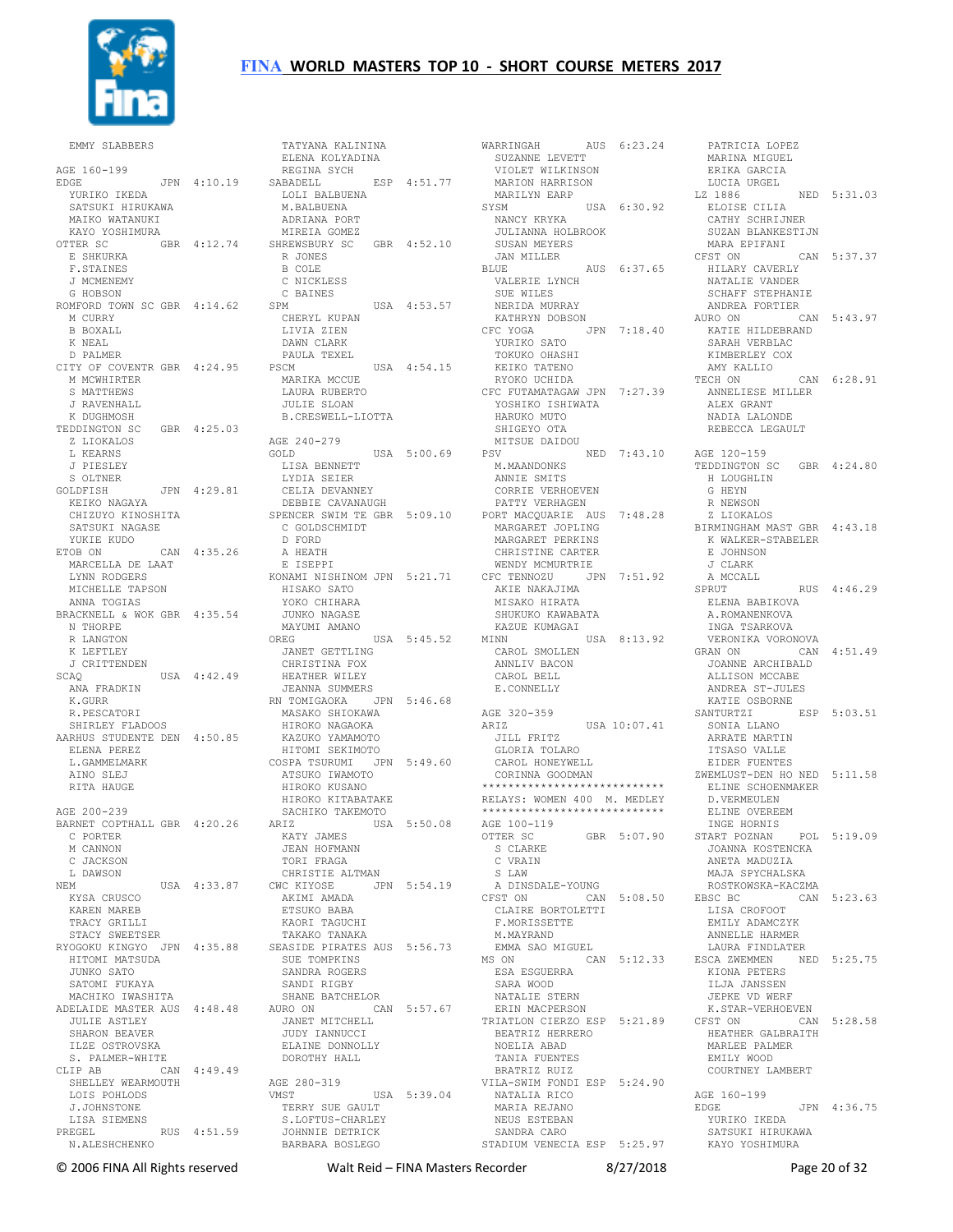

MAIKO WATANUKI<br>OTTER SC GBR 4:40.31 H DAVIS F.STAINES G HOBSON J MCMENEMY<br>BURL ON CAN 4:55.18 PETRA HANEBERRY SARAH ARMSTRONG SIAN SMITH KAHLA BARRON FANATIC SWIM CA ESP 5:01.35 ANA BALLESTER SANDRA FELIP ANA ADORNO MA JOSE FELIP NEM USA 5:11.18 JILL LANCASTER ANGELINA BONIN KERI NAPPI DONNA NEUENDORF PSCM USA 5:13.53 MARIKA MCCUE KYOKO SHIMOYAMA KAZUE OZAKI MICHELLE FERRO LAURA RUBERTO JULIE SLOAN BRACKNELL & WOK GBR 5:15.92 R LANGTON J CRITTENDEN C SHEARN K LEFTLEY YCFM USA 5:18.85 KIRSTEN HOLZ KATHY ZIMMERMANN SABRINA CAMPBELL KIMBERLY BAKER DAW NED 5:22.67 AGNES VAN BRUG<br>PETRA TOSSINGS<br>ILONA HOGERHEYDE JACQUELINE TUIN GOLDFISH JPN 5:24.12 YUKIE KUDO YUMI GOTAMBU MISA HATTORI CHIZUYO KINOSHITA AGE 200-239 PSV NED 5:05.43 NEM USA 7:06.36 GUDULE VD MEER KETTING-KLAASSEN LISELOTTE JOLING CORRIE VERHOEVEN RYOGOKU KINGYO JPN 5:10.34 MACHIKO IWASHITA HITOMI MATSUDA JUNKO SATO SATOMI FUKAYA CVMM USA 5:10.58 BEATA KONOPKA J.WEIDERMAN ARLETTE GODGES BECKY CLEAVENGER<br>PRM USA PBM USA 5:11.79 CWC MINAMISENJU JPN 7:33.52 REBECCA SMITH CHRIS WENZEL ENEY JONES L. BOSTIC MALVERN MARLINS AUS 5:21.25 DANIELLE SPURLING NICKY KERR ANDREA MCNEIL DAPHNE BRIGGS<br>CAMO OC  $CAN 5:26.28$  JANINE BOIVIN JOSEE CHAPDELAINE ANDREE FLUET CAROLINE DUCHESNE SPM USA 5:26.31 PAULA TEXEL LIVIA ZIEN CHERYL KUPAN

 KAREN WESTERMAN PREGEL RUS 5:28.80 N.ALESHCHENKO TATYANA KALININA<br>ELENA KOLYADINA ELENA KOLYADINA REGINA SYCH TECH ON CAN 5:32.28 JENNIFER MCARTON KRISTA KLASSEN COURTNEY CHUBB CLAIRE LAFLAMME SHREWSBURY SC GBR 5:35.44 R JONES B COLE C NICKLESS C BAINES AGE 240-279 NAMIHAYA SUIEI JPN 5:49.46 ATSUKO TOYOKAWA HITOMI UMEMOTO SDSM USA 5:49.62 ANDRA JAUNZEME KAREN SING CATHY NEVILLE MARIEKE THAYER<br>AURO ON C AURO ON CAN 6:21.79 JUDY IANNUCCI DOROTHY HALL JANET MITCHELL COLLEEN JORDAN<br>SYSM USA 6:22.07<br>DEANNA DOYLE<br>MARTHA SAMUELSON<br>NANCY KRYKA CATHY FEDAKO TECH ON CAN 6:50.08 S.DELIENCOURT WENDY MILFORD PATRICIA ANGUS FIONA GRANT WAVE BC CAN 7:05.18 TRACY WRIGHT ALIDA BRICHON THEO MANLEY KAREN MCCREATH ALISON DIXON MARY DICKSON LAURIE BRENNER BARBARA WEST USA 7:10.09 PEGGY SHEA MARTHA TAKAKOSHI SUSAN MOSS FULLER DEBI TRUESDALE MANLY MASTERS AUS 7:23.98 SUZANNE JOHNS HELEN LUDGATE RUTH FITZPATRICK DAWN GLEDHILL MASUMI KATAGIRI SUMIE HANAJIMA KIMIE SHIMOKAWA ATSUKO KOUTA AGE 280-319 OREG USA 6:32.56 JOY WARD GINGER PIERSON JANET GETTLING MARY ANNE ROYLE WARRINGAH AUS 7:02.33 VIOLET WILKINSON MARION HARRISON MARILYN EARP SUZANNE LEVETT IBARAKI SC JPN 8:06.76 ETSUKO MIYAI LING NICKY KERR<br>ROYLE KERRI LAYT<br>AUS 7:02.33 DANIELLE SI<br>GOLDFISH

 HIROKO OTANI KEIKO OTANI YURIKO OKAMURA KONAMI OKUBO JPN 8:06.91 TSUYAKO KAWATSU HATSUE SUKEGAWA MICHIKO MASUDA MITSUKO KIKUCHI SYSM USA 8:26.65 ANNE GIBSON CAROL MITCHELL SUSAN MEYERS JAN MILLER MINN USA 8:39.33 CAROL SMOLLEN PAT LILLEHEI BABS LARSEN E.CONNELLY<br>ARIZ USA 9:51.24 JOAN PIERCE KARIN BIVENS WENDY WEINBERG LYN MORENO \*\*\*\*\*\*\*\*\*\*\*\*\*\*\*\*\*\*\*\*\*\*\* RELAYS: WOMEN 800 M. FREE \*\*\*\*\*\*\*\*\*\*\*\*\*\*\*\*\*\*\*\*\*\*\*\*\*\*\*\* AGE 100-119 SILVER CITY BLU GBR 8:53.34 R KEIR L KENNEDY<br>K MCINTOSH L ROBERTSON BIRMINGHAM MAST GBR 9:07.54 J CLARK A MCCALL C SAXON K WALKER-STABELER AGE 120-159 AQUAMASTERS ESP 9:23.82 CINTA VILANOVA MERITXELL GONFAUS GINA LOPEZ SABINA MARTINEZ POWERPOINTS AUS 10:05.39 WENDY TEMPELS KATH RUSSELL SALLY CUMING MADELYN-ANNE RING KONAMI MUSASHI JPN 11:13.33 KIMIKO FURUYA WAKANA YAJIMA AKIKO NIIDE AYA IWATA LVM USA 11:54.64 CARLY SHADID STEPHANIE HANK TERESE DUGGAN VIOLET COLAVITO AGE 160-199 ROMFORD TOWN SC GBR 9:19.58 K NEAL A FORDHAM M CURRY D PALMER<br>AQUAMASTERS ESP 9:37.18 MERITXELL GONFAUS SABINA MARTINEZ MARIA RAMOS CINTA VILANOVA MALVERN MARLINS AUS 10:11.50 SUZIE BRATUSKINS KERRI LAYTON DANIELLE SPURLING JPN 10:23.66 KEIKO NAGAYA YUMI GOTAMBU MISA HATTORI YUKIE KUDO KONAMI NISHINOM JPN 10:31.22

 JUNKO NAGASE MAYUMI AMANO YUMI FUNAKURA KYOKO AKASHI<br>CNSW  $RET. 10:49.62$  NATHALIE BLONDEEL CLAIRE ANTHONY ISALINE MANCHEL SANDRA KOENIG GERM USA 10:58.48 DENISE DOMBAY TERRI POSTMA DOROTA HASSETT JOHANNA SCHNEIDER OLD DUTCH NED 10:59.21 C.STRAATE DE JONG KARIN FREDERIX KARIN VD HEUVEL CHANTAL VERHOEFF ESP 11:01.39 SILVIA PAGES NOELIA CARRASCO VICENTA URBANO SANDRA FARO DE GEUL NED 11:04.49 AAFKE GROOT MARIJKE CAMPFENS MARIAN NEDERLOF S.PRINS-MOLENWIJK AGE 200-239 RYOGOKU KINGYO JPN 9:57.06 HITOMI MATSUDA SATOMI FUKAYA JUNKO SATO MACHIKO IWASHITA<br>PSV NED  $NED 10:05.23$  ESTHER LOHUIZEN PATTY VERHAGEN GUDULE VD MEER LISELOTTE JOLING SPENCER SWIM TE GBR 10:24.48 S SWAINE F BAKER S MAIDMENT E ISEPPI SDSM USA 10:29.17 LAURIE KERNS YUMIKO KOBAYASHI JASMINE STILES CATHY NEVILLE MALVERN MARLINS AUS 10:58.43 JANETTE DICKEY SHARON NEWSTEAD ANDREA MCNEIL DAPHNE BRIGGS LONG EATON SC GBR 11:03.47 H AKERS M HOLLAND M THCK E SIMPSON SKY USA 11:15.16 AMY POPE PAM MARTIN MELINDA SCHMITT MARY CURL KAUNO TAKAS LTU 11:23.04 L.KABASINSKIENE R.GADLIAUSKIEN R.IVANAUSKAIT J.DULEVICIENE ROSE USA 11:24.29 CECILIE BOYSEN FIONA HARWICH NANCY LEICHTER N.DOUDIKIAN-SCAFF USA 11:53.42 FRAN HARE JO-ANN BERRY KAREN DIETRICK SUZANNE DEARWORTH

© 2006 FINA All Rights reserved Walt Reid – FINA Masters Recorder 8/27/2018 Page 21 of 32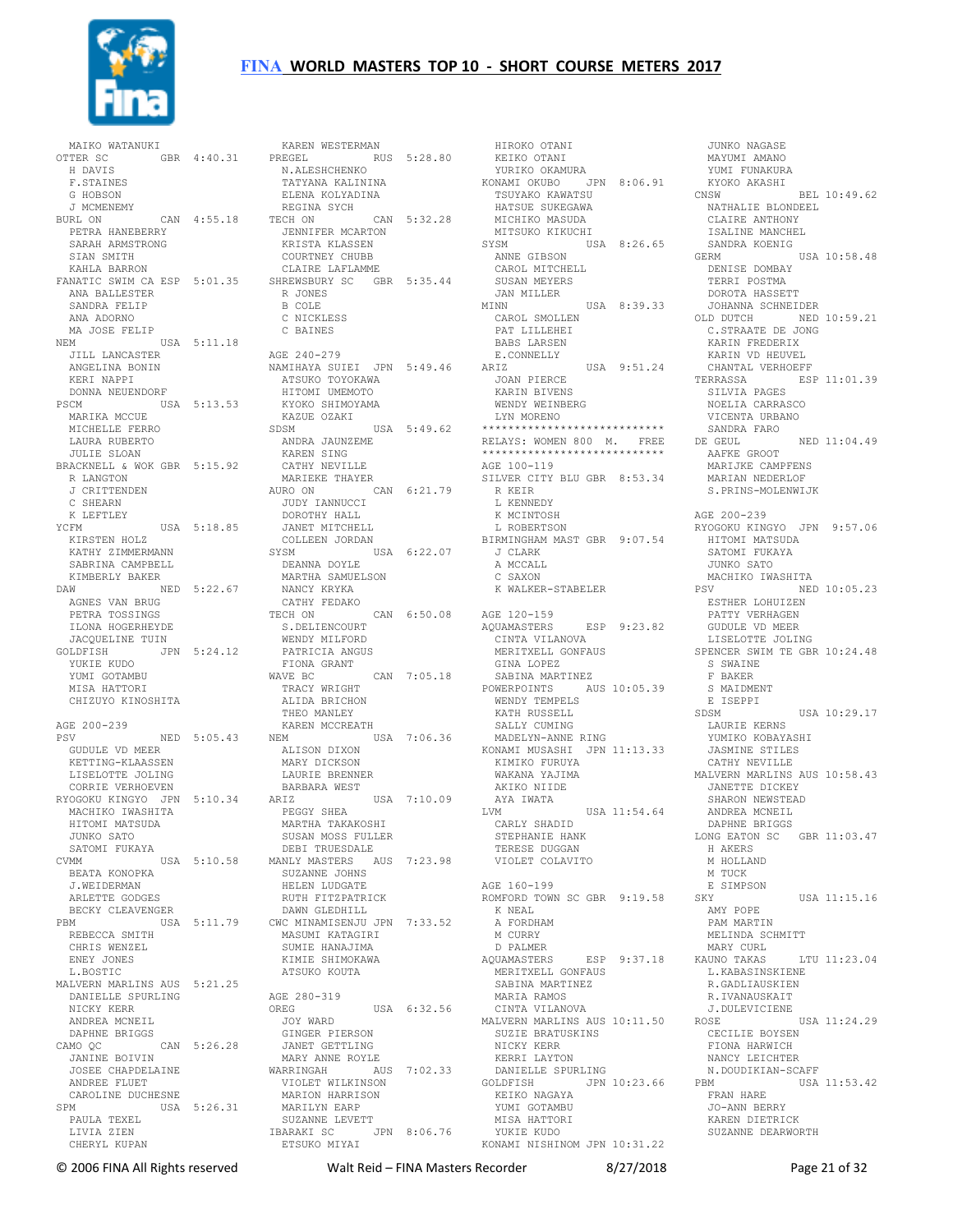

AGE 240-279 GOLD USA 10:38.87 LISA BENNETT PEGGY MCDONNELL DEBBIE CAVANAUGH CELIA DEVANNEY KONAMI NISHINOM JPN 11:40.56 AKIKO CHIGUSA ETSUKO TOMINAGA CHIKAKO MOCHIZUKI YOKO CHIHARA MALVERN MARLINS AUS 12:39.72 SUE BOEKEL SPENCER-GARDNER NOLENE SCHOFIELD PATRICIA BAKER RN TOMIGAOKA JPN 12:56.62 MASAKO SHIOKAWA HITOMI SEKIMOTO HIROKO NAGAOKA KAZUKO YAMAMOTO NEM USA 13:41.25 ALISON DIXON BARBARA WEST MARY DICKSON LAURIE BRENNER COSPA TSURUMI JPN 13:45.82 HIROKO KITABATAKE TAKAYUKI OGURA EXETER UNIVERSI GBR 1:38.34 .<br>HIROKO KITABATAKE<br>HIROKO KUSANO CHIZUKO ITAKURA ATSUKO KASHIMA<br>MTNN U MINN USA 13:59.97 M LEWIS PAMELA OGDEN SARAH NELSON SHANNON SWARTZ S.LEE-SHERIDAN SCHH USA 14:05.12 VICKI VIK MARIAN BASTIAN DEBRA WALSH CYNTHIA SMITH<br>TOYAMA SC TOYAMA SC JPN 15:02.01 AKIKO YANASE REIKO NISHII TOMOKO WATANABE JUNKO MIZUSHIMA FUKUI SS JPN 16:20.71 HIROMI OKADA MIDORI YOSHIDA? SHIZUKO TAKAMURA KUMIKO YAKKO AGE 280-319 VMST USA 12:45.85 SOEITAI JPN 1:41.99 YUKI UCHIDA KIMIHIKO NAKAMURA TAIKI KATSUMATA BARBARA BOSLEGO JOHNNIE DETRICK TERRY SUE GAULT S.LOFTUS-CHARLEY MID SUSSEX MARL GBR 12:57.88 M JOHNSON J DEAN R DUDENEY A GWYNN YOUTH MACHIDA JPN 16:03.79 KATSUE NOMURA MINEKO NAKAMURA YOKO WAKABAYASHI MACHIKO NOBUTA MINN USA 16:53.55 DENIS VORONTSOV URAL-EKATERINBU RUS 1:35.67 BABS LARSEN CAROL SMOLLEN E. CONNELLY ANNLIV BACON FACT USA 17:48.67 MARTHA HENDERSON ASOKAIKEI JPN 1:36.29 BETTY LORENZI BARBARA MCNULTY JOAN CAMPBELL AGE 320-359 SUNWAY YOKOHAMA JPN 16:13.28 SHOKO YONEZAWA

 SACHIE MORI YUKO SAKAGAMI SONOE WATANABE YOUTH MACHIDA JPN 17:13.89 YOSHIKO KINOSHITA MINEKO NAKAMURA TOSHIE ITO KATSUE NOMURA \*\*\*\*\*\*\*\*\*\*\*\*\*\*\*\*\*\*\*\*\*\*\*\*\*\*\*\* RELAYS: M E N 200 M. FREE \*\*\*\*\*\*\*\*\*\*\*\*\*\*\*\*\*\*\*\*\*\*\*\*\*\*\*\* AGE 100-119 BADALONA ESP 1:36.87 ADRIAN BLANCAS JAVIER NOTARIO CARLOS FRIAS BORIS PALLARES TAKUYA HASEGAWA Y.KOBAYASHI SHUNSUKE ISHIZUKA YUYA FUJITA SEREN MASUDA T.MAEGASHIRA RYOU INOUE I SKLIAROV W BARRETT N LEVETT RUS 1:40.19 ROMAN GRYAZNOV ANDREY KOZLOV ALEXEY STEPIN ALEXEY TESLIK KASATKA RUS 1:40.57 DMITRIY BASIN IGOR KUZNETSOV<br>
ILFAT MINEKHANOV<br>
IVAN TROFIMOV<br>
DELFIN ESP 1:40.83<br>
ALBERTO SALAS<br>
DIEGO ENCARNACION JUAN FELTRER BORJA MOLTO<br>NN OC NN QC CAN 1:41.55 ALEXANDR SHILIN DEVINE NEBOR MATHIEU LEPAGE PATRICK LEVEILLE FRANCOIS ETHIER<br>SOEITAI JPN 1:41.99<br>-------- TAKUYA EGUCHI TAIYO COM JPN 1:42.02 KEISUKE YAMANE SATOSHI HARADA YUTA IMAMURA TOMOYA KANEKO ANTON ANTIPIN SERGEY EVSTAFEEV EVGENIY LAGUNOV SERGEY GABITOV DENIS KUZHMAN ANDREY MIKHEL ALEXANDR PROKOPEV YOSHIHIRO ASO TAKEFUMI KAKIZOE MASATOSHI ASO YUKI SOBASHIMA NAUTIC CLUB ALP FRA 1:36.72 KARIM JENHANI YANN RIGAL

GR SAME JPN 1:37.47 AAS SARCELLES N FRA 1:38.55 2KEI-KAI JPN 1:37.95 MANUEL BOSCARDIN TENIS CHAMARTIN ESP 1:38.73 ROB SPETTER ARJAN VERHEIJ AGE 120-159 DVINA RUS 1:35.21 NOL VAN THULL A.C AGGLOMERATI FRA 1:40.11 LAURENT VILLET KEVIN TONNERRE SIBMASTERS RUS 1:37.67 SERGEY GEYBEL ILYA LARIONOV SERGEY MAKOV A.PROKURATOV BRIGHTON DOLPHI GBR 1:37.81 DAMIEN CUCUMEL PIERRE BLANC P ALLEN K PICKARD J POOK M LAMBERT OUT TO SWIM GBR 1:37.90 N THOMSON C DONOT S RIGONI M LUE KEVIN MAUPIN<br>KEVIN MAUPIN<br>Criss BENOIT SAINT-OMER DE ROG NED 1:45.02 JEFFREY DUMEIGE DANIEL CAAMANO EDUARD PEREZ FRANCISCO JUSTO JORDAN MARTINEZ OKUDA SWIM TEAM BRA 1:38.88 MATHEUS DIB F.FIGUEIREDO DENIS BRITO LINCOLN TEIXEIRA AGE 160-199 EAST LEEDS SC GBR 1:35.40 P CLEMENCE D EMERSON C KNEE A CRAWFORD SIGMA SWIM DEN 1:36.29 SUNDSVALLS SS SWE 1:46.81 STEFAN ANDERSSON JACOB SKYTTE MADS GJERLOV CLAUS WENG CLAUS IVERSEN NEVA STARS RUS 1:37.54 PAVEL LEBEDEV VLADIMIR PREDKIN A.SPIRIDONOV CA PIERRELATTE FRA 1:39.12 A.LEJEUNE<br>MARK ARZAGA<br>GILLES GRABSKI PATRICE JACOB SK NEPTUN SWE 1:39.28 HAKAN AGNELL DANIEL LONNBERG ANDREAS TAFLIN PETER EDVARDSSON ALBION D'ELFT NED 1:40.10 EGBERT STOLK ERIK SIMONS HUGO BREGMAN BERTRAND BASSANG PASCAL MEYER CYRIL LAMBERT YANNICK RIVET OSAKIRAKUEIKAI JPN 1:40.92 ARON PARKER TOSHIO KIDA HIROKI MINO KELVIN YEW A. L. JUVENIL A BRA 1:41.10 GUSTAVO VOLKART WAGNER SANTOS RODRIGO CARVALHO LEONIR MARINO POSEIDON RUS 1:41.43 DMITRIY BAGDALOV VASILIY EFREMOV

 IVAN SIDORKIN R.SUKHOVERKHOV AGE 200-239 BOULOGNE BILLAN FRA 1:39.31 LAURENT NEUVILLE OLIVIER FAYOLLE RICE USA 1:42.92 BRUCE KONE JAMES CONNOLLY D.MASTRACCHIO DAVID GUTHRIE TABY SIM SWE 1:44.56 STEFAN SCHERLING BENGT OLSSON PETER PARLKLO HARALD KRUGER PETER BERNSEN GLEN LE CLERCQ<br>TGMA SWIM DEN 1:46.06 SIGMA SWIM JENS GYDESEN MADS GJERLOV HENRIK PEDERSEN ANDERS DALSGAARD HAKUYO S JPN 1:46.13 KOJI HASHIMOTO HIROKI SUGINAKA T.KURAMOCHI TETSU SHIOZAKI 43 REGION RUS 1:46.62 BORIS KONKIN IGOR KROPOTOV OLEG POGODIN NIKOLAY TOKAREV STEFAN ANDERSSON<br>RIKARD TAPP ROLF TEGEBACK GEORFE PAPP ES NANTERRE FRA 1:47.01 GILLES LAFFICHE C.MARTIN LIONEL CHALENDAR LIONEL PAILLIEZ VIRY-CHATILLON FRA 1:47.35 C.RIGONNAUD P.BOCQUILLON CHRISTOPHE PROVOT LAURENT KABICHE AGE 240-279 STADE FRANCAIS FRA 1:47.90 MARC MAILLOT PATRICK DELLOUE PIERRE BAEHR BAUDOIN FAUCK GOTEBORG SIM SWE 1:49.37 LEONARD BIELICZ KARL JUSTH LENNART MENTOR B.ZARNOWIECKI<br>PSV NED 1:52.33 BREND BREVE HANS WIJSMAN JOOP ARIAENS FRED KETTING REAL CANOE N.C. ESP 1:52.52 ANTONIO EGIDO ALBERTO DELGADO FELIPE AREVALILLO LUIS MARTINEZ<br>OSEIDON RUS 1:53.42 POSEIDON VLADIMIR GETMAN ANDREY KHOKHLOV SERGEY KOZLOV V.ZHITLOVSKIY TRAFFORD METRO GBR 1:54.33

© 2006 FINA All Rights reserved Walt Reid – FINA Masters Recorder 8/27/2018 Page 22 of 32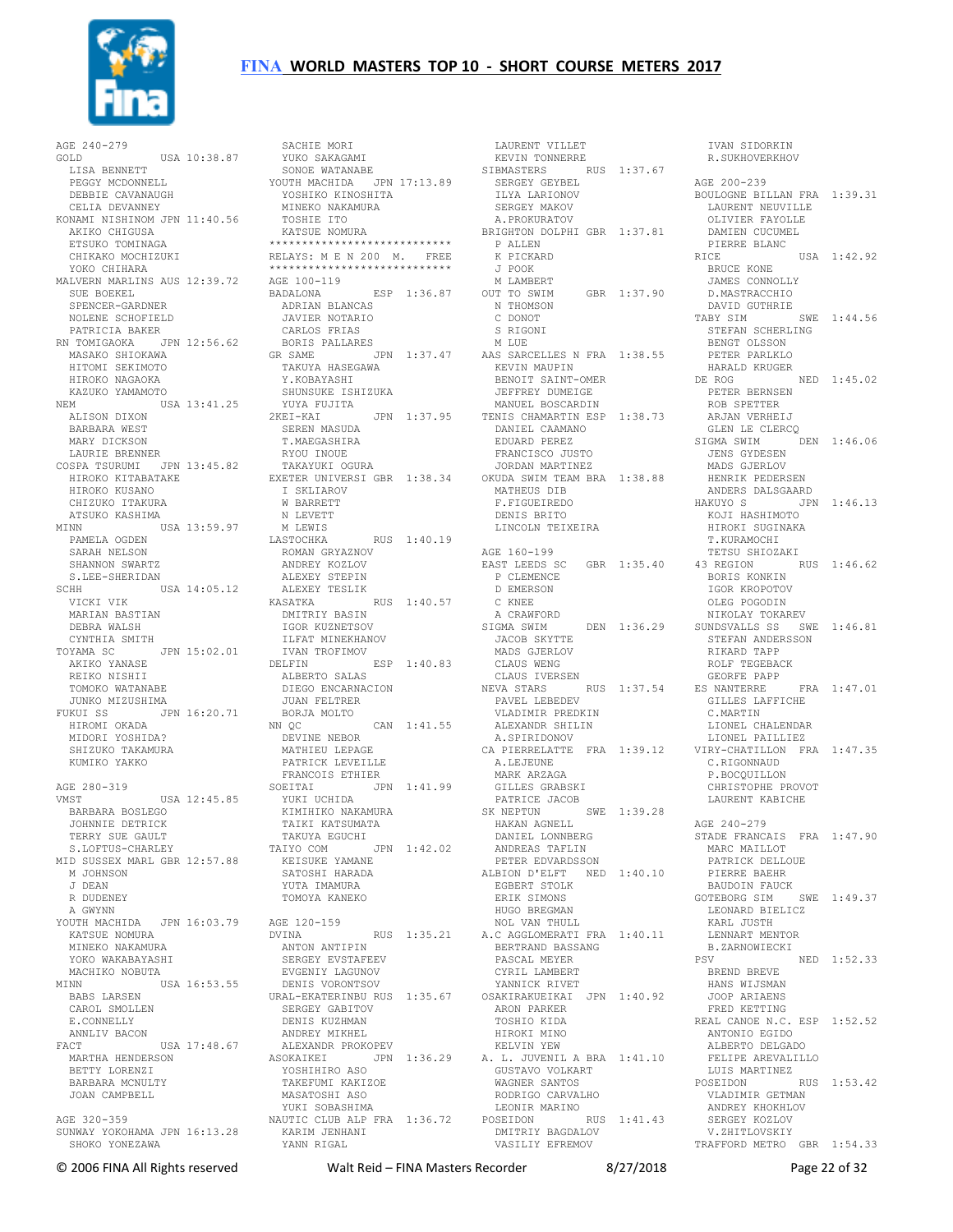

 N MACKINNON N BARTON<br>S METCALFE S METCALFE A JOHNSON BOULOGNE BILLAN FRA 1:55.35 ABED OUADAH DUNCAN MC CREADIE J.MELLADO LUC LIEBEL DUNKERQUE NATAT FRA 1:55.78 F.DEHANDSCHOEWERC MARC SWITALA MARC LEFERME J.DELAPORTE MIAMI AUS 1:56.70 BRETT GREEN ROSS BEATON MARK FITZ-WALTER DARRYL HURLEY PAINEIRAS A BRA 1:57.24 IVO PETRONI JOSE LORO RICARDO YAMIN ALEXANDRE MITZKUN AGE 280-319 PBM USA 2:01.33 <sub>BM</sub><br>DAVID QUIGGIN KEEFE LODWIG ROBERT HEACOCK LEE CHILDS MURASAKI SPORTS JPN 2:06.86 S.HASEGAWA YOSHIHIRO KISHI SHIGEO KANAI MINORU TOYOTA ROBERT PATTERSON BRIAN WALSH ROD CLARKE EDWIN JEWELL HIROSHIMA SC JPN 2:10.35 SHINJI UENO TAKASHI KOMURA KAZUNORI NADA MITSURU IKEGAMI TOROKBALINT HUN 2:10.53 FERENC ERDELYI LASZLO CSABA LASZLO BARDOCZ JOZSEF CSIKANY CMSC AB CAN 2:12.42 DAVE DICKSON PETER O'BRIEN KEITH SHAW JIM FRY<br>SYSM YSM USA 2:13.39<br>ROB COUCH BOB COUCH JAN SODERSTROM DON CLARIDGE TOM CORNELL PSM USA 2:15.18 RICK COLELLA BARTOLOME VERA ANTONIO POL STEVEN PETERSON DAVID TEMPEST DICK PETERSON KOMATSU SC JPN 2:16.74 AGE 100-119 SHIGERU SAKAI FUMIHIKO SAITO MASANAO BAN TADANOBU YAMADA ITOMAN OTSU JPN 2:17.90 TOSHIHIKO INOUE .....<br>TOSHIHIKO INOUE<br>MAKOTO KUWANO Y MATSUMURO NOBORU MACHIDA AGE 320-359 HELLAS SK SWE 2:30.87 ERIK FORSLUND BENGT FURBERG OLOF SODERQVIST

MINORU TOYOTA MASKHUT SAMITOV<br>DONCASTER DOLP. AUS 2:10.34 IRON AQUATICS HUN 3:31.78 AGE 120-159 ANDERS SODERQVIST MIAMI AUS 2:38.34 JOHN CRISP DONALD LESLIE KEN WINTER DAVID BOYLSON GOLD USA 2:45.42 CAV CAVANAUGH ALAN RAPPERPORT BILL DYKSTRA DAVID MCINTYRE TACHIKAWASUIKYO JPN 2:53.20 TSUTOMU MIYAUCHI MAKOTO KOMANO YUSUKE SAYAMA TAKANAO SATO ARIZ USA 2:54.30 GLENN TEWKSBURY<br>PHIL SIMPSON<br>KENNETH MCKINNEY<br>AL WORTH USA 3:04.93<br>SDSM USA 3:04.93 BILL COLES TOM MITCHELL DONALD HUBBARD<br>
PETER ANDERSEN<br>
PINHEIROS A BRA 3:10.20<br>
WOLF HEINEKEN<br>
TUTOMU UEHARA<br>
FERNANDO ETZEL DETLEF SCHULTZE IDEL RUS 3:19.72 VLADIMIR ERMOLAEV ALEXEY KAMESHKOV ALEXEY KAMESHKOV<br>V.MUMZHIEV MASKHUT SAMITOV JOZSEF LIPTAL<br>L.TOTH-KECSKES ATTILA KOSZOVACZ VIKTOR CZELLER BRA 3:58.84 AYRTON FACANHA EDILSON PIRES GERHARD SCHRADER ANTERO ROLA AGE 360-399 FACT USA 4:18.57 EDWIN GRAVES JOHN CORNELL JOHN CORSE GORDON RALPH GORDON KALFII<br>ARARAQUARENSE A BRA 4:26.63 SEBASTIAO SANTOS DEIWES SA SALIM ABED ANUAR HADDAD ESPORTS MASTERS ESP 6:54.67 MANUEL PINA PEDRO GALMES \*\*\*\*\*\*\*\*\*\*\*\*\*\*\*\*\*\*\*\*\*\*\*\*\*\*\*\* RELAYS: M E N 200 M. MEDLEY \*\*\*\*\*\*\*\*\*\*\*\*\*\*\*\*\*\*\*\*\*\*\*\*\*\*\*\* SPORTOWY MAKO POL 1:45.78 ARTUR PIETRZAK PAWEL RURAK ROBERT WILK PIOTR SAFRONCZYK LASTOCHKA RUS 1:46.31 ROMAN GRYAZNOV ANDREY KOZLOV ALEXEY STEPIN ALEXEY TESLIK RADUGA RUS 1:46.61 EVGENIY DOLBNEV VASILIY FROLKIN ALEXEY MIKHAYLOV DENIS MITROFANOV

EXETER UNIVERSI GBR 1:47.99 N LEVETT URAL-EKATERINBU RUS 1:47.98 SERGEY GABITOV M LEWIS<br>W BARRETT W BARRETT I SKLIAROV BADALONA ESP 1:48.62 BORIS PELAYO JAVIER NOTARIO ADRIAN BLANCAS CARLOS FRIAS KASATKA RUS 1:49.13 VLADIMIR PREDKIN ALEXANDR SHILIN DMITRIY BASIN MIKHAIL MATSYNIN ALEXANDR SHIMIN IVAN TROFIMOV MASTER NATURASW ESP 1:49.95 CARLOS PEREZ OSCAR ALDABE MANUEL LOPEZ H.FERNANDEZ<br>2KEI-KAI JPN 1:51.32 RYOU INOUE<br>SEREN MASUDA SEREN MASUDA KAZUYA UCHIYAMA TAKAYUKI OGURA KASHIMA AZ JPN 1:52.79 KEI NAGASHIMA TASUKU TACHIBANA AKIRA YAMASHITA SYOUHEI ITOU ES NANTERRE FRA 1:53.14 VINCENT DELAFONT J.DUMONT MATHIEU THOMAS GEOFFREY PIQUET BLUE CORSAIRS JPN 1:39.28 A.C AGGLOMERATI FRA 1:52.72 TAKASHI TAKEMOTO HAJIME IKEGAMI<br>RYOYA TAGUCHI<br>SHINTARO UCHIYAMA<br>SIBMASTERS RUS 1:39.88<br>SERGEY GEYBEL ILYA LARIONOV SERGEY MAKOV NIKOLAY SKVORTSOV THE STAR JPN 1:41.11 JUNICHI FUKUI TAKURO OSAKI TOMOYA FUKUI KAZUO MATSUNAGA KAIJI YOKOSUKA JPN 1:44.66 ALCOBENDAS KENTARO KITADA ITTETSU KUMAKURA SEIJI SAKAGUCHI TAKASHI WAGATSUMA TENIS CHAMARTIN ESP 1:45.45 EDUARD PEREZ DANIEL CAAMANO DAVID RIBAGORDA JORDAN MARTINEZ NEVA STARS RUS 1:46.32 ANDREY IVANOV K.KISELEV DMITRIY NIKULIN A.SPIRIDONOV MURASAKI SPORTS JPN 1:46.37 HIROKI SAKURAI KIYOTAKA IDO Y.TAKAMATSU YU HOSHIDA ST YOKOHAMA JPN 1:47.07 IKUMI HASEGAWA YUKI KARAYA RYOTARO KOJIMA CHIHIRO AIJIMA ASOKAIKEI JPN 1:47.23 MASATOSHI ASO HIROSHI TENMA TAKEFUMI KAKIZOE YUKI SOBASHIMA

 DENIS KUZHMAN ANDREY MIKHEL ALEXANDR PROKOPEV AGE 160-199 NEVA STARS RUS 1:46.23 SERGEY GOGOL ILYA SKRYDLOV SIGMA SWIM DEN 1:47.58 JACOB SKYTTE CLAUS IVERSEN CLAUS WENG MADS GJERLOV CA PIERRELATTE FRA 1:48.85 PATRICE JACOB GILLES GRABSKI VINCENT LEBLOND NICOLAS GRANGER ALBION D'ELFT NED 1:50.35 EGBERT STOLK ERIK SIMONS HUGO BREGMAN NOL VAN THULL NUL VAN INCLE<br>ESBJERG SVOMMEK DEN 1:50.95 JACOB CARSTENSEN S.JOHANNESSEN BO JACOBSEN LARS NIKOLAJSEN ARANJUEZ ESP 1:52.06 EDUARDO ALEGRE SERGIO GOMEZ DIEGO MUNOZ RICHARDO SALCEDO PASCAL MEYER BERTRAND BASSANG CYRIL LAMBERT YANNICK RIVET H2O AUS 1:52.91 MICHAEL CARP BARRY CARP LACHLAN MCDOWELL CRAIG FOSTER TEAM ANGLIA SWI GBR 1:53.28 A BUCK M SCHOLTEN G MAVIN A BEVIS RSP 1:54.13 JAVIER CABRERA JORGE MARUJO DIEGO NISTAL OSCAR RODRIGUEZ AGE 200-239<br>RICE  $USA = 1:52.23$  JAMES CONNOLLY DAVID GUTHRIE BRUCE KONE D.MASTRACCHIO POSEIDON RUS 1:52.83 MIKHAIL GROMOV SERGEY KOZLOV OLEG PLUTOK ANATOLIY SAVCHUK SK NEPTUN SWE 1:53.46 DANIEL LONNBERG HAKAN AGNELL ROLF GUSTAFSSON ANDERS HAGLUND BOULOGNE BILLAN FRA 1:53.87 J.MELLADO PIERRE BLANC LAURENT NEUVILLE DAMIEN CUCUMEL SIBMASTERS RUS 1:54.32 ALEXANDR DERYABIN VITALIY KRASAVIN

© 2006 FINA All Rights reserved Walt Reid – FINA Masters Recorder 8/27/2018 Page 23 of 32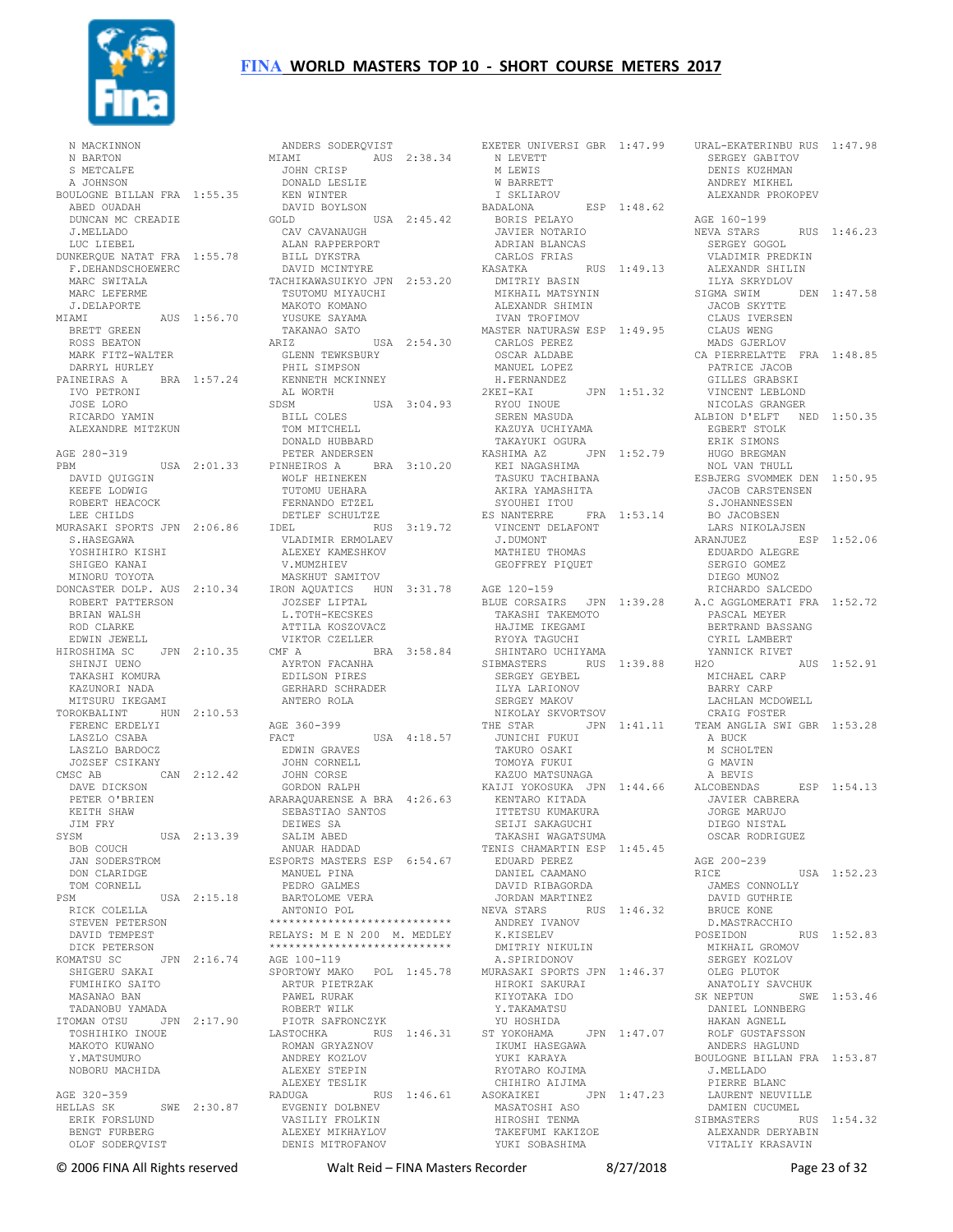

 A.PROKURATOV SERGEY STROGIY TABY SIM SWE 1:56.84 PETER PARLKLO STEFAN SCHERLING<br>
BENGT OLSSON<br>
HARALD KRUGER<br>
PADEL ARENA ALI ESP 1:57.47<br>
OSCAR ESTRADA<br>
IVAN BERRIO<br>
BARTOLOME MUNAR J-C LESTIDEAU PSM USA 1:57.50 CARL HAYNIE BRAD HERING MATS NYGREN<br>ALEX FITNES ALEX FITNES RUS 1:58.64 VITALIY KIRINCHUK TIMUR PODMARYOV NIKOLAY VORONIN ALEXANDR ZUBRICH OLYMPIQUE PARIS FRA 1:59.67 MARC BEAU FABIEN TRUCHI GUY LACONTAL PASCAL HAITSE AGE 240-279 JONATHAN KLEIN NEAL VESTAL SHIGERU SAKAI MASANAO BAN HENRY STEWART PAUL TREVISAN LENNART MENTOR GLEN CHRISTIANSEN LEONARD BIELICZ B.ZARNOWIECKI REAL CANOE N.C. ESP 2:06.01 PSV ANTONIO EGIDO LUIS MARTINEZ ALBERTO DELGADO FELIPE AREVALILLO MOVY USA 2:06.73 MINN<br>BRENT MILLER ROBIN KL BRENT MILLER ROBERT WRIGHT KYLE STEPHENSON BILL SHERMAN KENILWORTH MAST GBR 2:08.32 S BURCHAN C RYALL T CLARK S HATFIELD TRAFFORD METRO GBR 2:08.43 A JOHNSON<br>
N BARTON<br>
S METCALFE<br>
N MACKINNON<br>RACING CLUB DE FRA 2:09.83<br>
C.GUILLEMIN J.CABROL C.STARZEC LAURENT MERLOZ SODERTALJE SS SWE 2:10.09 VEIKKO MATTOLA RONNY OLTNER TOMAS LINDGREN JAN BLOMGREN PSV NED 2:10.57 BREND BREVE ROB HEMESATH FRED KETTING HANS WIJSMAN STADE FRANCAIS FRA 2:12.27 ETSUO FUTAMACHI PATRICK DELLOUE MARC MATLLOT BAUDOIN FAUCK PIERRE-YVES COPIN AGE 280-319

 DANIEL PHILLIPS NCMS USA 1:57.69 KATASHI AOKI KOMATSU SC JPN 2:36.15 GOTEBORG SIM SWE 2:03.52 MOVY USA 2:37.09 AGE 100-119 TOROKBALINT HUN 2:17.93 PORT MATES JPN 3:42.31 JOZSEF CSIKANY GABOR SOMLAI LASZLO CSABA FERENC ERDELYI<br>
CMSC AB CAN 2:24.88<br>
PETER O'BRIEN<br>
KEITH SHAW<br>
DAVE DICKSON<br>
JIM FRY<br>
PBM USA 2:30.37 ROBERT HEACOCK JERRY MARCHBANKS DAVID QUIGGIN TONY JARVIS DONCASTER DOLP. AUS 2:32.46 EDWIN JEWELL BRIAN WALSH ROBERT PATTERSON ROD CLARKE TYMS ON CAN 2:35.37 CLIFF GENTLE M.WILLIAMSON PETER STRAKA CHRISTOPHER SMITH HAKUYO S JPN 2:35.79 HIROSHI NONAKA AKIHITO ISHIGAMI TAKASHI TERAKOSHI TADANOBU YAMADA FUMIHIKO SAITO CHIP GLIDDEN DAVE NOBLE MICHAEL NORBERG MIKE CALWELL PSV NED 2:39.01<br>
BREND BREVE<br>
ROB HANOU<br>
FRED KETTING<br>
BOB BERG<br>
MINN USA 2:39.22<br>
ROBIN KLEFFMAN 2:06.75 ALINN<br>ROBIN KLEFFMAN<br>DAVID ARLANDER MARC ANDERSON M.ROTHWEILER AGE 320-359 GOLD USA 3:03.03 BILL DYKSTRA KARL WIEDAMANN DAVID MCINTYRE CAV CAVANAUGH HELLAS SK SWE 3:15.65<br>
ERIK FORSLUND<br>BENGT FURBERG<br>BO HEDBERG<br>ANDERS SODERQVIST GAJA USA 3:21.22 DAVID MILLER HAL STOLZ JOHN ZEIGLER ALBERT WOODS TACHIKAWASUIKYO JPN 3:27.29 TSUTOMU MIYAUCHI MAKOTO KOMANO TAKANAO SATO YUSUKE SAYAMA<br>HAKUYO S JPN 3:28.17<br> SATOSHI FUJITA<br> KEIJI GEMBA TOSHIMI INATOMI ARIZ USA 3:42.24 GLENN TEWKSBURY HAROLD PETER EUGENE HILDRETH KENNETH MCKINNEY

 YUKIO MIYAMOTO MASAHIRO KOYAMA KENICHI KATAGIRI FUMITO SHIMAZU TENERIFE MASTER ESP 3:45.75 FRANCISCO GARCIA INGOLF BOSSERT CARLOS BREMON<br>RICARDO FERNANDEZ RICARDO FERNANDEZ FLUMINENSE A BRA 3:47.72 ZAVEN BOGHOSSIAN PAULO REZENDE SAUL BIRMAN ARAM BOGHOSSIAN SDSM USA 3:50.84 BILL COLES TOM MITCHELL FABIO ASTUDILLO DONALD HUBBARD AGE 360-399 FACT USA 4:54.60 JOHN CORNELL JOHN CORSE GORDON RALPH EDWIN GRAVES ESPORTS MASTERS ESP 7:27.57 ANTONIO POL PEDRO GALMES MANUEL PINA BARTOLOME VERA \*\*\*\*\*\*\*\*\*\*\*\*\*\*\*\*\*\*\*\*\*\*\*\*\*\*\*\* RELAYS: M E N 400 M. FREE \*\*\*\*\*\*\*\*\*\*\*\*\*\*\*\*\*\*\*\*\*\*\*\*\*\*\*\* GRA USA 3:18.88 BRYAN LONG NIKITA LOBINTSEV LUKE PECHMANN **NICHOLAS POPOV**  DIMITRI COLUPAEV SA ISHINOMAKI JPN 3:50.95 TAKESHI HOSHI SHIGEKI NOGUCHI لسحب المحمد ...<br>SHIGEKI NOGUCHI<br>TAKAHIRO HANAMURA JUNPEI KUNII CFC FUTAMATAGAW JPN 3:53.57 TRAFFORD METRO GBR 3:50.61 SHODAI OBA TAKAAKI SUZUKI MASAYUKI HOZUMI SHUN SAKAI TOBIUO CLUB JPN 3:56.47 RYOUHEI KIMURA<br>TAKUMI ARAYA KENTO KANNO DAISUKE ENDO<br>
AARHUS STUDENTE DEN 3:57.45<br>
LUKE NEUMAN<br>
C.THERKELSEN<br>
JONAS KIRKEGAARD<br>
CLAUS FISCHER<br>
CFST ON CAN 3:58.93 AARON BRADLEY BAYLEY YOUNG DAVE YOUNG NICOLAS LIGHTBODY AICHIKENKEI SUI JPN 3:59.83 MASAHIRO SATO DAISHI INAMOTO DAIGO KOBAYASHI MINORU OTA<br>GRASSE SANNO JPN 4:04.60<br>SHOKEI KANAZAWA<br>TATSUYA KOBAYASHI<br>SYUTA YAMANO TAKAHIRO YASUDA PLASENCIA 96 ESP 4:11.73 JAVIER ROSADO ALBERTO GARCIA PABLO RODRIGUEZ ALBERTO FLORES BADAJOZ ESP 4:11.86 F.QUINTANA

 SAMUEL PACHECO JAVIER VAZQUEZ AGE 120-159 KAIJI YOKOSUKA JPN 3:28.92 SEIJI SAKAGUCHI TAKASHI WAGATSUMA<br>TAKAYUKI OCHIAI TAKAYUKI OCHIAI HISASHI HASHIZUME BRIGHTON DOLPHI GBR 3:42.96 M LAMBERT K PICKARD S CHALLIS J POOK CFC FUTAMATAGAW JPN 3:45.10 TAKAYUKI MAEDA MANABU TSURUTANI H.TAKAYANAGI TAKAHIRO TERADA POWERPOINTS AUS 3:45.27 DAVID KELLAM YUQI WENG KIPP KAUFMANN NATHAN CHENCO<br>TORO ON CAN 3:46.39 TORO ON CAN 3:46.39 DIEGO CASTELLO ISAAC CHUNG ALEX BOULANGER T.HOLLINGSWORTH CFST ON CAN 3:47.87 D.WESTRA-LUNEY MARC PRUDHOMME ZACHARY ZEILER JEFFERY MCDONALD CAN 3:48.00 JONATHAN GOLER MATTHEW TORRES CHRIS VANDE WATER SPARTAK RUS 3:49.43 V.BESKHODARNYY ROMAN CHERNOV VADIM FETISOV DMITRIY SIROTIN D KORCZ P ECCLES S BARTON C WARD  $IISA$  3:51.58 JEFF HART JOHN MARCOVICI VINCE FIAMENGO RYAN BULLOCK AGE 160-199 SIGMA SWIM DEN 3:36.16 CLAUS WENG JACOB SKYTTE MADS GJERLOV CLAUS IVERSEN ALBION D'ELFT NED 3:39.90 ERIK SIMONS HUGO BREGMAN EGBERT STOLK NOL VAN THULL BRIGHTON DOLPHI GBR 3:43.74 P ALLEN S EVERETT<br>C TAIT<br>A FARRELL<br>TATTERSALLSCLUB AUS 3:45.40<br>TIM LAFOREST TIM LAFOREST<br>PETER THIEL GUY FARROW MATTHEW JAUKOVIC H2O AUS 3:47.32 BARRY CARP LACHLAN MCDOWELL CRAIG FOSTER MICHAEL CARP

CARLOS PEREZ

© 2006 FINA All Rights reserved Walt Reid – FINA Masters Recorder 8/27/2018 Page 24 of 32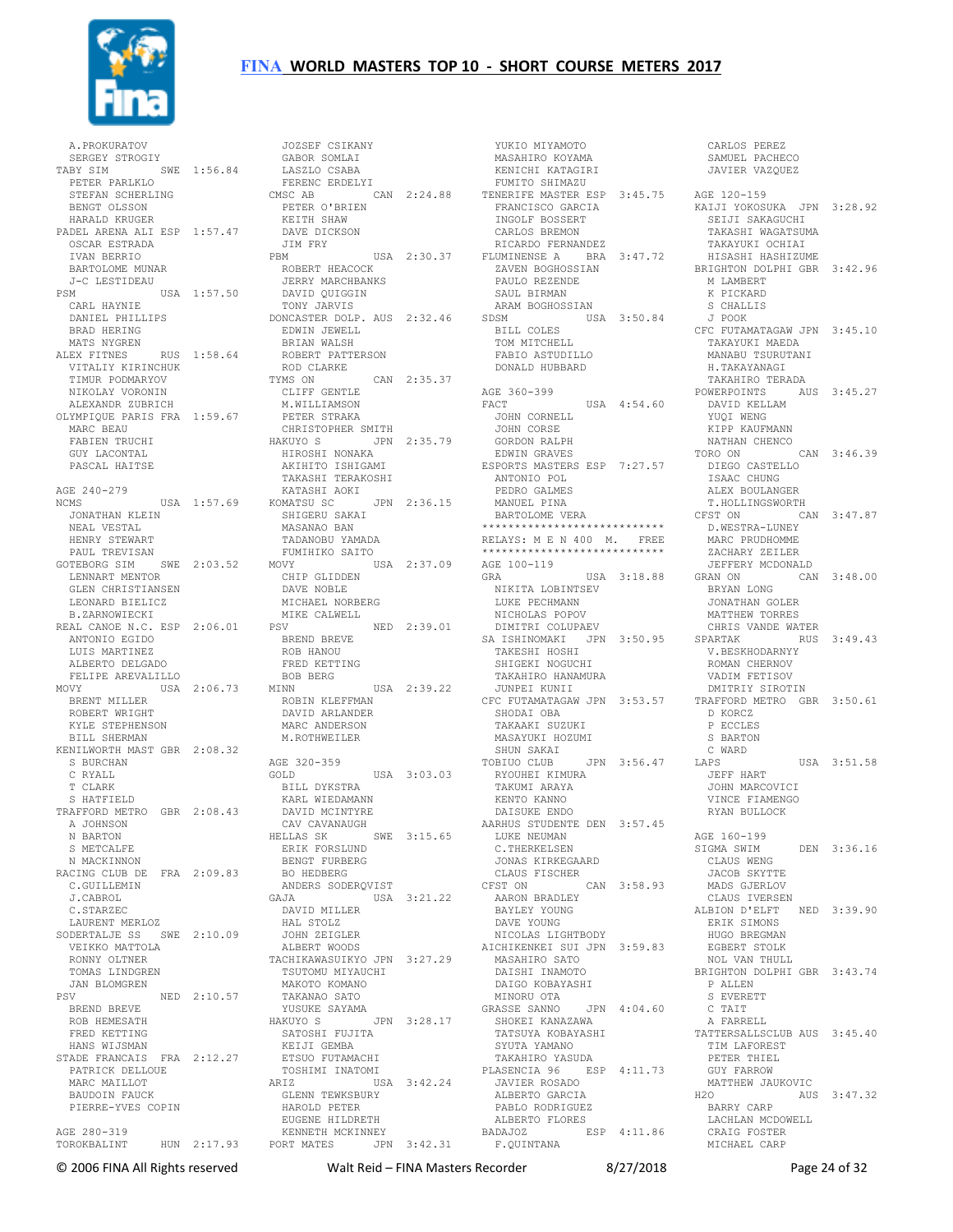

ROMFORD TOWN SC GBR 3:47.64 M LANE P SPELLER G WRAIGHT P ARUNDELL ESTRELA OESTE A BRA 3:48.28 CRISTIANO PASSOS LUIZ PINTO RENATO FERREIRA WAGNER SANTOS ANAITASUNA ESP 3:48.45 WINSTON UCHIYAMA H LEE PURGASON OSCAR CORREDOR MIKEL SARALEGUI<br>INAKI SANCHEZ<br>JAVIER URTASUN<br>LAV QC CAN 3:51.31<br>CHRISTOPHER ALLEN CHRISTOPHER ALLEN<br>GILBERT DUPLESSIS ARIZ THIERRY MARIN CHRYSTIAN GAUVIN DAW NED 3:51.65 ROBERT HUCK MARSHALL KANE PIETER GEMEREN KARS LUTTIK ALEX DAMEN JOOST HOETJES AGE 200-239 YCFM USA 3:41.86 STEVE WOOD TERRY LIVINGSTON RICH MERCER MIKE VAN THIELEN DE ROG NED 3:58.46 ROB SPETTER ERIK KAMPHUIS PETER BERNSEN GLEN LE CLERCQ ST YOKOHAMA JPN 3:58.98 TECH ON MASAHIRO MISHINA KAZUO MIYAJIMA TAKUMI MIYAZAKI YASUHIDE NAKAMURA MACC QC CAN 3:59.32 FRANCOIS GAUVIN MICHEL PIQUETTE PETER HARVEY PABLO CONDE BRENT DARRACH SIGMA SWIM DEN 4:01.26 HENRIK PEDERSEN ANDERS DALSGAARD PETER HOLMSTEEN C.DRACHMANN BURL ON CAN 4:02.53 PETER SMITH MICHAEL CUDMORE NICHOLAS BROWN JEFF KLEVEN GRA USA 4:03.31 KURT DICKSON TRYGGVI HELGASON<br>DREW CH DREW SKELLY BRENT FORD NOTTINGHAM LEAN GBR 4:04.08 M BRETT C ROBBINS D DONEGANI M LEACH TEDDINGTON SC GBR 4:06.23 S GRIFFITHS A HOOPER R OLTNER G INNES<br>ETOB ON CAN 4:06.23 TOM NAYLOR M.MACPHERSON CHRISTOPHER NAGY ROB KENT AGE 240-279 POSEIDON RUS 4:14.55 A.BASHMAKOV A. BASHMAKOV<br>VLADIMIR GETMAN

 ALEXANDR GREKHOV DMITRIY KROMSKIY PSV NED 4:15.08 BREND BREVE HANS WIJSMAN JOOP ARIAENS FRED KETTING ROSE USA 4:34.13 MALVERN MARLINS AUS 6:03.41 JAKUB KOTYNIA QUINN GEMPERLINE DAN STEPHENSON ERIK STERNE<br>NEM NEM USA 4:35.55<br>
PHIL WRIGHT<br>
MAJED ELTURKMANI<br>
ROBBIE ALLEN<br>
ROB TORGERSON<br>
ARIZ USA 4:37.23 MARK MODJESKA JOHN MULL NECGSC JPN 4:42.76 NECGSC<br>TADASHI FUJIMOTO SHIGEO NOMURA YASUO NARUSHIMA AKIRA MURAI<br>WWV NED  $4:44.35$ KEES-J OVERBEEKE<br>THEO SCHOUTEN THEO SCHOUTEN LAURENS BRETELER RUUD RUITER GBM USA 4:45.86 RICHARD SCHULTZ STEVE MILLER THOMAS NEWKIRK<br>JACK CECKLER JACK CECKLER TECH ON CAN 4:48.63 PHIL WILSON ROBERT READ TIM SCAPILLATO TOMAS OLIVA PENRITH AUS 4:49.54 DARREN FRASER LESTER GOLLAN STEPHEN HARVEY AGE 280-319 PBM USA 4:35.23<br>
KEEFE LODWIG<br>
DAVID QUIGGIN<br>
ROBERT HEACOCK<br>
LEE CHILDS<br>
ARIZ USA 5:24.43 DOUGLAS SPRINGER CRAIG SHAFFER JOHN LEET JACK ALLISON USA 5:27.29 BOB COUCH DON CLARIDGE DAVID OAKES RICHARD WHALEY TECH ON CAN 5:27.82 MICHAEL OLSEN VELLO MIJAL PETER LEACH MARK ROBSON MICH USA 5:40.51 RAY MARTIN WALLIE JEFFRIES GREGORY PASH ERIK LOKENSGARD OTTER SC GBR 5:44.65 R PHILLIPS A RAY R LLOYD-MOSTYN R THOMAS CONN USA 5:55.69 PAUL EPSTEIN MICHAEL LAUX

 JOHN SCHWARTEN WILLIAM GEOGHEGAN RYOEIKAI JPN 5:58.12 MASATO KURETAKE NISIANA SISOLIZ<br>MASATO KURETAKE<br>TAKESHI FUKUCHI<br>HIROSHI AMMO HIROSHI AMMO TAKASHI INOUE JOHN COCKS PATRICK DEVINE GARY NAUD BRUCE ALLENDER USA 4:35.55 CFC YACHIYODAI JPN 6:12.46 HIROMU INADA S.HASHIMOTO HIRONORI NAGAOKA YOICHIRO YASUDA AGE 320-359 RILA HITACHI JPN 6:05.49 YAKUJIRO NOGAMI HAITO TOMIYAMA TAKASHI TSUBOI KOJI WADA TACHIKAWASUIKYO JPN 6:21.44 TOSHIO ISHIBASHI TOSHIO ISHIBASHI<br>TSUTOMU MIYAUCHI MAKOTO KOMANO YUSUKE SAYAMA GOLD USA 6:26.56 CAV CAVANAUGH DAVID MCINTYRE BILL DYKSTRA ALAN RAPPERPORT ARIZ USA 6:43.91 AL WORTH GLENN TEWKSBURY PHIL SIMPSON KENNETH MCKINNEY SDSM USA 7:08.73 TOM MITCHELL W RIMBACH M WAI KWONG WAN BOB BEST DONALD HUBBARD FABIO ASTUDILLO ARIZ USA 9:46.47 RODGER BIVENS ROBERT SEARS LEONARD KERSHAW HAROLD PETER \*\*\*\*\*\*\*\*\*\*\*\*\*\*\*\*\*\*\*\*\*\*\*\*\*\*\*\* RELAYS: M E N 400 M. MEDLEY \*\*\*\*\*\*\*\*\*\*\*\*\*\*\*\*\*\*\*\*\*\*\*\*\*\*\*\* AGE 100-119 WH2O USA 3:59.39 C.GIBSON S.DEVENTER ANTOINE KUNSCH SAM STRYKER HIRONOSHIN HASUMI KENTAROH TOYODA YUTA UCHIDA YOSHIHITO ITAGAKI N LEVETT M LEWIS W BARRETT I SKLIAROV TOBIUO CLUB JPN 4:19.58 YUKI ARIMA SHOTA YAMANI DAISUKE ENDO TEPPEI FUJITA CFC FUTAMATAGAW JPN 4:23.87 TAKAAKI SUZUKI **MASAYUKI HOZUMI**<br>MASAYUKI HOZUMI SHODAI OBA SHUN SAKAI CALPICO JPN 4:25.07 KEN HARUTA<br>SATOSHI NAIL KEN HARUTA<br>SATOSHI NAKAHIRA RYUICHI YAMADA

CFC SHIMOKITAZA JPN 4:01.46 CFC FUTAMATAGAW JPN 4:14.58 EXETER UNIVERSI GBR 4:08.60 WARTA POZNAN POL 4:21.73 EIICHI WATANABE EBSC BC CAN 4:34.08 MICHAEL CAI MICHAEL DIPIETRO SHINGO KIDO CILLIAN ALTMAN PSM USA 4:38.44 ERIK PETERSEN I.SANDOVAL TRIATLON CIERZO ESP 4:40.29 HECTOR SERRANO SERGIO BENAVIDES JAVIER LARRAZ ULISES BORDON<br>SC ON CAN 4:51.17 DSC ON GABRIEL CESAR FRED BESIL KEVIN LIU KULIN MATCHAAR AGE 120-159 JFE JPN 3:42.26 TAKASHI TAKEMOTO HAJIME IKEGAMI TAKAO UEKI SHINTARO UCHIYAMA KAIJI YOKOSUKA JPN 3:44.37 HISASHI HASHIZUME KYOSUKE YONEHARA SEIJI SAKAGUCHI TAKASHI WAGATSUMA SIGMA SWIM DEN 4:04.50 THOMAS LIANEE JACOB SKYTTE CLAUS IVERSEN MICHAEL NIELSEN GBR 4:05.78 F PEH D ADAMSON TORO ON CAN 4:09.83 T.HOLLINGSWORTH ALEX BOULANGER DIEGO CASTELLO ISAAC CHUNG TRAFFORD METRO GBR 4:10.23 D KORCZ A COOPER S BARTON C WARD BRIGHTON DOLPHI GBR 4:12.56 S CHALLIS K PICKARD J POOK M LAMBERT TAKAHIRO TERADA<br>mati- TAKEHIKO NAKAMURA H.TAKAYANAGI TOMOYUKI NAGASE T.TOMASZEWSKI PIOTR KODUR S.KACZMAREK<br>B.ZADOROZNY B.ZADOROZNY ZDZIESZOWICE POL 4:22.03 SZYMON PACIEJ P.OSIWALA MATEUSZ DUDEK DAWID JAJUGA AGE 160-199 ALBION D'ELFT NED 4:03.20 EGBERT STOLK ERIK SIMONS ERIK SIMONS<br>HUGO BREGMAN NOL VAN THULL LAV OC CAN 4:07.50 CHRYSTIAN GAUVIN

© 2006 FINA All Rights reserved Walt Reid – FINA Masters Recorder 8/27/2018 Page 25 of 32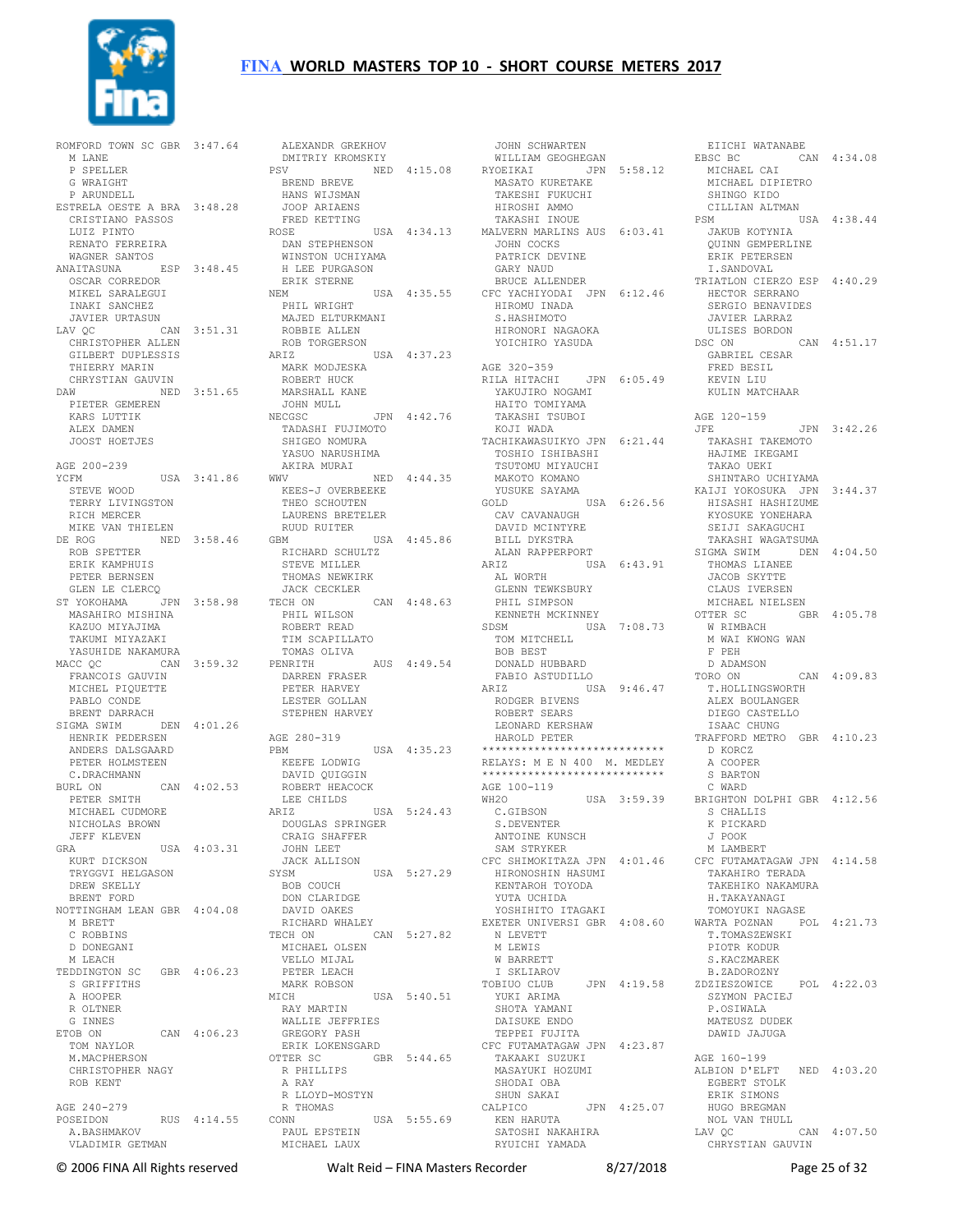

 STEPHANE MERCURE GILBERT DUPLESSIS CHRISTOPHER ALLEN WARRINGTON MAST GBR 4:09.11 START POZNAN POL 4:35.89 C RIX R MASON G ATHERTON T ELAND<br>AQUAMASTERS AQUAMASTERS ESP 4:11.73 PIOTR MONCZAK GRAN ON CAN 4:40.14 CARLES PUIG MARTINEZ-QUINTANI DANIEL MORALES JORDI TALAVERA GETXO IGERIKETA ESP 4:15.19 DAVID MAYO MIKEL BILDOSOLA ZIGOR DIAZ FERNANDO TELLEZ BRIGHTON DOLPHI GBR 4:16.34 P ALLEN C TAIT A FARRELL S EVERETT NORTH SHORE AUS 4:17.29 DANIEL JONES STUART ELLICOTT CRAIG MAGNUSSON CHRIS WARREN ARIZ USA 4:18.16 TYLER FRANCIS DANIEL VARGAS RANDY GERTENBACH DARIAN TOWNSEND TEAM ANGLIA SWI GBR 4:20.45 M THOMPSON M SCHOLTEN A BEVIS R DAVIS SWIM SIX BEAT JPN 4:22.75 KAZUYA NAGANUMA KENJI IKEGAMI YASUHIRO SUZUKI YUJI HIGASHIUCHI AGE 200-239 PSM USA 4:22.24 CARL HAYNIE DANIEL PHILLIPS BRAD JONES RICK COLELLA MACC OC CAN 4:26.49 FRANCOIS GAUVIN MICHEL PIQUETTE PABLO CONDE BRENT DARRACH<br>CCH ON CAN 4:29 21 TECH ON CAN 4:29.21 WWV CHRIS MCCARTHY CHRIS PILON MICHAEL DOWNING DEJAN CUSTIC SIGMA SWIM DEN 4:30.22 TRAY ON CAN 5:36.28 C.DRACHMANN PETER HOLMSTEEN HENRIK PEDERSEN MADS GJERLOV<br>SPARTAK SPARTAK RUS 4:32.93 AGE 280-319 V.BESKHODARNYY V.DOSHCHECHNIKOV ANDREY MOSKOVOY YURIY PERIN<br>KBM ON CAN 4:32.94 BRIAN HART STUART MCPHERSON STEVE INGO JACK RALEIGH ESBJERG SVOMMEK DEN 4:33.57 HENRY STOKHOLM HANS GLAVIND BO JACOBSEN LARS NIKOLAJSEN DE ROG NED 4:35.06 ERIK KAMPHUIS

 GLEN LE CLERCQ PETER BERNSEN ROB SPETTER ROBERT BEYM<br>K.KAPALCZYNSKI WOJCIECH DMYTROW SEAN WARBURTON HENRY VEHOVEC RALPH ADES MARK ABOUD AGE 240-279<br>NCMS USA 4:26.89 JONATHAN KLEIN NEAL VESTAL HENRY STEWART PAUL TREVISAN<br>MOVY USA 4:43.77 BRENT MILLER ROBERT WRIGHT MICHAEL NORBERG BILL SHERMAN<br>POSEIDON RUS 4:45.40 A.BASHMAKOV VLADIMIR GETMAN DMITRIY KROMSKIY OLEG PLUTOK<br>PSV NED 4:50.13 BREND BREVE HANS WIJSMAN FRED KETTING JOOP ARIAENS NSH QC CAN 4:54.80 ROBERT LACHANCE YVON GUERARD LUCIEN BOLDUC PAUL BOURASSA SPENCER SWIM TE GBR 5:01.07 G EMERSON C RENTSCH C BENSON G STOKES ANCM USA 5:18.00 THOMAS DENES DAN MORROW<br>Jeffrey roddin JEFFREY RODDIN DAVID HARMON SYSM USA 5:24.03 JOHN SYLVESTER JIM MATYSEK CHARLES DENAULT BOB COUCH WWV NED 5:33.24 KEES-J OVERBEEKE LAURENS BRETELER RUUD RUITER THEO SCHOUTEN DOUG SHANKS ANDY RITCHIE SHAUN NAROSKI LORNE MACDOUGALL MICH USA 5:02.97 ERIK LOKENSGARD KURT OLZMANN LAWRENCE DAY CHUCK OLSON<br>SLAM SLAM USA 5:55.24 LAURENCE WALKER JOHN POHLMANN DOUGLAS MILLER STEVEN HANCOCK RYOEIKAI JPN 6:04.74 HIDEYUKI TAKEMASA HITOSHI GOSHIMA KEISUKE KANEMITSU HIROSHI AMMO TOSHIAKI URANO TAKASHI INOUE

SPL KANI JPN 6:08.88 BRUNO SANCHEZ SATOHIRO OTSUKA H.SHIMOMURA T. JHIMOMONA<br>T. TAKESHITA T.MATSUNAMI ARIZ USA 6:13.53 BILL TON JACK ALLISON DOUGLAS SPRINGER AL WORTH MINN USA 6:21.87 MINN USA<br>ROBIN KLEFFMAN DAVID ARLANDER MARC ANDERSON THOMAS HODGSON WARRINGAH AUS 6:24.09 STUART MEARES PETER KAUPERT GORDON WHYTE MAX VAN GELDER TECH ON CAN 6:49.00 AGE 120-159 MARK ROBSON VELLO MIJAL ROBB JACK MICHAEL OLSEN OTTER SC GBR 6:50.58 A RAY R SHARPLEY D PARR R LLOYD-MOSTYN GBM USA 6:58.93 JOHAN KERKHOVE JOHN LEWIS THOMAS NEWKIRK PHILIP READ AGE 320-359 RILA HITACHI JPN 7:14.12 HAITO TOMIYAMA YAKUJIRO NOGAMI KOJI WADA TAKASHI TSUBOI TACHIKAWASUIKYO JPN 7:27.92 TOSHIO ISHIBASHI MAKOTO KOMANO TSUTOMU MIYAUCHI YUSUKE SAYAMA SDSM USA 7:35.44 BILL COLES K PICKARD S CHALLIS PETER ANDERSEN BOB BEST TOM MITCHELL ARIZ USA 8:50.32 GLENN TEWKSBURY KENNETH MCKINNEY EUGENE HILDRETH WALTER HOWLAND WARRINGAH AUS 9:24.97 THOMAS RYAN GRAHAM CAMPBELL WILSON GAMBLE OSSIE DOHERTY \*\*\*\*\*\*\*\*\*\*\*\*\*\*\*\*\*\*\*\*\*\*\*\*\*\*\*\* RELAYS: M E N 800 M. FREE \*\*\*\*\*\*\*\*\*\*\*\*\*\*\*\*\*\*\*\*\*\*\* AGE 100-119 AQAMAX JPN 7:37.43 SUGURU ANDO RYO USHIJIMA TOMOKI TANAKA CHIKAHIDE ENDO OTTER SC GBR 8:16.20 E CAMBIER D ADAMSON<br>E RUIZ E RUIZ G WEBSTER KYOEIKAI JPN 8:36.50 SATOSHI YAMAOKA HIROKI YOSHIZAWA LAS PALMAS ESP 8:37.75 J PLUMLEY

 YOSIAS SANTANA IGNACIO ASANZA JORDI LOB-LEVYT GERRARDS CROSS GBR 9:00.77 A JOINES G FOWLER R GATER J CARROLL GRA USA 9:19.23 KENNY DUARTE SAMUEL BINKOW ALEX VERDEGEM J.HOCHSTRASSER GERM USA 11:29.66 JASON GEORGE DMITRIJS MILAJEVS S.PARUCHURU KEMPSEY CLARK BLUE CORSAIRS JPN 7:30.89 RYOYA TAGUCHI TAKASHI TAKEMOTO SHINTARO UCHIYAMA TAKAO UEKI KONAMI NISHINOM JPN 7:48.94 KOJI YAMAMOTO YUUICHI SAKAI YUTA TAKEUCHI SHINPEI IRIE EAST LEEDS SC GBR 7:56.85 C KNEE A CRAWFORD J WARREN R JAGGER ACQUAALE JPN 8:17.08 JIN HIROSE MASAKI KAWABE SATORU OSADA TSUBASA TANAKA TEDDINGTON SC GBR 8:24.11 J ADAMS P STEWART G INNES M FLOWER BRIGHTON DOLPHI GBR 8:25.43 M LAMBERT J POOK ENDORPHIN SWIMM JPN 8:35.91 NAOKI YASUMOTO KAZUHIKO TAKEUCHI HIDEAKI TAKAGI TAICHI TAKAGI POWERPOINTS AUS 8:36.41 NATHAN CHENCO DAVID KELLAM ROB WILLIAMS KIPP KAUFMANN<br>ROSE USA 8:43.31 TAIT ECKLUND SIMON BURNETT CHAD DURIEUX FRANK GODOR RADILAL SWIM ESP 8:53.13 GERARD ALEMANY SERGIO GARCIA PABLO ROS MARC CURTO AGE 160-199 COMICBUSTER JPN 7:57.13 TOSHIMITSU KAMON HIROKI TAKADA MASANORI TAKEGAWA SHUICHI YASUNAGA NEWCASTLE SWIMT GBR 8:15.05 N VALENTINE W JOLLY

© 2006 FINA All Rights reserved Walt Reid – FINA Masters Recorder 8/27/2018 Page 26 of 32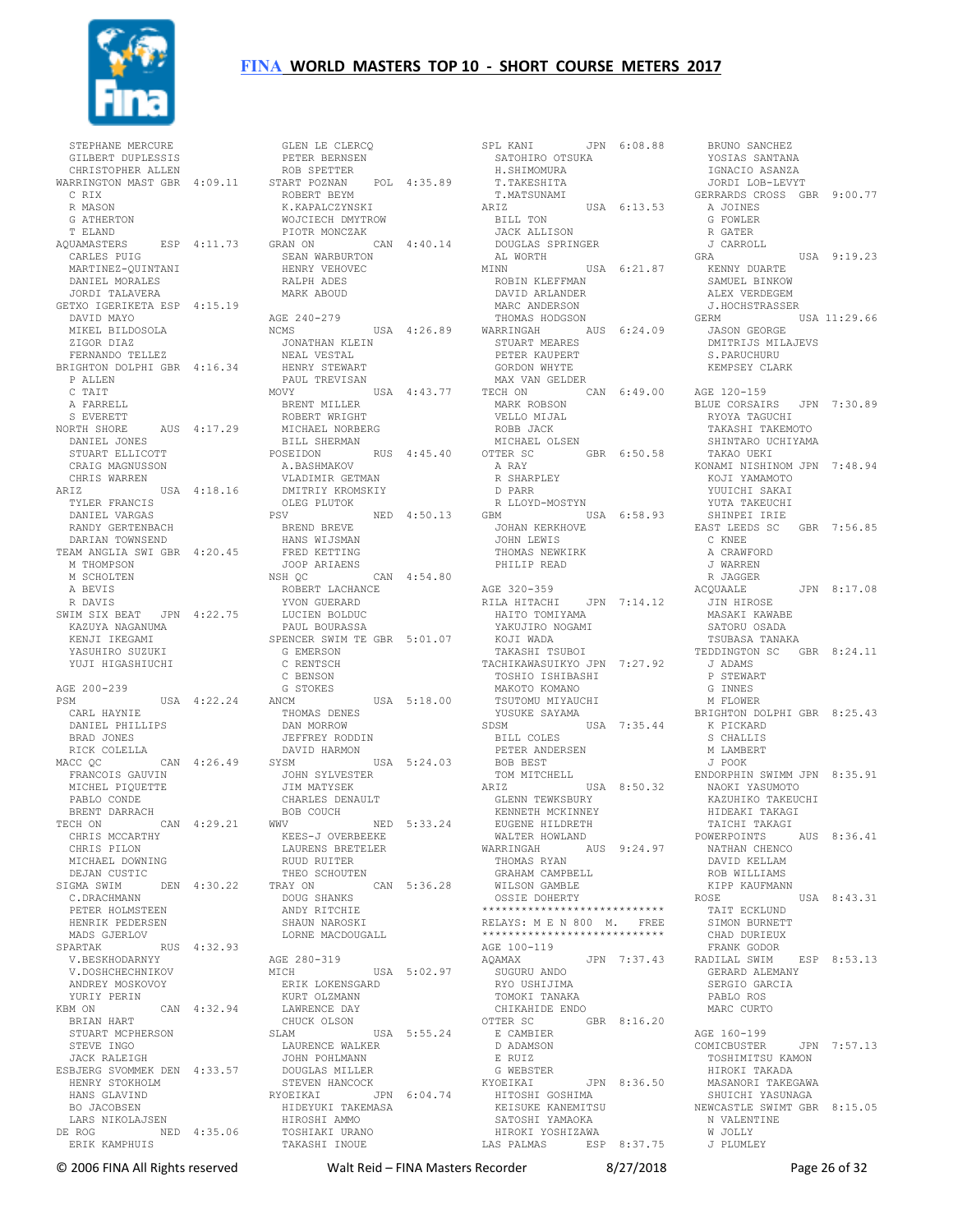

 N BOWERS ALBION D'ELFT NED 8:15.42 ERIK SIMONS HUGO BREGMAN EGBERT STOLK NOL VAN THULL BRIGHTON DOLPHI GBR 8:22.55 A FARRELL S EVERETT C TAIT P ALLEN<br>YCEM USA 8:35.49 AMBROSE GAINES TERRY LIVINGSTON BRODIE HYNES TOM CHASSER H2O AUS 8:38.57 LACHLAN MCDOWELL CRAIG FOSTER BARRY CARP MICHAEL CARP<br>AW NED 8:43.40 DAW NED 8:43.40 PIETER GEMEREN KARS LUTTIK ALEX DAMEN JOOST HOETJES RN KUNITACHI JPN 8:45.56 TAKASHI HOSOE KOICHI KITAGAWA TAKEMI KUROSAKI TADAYOSHI KOIZUMI EAST LEEDS SC GBR 8:45.68 B SHAW N PARKES A CARR J BARWICK SDSM USA 8:47.09 STEPHEN ALLNUTT BRIAN STRATE KENTON JONES TRACY MERRILL AGE 200-239 WARRINGTON MAST GBR 8:48.25 R MASON M JONES A BENNETT C RIX DE ROG NED 9:06.02 MITSUTOSHI SUZUKI METROPOLE ESP 11:37.39 ROB SPETTER ERIK KAMPHUIS PETER BERNSEN GLEN LE CLERCQ SKY USA 9:09.66 RN KUNITACHI JPN 11:40.48 ABRAHAM SOLANO DAN KASSER RICHARD RANSDELL DALE MERCKER METROPOLE ESP 9:36.14 COSPA NISHIJIN JPN 12:27.18 CIRO GUTIERREZ ANTONIO SOLIS BENTEJUI SANCHEZ CLAUDIO MARTINEZ NOTTINGHAM LEAN GBR 9:36.90 C ROBBINS H GORDON R STEEL D DONEGANI CHELMSFORD CITY GBR 9:43.93 N BROWN D PETHERS G CARTWRIGHT N WHITE MALVERN MARLINS AUS 9:46.87 DANIEL WALLACE LUKE RATTIGAN JUAN AW MARK HUGGINS DEBEN SC GBR 9:51.93 K SHARMAN S MERRETT J BRIERLEY

 M GEORGIADIS WARTA POZNAN POL 9:53.95 K.STANISLAW THIEM JACEK W.PRZEMYSLAW OLSZEWSKI PAWEL KAUNO TAKAS LTU 10:02.75 N.STEPONAV L.KERSEVICIUS A.JUODESKA A.BURINSKAS AGE 240-279 RYOGOKU KINGYO JPN 9:56.19 SHIGEO ARAI TOSHIO TOMINAGA HIROKAZU HATANAKA TERUHISA SHIMIZU ROSE USA 10:31.68 DAN STEPHENSON WINSTON UCHIYAMA H LEE PURGASON ERIK STERNE WWV NED 11:00.23<br>RUUD RUITER RUUD RUITER<br>THEO SCHOUTEN<br>LAURENS BRETELER KEES-J OVERBEEKE KAHOKU SUIKYO JPN 11:05.50 MASAHIKO MIYAKE UKICHI INOTANI UKICHI INOTANI<br>MASAHARU MORI SADAYUKI SAKAI CHARLEROI HELIO BEL 11:18.28 AGE 100-119 DANIEL VD VELDE LUC LALOI THIERRY SCHURMANS PHILIPPE MORELLE<br>GRAUSA ---<br>USA 11:19.55 TOM BURKE R.HIBNER JEFFREY KREGER MIKE FRESHLEY UTSUNOMIYA MEC JPN 11:35.33 HARUO KUBO NEPTUNE CLUB DE FRA 1:44.59 YUICHI FUKASAWA HIROAKI YOKOCHI MARTTI LAAJUS GABRIEL WINTER G.CABALLERO M. GONAZALEZ R.MATSUSHITA TAKAO SHIBAYAMA KOSHIRO NOGUCHI YASUHIRO CHIBA MITSUO WADA KAZUMI IWAMOTO Y.KAMIMORI IPPEI YONEDA AGE 280-319 PBM USA 10:31.84 LEE CHILDS ROBERT HEACOCK KEEFE LODWIG DAVID QUIGGIN MALVERN MARLINS AUS 11:56.14 GERRY TUCKER JOHN COCKS BRUCE ALLENDER TREVOR SKINNER MOVY USA 12:31.59 CHIP GLIDDEN MARCO RECALDE MARUU 114.<br>DAVE NOBLE MIKE CALWELL<br>OTTER SC  $GRR 12:47.53$ R PHILLIPS

 A RAY S BRAINE D PARR SDSM USA 13:04.26 TOM MITCHELL GARY O'NEILL BOB BEST LUIS VILORIA MINN USA 13:09.19 ANTON ANTIPIN N.CHERMNYKH ROBIN KLEFFMAN CURTIS NELSON<br>BILL KANSAS  $\begin{tabular}{ll} $\begin{array}{ll} \multicolumn{3}{l}{{\small\textrm{GAN}}{\small\textrm{GAN}}} & $\begin{array}{l}{{\small\textrm{Conv}}{\small\textrm{AND}}} \\{{\small\textrm{DANIEL}}}&$\begin{array}{l}{{\small\textrm{KORNBLATT}}}\\{{\small\textrm{X11}}}\end{array}\end{tabular} \end{tabular}$  DANIEL KORNBLATT O\*H\* USA 14:26.18 THOMAS SPENCE BRUCE ALLEN ROBERT MCDONALD LAWRENCE TERKEL AGE 320-359<br>GOLD USA 14:25.20 CAV CAVANAUGH ALAN RAPPERPORT PSCM USA 1:45.36 JAN KONARZEWSKI A.MAYER-LIOTTA BILL DYKSTRA DAVID MCINTYRE TACHIKAWASUIKYO JPN 15:44.85 TSUTOMU MIYAUCHI TAKANAO SATO JUNJI MONJAKU YUSUKE SAYAMA \*\*\*\*\*\*\*\*\*\*\*\*\*\*\*\*\*\*\*\*\*\*\*\*\*\*\*\* RELAYS: MIXED 200 M. FREE<br>\*\*\*\*\*\*\*\*\*\*\*\*\*\*\*\*\*\*\*\*\*\*\*\*\*\*\*\*\* \*\*\*\*\*\*\*\*\*\*\*\*\*\*\*\*\*\*\*\*\*\*\*\*\*\*\*\* AALBORG SVOMMEK DEN 1:42.96 EMIL GREGERSEN DANIEL HALKJAER LOUISE DALGAARD MATHILDE HVID TEDDINGTON SC GBR 1:43.80 J ADAMS G HEYN Z LIOKALOS M FLOWER A.COSTA RITA EL BOUKHARI CHARLOTTE KIEFFER ROMUALD GUILBAUD BOULOGNE BILLAN FRA 1:45.72 AGE 160-199 LAETITIA LERAY SACHA DUPONT MAXIME MORAND G.FOURAISON URAL-EKATERINBU RUS 1:46.65 ELENA GRIB<br>ELENA GRIB DENIS KUZHMAN ALEXANDR PROKOPEV A.SVIRSKAYA LEO-L SCHILTIGH FRA 1:46.88 MYRIAM ADOUM Q.BRANCHEREAU ETIENNE CASTAGNO JULIE STOFFEL SYS USA 1:46.99 IGOR IOVANOVICH BOULOGNE BILLAN FRA 1:45.46 NICOLAS DE THUIN C.IOVANOVICH MEGHAN DONAHUE WARRENDER BATHS GBR 1:47.65 VASTERAS SS SWE 1:48.01 DAG JONSSON JONNA NYBACK MALIN HEDBERG AMANCH REZAGHI SILVER CITY BLU GBR 1:48.04 L KENNEDY A HONEY K MCINTOSH D SUTHERLAND

AGE 120-159 RADUGA RUS 1:43.43 EVGENIY DOLBNEV LYUDMILA EGOROVA LYUDMILA GRAUR DENIS MITROFANOV DVINA RUS 1:43.64 MARIYA KRYLOVA EVGENIY LAGUNOV LIDINGO SK SWE 1:44.38 CHRTIAN LOFGREN NATASHA SUNDIN M.JOHANSSON PIERRE LEANDER LADA RUS 1:45.26 ALEXANDR KADUKHIN<br>ALEXANDR KADUKHIN NATALYA KARABLINA A.OVCHINNIKOV MARIYA PROKOFEVA NORIKO INADA TODD DREITZLER ES NANTERRE FRA 1:45.88 MATHIEU THOMAS VINCENT DELAFONT KARINE BILSKI BEATRICE BLOUIN SK BERN 1 SUI 1:45.89 ISABELLA MANZONI JOVAN MITROVIC NADINE GRANDJEAN STEFAN BRAND OTTER SC F PEH G WEBSTER E SHKURKA G HOBSON BASINGSTOKE BLU GBR 1:46.19 TOULOUSE OLYMPI FRA 1:46.52 CHRISTOPHE SARDET ELODIE SAMOUILHAN MARION REGNIER OLIVIER LOZES PAYS VIENNOIS N FRA 1:21.96 EMILIE IMBERT RAPHAEL STREIFF M.DECLIPPELEIR FRANCK BRETIN BASINGSTOKE BLU GBR 1:43.84 S TURNER E GODFREY F PARKER O ESPINASSE NAUTIC CLUB ALP FRA 1:44.04 PATLAN JOURY E.CHAMBON-PHARR LAURENT VILLET KARIM JENHANI M.DESROUSSEAUX LAURENT NEUVILLE DAMIEN CUCUMEL ANGELE LEPETIT NAUTICO UNIAO A BRA 1:45.87 GUILHERME SANTOS LIZANDRO CARVALHO DEBORA MEDITSCH GRACIELE HERRMANN CA PIERRELATTE FRA 1:46.06 PATRICE JACOB DELPHINE RAYOT GILLES GRABSKI AURELIE MATTANA SPRUT RUS 1:46.60 ELENA BABIKOVA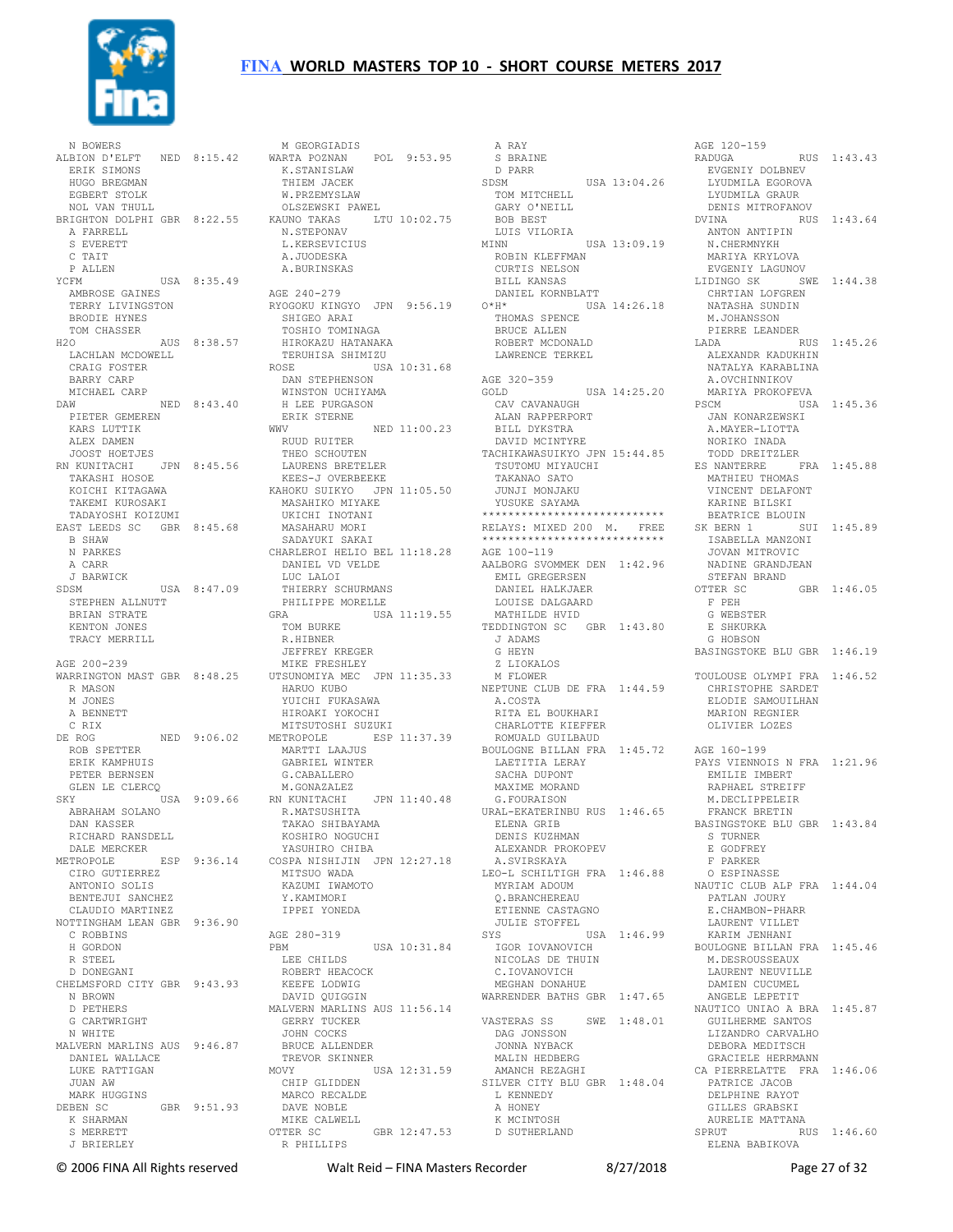

 PAVEL KAZAKOV ALEXEY SHIBAEV INGA TSARKOVA A.C AGGLOMERATI FRA 1:47.37 PASCAL MEYER YANNICK RIVET ARMELLE MEYER LOANE RIVET<br>TERRASSA TERRASSA ESP 1:47.40 R BARTON L LLOYD-ROACH CARLES PUIG CRISTINA REY LAURA ROCA JOAN ORENSANZ GUILDFORD CITY GBR 1:47.69 M HODGSON M WARE L BIRD S DYSON AGE 200-239 TSUNAMI RUS 1:46.60 OLGA BORISOVA VLADIMIR GORKOV ANDREY TRUSOV EKATERINA YUDINA BARRY LEWIS GAIL MCGINNIS DEBBIE YOUNGER BARRY SARETSKY STEFAN SCHERLING GUNILLA RASMUSON C.UHRLANDER HARALD KRUGER M REYNOLDS C JACKSON M CANNON S MCQUAID SK NEPTUN SWE 1:50.93 CAMILLA LAGERFORS ANN-LOUISE ARKTOF<br>
ANDERS HAGLUND<br>
ANDREAS TAFLIN<br>NEVA STARS RUS 1:50.93<br>
PAVEL LEBEDEV<br>
VLADIMIR PREDKIN S.PRESNYAKOVA T.TIKHOMIROVA TOKYO SC JPN 1:52.14 JUNKO NAKANO KAZUKO MATSUDAIRA<br>KEITA YITI KEITA MATSUI Y.MATSUMOTO CVMM USA 1:52.16 BECKY CLEAVENGER ARLETTE GODGES DOUG KOEHLER KELLY KARREN CAMO QC CAN 1:52.28 LUC MORIN ANDREA SEGUIN MARC SAMSON JOSEE CHAPDELAINE REAL CANOE ESP 1:53.96 ANTONIO EGIDO ALBERTO DELGADO LAURA SANTIDRIAN CARMEN NAVARRO AGE 240-279 T CLARK H BETTINSON J WILSON S GEORGALLIDES GOTEBORG SIM SWE 2:00.65 MARIA ERIKSSON ELISABETH PALSSON HANS ERIKSSON B.ZARNOWIECKI

EMSC AB CAN 1:48.74 AURO ON CAN 2:05.45 DAN THOMPSON DOROTHY HALL TABY SIM SWE 1:49.02 USM MALAKOFF FRA 2:06.34 BARNET COPTHALL GBR 1:50.31 DANDERYDS SIM SWE 2:06.51 BIRMINGHAM MAST GBR 2:00.04 SAVAS SC JPN 2:26.06 CWC MAEBASHI JPN 2:01.21 SHOTARO IMAI PSM USA 2:28.60 STEVEN PETERSON ES NANTERRE FRA 1:53.85 SHOTARO IMAI<br>SACHIKO SASAKI MITSUYO IGARASHI FUMIO SHIGENO TRAFFORD METRO GBR 2:01.89 N MACKINNON N BARTON CLAREMONT AUS 2:03.00 GRAHAM CROFT SALLY BELL BRIGID TAIT PAUL BLACKBEARD DUNKERQUE NATAT FRA 2:03.11 SANDRINE LEJEUNE J.DELAPORTE MARTINE VINCENT MARC LEFERME POSEIDON RUS 2:03.27 NATALIYA DOLGOVA VLADIMIR GETMAN SERGEY KOZLOV IRINA RYBANINA JUDY IANNUCCI GAVIN HEILBRON SAMUEL ANAVOISARD BENEDICTE DUPREZ DANIELE WILMART ALAIN VANACKER OLLE AXLING BO BERGLUND MARIA GUSTAFSSON KICKI MOLIN AGE 280-319 SYSM USA 2:13.52 JAN SODERSTROM JUNE CARSON DAVID OAKES NANCY KRYKA IRON AQUATICS HUN 2:21.54 PAINEIRAS A PETER GULYAS LASZLO SUMEGHY PIROSKA WEIDINGER MAGDOLNA TOTH HAKUYO S JPN 2:22.99 TAKASHI TERAKOSHI FUMIKO NAKAMURA SETSUKO SUZUKI NAOTO OTA SPIF SF SWE 2:23.02 MARGIT OHLSSON A.BRYNGELSSON NILS WAHLBERG HAKAN BENGTSSON NYG ON CAN 2:23.98 RALPH RIEPER JUDIE OLIVER AMI TRAUBER MICHELE OLIVER MICHELE OLIVER<br>DONCASTER DOLP. AUS 2:25.96 ROBERT PATTERSON DOROTHY DICKEY ROD CLARKE BARBARA SMITH SAVAS SU USAN ETERNAMI<br>KIYOSHI HIRAOKA KAORI WATANABE NOBUKO SATA HIROSHI MATSUMOTO PBM USA 2:27.17 CHRIS WENZEL JERRY MARCHBANKS JEANNIE MITCHELL TONY JARVIS

ESFI<br>STEVEN PETERSON<br>DAWN JAEGER SARAH WELCH<br>DICK PETERSON DICK PETERSON SYSM USA 2:28.74 BOB COUCH DON CLARIDGE SUSAN MEYERS JULIANNA HOLBROOK AGE 320-359 OREG USA 2:40.07 JOY WARD JANET GETTLING WILLARD LAMB DAVID RADCLIFF FLUMINENSE A BRA 2:53.91 ZAVEN BOGHOSSIAN MARIA COSTA HERILENE FREITAS ARAM BOGHOSSIAN HAKUYO S JPN 3:06.56 ETSUO FUTAMACHI SHIZUKO TSUKADA SATOSHI FUJITA EIKO UEMURA SEIICHI KIMURA SEIICHI KIMOKA<br>SHIZUKO TAKAHASHI TADAO KATAMURA PSV NED 3:14.99 BOB BERG ALICE LINDHOUT LOTTIE GEURTS ROB HANOU WARRINGAH AUS 3:16.00 BASTIEN FLORY MARION REGNIER GRAHAM CAMPBELL DIANA MOORE BRIDGET COOK MAX VAN GELDER BEATTY PARK AUS 3:28.43 BRYCE JONES JOHN MUSTY HELEN BIRD EVAN JONES NELSON FILHO NADIR TAUBERT GHERDA HUPFELD DOUGLAS ALPINO FACT USA 3:43.84 MILAN KUTANOVSKI JOHN CORNELL MARTHA HENDERSON ROXANNE OLMSTED TACHIKAWASUIKYO JPN 3:44.38 MAKOTO KOMANO KIYOKO OKANO CHIYO FUKUSHIMA YUSUKE SAYAMA AGE 360-399<br>FACT USA 4:08.36 EDWIN GRAVES JOAN CAMPBELL BETTY LORENZI JOHN CORSE \*\*\*\*\*\*\*\*\*\*\*\*\*\*\*\*\*\*\*\*\*\*\*\*\*\*\*\* RELAYS: MIXED 200 M. MEDLEY \*\*\*\*\*\*\*\*\*\*\*\*\*\*\*\*\*\*\*\*\*\*\*\*\*\*\*\* AGE 100-119 GRA USA 1:48.37 MARGO ACEINO LUKE PECHMANN ALEXANDER ACEINO L.LOPEZ MEGHAN DONAHUE C.IOVANOVICH NICOLAS DE THUIN

 NATSUMI YOKOYAMA SPATIO JPN 3:08.65 TENIS CHAMARTIN ESP 1:58.70 EDUARD PEREZ PAINEIRAS A BRA 3:37.77 AGE 120-159 KAIJI YOKOSUKA JPN 1:53.13 SYS USA 1:53.81 WMT WARSZAWA POL 1:55.68 IGOR IOVANOVICH<br>S NANTERRE FRA 1:53.85 MARION BRAGARD P.GORCZYCA VINCENT DELAFONT ANDREA BAUDRY ROSE USA 1:54.28 CHRISTY ROGERS CHAD DURIEUX LAUREN FRENDREIS WYATT UBELLACKER<br>EMS BRON FRA FRA 1:54.93 NOSY PELAGIE F.BOIREL LAURE POULET VANESSA GAUDIN URAL-EKATERINBU RUS 1:55.11 ELENA GRIB<br>DENIS KUZHMAN ALEXANDR PROKOPEV A.SVIRSKAYA DEN 1:57.96 LAURA HANSEN C.CHRISTENSEN KIRKETERP-MOLLER SIMONE EHLERS JORDAN MARTINEZ MARIA ALONSO LICINIA ARROYO TEDDINGTON SC GBR 1:59.40 H LOUGHLIN J ADAMS Z LIOKALOS M FLOWER TOULOUSE OLYMPT FRA 1:59.59 ELODIE SAMOUILHAN OLIVIER LOZES NEPTUNE CLUB DE FRA 1:59.59 C.DESPERGERS CEDRIC NEUVILLE CHARLOTTE KIEFFER A DA COSTA HISASHI HASHIZUME SAKURAKO ABE TAKAHIKO NAKAMURA YUKI NAGAYA STADE FRANCAIS FRA 1:54.01 SARA EL BEKRI MELVIN MAILLOT TAKI M'RABET CHANTAL ROCHAT GIRONDINS BORDE FRA 1:54.86 L.PARDON-GARBAY YOHANN ESTACHY LUCIE MAIRE ALEXANDRE MORIN LIDINGO SK SWE 1:54.87 NATASHA SUNDIN MAGNUS FALTMAN CHRTIAN LOFGREN M.JOHANSSON WH2O USA 1:54.87 C.GIBSON S.DEVENTER E.VUCINICH KEELY MACDONALD CLUB DES NAGEUR FRA 1:55.32 KATE DUSOUCHET ALEXANDRE TANG CLEMENT VAUTRIN M.FUZZATI IGOR REBAS MACIEJ SZYMANSKI OLGA KRYSIAK

© 2006 FINA All Rights reserved Walt Reid – FINA Masters Recorder 8/27/2018 Page 28 of 32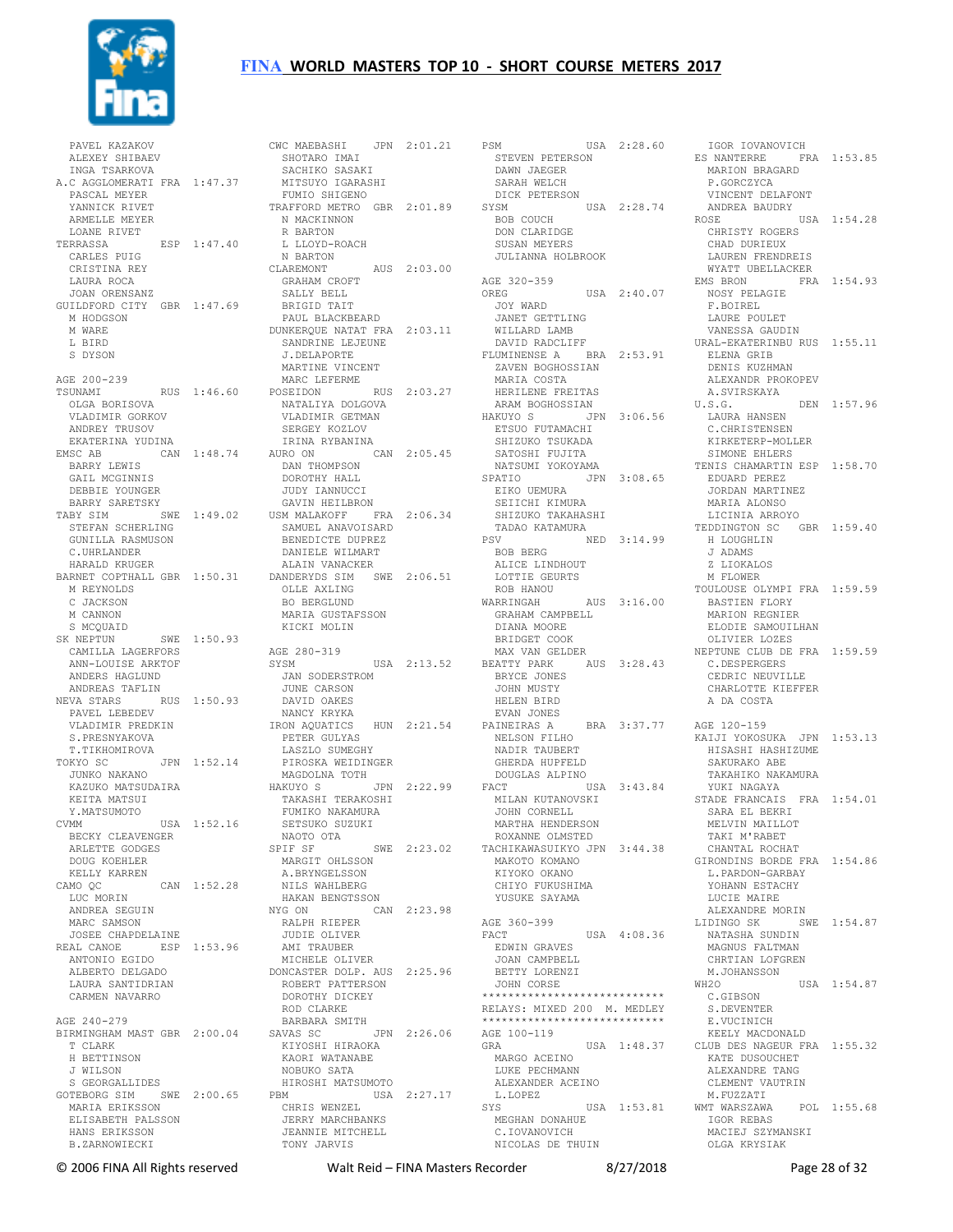

 J.GOLEBIOWSKA  $CAN$  1:56.59 CAIT JONES BRIAN MA ANDREY TIHANYI MARIHANA PRIMORAC ETOB ON CAN 1:56.97 HAKAN PERSSON ERICA ERIKSSON DYLAN KENT KABIR MANO CINDY BERTELINK EMILY WONG<br>SK BERN 1 SK BERN 1 SUI 1:56.99 MIKE LAMONICA ALINE TAKACS NATHANAEL ADOLF ADRIAN BRONNER ISABELLA MANZONI AGE 160-199<br>SIBMASTERS YULIYA FROLOVA SERGEY GEYBEL MARINA KUKSINA SERGEY MAKOV BASINGSTOKE BLU GBR 1:56.20 E GODFREY S TURNER O ESPINASSE F PARKER NAUTIC CLUB ALP FRA 1:56.91 E.CHAMBON-PHARR PATLAN JOURY LAURENT VILLET YANN RIGAL CARDIFF MASTERS GBR 1:57.78 P GORE C JONES A PRICE J JONES POSEIDON RUS 1:57.97 MIKHAIL GROMOV ELENA MEKHTELEVA OLEG PLUTOK V.VLADYKINA ESP 1:57.99 CRISTINA REY LAURA ROCA JOAN ORENSANZ CARLES PUIG ROMFORD TOWN SC GBR 1:58.99 D PALMER D EBANKS M LANE A FORDHAM CA PIERRELATTE FRA 1:59.38 TRACI GRANGER PATRICE JACOB<br>
SABINE OLLA<br>
AURÉLIE MATTANA<br>
ES NANTERRE FRA 2:00.40<br>
NICOLAS GRANGER<br>
MAYLIS BOYER-VIEL BEATRICE BLOUIN BEATRICE BLOUIN<br>FREDERIC TONUS COMPETITION A BRA 2:00.81 LEONIDAS NETO IRINA SHANGINA ALEXANDR SHILIN TATIANA SEVIERI LOUISE COMINATO EDUARDO SEVIERI AGE 200-239 BOULOGNE BILLAN FRA 1:59.21 LAURENT NEUVILLE KARLYN PIPES J.MELLADO A.MUGNIER TSUNAMI RUS 2:01.09 OLGA BORISOVA VLADIMIR GORKOV **ANDREY KREMLEVSKY**  EKATERINA YUDINA BARRY SARETSKY

SIBMASTERS RUS 1:52.45 TEAM ANGLIA SWI GBR 2:06.43 NICOLAS GRANGER DUNCAN MC BRIDE TRAFFORD METRO GBR 2:17.17 AMI TRAUBER MID SUSSEX MARL GBR 2:49.06 EMSC AB CAN 2:03.91 USM MALAKOFF FRA 2:20.33 GAIL MCGINNIS DEBBIE YOUNGER BARRY LEWIS<br>TABY SIM SWE 2:05.00 C.UHRLANDER HARALD KRUGER PBM USA 2:05.81 CORRIE VERHOEVEN DUNKERQUE NATAT FRA 2:23.23 REBECCA SMITH MICHAEL AUBREY L.BOSTIC STADE FRANCAIS FRA 2:05.86 CLAIRE RODRIGUES MARC MAILLOT LAURENT DETAIS ISABELLE BATISTA E WOOLNER M SCHOLTEN H DAVIS M FRESHER CAMO QC CAN 2:06.76 DENYSE SENECHAL GREGORY FUENTES MARC SAMSON ANDREA SEGUIN RYOGOKU KINGYO JPN 2:06.80 TERUHISA SHIMIZU HITOMI MATSUDA MABI TSUKIOKA OSAMU INAYOSHI SODERTALJE SS SWE 2:07.27 VEIKKO MATTOLA RONNY OLTNER SU OLTNER L.TOSSAVAINEN BOTAFOGO F.R. A BRA 2:07.27 L.NASCIMENTO MARCIA LIMA MARCELO CRUZ RICARDO PADILHA AGE 240-279 BIRMINGHAM MAST GBR 2:14.22 T CLARK H BETTINSON S GEORGALLIDES J WILSON LAPS USA 2:16.90 KIYOSHI HIRAOKA NYG ON CAN 2:47.40 LAURIE AYOOB DAVID LINDSTEDT R BARTON N BARTON L LLOYD-ROACH N MACKINNON NEVA STARS RUS 2:17.29 A.KHARCHENKO KIRA MAKAROVA CMSC AB CAN 2:19.85 PETER O'BRIEN RENEE STARRATT ANNE COUSINEAU DAVE DICKSON GOTEBORG SIM SWE 2:19.99 ELISABETH PALSSON B.ZARNOWIECKI MARIA ERIKSSON HANS ERIKSSON OREG USA 2:20.17 K.ANDRUS-HUGHES BRENT WASHBURNE SONJA SKINNER DAVID RADCLIFF BENEDICTE DUPREZ

 ALAIN VANACKER DANIELE WILMART SAMUEL ANAVOISARD<br>PSV NED PSV NED 2:23.06 BREND BREVE HAROLD MATLA PATTY VERHAGEN MARTINE VINCENT MARC LEFERME AGE 280-319<br>SDSM ANDRA JAUNZEME PETER ANDERSEN PETER ANDERSEN<br>CATHY GANZE BOB BEST<br>SPIF SF SWE 2:37.09 MARGIT OHLSSON A.BRYNGELSSON NILS WAHLBERG LASZLO SUMEGHY<br>LASZLO SUMEGHY<br>MAGDOLNA TOTH PETER GULYAS PIROSKA WEIDINGER SYSM USA 2:40.31 JAN SODERSTROM JULIANNA HOLBROOK<br>MULIANNA HOLBROOK NANCY KRYKA DAVID OAKES WARRINGAH AUS 2:40.44 VIOLET WILKINSON PETER KAUPERT MARILYN EARP THOMAS TAYLOR OREG USA 2:42.58 JOY WARD SCOT SULLIVAN COLETTE CRABBE WILLARD LAMB SAVAS SC JPN 2:43.53 KAORI WATANABE HIROSHI MATSUMOTO NOBUKO SATA MICHELE OLIVER RALPH RIEPER JUDIE OLIVER M JOHNSON D HART A GWYNN A GIMSON DONCASTER DOLP. AUS 2:49.26 EDWIN JEWELL BRIAN WALSH BARBARA SMITH DOROTHY DICKEY AGE 320-359<br>OREG OREG USA 3:07.14 WILLARD LAMB JANET GETTLING JOY WARD DAVID RADCLIFF MIAMI AUS 3:23.31 JOHN CRISP DENISE ROBERTSON MARGARET FITTOCK TACHIKAWASUIKYO JPN 3:44.12 MAKOTO KOMANO NAOE NOGUCHI TSUTOMU MIYAUCHI CHIYO FUKUSHIMA

 SANDRINE LEJEUNE J.DELAPORTE ELIZABETH BRUSSEL PANJO SC JPN 3:54.42 SDSM USA 2:32.56 WARRINGAH AUS 3:57.07 HAKAN BENGTSSON IRON AQUATICS HUN 2:39.20 LASZLO SUMEGHY SPATIO JPN 4:08.85 TADAO KATAMURA DONALD LESLIE EBSC BC CAN 4:23.91 PAINEIRAS A BRA 3:50.34 DOUGLAS ALPINO GHERDA HUPFELD NADIR TAUBERT NELSON FILHO OKAN BC CAN 3:50.77 ROSS CARVIEL CONNY STAMHUIS CONNY STAMHUIS<br>ROB MALLACH SAYOKO KITAYAMA SHIRO TANABE AKIRA WAKU MISAKO IKEDA<br>ARRINGAH AUS 3:57.07 DIANA MOORE THOMAS RYAN PAMELA DAWES OSSIE DOHERTY<br>PC OC CAN 4:08.76 HENRI ROY MAE WALDIE ANDRE KORPASSY SHEILA NAIMAN UPN<br>TADAO KATAMURA<br>SHIZUKO TAKAHASHI EIKO UEMURA SEIICHI KIMURA FACT USA 4:15.88 MARTHA HENDERSON GORDON RALPH MARTIN SCHENK JOAN CAMPBELL \*\*\*\*\*\*\*\*\*\*\*\*\*\*\*\*\*\*\*\*\*\*\*\*\*\*\*\* RELAYS: MIXED 400 M. FREE \*\*\*\*\*\*\*\*\*\*\*\*\*\*\*\*\*\*\*\*\*\*\*\*\*\*\*\* AGE 100-119 GRA USA 3:41.64 L.LOPEZ ALEXANDER ACEINO MEGAN JEX MARIO MARSHALL CITY OF CAMBRID GBR 3:44.61 K HEIDER L WESTWOOD R LE FRIEC L BARNETT TEDDINGTON SC GBR 3:45.92 J ADAMS G HEYN Z LIOKALOS M FLOWER OTTER SC GBR 4:12.04 D GILL-NASADI A THIBAULT C DEMONT S LAW CUATRO CAMINOS ESP 4:16.47 RYOHEI UETA PALOMA DOMINGUEZ M.MARTINEZ ANTONIO LLOPIS LEGANES ESP 4:22.03 NOELIA GONZALES CARLOS LOPEZ PABLO DOSSET DENIS OROPESA<br>RAN ON CAN 4:23.79 GRAN ON CAN 4:23.79 JEREMY BRASSEUR INGRID CHEUNG PETER FARRELL JOANNE ARCHIBALD EMILY ADAMCZYK LISA CROFOOT MICHAEL DIPIETRO B.ILLISCUPIDEZ<br>MS ON CAN 4:32.28 TIMOTHY EBBS HEATHER NICHOLS

© 2006 FINA All Rights reserved Walt Reid – FINA Masters Recorder 8/27/2018 Page 29 of 32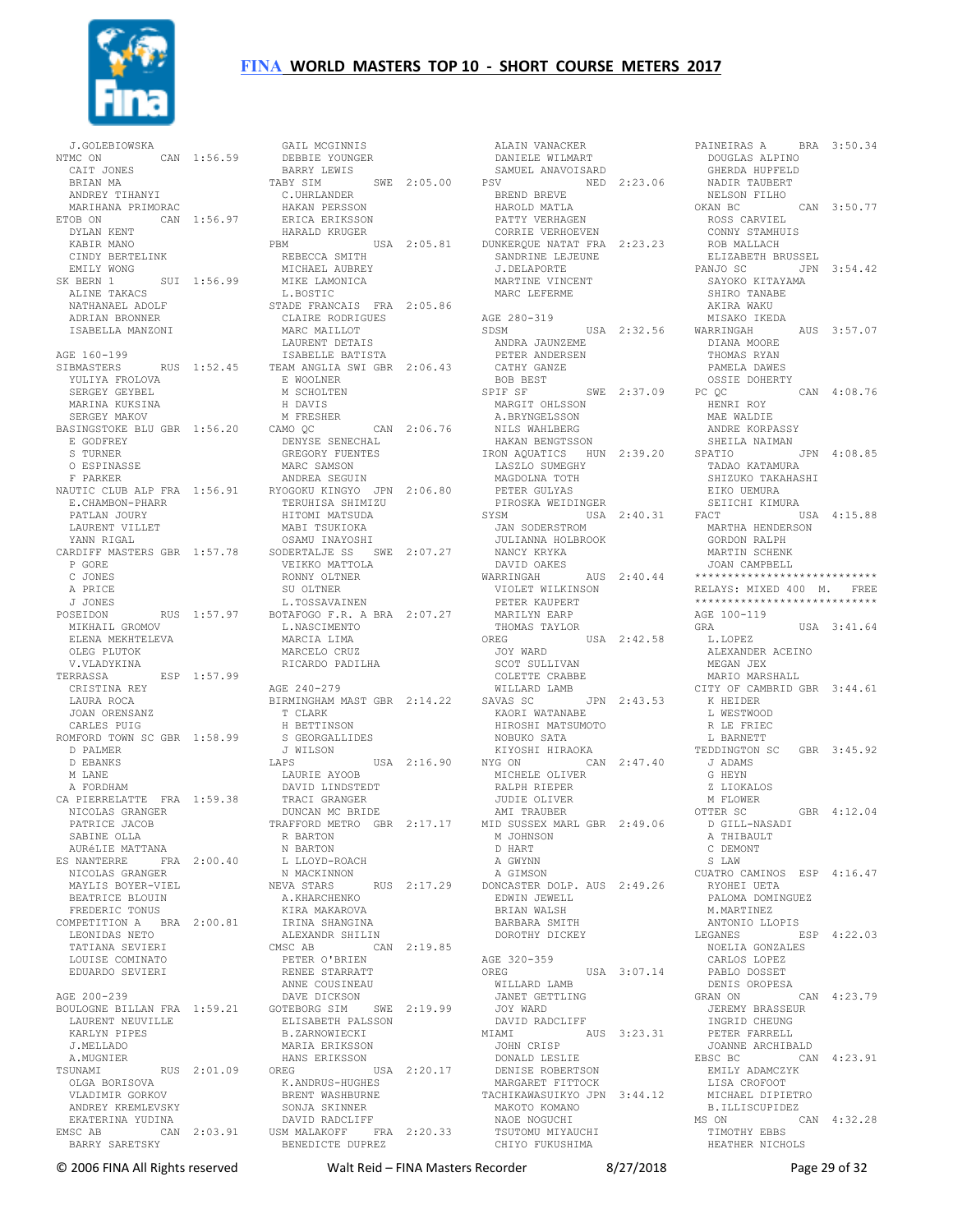

ERIN MACPHERSON<br>DAVID CLINKARD<br>AURO ON CAN 4:41.12<br>ALEJANDRO ORTIZ<br>KATIE HILDEBRAND CHRISTOPHER BARI KIMBERLEY COX AGE 120-159 ETOB ON CAN 3:46.32 DAVID LANDRY CINDY BERTELINK DYLAN KENT EMILY WONG GREAT BRITAIN P GBR 3:55.84 T ALLEN A RAMM V STANDEN D JOHNSTON<br>EMSC AB CAN 4:07.04 BARRY SARETSKY JEFF LAM CEILIDH OSLAND EMILY FLOWERS EAU AB CAN 4:07.91 JORGE RIVAS HAILLEY GUTHRIE CARLI TYSON JOSH BALLEM LVM USA 4:08.09 JARVIS MARLOW MELISSA GIOVANNI MARY LEE RANDY JACKSON CMSC AB CAN 4:12.88 LISA BROWN GREG MCLEOD TERRI BENISON<br>OUINCY CHIANG QUINCY CHIANG SIGMA SWIM DEN 4:13.47 MADS GJERLOV THOMAS LIANEE TENNA OLIN DORTHE BENGTSON OREG USA 4:15.38 SONJA SKINNER MATT MILLER MEGAN TOSH MIKE SERVANT CAMO QC CAN 4:17.08 ELOISE GAGNON V.VALIQUETTE STEPHANE GOETZ ANDREW KATZ MS ON CAN 4:17.71 BROOKE HEATH STEPHANIE LANDRY<br>ALEC 1155 ALES WITTEK BEN HEDLEY AGE 160-199 BASINGSTOKE BLU GBR 3:48.27 O ESPINASSE E GODFREY F PARKER S TURNER POSEIDON RUS 3:57.69 IRINA MERZLIKINA OLEG PLUTOK R.SUKHOVERKHOV V.VLADYKINA KOGE SVOMMEKLUB DEN 3:58.58 JACOB OLSEN MADS BO LARSEN MATHILDE JENSEN LINDA LUND TIETZE SIGMA SWIM DEN 3:58.88 CLAUS IVERSEN JACOB SKYTTE CAROLINE SUHR TILDE JUUL HZ PC HEERENVEE NED 4:04.93

RENE BEETSMA<br>E.KLAARBERGER<br>FRAUKE PUTS<br>MARTEN DE GROOT CAMO QC CAN 4:05.51 ANDREA SEGUIN GABRIEL NORIEGA JOSEE CHAPDELAINE KELLEY MCALPINE PSV NED 4:05.71 GIJSBERT VD LEDEN GUDULE VD MEER LISELOTTE JOLING RONALD SMITS PORTSMOUTH NORT GBR 4:05.93 R CLAY G HENRY C EDWARDS<br>A PERROTT A PERROTT<br>
AER LINGUS<br>
SARAH FARRELLY<br>
EDWARD WOOLLEY<br>
CHARLOTTE REID<br>
EOIN FOSTER UNI QLD AUS 4:10.65 URANG -<br>
EOIN FOSTER<br>
UNI QLD<br>
MARTIN BANKS<br>
THE MARTIN BANKS WHITNEY TURNER BRETT WOODS CAROLINE SAXBY AGE 200-239 EMSC AB<br>EMSC AB CAN 3:59.87<br>BARRY LEWIS BARRY LEWIS GAIL MCGINNIS DEBBIE YOUNGER BARRY SARETSKY KONAMI NISHINOM JPN 4:12.69 KATSUYA TAKAHASHI<br>JUNKO NAGASE JUNKO NAGASE KYOKO FUJIOKA TOORU YAMAMURA CAN 4:12.69 MARK ABOUD SARAH WEIND SEAN WARBURTON KATIE OSBORNE PSM USA 4:14.54 ZENA COURTNEY SHELLEY REIMER DANIEL PHILLIPS MATS NYGREN CITY OF OXFORD GBR 4:17.26 D DENNY M ROYAL M SMITH M GOMEZ<br>EDGE EDGE JPN 4:22.98 TOMOYUKI SATO SUMITO USUI YOKO SATO RIEKO SHOJI ROCHFORD & DIST GBR 4:29.05 S HAM E LUTHER H NEVIN L NORTH<br>LVM USA 4:34.71 KARI ADAMS ROBERT MITCHELL J.SAUL-ZACHAU LAURENCE JAFFEE SIGMA SWIM DEN 4:37.00 CLAUS WENG ULLA OLIN C.MAUNSBACH ULRIK SCHAFER PREGEL RUS  $4:37.24$  ELENA DAUTOVA VIKTOR LYUBAVIN ALEXANDR SMIRNOV IRINA TITOVA

AGE 240-279 SDSM USA 4:33.94 HARRY DUFFIELD ANDRA JAUNZEME CATHY GANZE KENTON JONES CWC MAEBASHI JPN 4:37.62 SHOTARO IMAI SACHIKO SASAKI MITSUYO IGARASHI TARA RAKOTZ PAUL HARTLOFF PETER ANDERSEN CATHY NEVILLE BURL ON CAN 4:59.21 JOHN HACHE PETRA HANEBERRY TADAAKI OKAYA DAVID RICHARDS WENDY WAGLAND LVM USA 5:02.96 RICK FULLJAMES در المساسلة<br>MICHELLE ASHWORTH<br>DIANA DOLAN LAMAR DIANA DOLAN LAMAR JOSEPH WYSON SYSM USA 5:03.18 TOM WEIGAND JOHN BURKE DEANNA DOYLE CATHY FEDAKO TEDDINGTON SC GBR 5:07.53 J PIESLEY D MALIN C FIDLER G EDGE SYSM USA 5:07.55 CHARLES DENAULT RICHARD WHALEY NANCY KRYKA ANNE GIBSON WH2O USA 5:07.71 JESSICA SEATON OLIVIA KARLIN MAURO BORDOVSKY CHARLES LARSON ARIZ USA 5:09.52 WILLIAM MAYNARD CHRISTIE ALTMAN KATY JAMES<br>TERRY RICHARDSON AGE 280-319 SYSM USA 5:17.76 AGE 100-119 BOB COUCH DAVID OAKES JULIANNA HOLBROOK JUNE CARSON SAVAS SC JPN 5:29.58 KIYOSHI HIRAOKA KAORI WATANABE NOBUKO SATA HIROSHI MATSUMOTO<br>SLAM USA SLAM USA 5:34.78 LAURIE SMITH M FLOWER DOUGLAS MILLER DOUGLAS MILLER<br>LAURENCE WALKER MARY POHLMANN PINOS JPN 5:59.82 TATSUYA OYAMA SAWAE YAMASHITA CHIEKO FUJITA MASATO ODA SDSM USA 6:00.25 TOM MITCHELL BOB BEST JASMINE STILES CATHY NEVILLE<br>BIG TREE JPN 6:08.14 BIG TREE JPN 6:08.14 SHOSAKU UGAJIN HITOMI TADOKORO SHOICHI YANAI

 FUMIO SHIGENO SDSM USA 4:53.39 TECH ON CAN 6:34.81 KYOKO TAKAKURA USA 6:13.26 AL WORTH KENNETH MCKINNEY MARTHA TAKAKOSHI MAUREEN FRY ARIZ USA 6:20.36 DOUGLAS SPRINGER LYN MORENO WENDY WEINBERG BILL TON ROBB JACK M.HEATH-EVES WENDY MCCUTCHEON DIANE GRANT BIG KUZUHA JPN 6:35.28 MIKIKO NISHIO NORIKO MIKI TAKASHI ASANUMA AGE 320-359<br>OREG USA 6:00.74 WILLARD LAMB JOY WARD DAVID RADCLIFF MARGARET TOPPEL ANTWERPSE ZWEMC BEL 6:36.68 JOSEPH MEYTEN AGNES OBBERGHEN JOZEF VAN ROY ELIANE PELLIS MALVERN MARLINS AUS 8:13.35 JOHN COCKS PETER COUTTIE MARY WILLIAMS JANE BRADLEY AGE 360-399 SUNWAY YOKOHAMA JPN 9:05.56 MIEKO KAMOSHITA KAIZO WATANABE SHIGEKO TANAKA MINORU NAGASHIMA FACT USA 9:54.92 EDWIN GRAVES JOAN CAMPBELL BETTY LORENZI JOHN CORSE \*\*\*\*\*\*\*\*\*\*\*\*\*\*\*\*\*\*\*\*\*\*\*\*\*\*\*\* RELAYS: MIXED 400 M. MEDLEY \*\*\*\*\*\*\*\*\*\*\*\*\*\*\*\*\*\*\*\*\*\* AALBORG SVOMMEK DEN 4:06.20 DANIEL HALKJAER LOUISE DALGAARD MATHILDE HVID EMIL GREGERSEN TEDDINGTON SC GBR 4:22.72 H LOUGHLIN J ADAMS Z LIOKALOS BARCELONA ESP 4:30.14 ELISENDA LLORENS DANCKWARDT-LILLIE CRISTIAN CAPARROS RUBEN REGUART RYER ON CAN 4:40.40 YAVOR MILANOV LILA GEORGIOU VIRGILLIO MAIA . . . .<br>GLORIA LAI<br>OTTER SC  $GBR$  4:43.00 E RUIZ C VRAIN A HUCKER A THIBAULT<br>MS ON CAN 4:52.24 TIMOTHY EBBS SARA WOOD

© 2006 FINA All Rights reserved Walt Reid – FINA Masters Recorder 8/27/2018 Page 30 of 32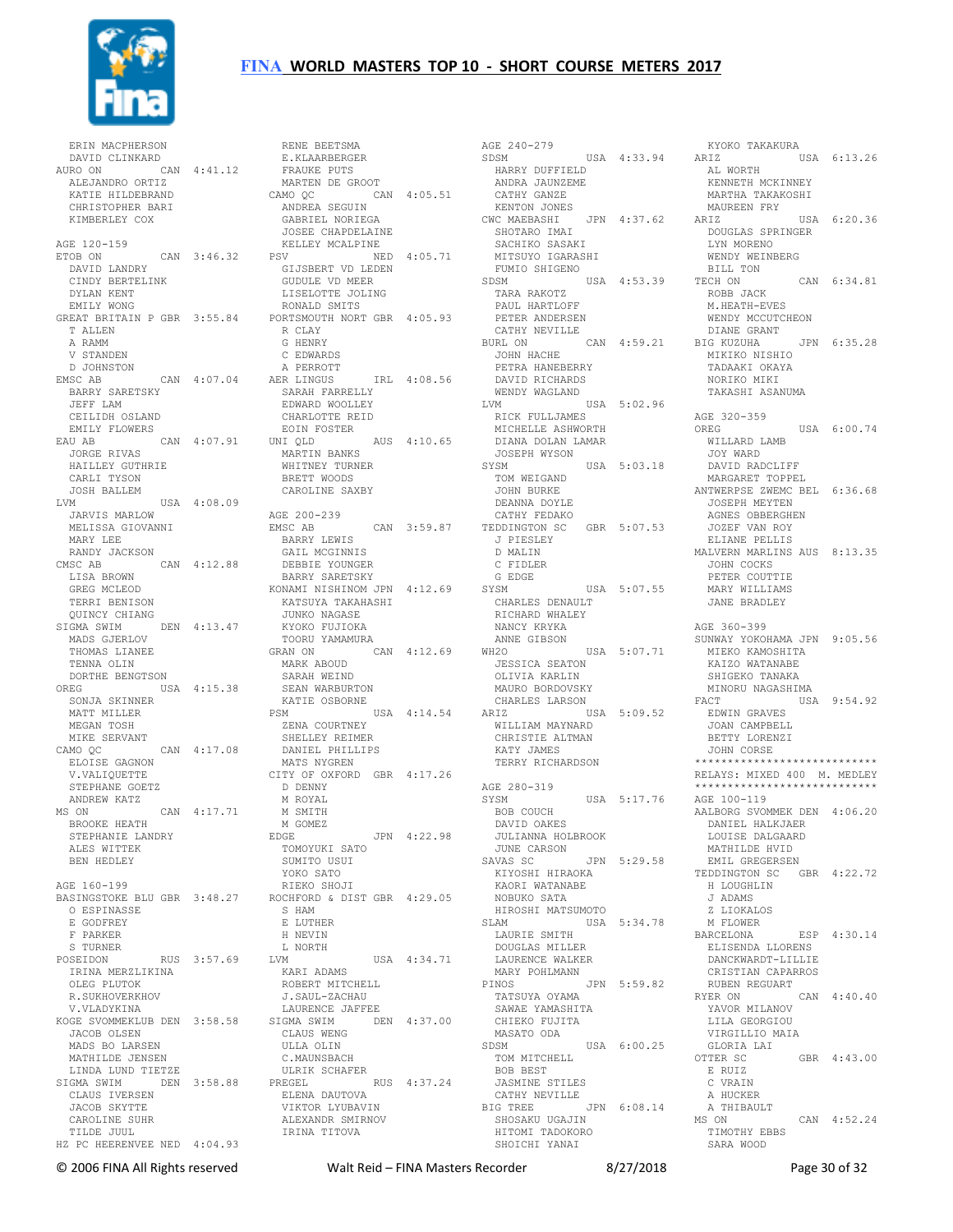

 DAVID CLINKARD ERIN MACPERSON MONTFERLAND NED 4:52.48 MARTIJN GIEZEN MAIK STEENKAMP KELLY BOCKTING ANGELA GIEZEN EAU AB CAN 4:54.61 HAILLEY GUTHRIE STEVEN RITCHIE KENILWORTH MAST GBR 4:41.75 GRAHAM DAW EVAN DICKINSON LEGANES ESP 4:56.08 CARLOS LOPEZ SARA GARCIA<br>NOELIA GONZALES NOELIA GONZALES PABLO DOSSET CAMO QC CAN 4:57.16 LAURENCE DROUIN ELISE JETTE GABRIEL NORIEGA STEPHANE GOETZ AGE 120-159 ROSE USA 4:19.94 UNIQLD SIMON BURNETT CHAD DURIEUX LAUREN FRENDREIS ANN TSUCHIYA<br>WH2O USA 4:22.21 E.VUCINICH NIKOLA DELIC NICCOLO FROSINI KEELY MACDONALD NTMC ON CAN 4:23.49 TERRASSA ESP 4:48.57 CARLY CERMAK BRIAN MA ANDREY TIHANYI MELANIE FABES PSCM USA 4:30.64 SDSM NORIKO INADA MICHELLE FERRO TRAVIS ANDERSON DAVE GOMEZ CMSC AB CAN 4:35.72 VICTORIA JOHNSTON PETER BLASKOVITS<br>TERRI BENISON TERRI BENISON GREG MCLEOD POWERPOINTS AUS 4:38.74 STEVEN WINTON SALLY CUMING DAVID KELLAM KATH RUSSELL READING SC GBR 4:40.53<br>A CHRISTIF A CHRISTIE A MARTIN D STANNARD V RICKWOOD  $EMSC$  AB  $CAN$   $4 \cdot 41$  85 EMMA-LEE KRAMER JEFF LAM GAIL MCGINNIS BARRY SARETSKY UMAC USA 4:42.84 COURTNEY RANDOLPH ANDREW ELLIS MICHAEL GOODISON MARLENA TONELLI HOYLAKE SC GBR 4:43.09 D HARROP C NAVEN B CORLEY A THOMAS AGE 160-199 FAREHAM NOMADS GBR 4:15.05 J CORBEN M BENNELL. N PEIGNON J BERBERS SIGMA SWIM DEN 4:30.89

 THOMAS LIANEE CAROLINE SUHR CLAUS IVERSEN TILDE JUUL WARRINGTON MAST GBR 4:35.09 J BROWN J CARRIBINE G ATHERTON P WOODS J GRACE R ROBSON M WALKER R MCWHIRTER LEICESTER PENGU GBR 4:45.75 L ANNE LOCK S BROOKSBANK S ATHERLEY J POTTS  $USA = 4:46.30$  DAN WEGNER NICK BOSHOFF SUSAN HITCH KARIN WEGNER UNI QLD AUS 4:46.66 MARTIN BANKS CHRISTINA SCOLARO BRETT WOODS NA WOODS<br>CAROLINE SAXBY DWK NED 4:47.03 E.VAN WINGERDEN IRIS VAN AURICH TREVOR SKINNER TEDDINGTON SC GBR 5:46.43 KEVIN ELTINK MARTIN KAPTEIN CRISTINA REY SILVIA PAGES JOAN ORENSANZ VICTOR FARO USA  $4:49.50$  JE<br>
KE<br>
NEP<br>
NEP EMILY PARKER TERRY FROGLEY NATHAN ASCHER JASMINE STILES AGE 200-239 EMSC AB CAN 4:37.02 CHARLES COLPITTS NEP ON CAN 6:02.91 AGNES OBBERGHEN JOSEPH MEYTEN BARRY SARETSKY GAIL MCGINNIS DEBBIE YOUNGER BARRY LEWIS<br>PBM  $USA$  4:40.50  $ARTZ$  REBECCA SMITH MICHAEL AUBREY MIKE LAMONICA L.BOSTIC<br>EDGE EDGE JPN 4:46.67 MANLY MASTERS AUS 6:09.66 STEPHEN LAMY TOMOYUKI SATO YOKO SATO SUMITO USUI RIEKO SHOJI CAMO QC CAN 4:50.05 DENYSE SENECHAL KELLEY MCALPINE LUC MORIN JOSEE CHAPDELAINE CITY OF OXFORD GBR 4:52.96 D DENNY M GOMEZ M SMITH M ROYAL ROCHFORD & DIST GBR 4:56.15 E LUTHER H NEVIN S HAM L NORTH WYCOMBE DISTRIC GBR 5:05.67 J BEARDSWORTH P WILLIAMS G WHYTE M CONRAD-JONES MINN USA 5:06.31

 RANDY SCHLICHTING KAREN ZEMLIN DARRELL SMITH AMY RITTENHOUSE<br>NEM USA  $USA = 5:07.47$  STEPHEN CARROLL BETH ESTEL BRENDAN WRIGHT TRACY GRILLI AARHUS STUDENTE DEN 5:09.91 KENNETH SEJR RITA HAUGE MORTEN ANCKER M.MAUNSBACH AGE 240-279 T CLARK H BETTINSON S GEORGALLIDES J WILSON SPENCER SWIM TE GBR 5:12.46 C RENTSCH D FORD C BENSON E ISEPPI MALVERN MARLINS AUS 5:34.81 LEIGH RODGERS KATHLEEN SELIG SIMON HORAN D MALIN J PIESLEY G EDGE C FIDLER BURL ON CAN 5:57.81 WENDY WAGLAND SUZANNE RUGINIS<br>SUZANNE RUGINIS JEFF KLEVEN KEN LAM  $CAN 6:02.91$  BRIGITTE ZIRGER RYAN MANZANILLA CATHY MERRITT BRIGITTE ZIRGER R.SAW MANZANILLA CATHY MERRITT CHARLIE COLPITTS ARIZ USA 6:06.95 S.MATSUBAYASHI YUKO SAKAGAMI KATY JAMES JEFF BAIRD THEODORE COLLINS CHRISTIE ALTMAN HELEN LUDGATE ABEL BORNSTEIN DAWN GLEDHILL TECH ON CAN 6:10.57 PHIL WILSON ROBERT READ FRANCOIS GAUVIN LILIANA RUSU AGE 280-319 WARRINGAH AUS 6:24.30 VIOLET WILKINSON PETER KAUPERT STUART MEARES SUZANNE LEVETT BRISBANE NORTH. AUS 6:55.09 TRACY CLARKSON BEV STUBBINGS STEPHEN BOOKER HARRY BAHREND<br>sysm USA 6:56.17 TOM WEIGAND MARTHA SAMUELSON SUSAN MEYERS

BIRMINGHAM MAST GBR 5:03.39 MALVERN MARLINS AUS 7:38.53 DAVID OAKES<br>ARIZ USA 7:12.90 PEGGY SHEA KENNETH MCKINNEY DOUGLAS SPRINGER LYN MORENO<br>GERM  $TISA$  7:29.18 LYNNE ANDREWS JAMES HILLMAN DAVID ROBINSON ARLENE PROEBSTING CLAREMONT AUS 7:32.50 THERESA ELLIOTT WILLIAM DEUCHAR ELEANOR PARSONS DAVID HODBY JOAN SIMPSON JOHN STANTON PATRICIA BAKER VINCE DOWLING USA 8:04.11 JOAN PIERCE JOHN LEET JACK ALLISON WENDY WEINBERG TECH ON CAN 8:08.39 WENDY MCCUTCHEON DIANE GRANT ROBB JACK M.HEATH-EVES  $HSA$   $R:29.28$  TED PIERCE MARTHA TAKAKOSHI CRAIG SHAFFER KARIN BIVENS AGE 320-359<br>OREG  $HSA$   $6.59.56$  WILLARD LAMB JANET GETTLING JOY WARD DAVID RADCLIFF ANTWERPSE ZWEMC BEL 7:12.41 JOZEF VAN ROY<br>AGNES ORBERGHEN ELIANE PELLIS SUNWAY YOKOHAMA JPN 7:24.75 SHOKO YONEZAWA TETSUO NAKAMARU TACHIKAWASUIKYO JPN 8:50.97 TOSHIO ISHIBASHI KIYOKO OKANO CHIYO FUKUSHIMA TAKANAO SATO WARRINGAH AUS 11:14.68 DIANA MOORE THOMAS RYAN MARION HARRISON OSSIE DOHERTY \*\*\*\*\*\*\*\*\*\*\*\*\*\*\*\*\*\*\*\*\*\*\*\*\*\*\*\* RELAYS: MIXED 800 M. FREE \*\*\*\*\*\*\*\*\*\*\*\*\*\*\*\*\*\*\*\*\*\*\*\*\*\*\*\* AGE 100-119 TEDDINGTON SC GBR 8:23.10 J ADAMS G HEYN Z LIOKALOS P GRIFFIN SEN-SWIM JPN 8:25.30 TOMOKI TANAKA CHIKAHIDE ENDO KANAKO TAYAMA<br>MIKA KASHIWAZAKI SILVER CITY BLU GBR 8:29.90 R KEIR L ROBERTSON A HONEY D SUTHERLAND

© 2006 FINA All Rights reserved Walt Reid – FINA Masters Recorder 8/27/2018 Page 31 of 32